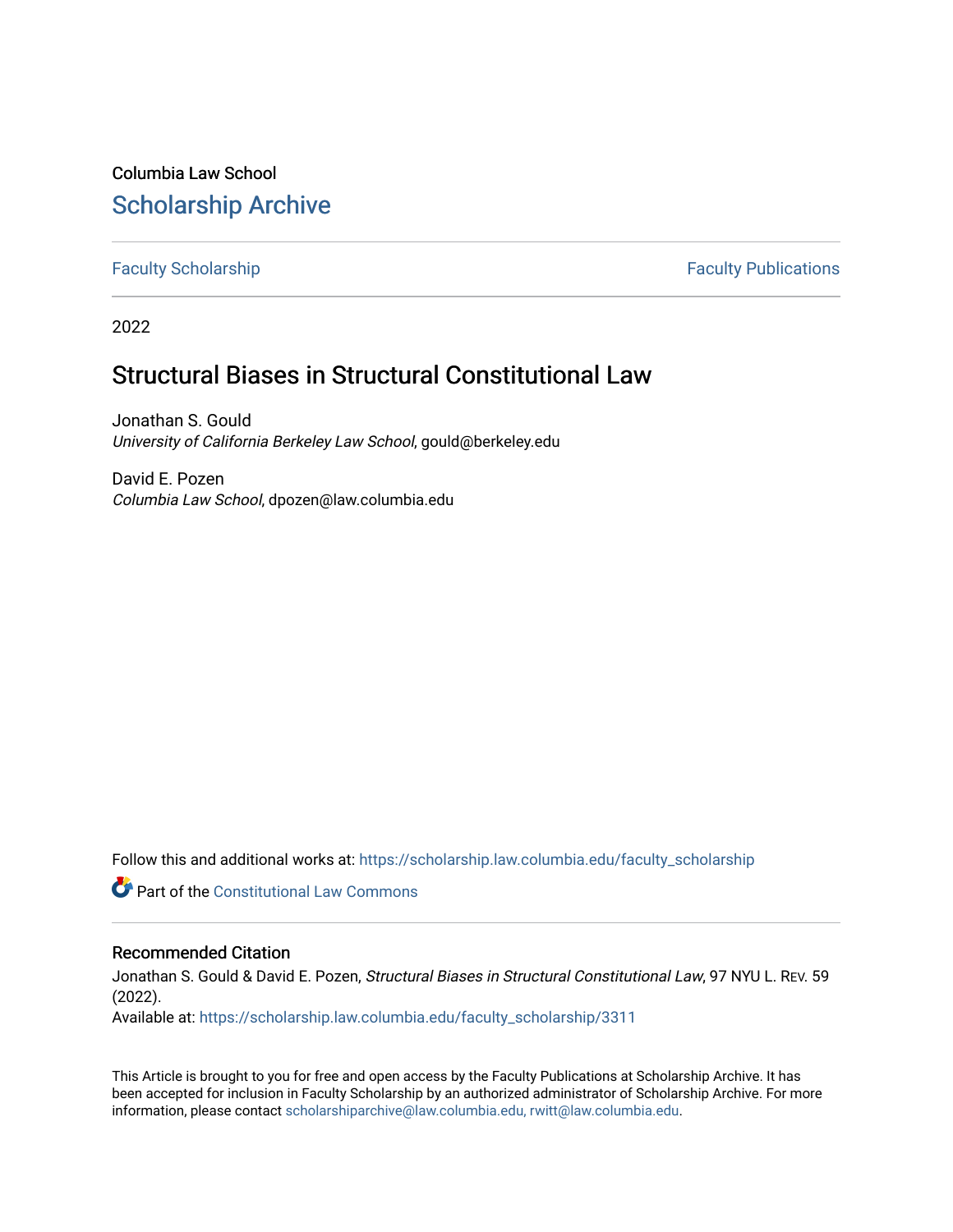## STRUCTURAL BIASES IN STRUCTURAL CONSTITUTIONAL LAW

#### JONATHAN S. GOULD† & DAVID E. POZEN‡

*Structural constitutional law regulates the workings of government and supplies the rules of the political game. Whether by design or by accident, these rules sometimes tilt the playing field for or against certain political factions—not just episodically, based on who holds power at a given moment, but systematically over time—in terms of electoral outcomes or policy objectives. In these instances, structural constitutional law is itself structurally biased.*

*This Article identifies and begins to develop the concept of such structural biases, with a focus on biases affecting the major political parties. Recent years have witnessed a revival of political conflict over the basic terms of the U.S. constitutional order. We suggest that this phenomenon, and a large part of structural constitutional conflict in general, is best explained by the interaction between partisan polarization and structural bias, each of which can intensify the other. The Article also offers a typology of structural biases, keyed to the contemporary United States but potentially applicable to any system. To date, legal scholars have lagged social scientists in investigating the efficiency, distributional, and political effects of governance arrangements. The concept of structural bias, we aim to show, can help bridge this disciplinary gap and thereby advance the study of constitutional design and constitutional politics.*

|                                                | 60  |
|------------------------------------------------|-----|
|                                                | -64 |
|                                                | -64 |
| B. Prior Legal Literature and the Promise of a |     |
|                                                |     |
|                                                |     |
| II. POLARIZATION AND STRUCTURAL CONSTITUTIONAL |     |
|                                                | 76  |
|                                                |     |
|                                                |     |

† Assistant Professor of Law, University of California, Berkeley.

<sup>‡</sup> Charles Keller Beekman Professor of Law, Columbia Law School. For helpful comments on earlier drafts, we thank Maggie Blackhawk, Niko Bowie, Richard Briffault, Jessica Bulman-Pozen, Josh Chafetz, Erwin Chemerinsky, Josh Cohen, Jorge Cortés-Monroy, Ros Dixon, Ryan Doerfler, Dan Epps, Dan Farber, John Ferejohn, Barry Friedman, Becca Goldstein, David Golove, Rick Hasen, Aziz Huq, Olati Johnson, Emma Kaufman, Jeremy Kessler, Madhav Khosla, Mike Klarman, David Landau, Larry Lessig, Daryl Levinson, Gillian Metzger, Trevor Morrison, Melissa Murray, Leo Nuovo, Mike Parsons, Dylan Penningroth, Paul Pierson, Jed Purdy, Noah Rosenblum, Adam Samaha, Tom Schmidt, Oren Tamir, Larry Tribe, and Mark Tushnet, as well as workshop participants at Berkeley, NYU, Princeton, Stanford, and Villanova. Thanks also to Kevin Bocek and Kimberly Plumer for valuable research assistance. Copyright © 2022 by Jonathan S. Gould & David E. Pozen.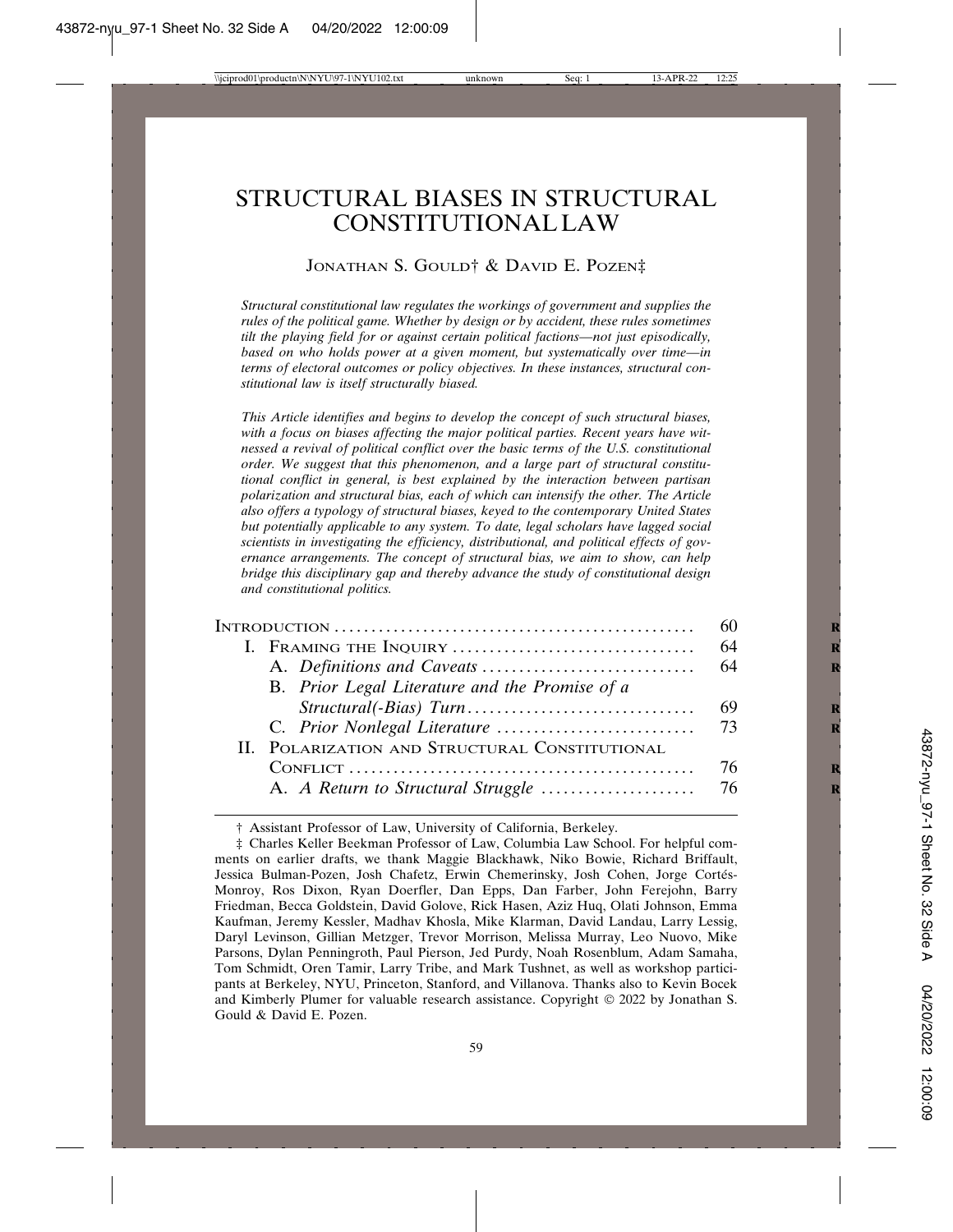|          | B. Ideological, Geographic, and Demographic       |     |
|----------|---------------------------------------------------|-----|
|          |                                                   | 80  |
|          |                                                   | 89  |
| III.     | MAPPING STRUCTURAL BIASES                         | 90  |
|          |                                                   | 91  |
|          | 1. Ex Ante Impediments to Lawmaking (Legislative  |     |
|          |                                                   | 91  |
|          | Ex Post Checks on Implementing or Enforcing<br>2. |     |
|          |                                                   | 97  |
|          | Ex Post Checks on Implementing or Enforcing<br>3. |     |
|          |                                                   | 100 |
|          | Executive Branch Organization and Personnel<br>4. | 106 |
|          | $5^{\circ}$                                       | 110 |
|          | Geography, Demography, and the Electoral<br>6.    |     |
|          |                                                   | 114 |
|          | Constitutional Amendment Rules<br>7.              | 118 |
|          |                                                   | 118 |
| $IV_{-}$ | STRUCTURAL BIASES AND CONSTITUTIONAL              |     |
|          |                                                   | 121 |
|          | A. Aggregate and Cumulative Structural Biases-and |     |
|          |                                                   | 121 |
|          | B. Constitutional Polarization and Contestation   | 125 |
|          | C. Broader Lessons for Constitutional Designers,  |     |
|          |                                                   | 129 |
|          |                                                   | 136 |

#### **INTRODUCTION**

Perhaps the most basic task of a constitution is to supply the rules of "the political game."1 Constitutions establish frameworks within which public power is allocated, government decisions are made, and partisan competition is waged. They also establish institutions with the authority to refine the rules over time. Yet while no one disputes that structural constitutional choices can influence political behavior and policy outcomes, the precise nature of that influence is often difficult to predict and may change as circumstances change.2 Constitutional structure matters; but how?

<sup>1</sup> Daryl J. Levinson, *Parchment and Politics: The Positive Puzzle of Constitutional Commitment*, 124 HARV. L. REV. 657, 659 (2011).

<sup>2</sup> "Even after decades of [comparative constitutional] scholarship on political institutions," one leading scholar observes, "our knowledge of the interaction of particular practices with environmental factors is quite limited, and predictions of how institutions will operate are, at best, probabilistic guesses." Tom Ginsburg, *Introduction* to COMPARATIVE CONSTITUTIONAL DESIGN 1, 1 (Tom Ginsburg ed., 2012).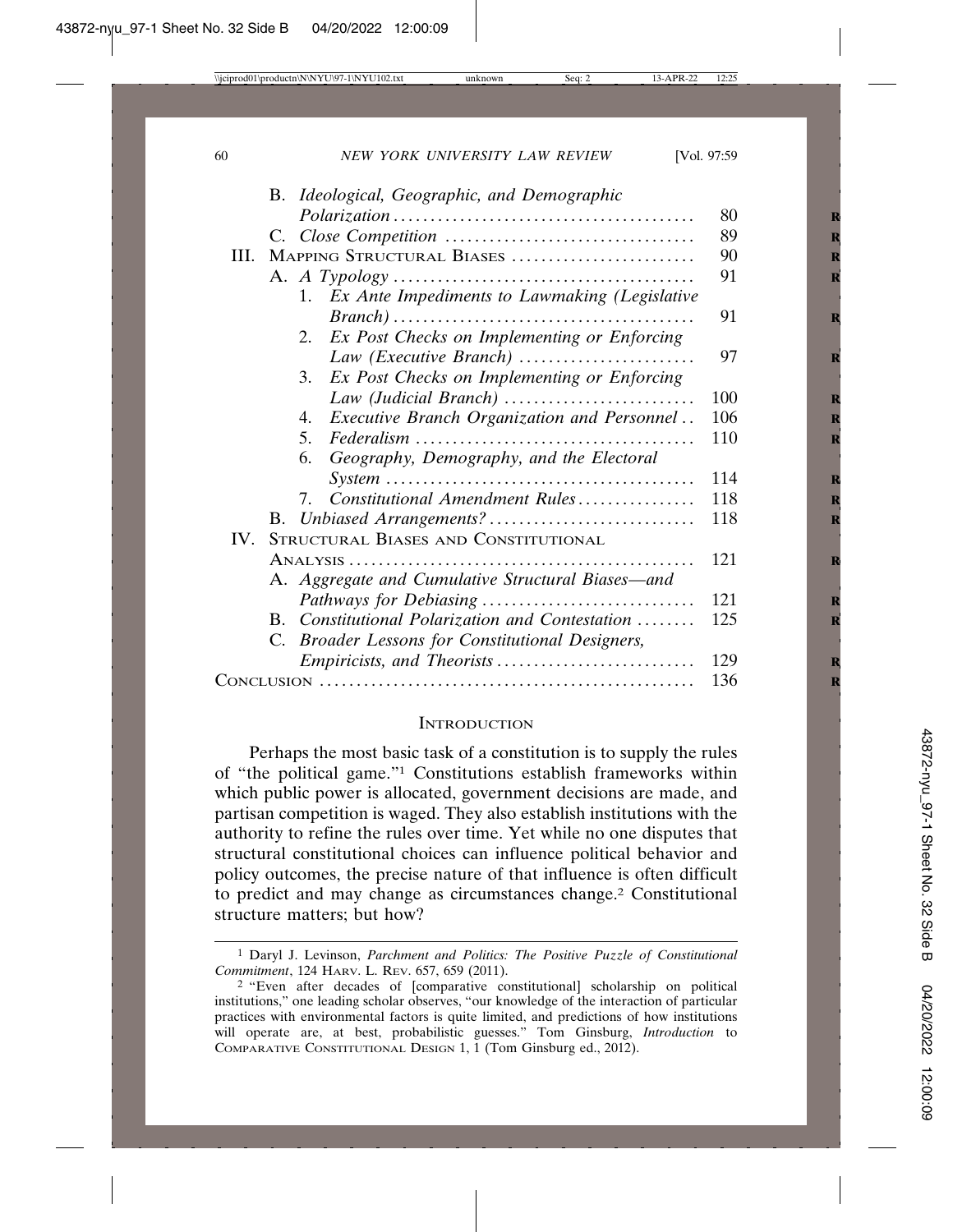In the United States today, questions about the desirability and design of structural constitutional arrangements are typically approached in one of two ways. The first focuses on the political affiliations of current officeholders. Whichever political bloc controls a given institution in a given period will tend to benefit from that institution and from any increase in its authority. A more powerful presidency benefits whichever party holds the presidency, a more powerful Supreme Court benefits those who are ideologically aligned with a majority of the Justices, and so on. Knowing this, partisans may try to strengthen the institutions they lead or to weaken those they do not.3 Many of these efforts can be expected to wash out sooner or later, on such accounts, as the parties trade control over the organs of government—a phenomenon that has been occurring with increasing frequency in the political branches.4

A second approach to structural constitutional analysis focuses not on transient political alignments but rather on timeless principles endorsed by all sides, at least at the level of generality at which they are invoked. In an optimistic key, for example, federalism and the separation of powers are often hailed as safeguards of liberty.5 In a critical register, the two-senators-per-state rule is often condemned as inconsistent with political equality.6 Across the globe, students of constitutional design similarly ask about the relationship between structural choices and widely shared goals such as avoidance of tyranny or preservation of effective state functioning.7

Both of these approaches, one that emphasizes cycles of institutional control and the other that abstracts away from distributions of

6 *See, e.g.*, SANFORD LEVINSON, FRAMED: AMERICA'S 51 CONSTITUTIONS AND THE CRISIS OF GOVERNANCE 148–51 (2012); JAMES LINDLEY WILSON, DEMOCRATIC EQUALITY 175–92 (2019).

7 *See, e.g.*, Tom Ginsburg, Aziz Z. Huq & Mila Versteeg, *The Coming Demise of* Liberal Constitutionalism?, 85 U. CHI. L. REV. 239, 248 (2018) ("Since the American Founding, after all, the field of constitutional design has been largely oriented to resisting tyranny, among other goals."); AZIZ Z. HUQ, *Hippocratic Constitutional Design*, *in* ASSESSING CONSTITUTIONAL PERFORMANCE 39, 56–66 (Tom Ginsburg & Aziz Huq eds., 2016) (arguing that the most plausible external measure of "constitutional success" is avoidance of state collapse).

<sup>3</sup> *See generally* Eric A. Posner & Cass R. Sunstein, *Institutional Flip-Flops*, 94 TEX. L. REV. 485 (2016) (discussing this phenomenon and the "flip-flopping" of positions on structural issues that it can produce).

<sup>4</sup> *See infra* notes 151–53 and accompanying text.

<sup>5</sup> *See, e.g.*, Gamble v. United States, 139 S. Ct. 1960, 1969 (2019) (stating that "our system of federalism is fundamental to the protection of liberty"); NLRB v. Canning, 573 U.S. 513, 525 (2014) ("We recognize, of course, that the separation of powers can serve to safeguard individual liberty . . . . "). These consequentialist claims are almost never specified or developed in any rigorous fashion. *See* David E. Pozen & Adam M. Samaha, *Anti-Modalities*, 119 MICH. L. REV. 729, 749–50, 774–79, 787 (2021).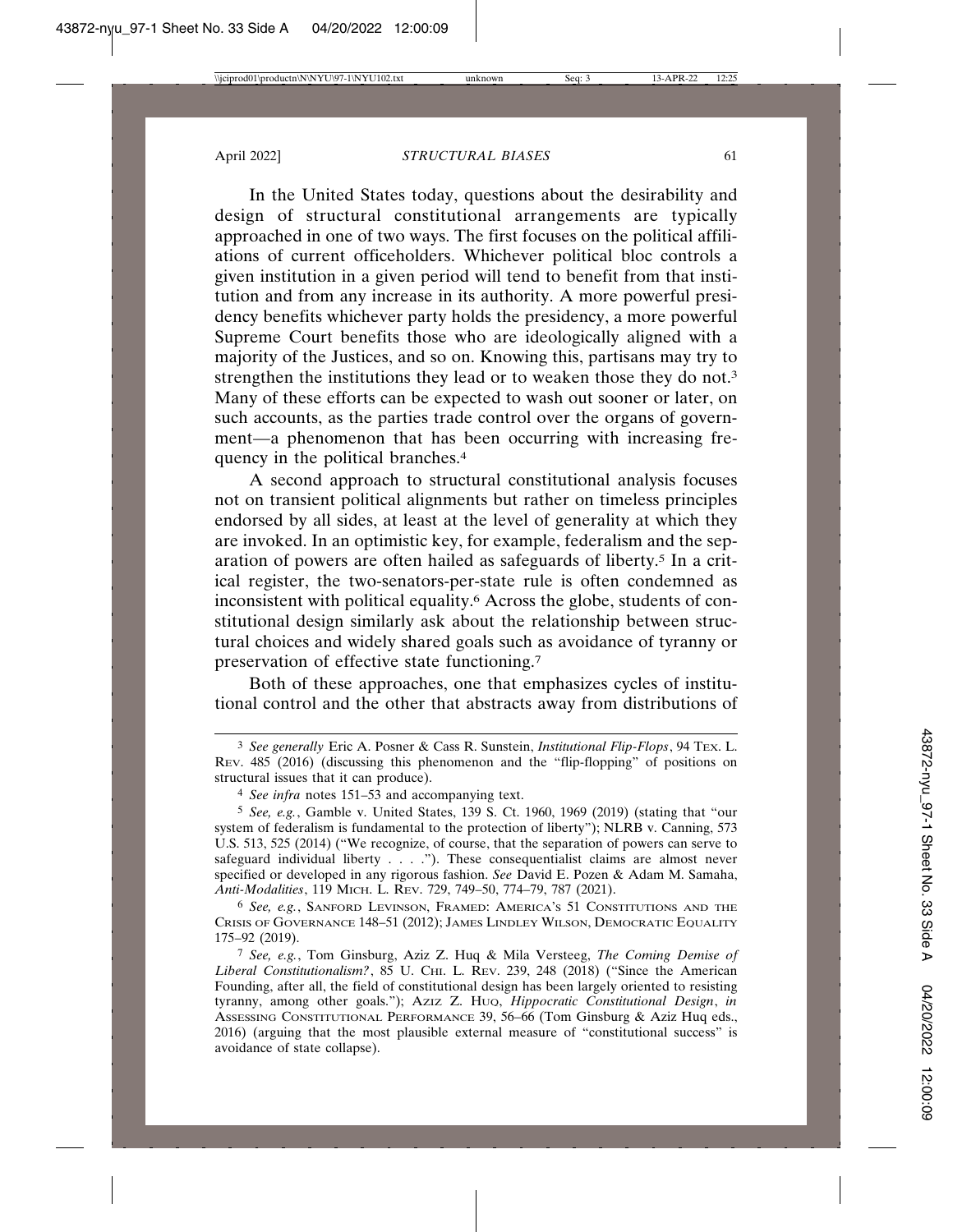power altogether, offer valuable insights into constitutional law. But they miss something important about constitutional politics. Throughout U.S. history, various constitutional arrangements have been associated with values and agendas that are fiercely contested along partisan lines regardless of who holds office at any particular moment. In these instances, political actors may contend that structural constitutional law is itself structurally biased—that the rules of the political game systematically tilt the playing field, whether by design or by accident, for or against the policy objectives or electoral fortunes of one faction or another. And they may be right.

This Article introduces and develops the idea of structural biases in structural constitutional law. It is especially important, one often hears, that a society's rules for organizing government not be formulated or applied in a politically partisan manner.<sup>8</sup> But structural biases are bound to exist in any constitutional system with well-defined political blocs, including our own. In such a system, there can be no truly neutral principles of constitutional governance, whether for formulating policy, administering laws, or facilitating electoral competition. Even technical-seeming arrangements will tend to favor certain outcomes favored by certain parties. Any set of rules to structure the lawmaking process, for instance, implicitly encodes contestable judgments about how easy or hard it should be to devise or expand regulatory and social welfare regimes. Any set of electoral rules reflects a choice among alternative modes of constructing political representation and accountability. In these domains and others, prevailing practices may be much more aligned with one side's medium- and long-term interests than a plausible alternative arrangement would be.

A few structural constitutional biases have been the subject of heated debate in recent years. Most prominently, Democrats have complained that the rules governing the apportionment of senators and the allocation of Electoral College votes are biased in favor of the Republican Party, given the spatial distribution of partisans.<sup>9</sup> These complaints are just the tip of the iceberg, however. As we will show, ideological, geographic, and demographic polarization have worked in tandem to generate or exacerbate structural biases—as well as partisan strife regarding these biases—across nearly every area of structural constitutional law.10 Because Democrats now have more

<sup>8</sup> *See, e.g.*, Zachary S. Price, *Symmetric Constitutionalism: An Essay on* Masterpiece Cakeshop *and the Post-Kennedy Supreme Court*, 70 HASTINGS L.J. 1273, 1306–07 (2019) ("A theory of executive power or federalism or any other structural principle that is acceptable only if exercised by one's co-partisans is not a legal theory but an act of force.").

<sup>9</sup> *See infra* Section III.A.6.

<sup>10</sup> *See infra* Sections II.B, III.A.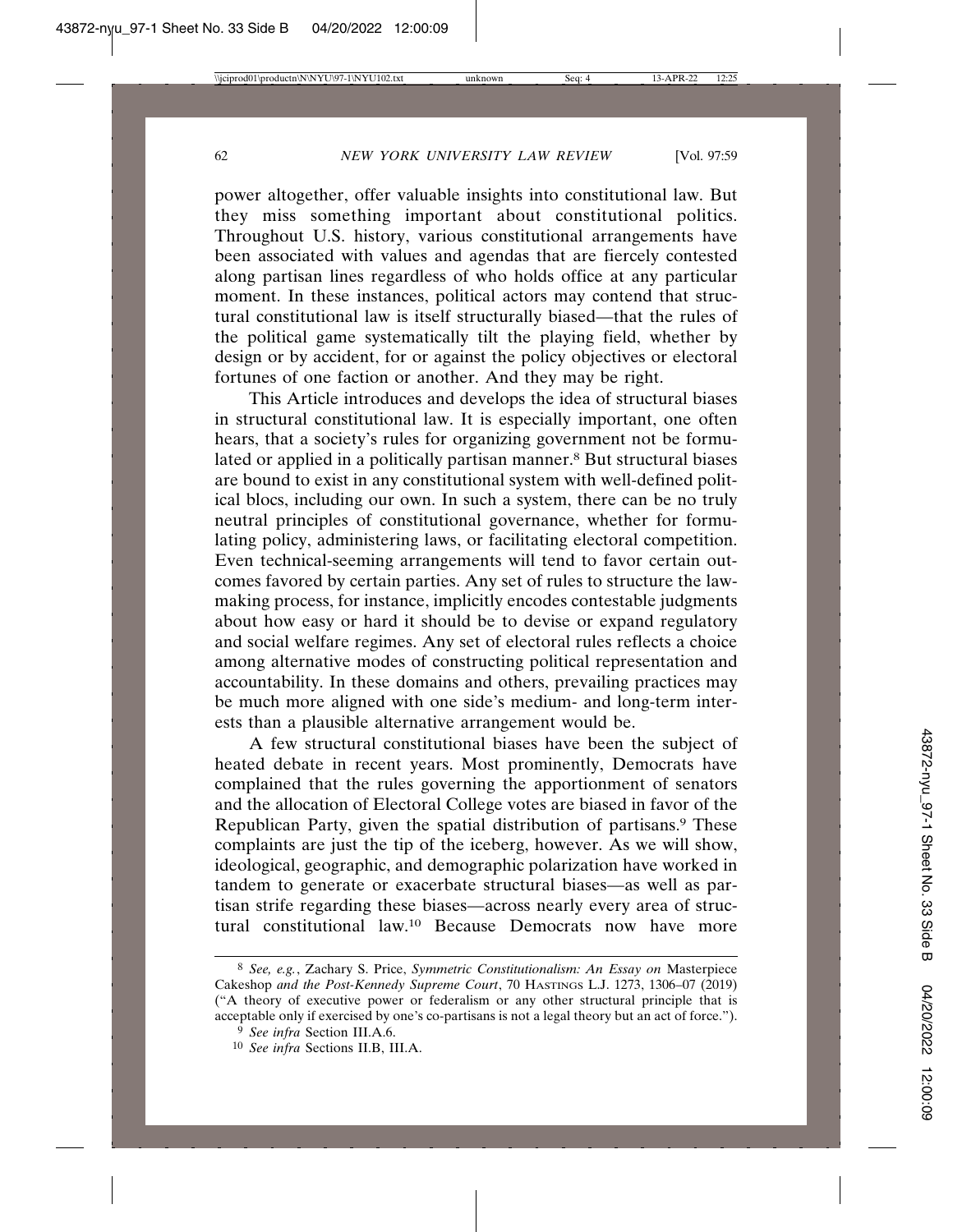ambitious legislative agendas than do Republicans, for instance, the many veto points in the federal lawmaking process have a disparate negative impact on Democratic policymakers.11 Conversely, the leftleaning tilt of the civil service means that legal limits on presidential control over the bureaucracy disproportionately disadvantage Republican chief executives.12

The politicization of constitutional structure marks both a dramatic new development in contemporary constitutionalism and a reversion to historical precedent. Although conflict over structural biases was relatively quiet in the late twentieth century, such conflict has riven American politics since the Founding.13 For centuries, partisans have fought to entrench structural biases that benefit their agendas and to dismantle those that stand in their way. As straightforward as this observation might seem—and certain structural biases, at certain points in time, *are* straightforward, even if many others are subtler—legal scholarship has not taken any sort of systematic account of this phenomenon.14 Current disputes over institutions like the Electoral College and the "deep state" cannot be well understood without being placed in this larger context.

The Article proceeds as follows. Part I defines key terms, outlines the scope of our study, and situates it in the existing literature. Part II briefly reviews earlier cycles of conflict over structural biases before turning to the present period. It explains that contemporary political conditions lend themselves to contestation over the basic terms of our constitutional order much more so than the conditions that prevailed a generation ago. Part III provides a typology of structural biases, potentially applicable to any system but elaborated with reference to the United States today. This typology helps us understand current constitutional flashpoints and may predict future ones. Finally, Part IV explores possible lessons from our descriptive and analytical account—for the coming phase of U.S. constitutionalism, for constitutional designers and reformers, and for scholars seeking to understand how legal institutions shape electoral and policy disputes. The concept of structural bias, we aim to show throughout, deserves a central place in the study of constitutional politics.

<sup>11</sup> *See infra* Section III.A.1.

<sup>12</sup> *See infra* Section III.A.4.

<sup>13</sup> *See infra* Section II.A.

<sup>14</sup> *See infra* Section I.B.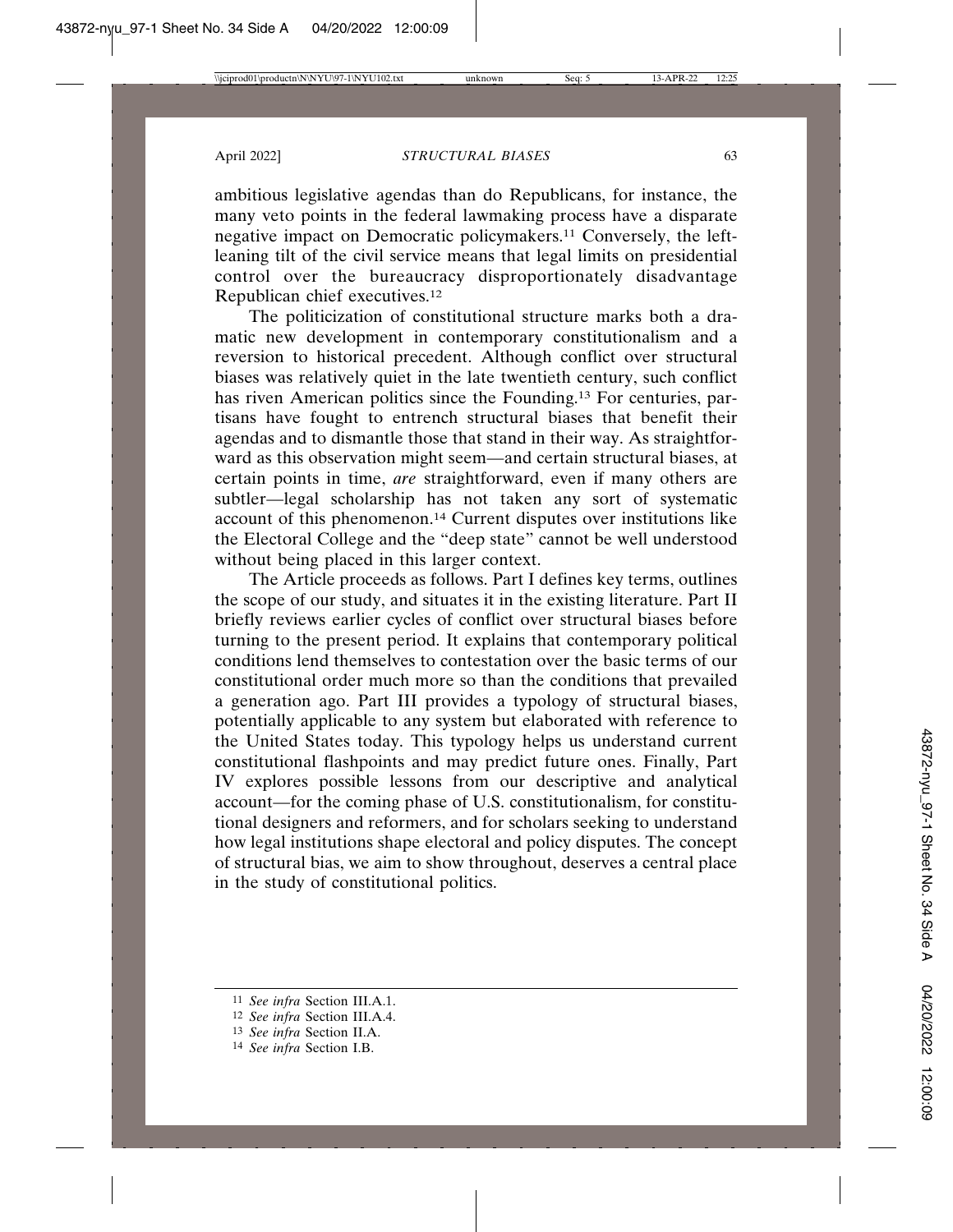FRAMING THE INQUIRY

#### *A. Definitions and Caveats*

Both terms in this Article's title deserve some explanation. By "structural constitutional law," we refer broadly to the authoritative legal norms that guide the workings of government and the distribution of government power.15 These norms may be grounded in the text of the canonical document, of course. But they may also be part of what is often called the "small-c constitution," or the larger "web of documents, practices, institutions, norms, and traditions that structure American government."16 Structural constitutional law, on this understanding, encompasses many legal sources not taught in traditional constitutional law classes. Framework statutes such as the Administrative Procedure Act and the Congressional Budget Act of 1974,17 cameral rules in each house of Congress,18 rules considered binding within the executive branch, $19$  and election laws enacted by Congress and the states<sup>20</sup> may all qualify—just so long as they authoritatively determine the roles, powers, or procedures of government institutions. Expansive as it may seem, this approach to structural constitutional law is consistent with the small-c literature.21 The Article's field of inquiry could also be thought of as "structural public law," although we prefer "constitutional" to "public" for the way it highlights how this body of law constitutes as well as constrains the state.

- 15 *Cf.* Daryl J. Levinson, *The Supreme Court, 2015 Term—Foreword: Looking for Power in Public Law*, 130 HARV. L. REV. 31, 33 (2016) ("[T]he focus of structural constitutional law . . . has been on how power is distributed between and among"—and we would add within—"government institutions.").
	- 16 Richard Primus, *Unbundling Constitutionality*, 80 U. CHI. L. REV. 1079, 1082 (2013).
- 17 *See* Elizabeth Garrett, *The Purposes of Framework Legislation*, 14 J. CONTEMP. LEGAL ISSUES 717 (2005).

18 *See* JOSH CHAFETZ, CONGRESS'S CONSTITUTION: LEGISLATIVE AUTHORITY AND THE SEPARATION OF POWERS 267–301 (2017); Jonathan S. Gould, *Law Within Congress*, 129 YALE L.J. 1946, 1959–63 (2020).

19 *See* Gillian E. Metzger & Kevin M. Stack, *Internal Administrative Law*, 115 MICH. L. REV. 1239 (2017).

20 Under the Constitution's Elections Clause, U.S. CONST. art. I, § 4, cl. 1, state legislatures share with Congress the authority to regulate federal congressional elections.

<sup>21</sup> *See, e.g.*, David E. Pozen, *Self-Help and the Separation of Powers*, 124 YALE L.J. 2, 33 (2014) ("While small-c theories come in many different stripes, they share a commitment to assimilating into constitutional analysis 'all rules which directly or indirectly affect the distribution or the exercise of the sovereign power in the state' . . . .") (quoting A.V. DICEY, INTRODUCTION TO THE STUDY OF THE LAW OF THE CONSTITUTION 22 (8th ed. 1915)); Primus, *supra* note 16, at 1082 ("[S]mall-c theorists often hold that rules not appearing in the text are nevertheless constitutional because they are important to the structure of government . . . .").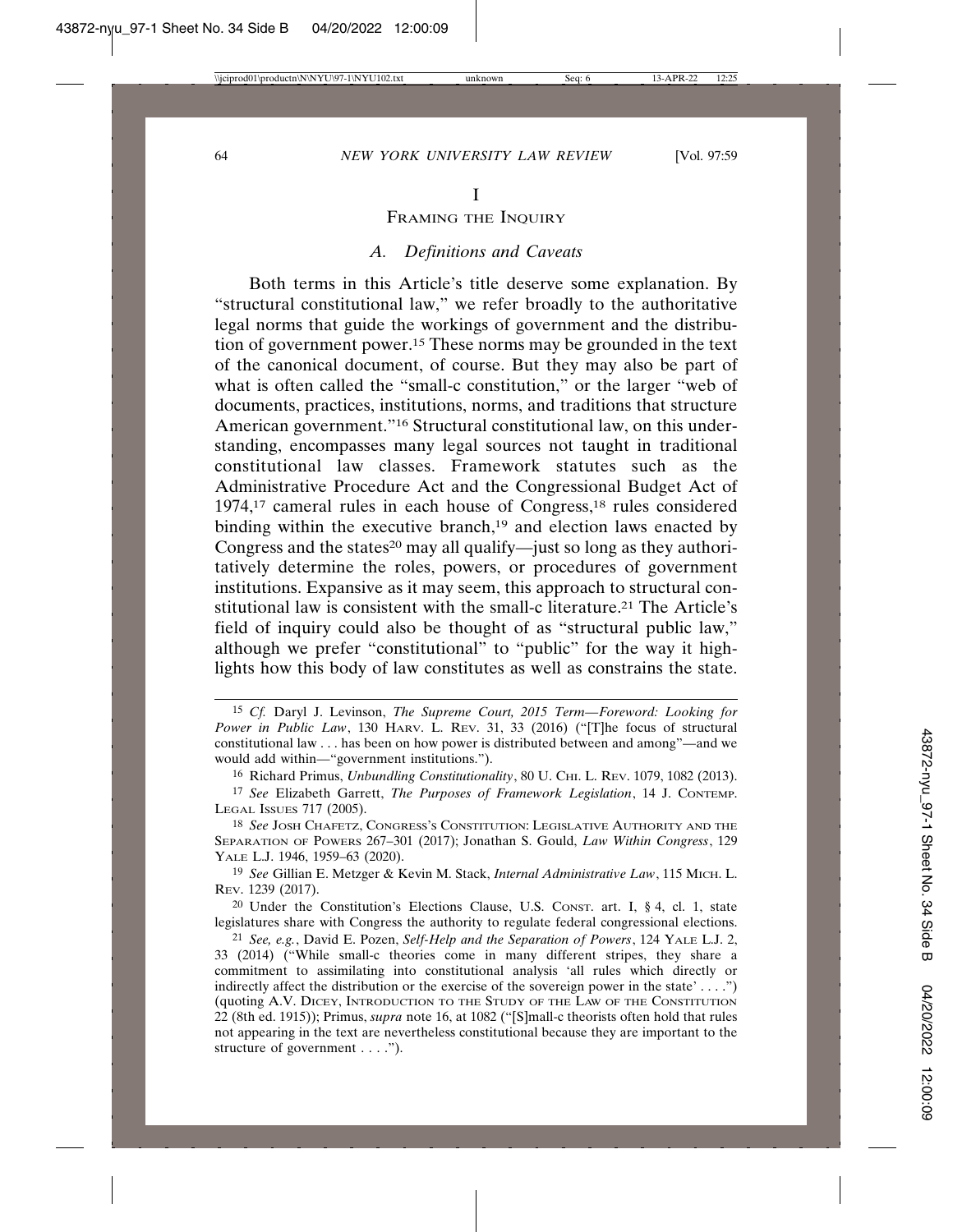By "structural biases," we refer to situations in which constitutional arrangements disadvantage a political or ideological faction and its policy agenda over multiple election cycles, even when the arrangements are ostensibly neutral with respect to party, ideology, and policy. Structural constitutional law is sometimes described as setting out "the rules of the game by which politicians gain and use power."<sup>22</sup> The concept of structural bias prompts us to ask who is helped or harmed by these rules, and under what circumstances. More formally: *An institutional arrangement is structurally biased against a political faction when, for the foreseeable future, it asymmetrically harms that faction in its overall effects, relative to a normatively and practically plausible alternative arrangement.* If an electoral institution is biased against faction  $\vec{A}$  and in favor of faction  $\vec{B}$ ,  $\vec{A}$ 's candidates will be apt to lose races to *B*'s candidates even when the former enjoy equal or greater popular support. If a policymaking process is biased against *A* and in favor of *B*, *A*'s officeholders will face greater challenges than *B*'s officeholders in effectuating their agenda even when *A*'s agenda enjoys equal or greater popular support.

To identify a structural bias is not necessarily to identify a flaw in the system. Whether any structural biases that exist are ultimately justified or unjustified is a separate question, the answer to which requires both a positive grasp of their effects and a normative theory of constitutional politics and constitutional design. Although the term "bias" is often used as a pejorative, we deploy it in a strictly descriptive, value-neutral manner—to describe how institutional arrangements create winners and losers. Our choice of label is not meant to indicate that any given structural bias is harmful on balance, only that it is harmful to the interests of those against whom the bias operates.

As scholarship on bias in other domains has pointed out, bias can exist only relative to a baseline.23 For many controversial features of structural constitutional law, a baseline is named or implied by critics. The Senate filibuster is typically contrasted with simple-majority voting,24 *Chevron* deference with de novo judicial review of agency action,25 single-member legislative districts with proportional repre-

<sup>22</sup> Roger B. Myerson, *Economic Analysis of Constitutions*, 67 U. CHI. L. REV. 925, 927 (2000); *accord* Levinson, *supra* note 1, at 659.

<sup>23</sup> *See, e.g.*, Ward Farnsworth, *The Legal Regulation of Self-Serving Bias*, 37 U.C. DAVIS L. REV. 567, 571 (2003) ("Before a bias can be condemned or even identified, one must identify a baseline: a goal that the bias is frustrating; a judgment that it may contaminate but should not.").

<sup>24</sup> *See, e.g.*, Josh Chafetz, *The Unconstitutionality of the Filibuster*, 43 CONN. L. REV. 1003, 1011–16 (2011).

<sup>25</sup> *See, e.g.*, Gutierrez-Brizuela v. Lynch, 834 F.3d 1142, 1149 (10th Cir. 2016) (Gorsuch, J., concurring).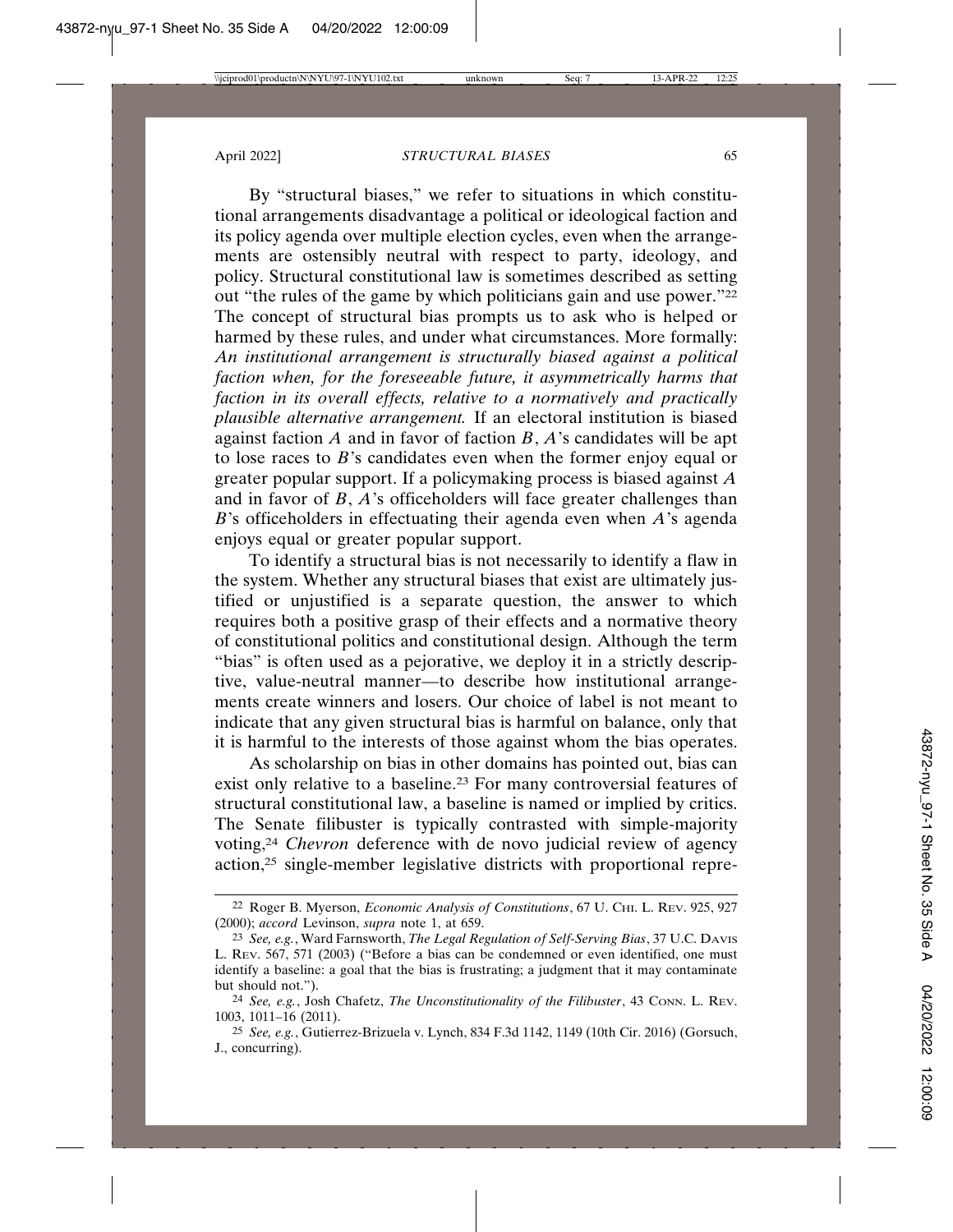sentation,<sup>26</sup> and so on.<sup>27</sup> In these instances, there is an intuitive and well-established (though still disputable) reference point for current arrangements. For other features of structural constitutional law, however, an appropriate baseline for comparison is harder to specify. One may believe that existing law gives the president too much power or too little power, but there is no obvious quantum of presidential power against which the status quo can be assessed. Every constitutional rule in every system might be seen as "biased" relative to some imaginable alternative that would better serve some end. While we cannot entirely escape the ubiquitous problem of "baseline hell" in analyzing contested legal arrangements,28 we focus on arrangements that systematically advance the electoral or policy interests of one discrete bloc over another, relative to an identifiable substitute used in other contexts or jurisdictions.29

The number and character of veto points in the legislative process provides an illustration. For any set of rules that govern the making of legislation, one could add or subtract, or strengthen or weaken, veto points. Every possible legislative process could thus be said to be simultaneously biased both in favor of action (relative to more vetoladen alternatives) and in favor of inaction (relative to less veto-laden

28 Rick Hills, *Anti-Discrimination Law in Baseline Hell*, BALKINIZATION (July 20, 2020, 9:30 AM), https://balkin.blogspot.com/2020/07/anti-discrimination-law-in-baselinehell.html [https://perma.cc/289M-75V2].

<sup>29</sup> An alternative approach to identifying and assessing structural bias might stipulate a normative standard, and then compare every arrangement in every domain against that baseline—for example, majoritarianism. *See* Lawrence Lessig, *US: A(nother) Minoritarian Nation*, MEDIUM (Mar. 17, 2021), https://medium.lessig.org/us-a-nother-minoritariannation-fcee9d68605e [https://perma.cc/8RRP-GMWD]. The more an arrangement deviated from the standard, the more biased it would be. While this approach may be invaluable for certain sorts of critical analyses and reform projects, *see infra* notes 44–59 and accompanying text (discussing scholarship that highlights democratic deficits in the U.S. Constitution's design), it requires the adoption of a universal benchmark of unbiasedness that is bound to be both contestable in principle and difficult to translate to certain settings. From the standpoint of majoritarianism, say, which ways of allocating authority in Congress among party leaders, committee chairs, and rank-and-file members are less biased than others? Does adopting a more expansive approach to federal preemption of state law lead to more majoritarian policy outcomes? Such questions admit of no clear answers. This Article's method of conceptualizing structural bias is less satisfying in one sense, relying on a series of institution-specific pairwise comparisons instead of any one global baseline, but it has the virtue of being relatively easy to apply in an objective fashion.

<sup>26</sup> *See, e.g.*, Samuel Issacharoff & Pamela S. Karlan, *The Hydraulics of Campaign Finance Reform*, 77 TEX. L. REV. 1705, 1732–33 (1999).

<sup>27</sup> When incumbent officeholders enact a reform intended to entrench their side's policies or power against future change, *see generally* Daryl Levinson & Benjamin I. Sachs, *Political Entrenchment and Public Law*, 125 YALE L.J. 400 (2015) (providing numerous examples of this phenomenon), the natural baseline for charges of structural bias is the pre-reform state of the law.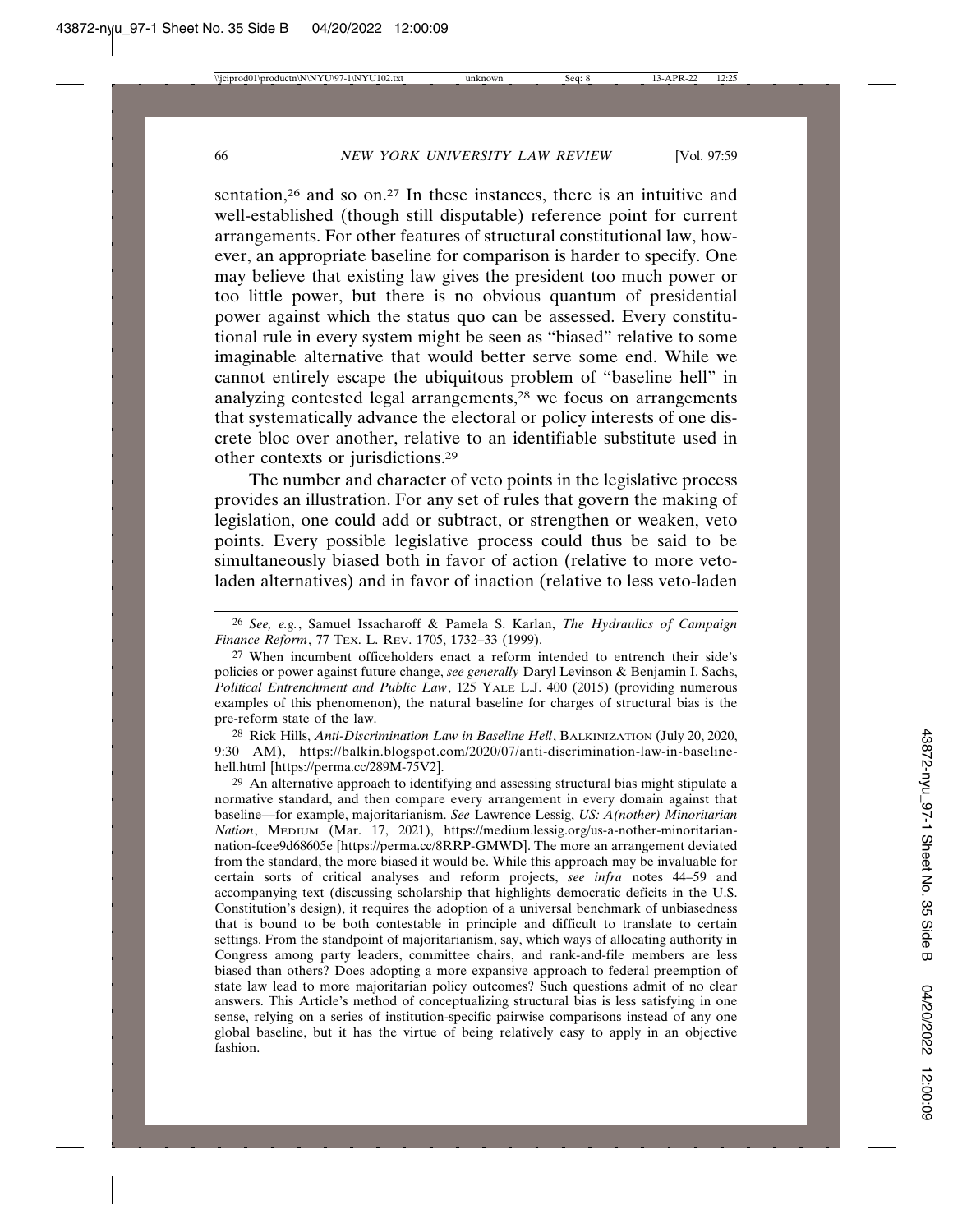alternatives). But this fact only becomes politically meaningful—and only gives rise to a structural bias in our sense—when veto points bear on a discrepancy among rival factions. If political party *A* has an ambitious legislative agenda whereas political party *B* prefers statutory inertia, then a proliferation of veto points does not just hinder lawmaking in the abstract. It takes on new meaning as anti-*A* and pro-*B*, relative to the status quo ante.

Structural biases can advantage or disadvantage political factions of any sort, including interest groups, demographic groups, and socioeconomic classes.30 In the U.S. system, political parties play an especially central role in determining the salience and significance of structural biases. Because the two major parties are the key institutions that organize political contestation,31 biases will be most likely to generate political conflict when they benefit Democrats or Republicans to the detriment of the other. Moreover, many social identities are now subsumed into party identities, and many demographic and interest groups are now firmly ensconced in either the Democratic or Republican coalition.<sup>32</sup> As a result, biases against those groups become biases against one of the parties, and vice versa. The design of the Senate, for example, harms not only residents of more populous states but also the Democratic Party, given the prevailing partisan geography.33 And because the design of the Senate harms Democrats, by extension it harms every voting bloc that makes up the party's base, from labor unions to certain communities of color to reproductive-rights advocates to environmentalists.34 Both for these reasons and to keep the scope of the project manageable, this Article homes in on biases that affect the two major political parties.

33 *See infra* Section III.A.6.

<sup>30</sup> *See infra* notes 358–74 and accompanying text (expanding on this point and noting possible extensions of this project that would focus on political and social blocs outside the party system).

<sup>31</sup> *See* Daryl J. Levinson & Richard H. Pildes, *Separation of Parties, Not Powers*, 119 HARV. L. REV. 2311, 2385 (2006) ("From nearly the start of the American republic, ... [t]he enduring institutional form of democratic political competition has turned out to be not branches but political parties."); *see also* E.E. SCHATTSCHNEIDER, PARTY GOVERNMENT 1 (2004) (observing that "modern democracy is unthinkable save in terms of the parties" and claiming that parties are the "makers of democratic government"); MARK TUSHNET, WHY THE CONSTITUTION MATTERS 13 (2011) ("In short, the Constitution matters because political parties matter, and the Constitution has some influence on the way parties operate.").

<sup>32</sup> *See, e.g.*, Jessica Bulman-Pozen, *Partisan Federalism*, 127 HARV. L. REV. 1077, 1113–16 (2014) (reviewing "an ever-growing body of social science work" on partisanship as a sociopolitical identity).

<sup>34</sup> *See* MATT GROSSMANN & DAVID A. HOPKINS, ASYMMETRIC POLITICS: IDEOLOGICAL REPUBLICANS AND GROUP INTEREST DEMOCRATS 100–01 (2016) (discussing the Democratic coalition since the mid-1970s).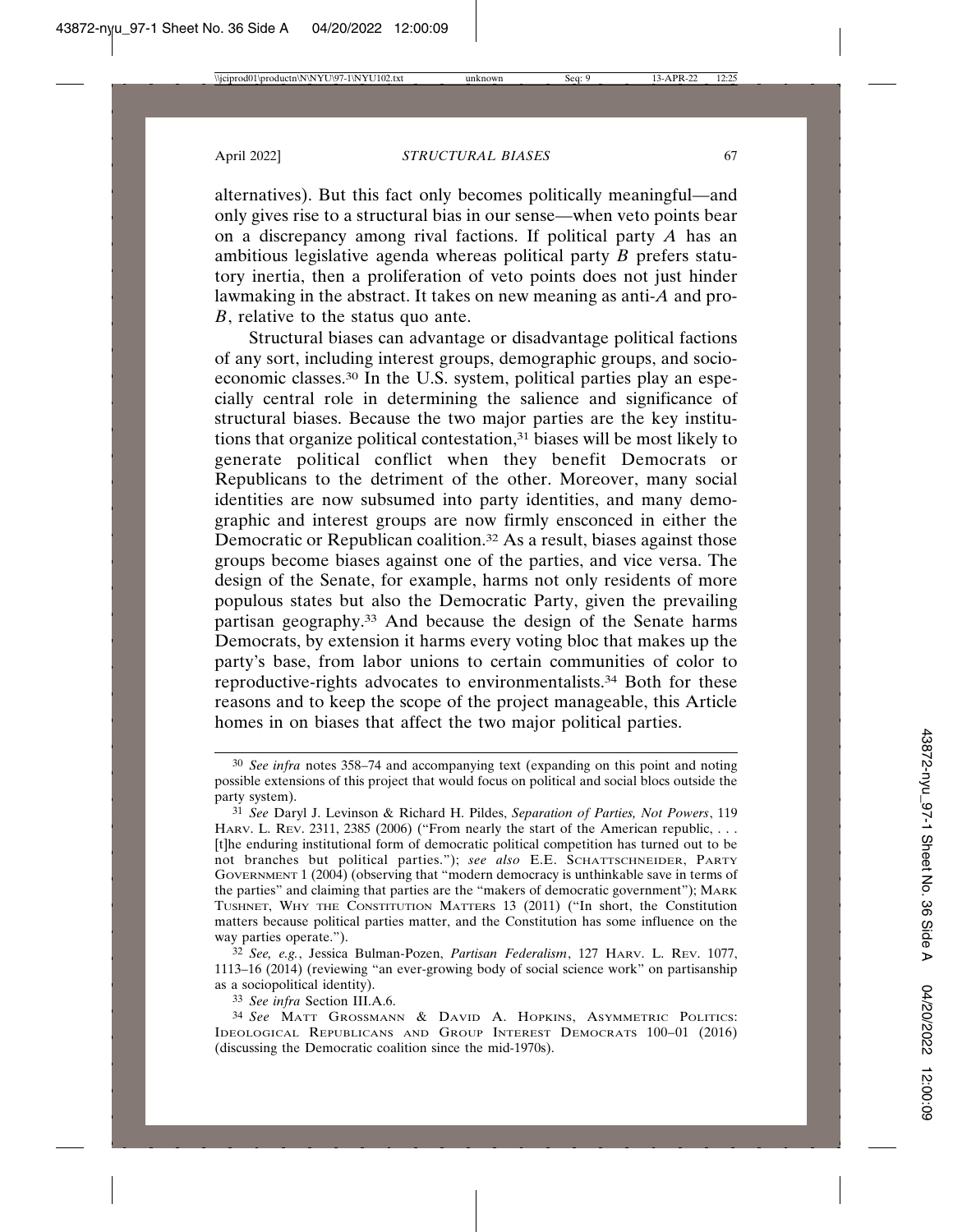Complicating matters, the parties not only seek to alter or exploit certain constitutional arrangements at certain junctures but also have themselves been shaped by such arrangements—meaning that fights over structural biases take place within a politics that is partially constructed by those biases. We return to this endogeneity issue, as well as to the issue of biases that empower or disempower different factions within a party, in Part IV.35

Constitutional arrangements do not always intersect neatly with partisan cleavages. Historically, any number of arrangements have been accused of contributing to the subordination of racial minority groups and economically vulnerable Americans in ways that were taken for granted by the leadership of both parties.36 Today's federal lawmaking process might be seen as tilted toward, say, international trade, and thus toward groups that benefit from such trade, on account of special procedures that make it easier to pass trade agreements than ordinary laws.<sup>37</sup> But if the parties are either mutually aligned or internally divided on trade policy, then this tilt would not amount to a structural bias in favor of one party over the other.

As this discussion suggests, the same constitutional arrangement can be structurally biased in one period but not in a later period, or vice versa, if external developments change its practical or factional implications across the periods. The political significance of the Senate's overrepresentation of small states, for example, depends on the geographic distribution of partisans across the nation, which may fluctuate even if the Senate's apportionment rules remain constant. Against the backdrop of a rarely updated constitutional text, identifying the ebb and flow of structural biases is a way to mark the passage of constitutional time.

In introducing and beginning to theorize the idea of structural biases, this Article does not offer anything remotely like a comprehensive historical or comparative analysis. Nor does it delve into the details of any single institutional arrangement. Our focus, instead, is on a high-level overview of the past fifty years or so in U.S. constitutional politics, mostly (though not entirely) at the federal level. The logic of our account, however, generalizes broadly. The endemic character of structural biases means that they will exist to a greater or lesser extent in any politically heterogeneous society—which is to say, almost everywhere. In addition to clarifying the current phase of

<sup>35</sup> *See infra* Section IV.C.

<sup>36</sup> *See infra* notes 73–83 and accompanying text.

<sup>37</sup> *See* IAN F. FERGUSSON & CHRISTOPHER M. DAVIS, CONG. RSCH. SERV., R43491, TRADE PROMOTION AUTHORITY (TPA): FREQUENTLY ASKED QUESTIONS 22 (2019) (describing these expedited procedures).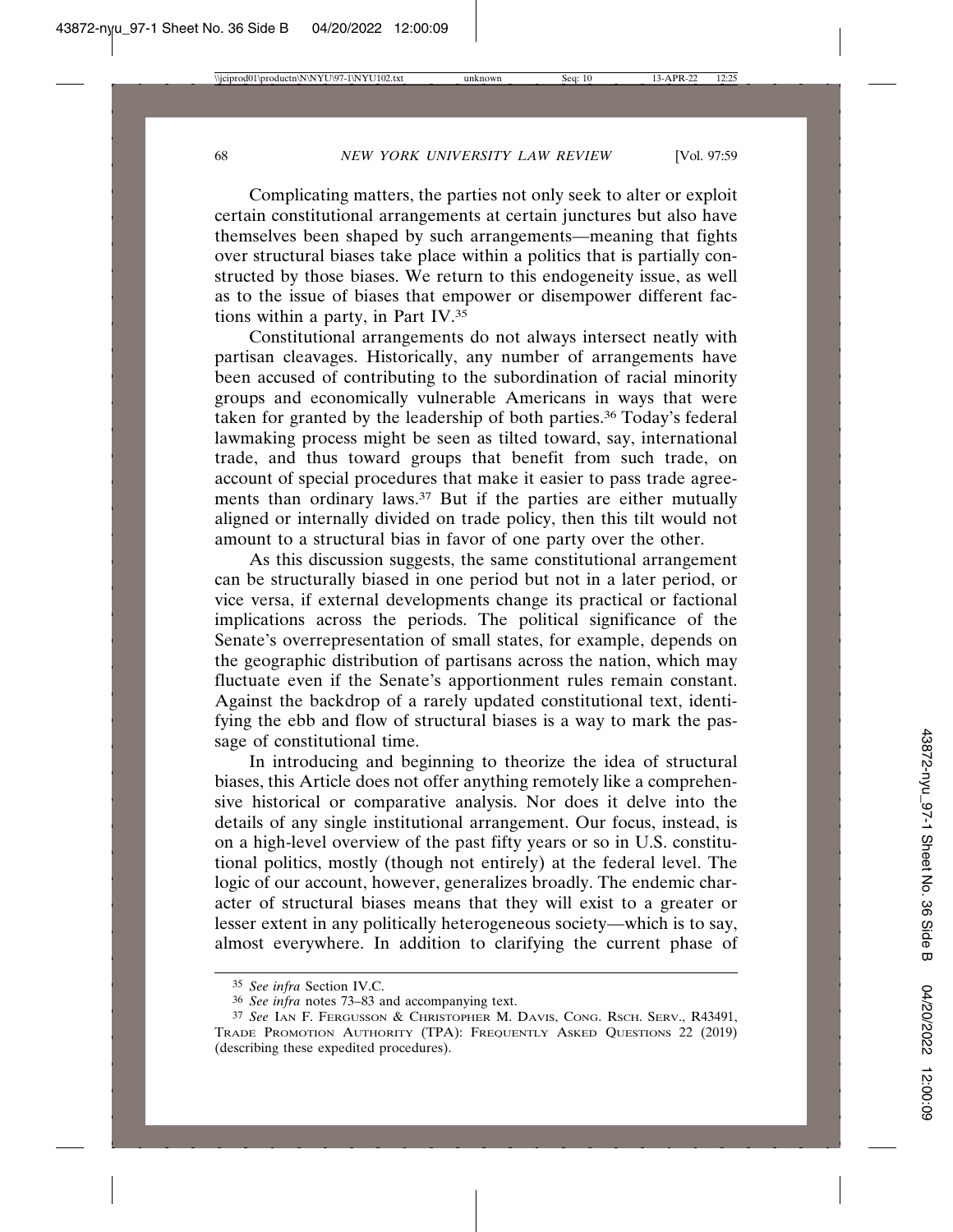American constitutionalism, we hope to provide tools for thinking about the role of these biases across constitutional systems.

## *B. Prior Legal Literature and the Promise of a Structural(-Bias) Turn*

Our investigation of structural bias has some affinities with two strains in the U.S. constitutional law literature: one that focuses on the rotation of power between the parties and another that focuses on the consistency of constitutional arrangements with democratic values. We do not disagree with the leading works in either strain, each of which provides valuable insights into structural constitutional law. But the concept of structural bias captures important dynamics missed by these accounts.

The first, descriptive body of work looks at how views on issues of structural constitutional law vary depending on which party holds office. The central finding is that views seem to vary quite a lot. When a party gains control over a government institution, it tends to endorse expansive understandings of that institution's authority; losing control over an institution tends to have the opposite effect. Legal scholars have explored this dynamic in particular depth for theories of judicial review.38 A similar sort of cycling, or "flip-flopping," has characterized the parties' positions on federalism, the separation of powers, the Senate filibuster, and more.<sup>39</sup>

Institutional flip-flopping plainly occurs to some significant extent, which suggests that political opportunism and motivated reasoning play a significant role in debates over structural constitutional law.40 But just as plainly, some people's views on structural questions do not hinge exclusively, if at all, on the short-term distribution of partisan power. Nor does this distribution fully determine the political or practical effects of any given structural arrangement.

Consider, for example, what Richard Briffault calls the "new preemption": the "emergence and rapid spread of . . . sweeping state laws that clearly, intentionally, extensively, and at times punitively bar

<sup>38</sup> *See, e.g.*, Jack M. Balkin, *Why Liberals and Conservatives Flipped on Judicial Restraint: Judicial Review in the Cycles of Constitutional Time*, 98 TEX. L. REV. 215 (2019); Barry Friedman, *The Cycles of Constitutional Theory*, L. & CONTEMP. PROBS., Summer 2004, at 149.

<sup>39</sup> *See* Posner & Sunstein, *supra* note 3, at 496–504.

<sup>40</sup> *See id.* at 504–16. *But cf.* Mark Tushnet, *Politics as Rational Deliberation or Theater: A Response to "Institutional Flip-Flops*,*"* 94 TEX. L. REV. 82, 83–90 (2016) (noting that most of Posner and Sunstein's examples of flip-flopping involve "aggregates," such as "Democratic Senators" or "Republican Senators," rather than individuals).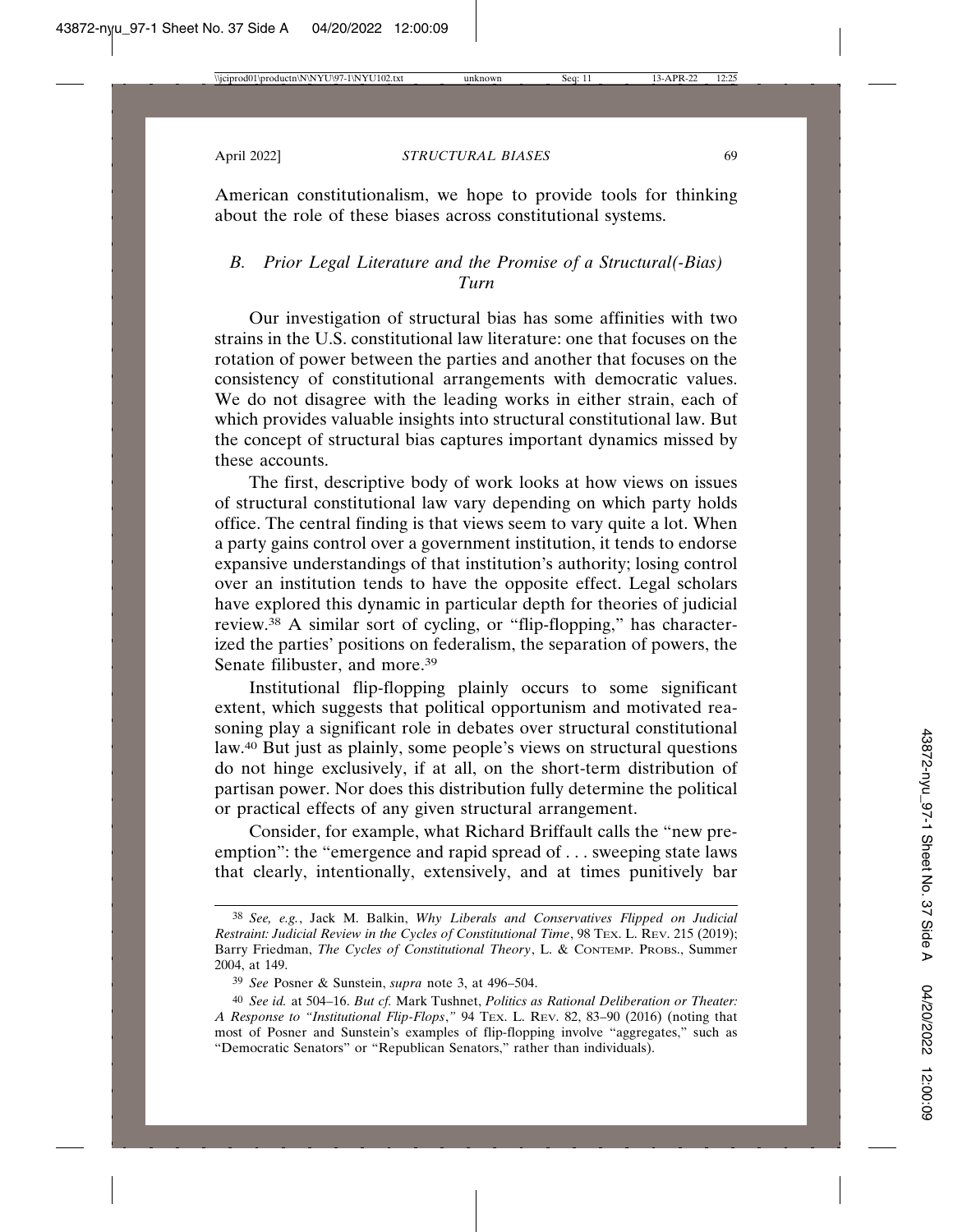local efforts to address a host of local problems."41 An account based on rotation of power would predict that views about this sort of preemption will flip-flop depending on whether relevant state and local governments happen to be controlled by Democrats or Republicans at a given moment. But there is a deeper, longer-term dynamic at play. The political geography of the contemporary United States has resulted in many large, Democratic-controlled cities in states with Republican-controlled state governments. The result, as Briffault documents, is that "the preponderance of new preemption actions and proposals have been advanced by Republican-dominated state governments, embrace conservative economic and social causes, and respond to—and are designed to block—relatively progressive local regulations."42 Rotation-of-power accounts have little to say about cases like Alabama's reliably Republican state government preempting a minimum wage ordinance in the equally reliably Democratic city of Birmingham.43 A focus on structural bias better explains the politics of the new preemption by highlighting how, under prevailing political conditions, state preemption of local law favors conservative Republican agendas not cyclically or episodically but *systematically*.

The second, normative strain of literature that partially overlaps with our analysis examines the relationship between structural constitutional arrangements and enduring democratic values. In a book titled *How Democratic Is the American Constitution?*, Robert Dahl famously enumerated a number of undemocratic aspects of the original constitutional design.44 More recently, Sanford Levinson has emerged as the academy's most forceful critic of the Constitution's democratic shortcomings.45 For Levinson, "many structural provisions of the Constitution . . . place almost insurmountable barriers in the

5ce4377caeb1ce00013a02fd/t/604faee2e641222b084316ff/1615834855353/LSSC-

UndertheCoverofCovid-March2021.pdf [https://perma.cc/X762-5RBD] (discussing "an avalanche of legislation" introduced in 2021 "that would further limit local authority" to address the COVID-19 pandemic and "block local government initiatives to reform police departments").

<sup>44</sup> ROBERT A. DAHL, HOW DEMOCRATIC IS THE AMERICAN CONSTITUTION? 15–20 (2d ed. 2003) (discussing slavery, restrictions on suffrage, modes of selecting presidents and senators, Senate apportionment, and judicial power).

45 *See, e.g.*, SANFORD LEVINSON, OUR UNDEMOCRATIC CONSTITUTION: WHERE THE CONSTITUTION GOES WRONG (AND HOW WE THE PEOPLE CAN CORRECT IT) (2006).

<sup>41</sup> Richard Briffault, *The Challenge of the New Preemption*, 70 STAN. L. REV. 1995, 1997 (2018).

<sup>42</sup> *Id.* at 1997–98.

<sup>43</sup> *See id.* at 2009; *see also id.* at 1999–2002 (cataloging related examples involving gun control, environmental protection, public health, civil rights, and more); KIM HADDOW, LOC. SOL. SUPPORT CTR., UNDER THE COVER OF COVID: A SURVEY OF 2020-2021 STATE PREEMPTION TRENDS 4 (2021), https://static1.squarespace.com/static/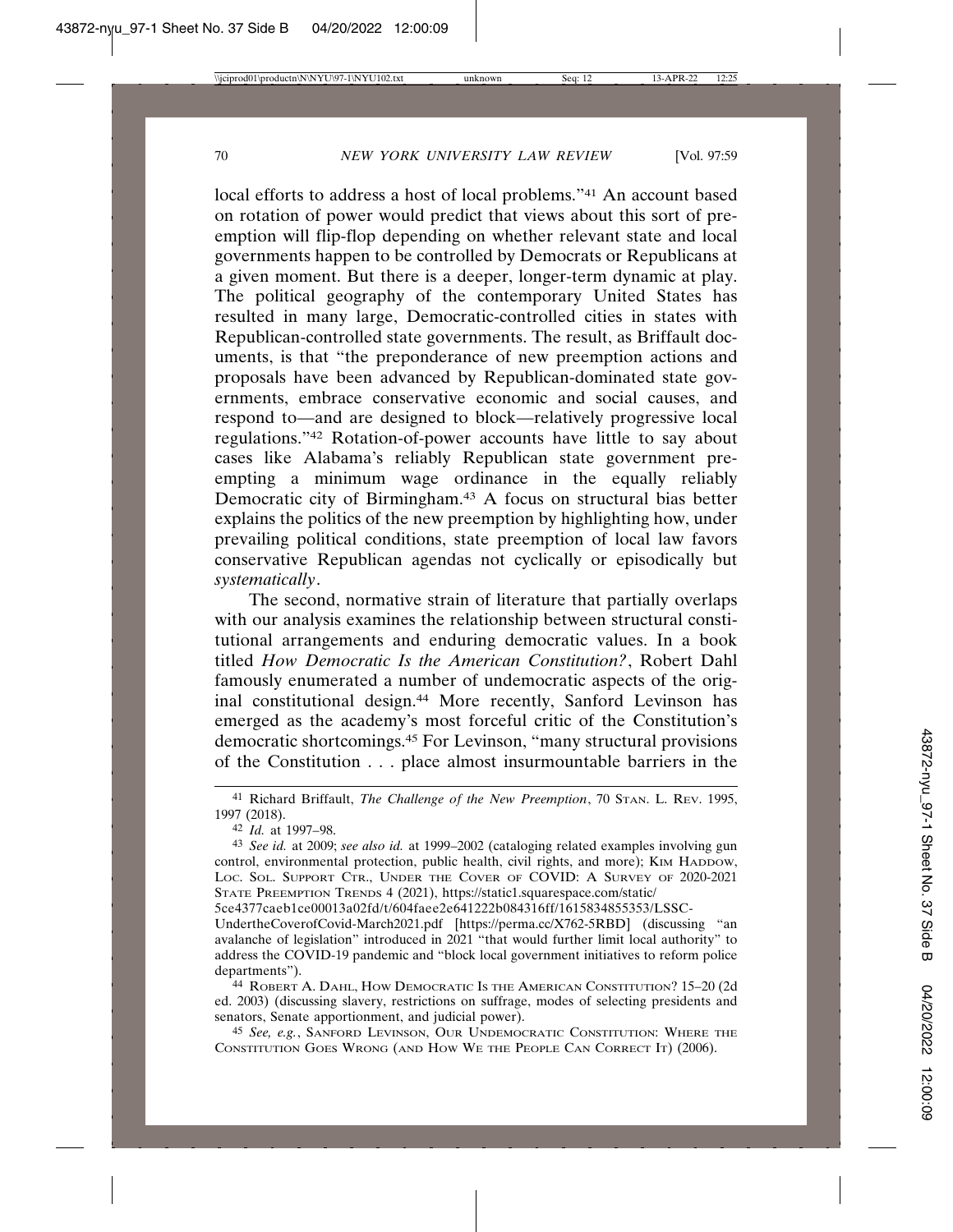way of any acceptable notion of democracy."46 He shows how all three branches have significant democratic deficits. The legislative process impedes majority rule, mainly on account of the Senate; the presidency is determined by the Electoral College, rather than a nationwide vote, and a president who loses popular support cannot be replaced mid-term on that basis; and federal judges are given life tenure.47

As vital as it is to identify such democratic deficits, they need not go hand in hand with structural biases.48 Either can exist without the other. Levinson's critique of the president's fixed term in office, for example, arguably shines light on a democratic flaw in the U.S. constitutional framework: The people's representatives cannot end a failed presidency through a "no-confidence" vote or similar mechanism.49 But this flaw is not a structural bias, at least not in any obvious sense, as making it easier to remove the president would not clearly help or hurt any political faction over an extended period of time.<sup>50</sup> Whether or not a system with an easier-to-remove president would be desirable as a matter of democratic theory, it is hard to conclude that the existing removal rules are systematically skewed for or against either party.

Conversely, structural biases can exist without democratic deficits. Consider the line-item veto, which allows a chief executive to veto a portion of a bill without vetoing the entire bill. A line-item veto exists in a majority of U.S. states,<sup>51</sup> and it briefly existed at the federal

49 *See* LEVINSON, *supra* note 45, at 119–21.

<sup>46</sup> *Id.* at 6.

<sup>47</sup> *Id.* at 25–78 (Congress); *id.* at 79–122 (presidency); *id.* at 123–40 (courts). For another prominent call for structural constitutional reform keyed to democratic values, see AM. ACAD. ARTS & SCI., OUR COMMON PURPOSE: REINVENTING AMERICAN DEMOCRACY FOR THE 21ST CENTURY (2020), https://amacad.org/sites/default/files/publication/ downloads/2020-Democratic-Citizenship\_Our-Common-Purpose\_0.pdf [https://perma.cc/ 7HND-N48J].

<sup>48</sup> Though they certainly can: The malapportionment of the Senate and the Electoral College provide the most familiar examples of institutions that are both democratically suspect and structurally biased. *See infra* Section III.A.6.

<sup>50</sup> In the seven decades that Gallup has been measuring presidential approval ratings, the five presidents whose approval ratings dipped below thirty percent—and thus would have been ripe for removal if the Constitution contained a no-confidence procedure included two Democrats and three Republicans. *See Presidential Approval Ratings— Gallup Historical Statistics and Trends*, GALLUP, https://news.gallup.com/poll/116677/ Presidential-Approval-Ratings-Gallup-Historical-Statistics-Trends.aspx [https://perma.cc/ S9DE-9YXE].

<sup>51</sup> *See Gubernatorial Veto Authority with Respect to Major Budget Bill(s)*, NAT'L CONF. OF STATE LEGISLATURES (Dec. 2008), https://ncsl.org/research/fiscal-policy/gubernatorialveto-authority-with-respect-to-major.aspx [https://perma.cc/MX2D-P2SX].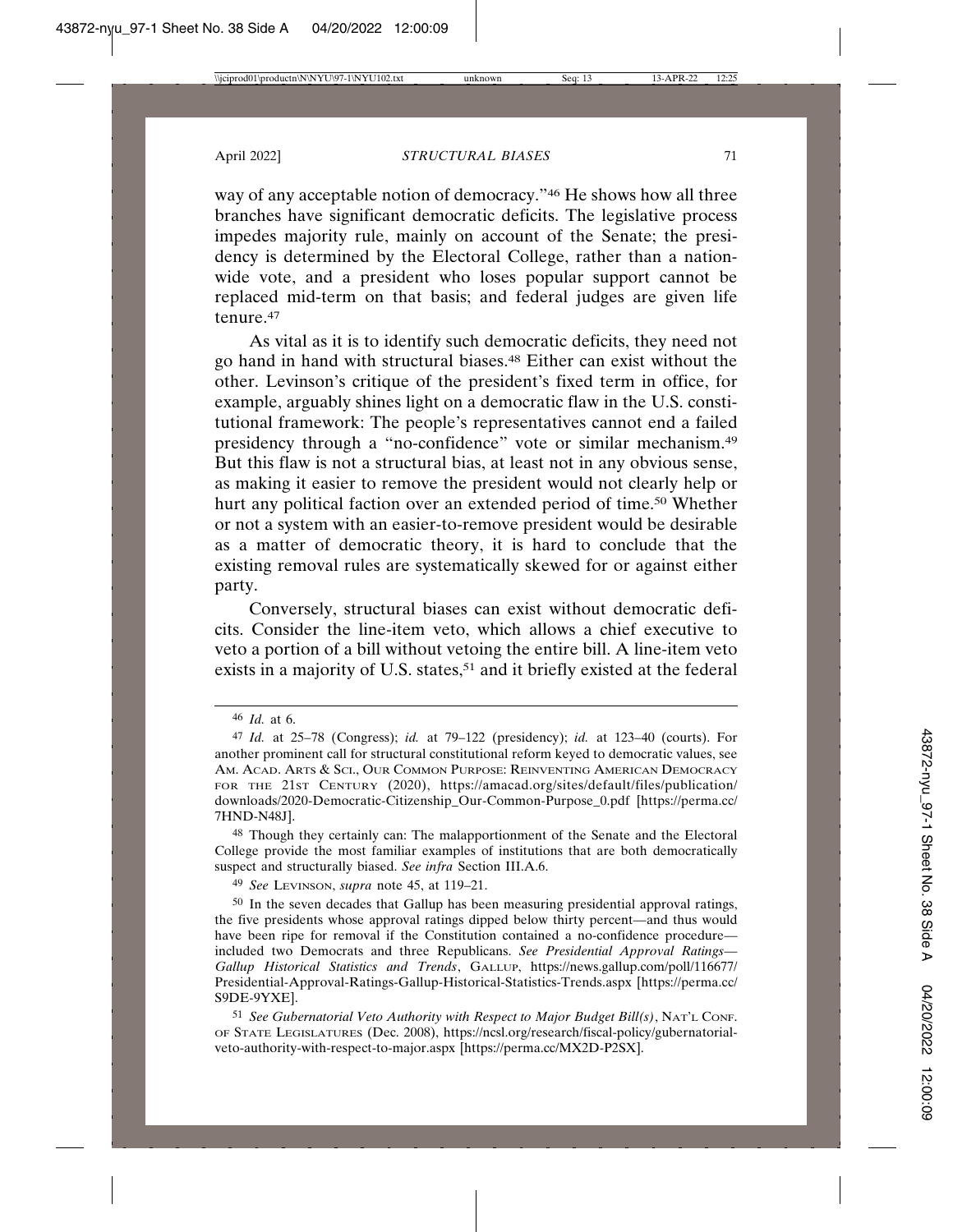level before being struck down as unconstitutional.52 The line-item veto alters the relationship between the political branches. Its introduction transfers legal authority from the legislature to the executive; its elimination transfers authority in the opposite direction.53 Yet because neither branch is clearly more or less democratic than the other,54 any attempt to evaluate the line-item veto in democratic terms would require a complex and contestable judgment.

Analysis of the line-item veto is easier from the standpoint of structural bias. Whatever it means for democracy, the line-item veto gives chief executives "a specific tool for counteracting improvident funding."55 The tool is a one-way ratchet. While an executive wielding a line-item veto can block appropriations that the legislature has authorized, she cannot force appropriations beyond ceilings set by the legislature. If line-item veto provisions work as their proponents intend, they lead to less government spending.<sup>56</sup> This policy bias aligns with a contemporary partisan bias, given the two parties' different attitudes toward public spending.57 It is no surprise, then, that when

54 *See* Blake Emerson, *Liberty and Democracy Through the Administrative State: A Critique of the Roberts Court's Political Theory*, 73 HASTINGS L.J. 371, 402–08 (2022) (describing competing claims of "legislative democracy" and "executive democracy" in contemporary U.S. public law). *Compare, e.g.*, Elena Kagan, *Presidential Administration*, 114 HARV. L. REV. 2245, 2335 (2001) (arguing that the president is more likely than members of Congress to consider "the preferences of the general public, rather than merely parochial interests"), *with* Jide Nzelibe, *The Fable of the Nationalist President and the Parochial Congress*, 53 UCLA L. REV. 1217, 1222 (2006) (arguing that "[a]s a collective institution, Congress is subject to a wider range of pluralist voices and interest groups than any other political actor (including the president)").

55 Lisa Schultz Bressman, *Beyond Accountability: Arbitrariness and Legitimacy in the Administrative State*, 78 N.Y.U. L. REV. 461, 526 (2003); *see also id.* (describing the federal line-item veto as "affording the President a mechanism to control federal spending"); *Item Veto Constitutional Amendment: Hearing on H.J. Res. 9 Before the Subcomm. on the Const. of the H. Comm. on the Judiciary*, 106th Cong. 18 (2000) (statement of Martin Regalia, Vice President of Economic Policy and Chief Economist, U.S. Chamber of Commerce) (describing the line-item veto as "a necessary fiscal tool to reign [sic] in excessive spending").

56 Interestingly, there is limited evidence for such an effect. *See* Shanna Rose, *Institutions and Fiscal Sustainability*, 63 NAT'L TAX J. 807, 817–19 (2010) (summarizing empirical research).

57 *See* Joseph Fishkin & David E. Pozen, *Asymmetric Constitutional Hardball*, 118 COLUM. L. REV. 915, 961–65 (2018) (reviewing evidence of a partisan divide on government spending and the size of government); *How Republicans and Democrats View Federal Spending*, PEW RSCH. CTR. (Apr. 11, 2019), https://pewresearch.org/politics/2019/ 04/11/how-republicans-and-democrats-view-federal-spending [https://perma.cc/BP59- QKS8] (documenting disparate partisan views on federal spending).

<sup>52</sup> *See* Clinton v. City of New York, 524 U.S. 417 (1998) (striking down the Line Item Veto Act of 1996 as a violation of the Presentment Clause).

<sup>53</sup> *But cf.* Neal E. Devins, *In Search of the Lost Chord: Reflections on the 1996 Item Veto Act*, 47 CASE W. RSRV. L. REV. 1605, 1629–31 (1997) (arguing that the line-item veto enables legislators to shift blame for contentious spending decisions to the chief executive).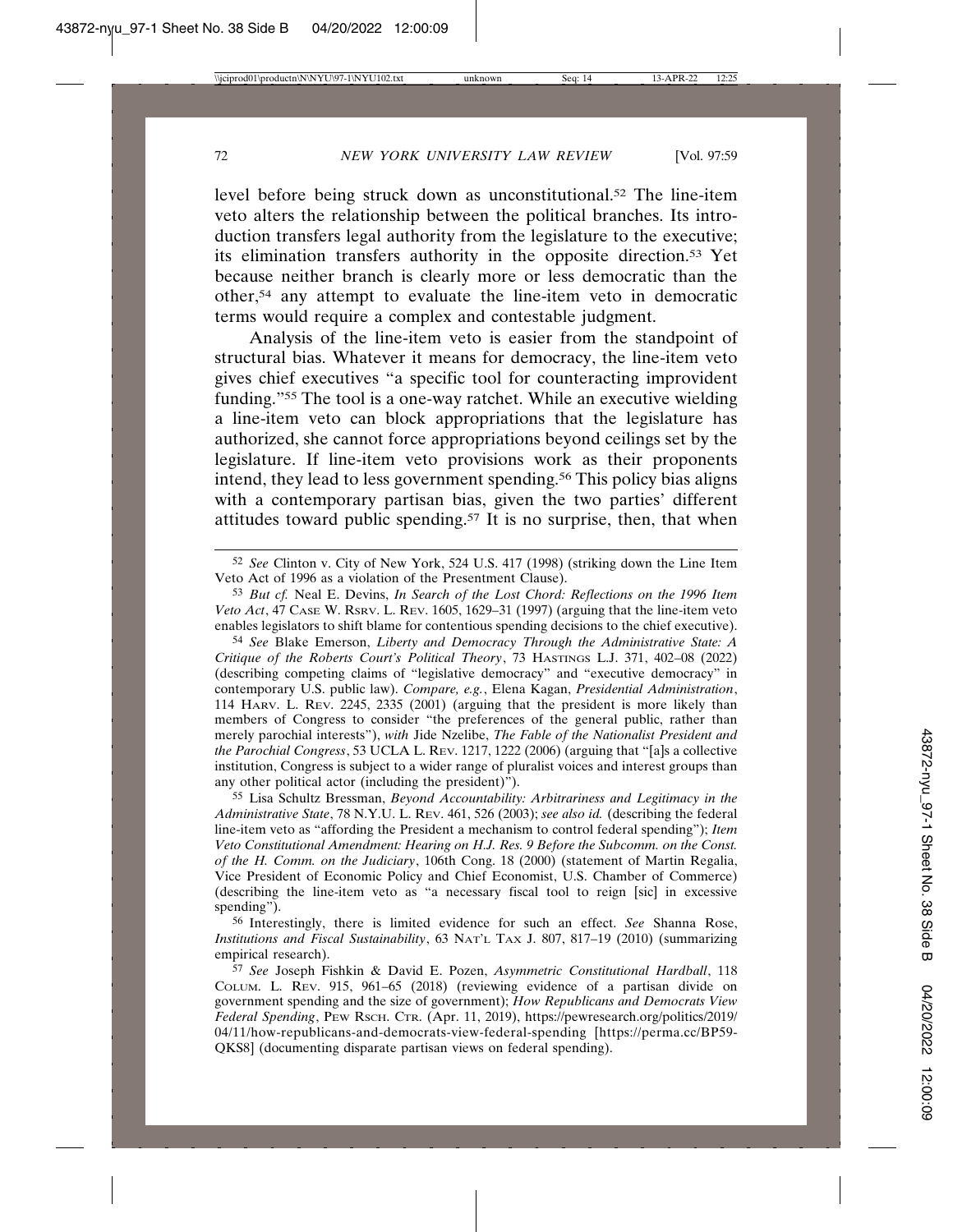members of Congress reintroduced a version of the line-item veto in the 2000s, a large majority of Republicans supported the effort and a large majority of Democrats opposed it.58 The line-item veto shows how a structural bias can exist without raising the democratic concerns that animate much of the normative scholarship on structural constitutional arrangements.

More generally, appeals to abstract, apolitical ideals such as democracy can shed only so much light on questions of institutional design. There are many different ways of organizing government that are plausibly compatible with democracy, not to mention many different ways of conceptualizing democracy itself.59 Often, the strongest argument against a contentious constitutional arrangement will not be that it is undemocratic in some sense all could agree on, but rather that the arrangement makes it harder to achieve certain policy goals. This charge can be devastating when the disfavored goals are extremely valuable. It is not, however, a charge that can purport to be neutral among policy programs or ideological worldviews. A focus on structural bias provides resources for evaluating many constitutional arrangements—from separation-of-powers disputes to the federal budget process to preemption doctrine—about which democratic theory does not yield a clear verdict.

## *C. Prior Nonlegal Literature*

Outside of law, our inquiry is most consonant with scholarship in the fields of comparative political science and political economy exploring the impacts of various governance arrangements. This literature, which focuses largely on institutional determinants of public spending and economic redistribution, has identified a number of persistent policy biases. "Majoritarian elections," for instance, "are associated with a smaller overall size of government, smaller welfare

<sup>58</sup> *See H.R. 4890 (109th): Legislative Line Item Veto Act of 2006*, GOVTRACK (June 22, 2006, 6:01 PM), https://govtrack.us/congress/votes/109-2006/h317 [https://perma.cc/JU72- 4DNN] (noting Republican support by a margin of 212 to 15 and Democratic opposition by a margin of 156 to 35).

<sup>59</sup> *Cf.* David E. Pozen, *The Shrinking Constitution of Settlement*, 68 DRAKE L. REV. 335, 349 (2020) ("[A]ppeals to 'democracy' . . . will not tell us which elements in our constitutional system deserve to be celebrated and which deserve to be overhauled without an account of democracy's purposes, preconditions, and normative priority. Different conceptions of democracy may point toward different problems and solutions."). On competing theories of democracy, see generally ROBERT A. DAHL, A PREFACE TO DEMOCRATIC THEORY (3d ed. 2006); DAVID HELD, MODELS OF DEMOCRACY (1987). In an important recent article, Nicholas Bagley makes a similar argument about the limited utility of analyzing administrative law "with reference to broadly shared commitments" rather than "contested ideological visions." Nicholas Bagley, *The Procedure Fetish*, 118 MICH. L. REV. 345, 360 (2019).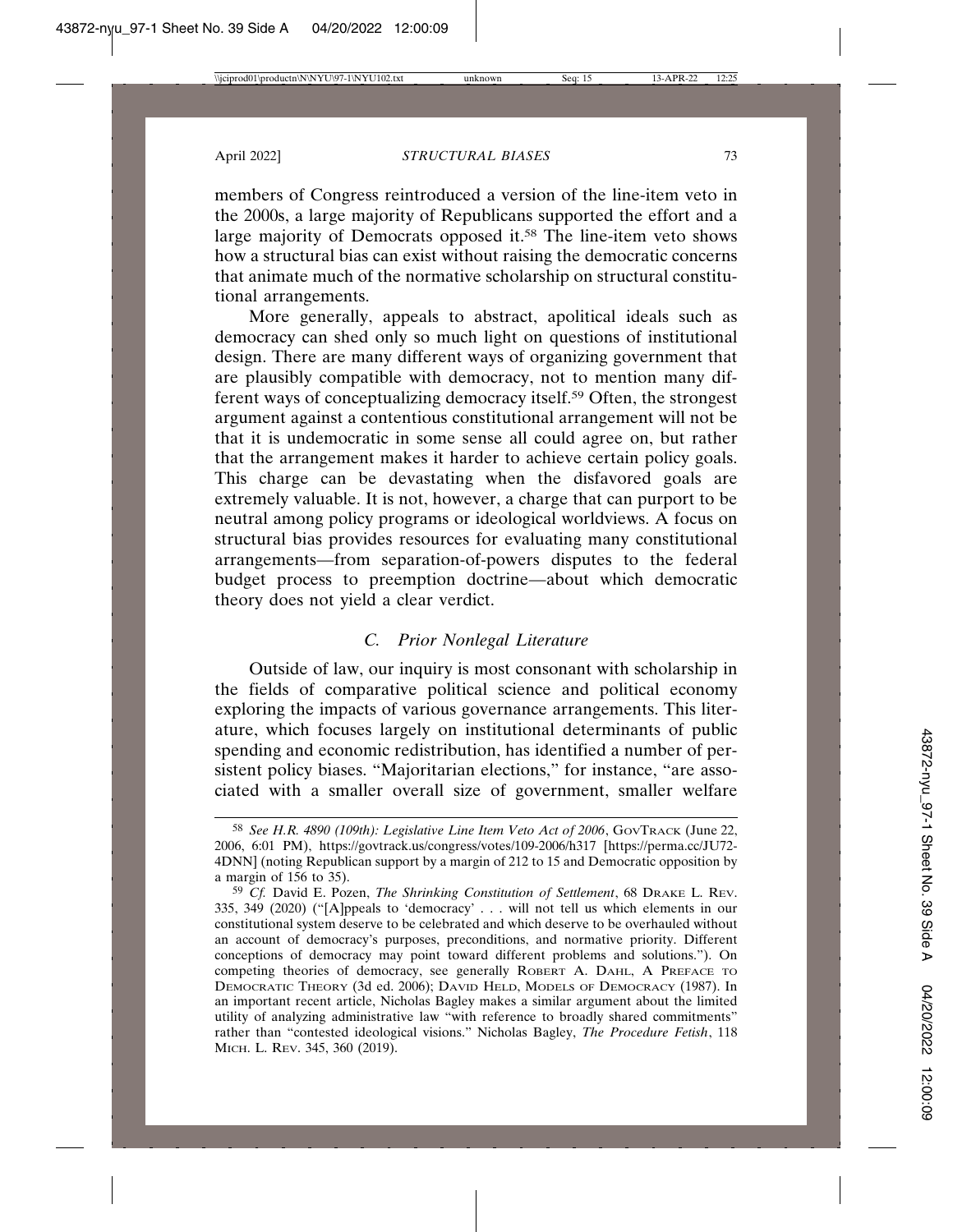spending, and larger budget surpluses . . . than proportional and mixed systems."60 Nations that employ proportional representation (PR), on the other hand, "have developed larger public sectors, more generous social expenditure, [and] higher levels of redistribution."61 Presidential systems are associated with less government spending62 and more economic inequality<sup>63</sup> as compared to parliamentary systems. So, too, "[t]he vast literature on fiscal federalism points to decentralization as a force that reduces the size of government and the provision of public goods."64 Parallel dynamics exist at the local level: Some types of municipal governments are more conducive to public spending than others.65 And beyond public spending, the structure of government has been found to be related to legislative outcomes in areas such as trade<sup>66</sup> and environmental policy.<sup>67</sup>

61 JONATHAN RODDEN, WHY CITIES LOSE: THE DEEP ROOTS OF THE URBAN-RURAL POLITICAL DIVIDE 228 (2019); *see also* John Carey & Simon Hix, *Policy Consequences of Electoral Rules*, *in* POLITICAL SCIENCE, ELECTORAL RULES, AND DEMOCRATIC GOVERNANCE 46, 53 (Mala Htun & G. Bingham Powell, Jr. eds., 2013) (discussing evidence that single-member-district systems "tend to produce lower government spending, lower public deficits, and less government rent-seeking than PR systems").

62 *See, e.g.*, PERSSON & TABELLINI, *supra* note 60, at 107 (tracking government spending and finding that "parliamentary governments grow about twice as much as presidential governments in the entire sample period" of 1960 to 1998); *cf.* Nolan M. McCarty, *Presidential Pork: Executive Veto Power and Distributive Politics*, 94 AM. POL. SCI. REV. 117 (2000) (modeling the efficiency and distributional effects of the executive veto on legislative spending decisions).

63 *See, e.g.*, Richard McManus & F. Gulcin Ozkan, *Who Does Better for the Economy? Presidents Versus Parliamentary Democracies*, 176 PUB. CHOICE 361, 379 (2018) (finding that income inequality is 12% to 24% greater under presidential systems as compared to parliamentary systems).

64 ALESINA & GLAESER, *supra* note 60, at 87–88.

65 *See, e.g.*, Stephen Coate & Brian Knight, *Government Form and Public Spending: Theory and Evidence from US Municipalities*, 3 AM. ECON. J.: ECON. POL'Y 82 (2011) (showing that public spending is lower under mayor-council as compared to councilmanager forms of government in U.S. cities).

66 Majoritarian politics is biased toward more protectionist trade policy relative to proportional systems. *See, e.g.*, Gene M. Grossman & Elhanan Helpman, *A Protectionist Bias in Majoritarian Politics*, 120 Q.J. Econ. 1239 (2005) (modeling the relationship); Carolyn L. Evans, *A Protectionist Bias in Majoritarian Politics: An Empirical Investigation*, 21 ECON. & POL. 278 (2009) (providing empirical evidence through analysis of tariffs); Stephanie J. Rickard, *A Non-Tariff Protectionist Bias in Majoritarian Politics: Government*

<sup>60</sup> TORSTEN PERSSON & GUIDO TABELLINI, THE ECONOMIC EFFECTS OF CONSTITUTIONS 105 (2003) (acronyms omitted); *see also* ALBERTO ALESINA & EDWARD L. GLAESER, FIGHTING POVERTY IN THE US AND EUROPE: A WORLD OF DIFFERENCE 85 (2004) ("[F]or OECD countries, a measure of proportionality of the electoral system is highly correlated with the amount of government transfers."). Mandatory voting laws are sometimes found to move policy leftward by raising turnout among low-income groups. *See, e.g.*, Alberto Chong & Mauricio Olivera, *Does Compulsory Voting Help Equalize Incomes?*, 20 ECON. & POL. 391 (2008). *But see Bertrall L. Ross II, Addressing Inequality in the Age of* Citizens United, 93 N.Y.U. L. REV. 1120, 1188–89 (2018) (reviewing contrary evidence).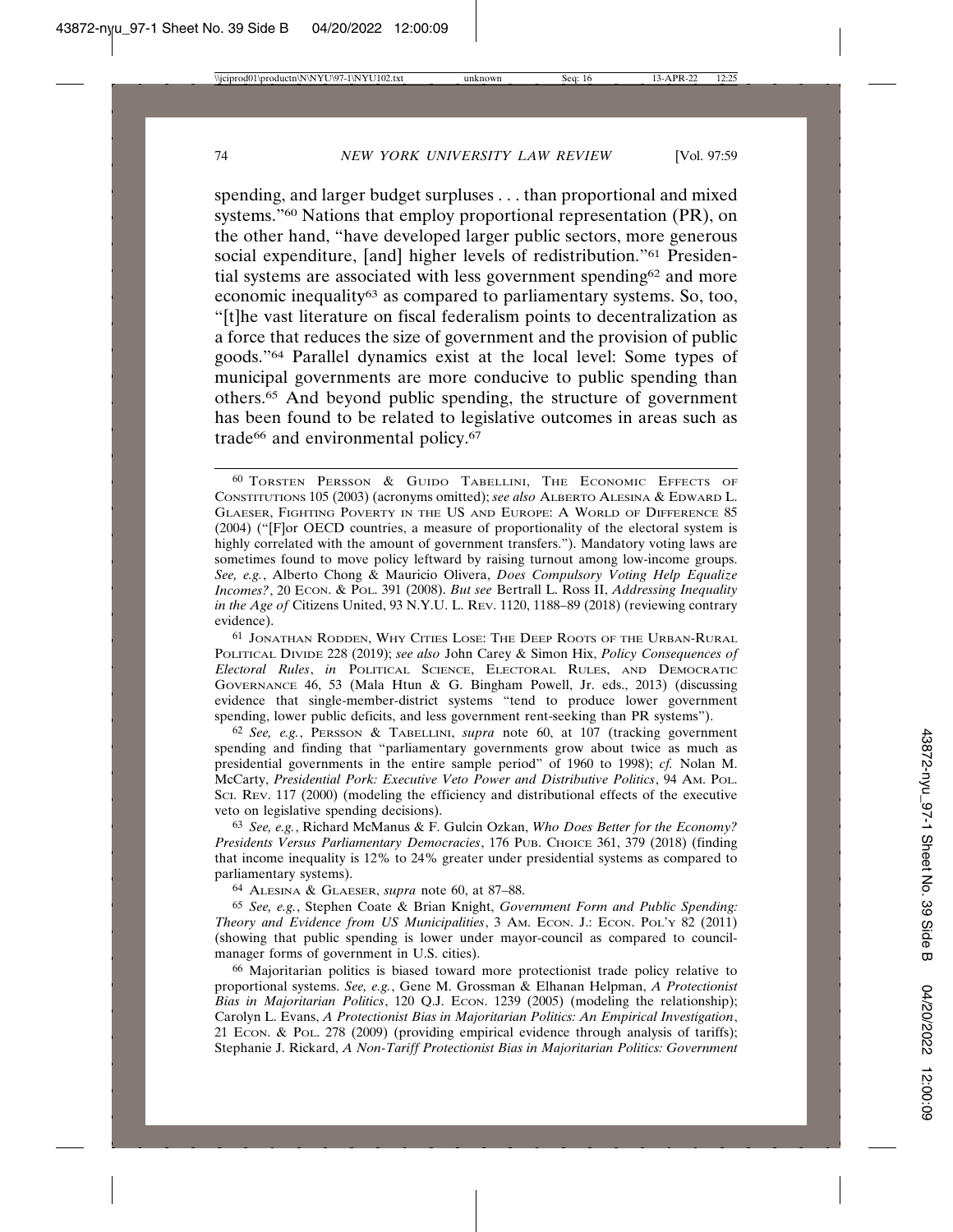The effects of institutional arrangements are not limited to policy; structural choices are also closely linked to electoral outcomes. Crossnationally, "[r]ight-wing governments are more likely to form under majoritarian rules, whereas left-wing governments are more frequent with proportional representation."68 Within the United States, votes for Republican legislative candidates translate into legislative seats more readily than do votes for Democrats. This is most apparent in the Senate, given the political geography of rural America.69 But it also holds in the House of Representatives and in the overwhelming majority of state legislatures that use single-member districts, which manifest a pro-rural (and thus pro-Republican) bias.70 Similarly, the Electoral College is now widely understood to be tilted against Democrats. Consistent with recent electoral outcomes, empirical evidence suggests that national-popular-vote losers who win the Electoral College are far more likely to be Republicans.71

This Article seeks to bring into constitutional scholarship the core insight of these literatures: Institutions matter to policy and electoral outcomes. Work in this vein by social scientists has focused on macrolevel questions of government design, such as presidential-versusparliamentary systems or proportional-versus-majoritarian modes of electing legislatures. This macro-level focus may be necessary to enable rigorous econometric comparisons across countries. But constitutional orders also have more discrete, idiosyncratic features that do not lend themselves to cross-national quantitative analysis—and yet nonetheless may be structurally biased with respect to policy outcomes, electoral outcomes, or both. Such features exist in spades in the United States, and their biases appear to have become more acute in recent years. We turn now to this possibility.

*Subsidies and Electoral Institutions*, 56 INT'L STUD. Q. 777 (2012) (providing empirical evidence through analysis of subsidies).

<sup>67</sup> *See, e.g.*, RODDEN, *supra* note 61, at 228 (explaining that PR systems are associated with "more stringent efforts at environmental protection"); Nathan J. Madden, *Green Means Stop: Veto Players and Their Impact on Climate-Change Policy Outputs*, 23 ENV'T POL. 570 (2014) (finding that higher numbers of "political institutions" in a state are associated with lower rates of climate policy adoption).

<sup>&</sup>lt;sup>68</sup> Holger Döring & Philip Manow, *Is Proportional Representation More Favourable to the Left? Electoral Rules and Their Impact on Elections, Parliaments and the Formation of Cabinets*, 47 BRIT. J. POL. SCI. 149, 149 (2015); *see also id.* at 149–54 (discussing possible explanations for this finding); Torben Iversen & David Soskice, *Electoral Institutions and the Politics of Coalitions: Why Some Democracies Redistribute More Than Others*, 100 AM. POL. SCI. REV. 165, 166 (2006) (showing theoretically and empirically "that in a two-party majoritarian system the center-right party is more likely to win government power, and redistribute less, than in a multiparty PR system").

<sup>69</sup> *See infra* notes 121, 292–94 and accompanying text.

<sup>70</sup> *See infra* notes 123–25 and accompanying text.

<sup>71</sup> *See infra* note 296 and accompanying text.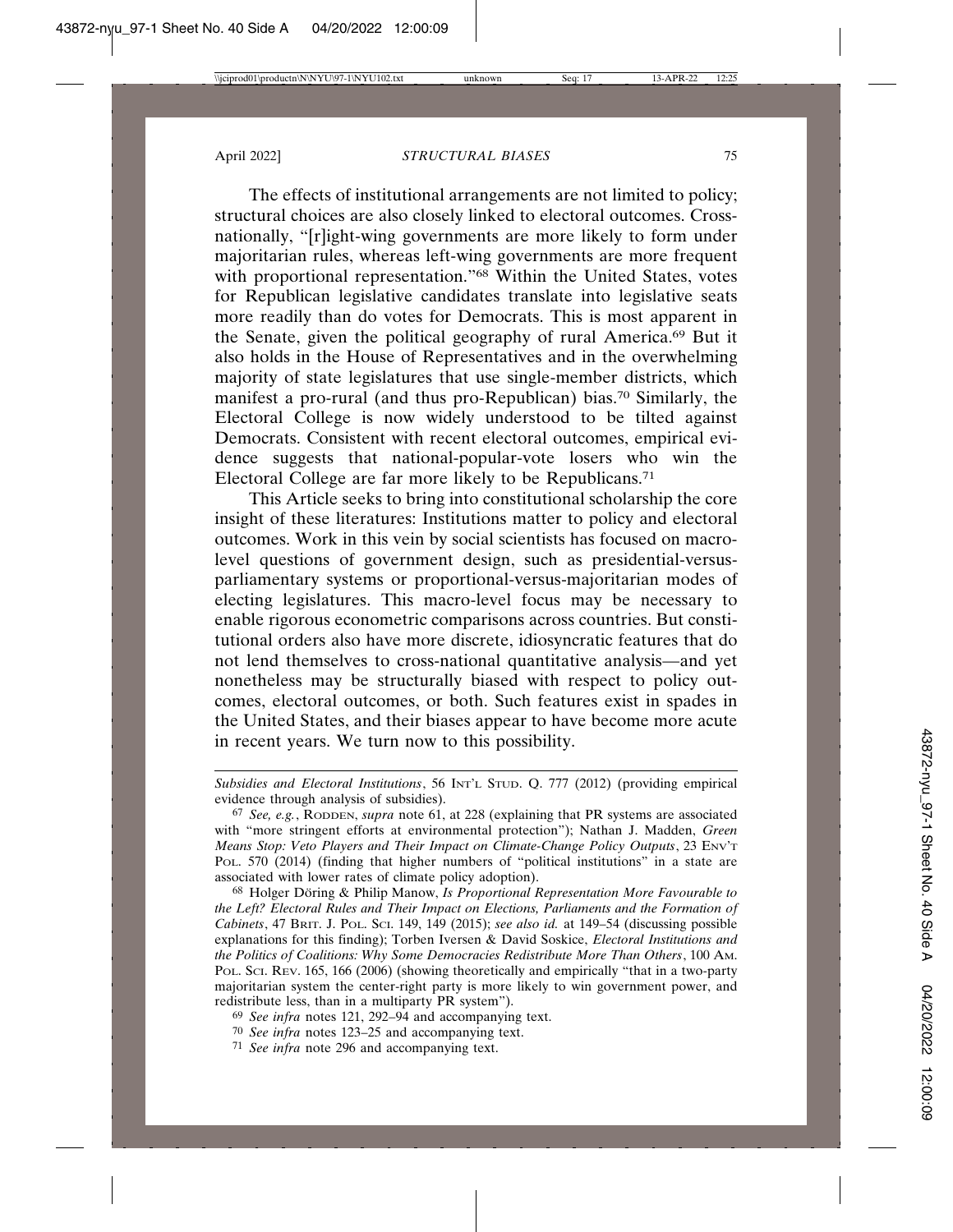#### POLARIZATION AND STRUCTURAL CONSTITUTIONAL **CONFLICT**

Today's most significant constitutional fights, as one of us has described elsewhere,72 increasingly concern not the substance of judicially enforced constitutional rights but rather the structure of constitutional governance. Seemingly settled practices of organizing politics are becoming unsettled. After first sketching earlier episodes of structural constitutional conflict, this Part investigates its recent revival and argues that this trend is best explained by the iterated interaction between structural biases and multiple forms of partisan polarization.

#### *A. A Return to Structural Struggle*

The story of American constitutional politics could be told, in significant part, as a story of struggle over structural bias. From the Founding to the present, constitutional designers and reformers have fought to create structural biases that benefit their agendas while preventing their opponents from doing the same. Large congressional districts, to take just one example, were preferred by the framers not only to dilute the influence of "factions" and promote civic-minded representatives,73 but also to secure the dominance of large property holders whose resources and connections would put them in the best position to win geographically dispersed elections.74 Critics then and ever since have charged that this design feature, among many others, stacked the deck in favor of private property rights and against economic redistribution.75 Critics have further charged that the original constitutional framework bolstered chattel slavery through interlocking structural protections for slaveowners, slave states, and the foreign slave trade.76

<sup>72</sup> *See* David E. Pozen, *Hardball and/as Anti-Hardball*, 21 N.Y.U. J. LEGIS. & PUB. POL'Y 949 (2019); Pozen, *supra* note 59.

<sup>73</sup> *See* GORDON S. WOOD, THE CREATION OF THE AMERICAN REPUBLIC, 1776–1787, at 506–18 (1969) (discussing framers' arguments to this effect).

<sup>74</sup> *See* MICHAEL J. KLARMAN, THE FRAMERS' COUP: THE MAKING OF THE UNITED STATES CONSTITUTION 171 (2016).

<sup>75</sup> The "Beardian" (or "neo-Beardian") literature advancing such arguments is vast. Leading works include CHARLES A. BEARD, AN ECONOMIC INTERPRETATION OF THE CONSTITUTION OF THE UNITED STATES (1913); KLARMAN, *supra* note 74; JENNIFER NEDELSKY, PRIVATE PROPERTY AND THE LIMITS OF AMERICAN CONSTITUTIONALISM: THE MADISONIAN FRAMEWORK AND ITS LEGACY (1990).

<sup>76</sup> *See* AKHIL REED AMAR, AMERICA'S CONSTITUTION: A BIOGRAPHY 90–91, 255–59, 292–95 (2005) (discussing pro-slavery implications of, inter alia, the Three-Fifths Clause, the Fugitive Slave Clause, Article V's limitations on constitutional amendment, and the slave-importation provisions of Article I, Section 9); GEORGE WILLIAM VAN CLEVE, A SLAVEHOLDERS' UNION: SLAVERY, POLITICS, AND THE CONSTITUTION IN THE EARLY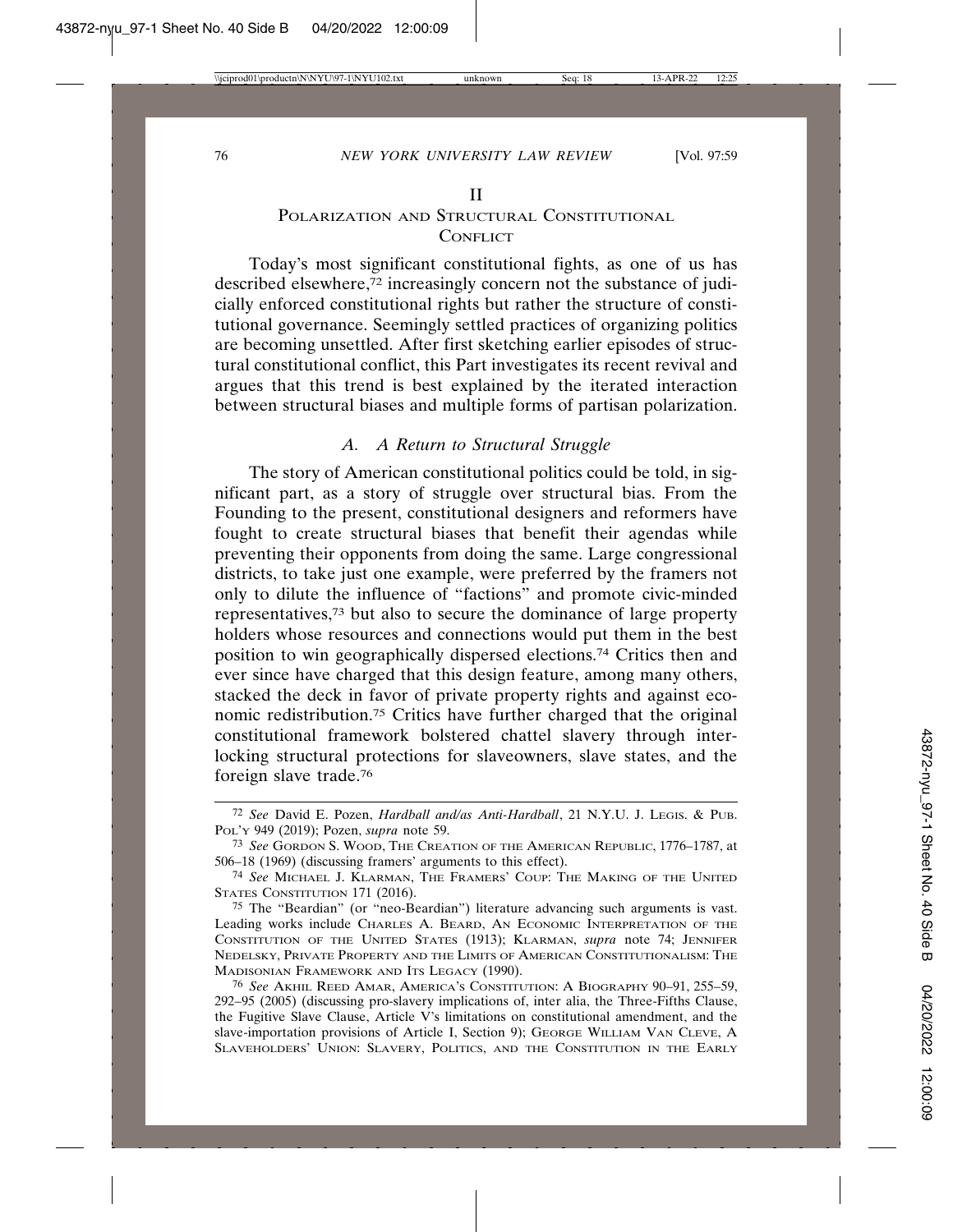The intensity of such criticism has waxed and waned over time, but concerns about structural biases have never gone away. Contestation involving race is one particularly persistent through line. Ever since the Founding, issues of race have explicitly motivated or lurked just beneath the surface of foundational fights over structural arrangements, from antebellum debates about nullification and admission of new states;77 to Reconstruction Era debates about voting rights and the scope of federal power;78 to Civil Rights Era debates about, once again, voting rights and the scope of federal power;79 to contemporary debates about, once again, voting rights and admission of new states;<sup>80</sup> to recurrent debates about the Electoral College.<sup>81</sup> Reflecting on this

78 *See generally* ERIC FONER, THE SECOND FOUNDING: HOW THE CIVIL WAR AND RECONSTRUCTION REMADE THE CONSTITUTION (2019) (analyzing the Reconstruction Amendments as a "second founding").

79 *See generally* 3 BRUCE ACKERMAN, WE THE PEOPLE: THE CIVIL RIGHTS REVOLUTION (2014) (arguing that the civil rights revolution of the 1960s effected a fundamental transformation of the constitutional order).

80 *See* Paul Frymer, *The Politics of D.C. Statehood Follow a Well-Worn Path. Here's Why.*, WASH. POST: MONKEY CAGE (July 6, 2020), https://washingtonpost.com/politics/ 2020/07/06/politics-dc-statehood-follow-well-worn-path-heres-why [https://perma.cc/C6YT-RFF8] (placing current debates over the status of the District of Columbia and Puerto Rico in the context of a "long historical pattern" of racism and racial conflict underlying statehood disputes).

81 *See generally* ALEXANDER KEYSSAR, WHY DO WE STILL HAVE THE ELECTORAL COLLEGE? (2020) (tracing the history of the Electoral College and attributing its persistence, in part, to successful efforts by Southern states to block reforms as a means of preserving white supremacy).

AMERICAN REPUBLIC 9 (2010) (arguing that the original Constitution distributed political power between North and South in ways that "materially advanced the creation of a slaveholders' union" and "laid the groundwork for expansion of the slave state economies and of slavery itself"). Vigorous debates continue to this day over whether and to what extent the original constitutional design was "pro-slavery." *See, e.g.*, Nicholas Guyatt, *How Proslavery Was the Constitution?*, N.Y. REV. BOOKS (June 6, 2019), https://nybooks.com/ articles/2019/06/06/how-proslavery-was-the-constitution [https://perma.cc/7HMX-6GG5] (reviewing SEAN WILENTZ, NO PROPERTY IN MAN: SLAVERY AND ANTISLAVERY AT THE NATION'S FOUNDING (2018)).

<sup>77</sup> The nullification crisis was formally about whether a state may ignore a federal law that the state legislature deems contrary to the U.S. Constitution, but it was closely linked to fights over slavery as well as tariff policy. *See* EDWARD MCPHERSON, THE POLITICAL HISTORY OF THE UNITED STATES OF AMERICA, DURING THE GREAT REBELLION 409 (4th ed. 1882) (quoting a letter by Andrew Jackson stating that "the tariff was only a pretext, and disunion and a southern confederacy the real object"); David P. Currie, *The Constitution in Congress: The Public Lands, 1829–1861*, 70 U. CHI. L. REV. 783, 785 (2003) (noting that John C. Calhoun "maintained that the great Nullification crisis of 1832–33 was really about slavery"). *See generally* RICHARD E. ELLIS, THE UNION AT RISK: JACKSONIAN DEMOCRACY, STATES' RIGHTS, AND THE NULLIFICATION CRISIS (1987). As the nation expanded westward, every possible admission of a new state risked upsetting the balance of free and slave states, leading states to be admitted in pairs—one slave and one free—for much of the antebellum period. *But cf.* Paul Finkelman, *The Cost of Compromise and the Covenant with Death*, 38 PEPP. L. REV. 845, 863–67 (2011) (discussing complications with this narrative).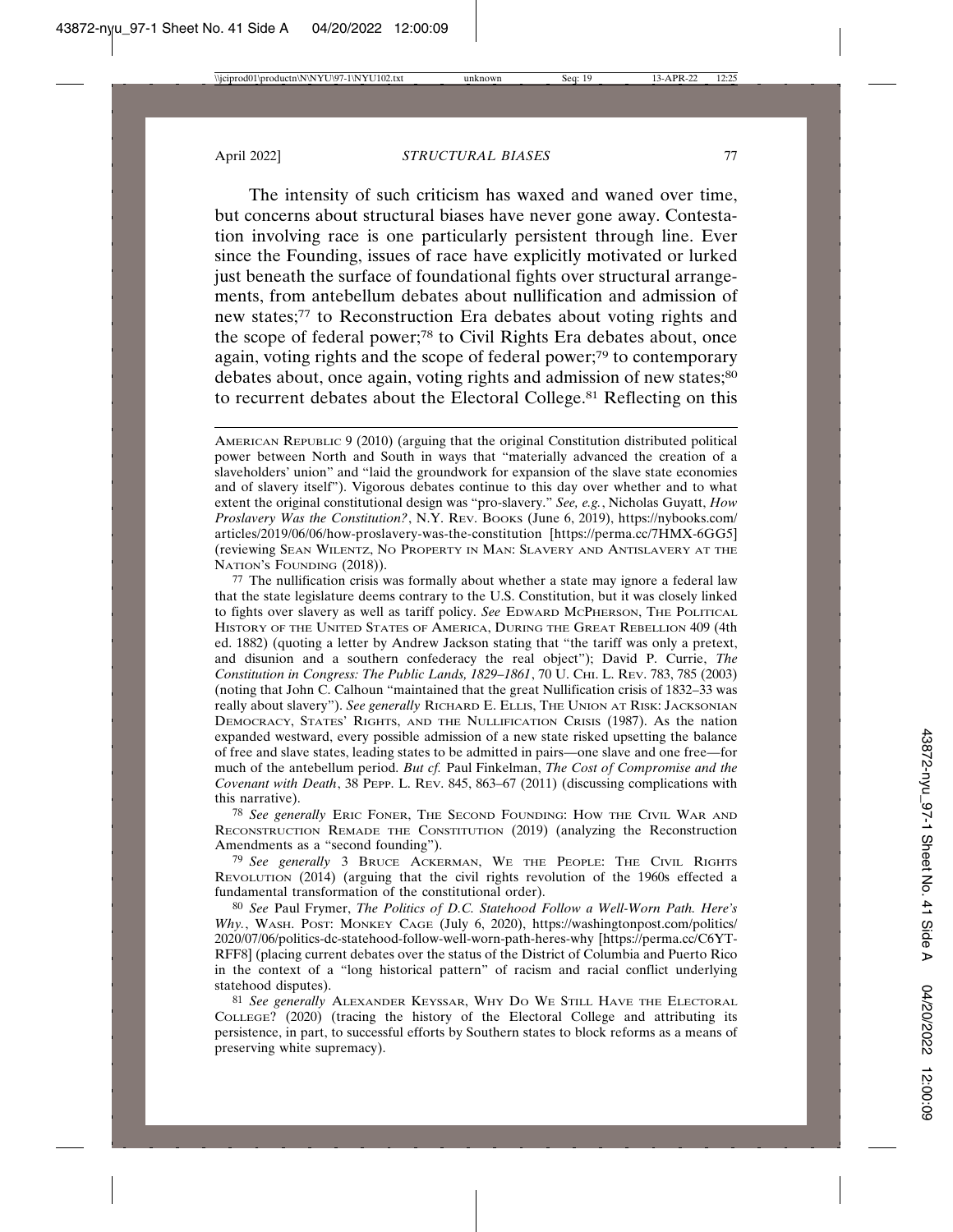pattern, a noted scholar asserted in 1964 that "if in the United States one disapproves of racism, one should disapprove of federalism."82 The fact that the term "states' rights" still functions as a racial dog whistle shows the lasting power of structural biases to shape constitutional politics.<sup>83</sup>

In light of this history, late twentieth-century debates over structural bias seem tame. The few serious legislative attempts at structural reform were unsuccessful, as with the line-item veto $84$  and right-wing pushes in the 1990s for a balanced budget amendment and term limits for members of Congress.85 The Rehnquist Court issued several highprofile decisions appearing to rein in congressional power<sup>86</sup> but failed, in the view of most, to transform the federal-state balance.87 The Article V amendment process fell into disuse.<sup>88</sup> Constitution worship prevailed in public discourse,<sup>89</sup> along with a corresponding quietism about constitutional institutions.90 By the early 2000s, scholars who

84 *See supra* notes 51–58 and accompanying text.

85 *See* Mark Tushnet, *Living in a Constitutional Moment?:* Lopez *and Constitutional Theory*, 46 CASE W. RSRV. L. REV. 845, 849–50 (1996) (discussing these efforts as part of "a series of proposals aimed at reducing the national government's scope" in congressional Republicans' "Contract with America").

86 *See, e.g.*, City of Boerne v. Flores, 521 U.S. 507 (1997); United States v. Lopez, 514 U.S. 549 (1995).

87 *See, e.g.*, Heather K. Gerken, *Federalism and Nationalism: Time for a D´etente?*, 59 ST. LOUIS U. L.J. 997, 1006 (2015) ("[T]he Rehnquist Court's federalism revolution has been a failure. Despite many skirmishes and some genuine defeats . . . the traditional nationalists are winning the war over constraints on federal power."); *see also* David Fontana, *The Current Generation of Constitutional Law*, 93 GEO. L.J. 1061, 1068 n.55 (2005) (book review) (collecting sources taking this view).

88 The only formal constitutional amendment since 1971, on congressional compensation, is widely seen as "fluky" and having "no significant effect." David A. Strauss, *The Irrelevance of Constitutional Amendments*, 114 HARV. L. REV. 1457, 1486–87 (2001).

89 *See generally* AZIZ RANA, THE CONSTITUTIONAL BIND: HOW EMPIRE SHAPED AN AMERICAN ROMANCE (forthcoming 2023) (charting the twentieth-century rise of constitutional veneration and its consolidation in the late 1970s and early 1980s).

90 Sandy Levinson has documented and lamented such quietism in numerous works, perhaps most poignantly in Sanford Levinson, *How I Lost My Constitutional Faith*, 71 MD. L. REV. 956 (2012).

<sup>82</sup> WILLIAM H. RIKER, FEDERALISM: ORIGIN, OPERATION, SIGNIFICANCE 155 (1964). By the late twentieth century, Riker came to view federalism as finally decoupled from its racially inflected roots. *See* John Dinan, *Relations Between State and National Governments*, *in* THE OXFORD HANDBOOK OF STATE AND LOCAL GOVERNMENT 7, 18–19 (Donald P. Haider-Markel ed., 2014).

<sup>83</sup> See IAN HANEY LÓPEZ, DOG WHISTLE POLITICS: HOW CODED RACIAL APPEALS HAVE REINVENTED RACISM AND WRECKED THE MIDDLE CLASS 16–17 (2014) (discussing the legacy of George Wallace's efforts to defend white supremacy in a "language of statefederal relations"); TALI MENDELBERG, THE RACE CARD: CAMPAIGN STRATEGY, IMPLICIT MESSAGES, AND THE NORM OF EQUALITY 72–81 (2001) (describing "states' rights" rhetoric as part of a post-1950s shift from explicit to implicit racial appeals).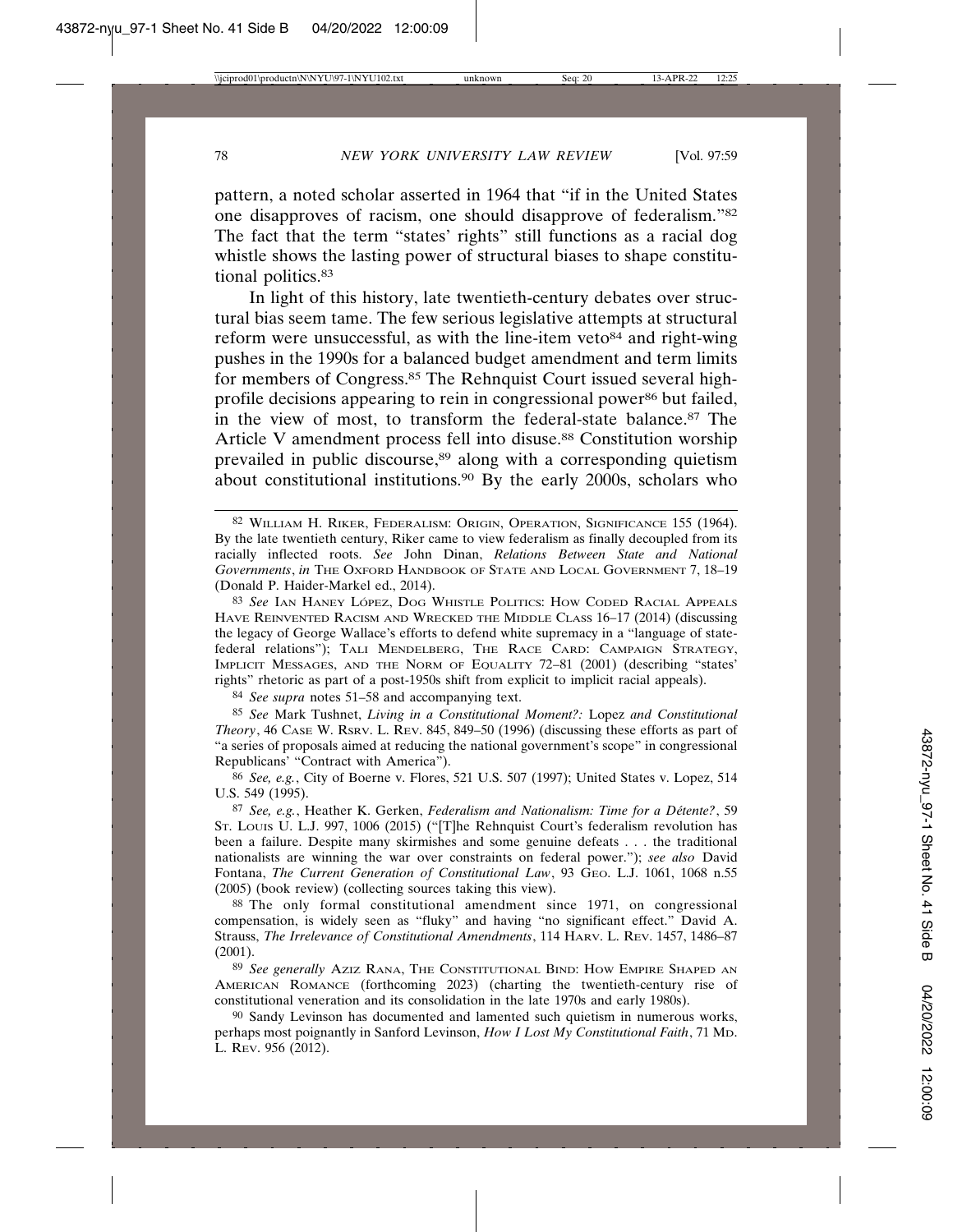had detected the possible emergence of a new constitutional order following the presidential election of Ronald Reagan came to emphasize the era's "chastened" constitutional ambitions and how little change occurred in any of the branches.91 The rules of the political game remained relatively stable.

Recent years, however, have witnessed a resurgence of conflict over structural constitutional arrangements. This is true even if one brackets President Trump's behaviors during his four years in the White House as anomalous in their degree of disregard for constitutional norms.92 On the political right, for instance, opposition to the authority and independence of the administrative state persisted during President Trump's term of office and continues to mount;<sup>93</sup> support for the Voting Rights Act has evaporated;<sup>94</sup> and opposition to undocumented immigration has led to repeated efforts to change the census and, with it, congressional representation.95 On the political left, a growing chorus of voices has called for eliminating the filibuster for legislation, transferring authority to draw legislative districts from state legislatures to independent commissions, reforming the Supreme Court, reconfiguring or circumventing the Electoral College, and

94 In 2006, the Voting Rights Act reauthorization was passed overwhelmingly in the House, passed unanimously in the Senate, and signed by a Republican President. Fannie Lou Hamer, Rosa Parks, and Coretta Scott King Voting Rights Act Reauthorization and Amendments Act of 2006, Pub. L. No. 109-246, 120 Stat. 577. Less than two decades later, Republican appointees on the Court have invalidated a key part of the Act, *see* Shelby Cnty. v. Holder, 570 U.S. 529 (2013), federal voting rights statutes no longer command bipartisan support, *see, e.g.*, Carl Hulse, *Republicans Block a Second Voting Rights Bill in the Senate*, N.Y. TIMES (Nov. 4, 2021), https://www.nytimes.com/2021/11/03/us/politics/ senate-republicans-voting-rights-act.html [https://perma.cc/AA36-E4GA], and red state legislatures have taken to enacting new restrictions on ballot access, *see Voting Laws Roundup: October 2021*, BRENNAN CTR. FOR JUST. (Oct. 4, 2021), https:// www.brennancenter.org/our-work/research-reports/voting-laws-roundup-october-2021 [https://perma.cc/S5GN-RTEK].

<sup>95</sup> The Trump Administration tried unsuccessfully to add a citizenship question to the 2020 census and to generate census data that would enable the exclusion of undocumented immigrants from congressional apportionment. *See* Tierney Sneed, *Trump Admin Pulls the Plug on Hail Mary Anti-Immigrant Census Gambit*, TALKING POINTS MEMO (Jan. 13, 2021, 10:53 AM), https://talkingpointsmemo.com/news/census-bureau-apportionmentimmigrant-project-ceased [https://perma.cc/7K2D-V5HL]; Michael Wines, *2020 Census Won't Have Citizenship Question as Trump Administration Drops Effort*, N.Y. TIMES (July 2, 2019), https://nytimes.com/2019/07/02/us/trump-census-citizenship-question.html [https:// perma.cc/K6HU-5FS9].

<sup>91</sup> *See generally* MARK TUSHNET, THE NEW CONSTITUTIONAL ORDER (2003).

<sup>92</sup> *See* Josh Chafetz & David E. Pozen, *How Constitutional Norms Break Down*, 65 UCLA L. REV. 1430, 1450–56 (2018) (listing examples).

<sup>93</sup> *See generally* Gillian E. Metzger, *The Supreme Court, 2016 Term—Foreword: 1930s Redux: The Administrative State Under Siege*, 131 HARV. L. REV. 1, 8–51 (2017) (describing conservative attacks on the administrative state by contemporary executive branch officials, judges, and academics).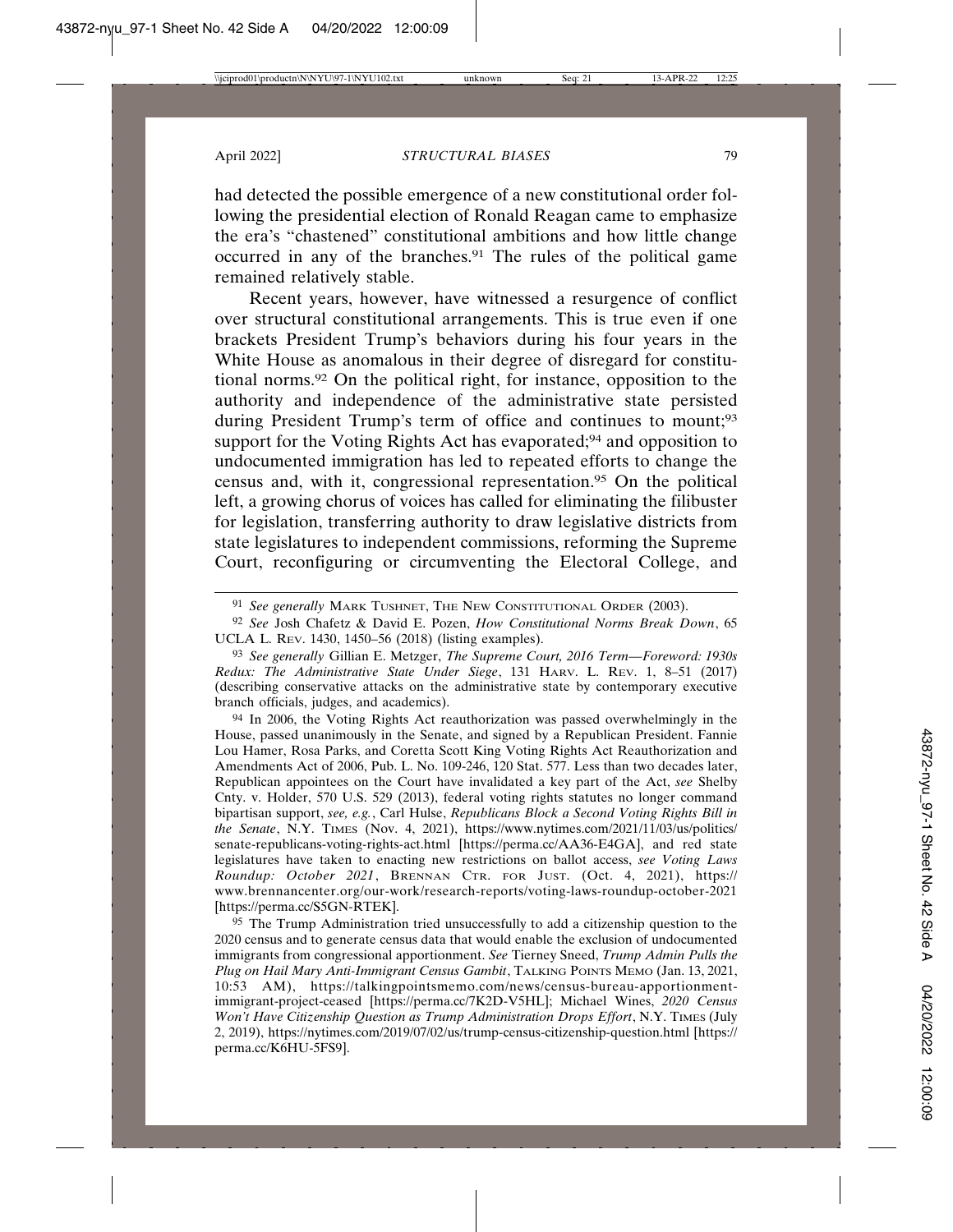admitting new states into the Union.96 In Congress, the White House, and state capitals, Democratic and Republican officeholders have been engaging in new forms of constitutional hardball.<sup>97</sup> Across area after area, "previously taken-for-granted constitutional institutions and distributions are increasingly subject to revision" either formally or informally,98 not for the most part through bargaining and compromise so much as through the unilateral initiative of one side.

Why?

## *B. Ideological, Geographic, and Demographic Polarization*

The answer, in a word, is polarization. More specifically, several overlapping forms of polarization have worked together to make more and more features of structural constitutional law more and more biased against one or the other major political party. Recognizing that these features systematically tilt the playing field against their electoral prospects or policy goals, those who are harmed by structural biases are fighting back. Moreover, at the same time that polarization is exacerbating structural biases, the inverse seems to be happening as well.

It will surprise no one that partisan polarization has something to do with constitutional conflict. Yet the connections between the two still have not been fully mapped and, in particular, the key role of structural biases in motivating and predicting constitutional conflict has not been explored.99 Our account of the dialectical interaction between partisan polarization and structural bias does not capture all relevant variables of course,100 but it supplies a parsimonious, unified framework for understanding the renewed interest in constitutional governance.

First, Democrats' and Republicans' *ideological polarization* increases the expected frequency and intensity of partisan conflict over structural arrangements. It is by now familiar that the Democratic Party has moved significantly to the left and the

<sup>96</sup> *See* Pozen, *supra* note 59, at 338–45 (cataloging these and other examples of "ways in which the Constitution of Settlement is becoming unsettled").

<sup>97</sup> *See generally* Fishkin & Pozen, *supra* note 57 (exploring possible drivers of escalating constitutional hardball, especially but not only on the Republican side, since the mid-1990s).

<sup>98</sup> Pozen, *supra* note 59, at 350.

<sup>&</sup>lt;sup>99</sup> Many different works have discussed the arguable electoral or policy biases (not necessarily by that label) of individual constitutional arrangements, with reference to recent conflicts over them. We are not aware of any prior work that explores the relationship between such biases and such conflicts at a wholesale rather than a retail level.

<sup>100</sup> *Cf. infra* notes 363–74 and accompanying text (discussing cultural and material variables that our account largely brackets).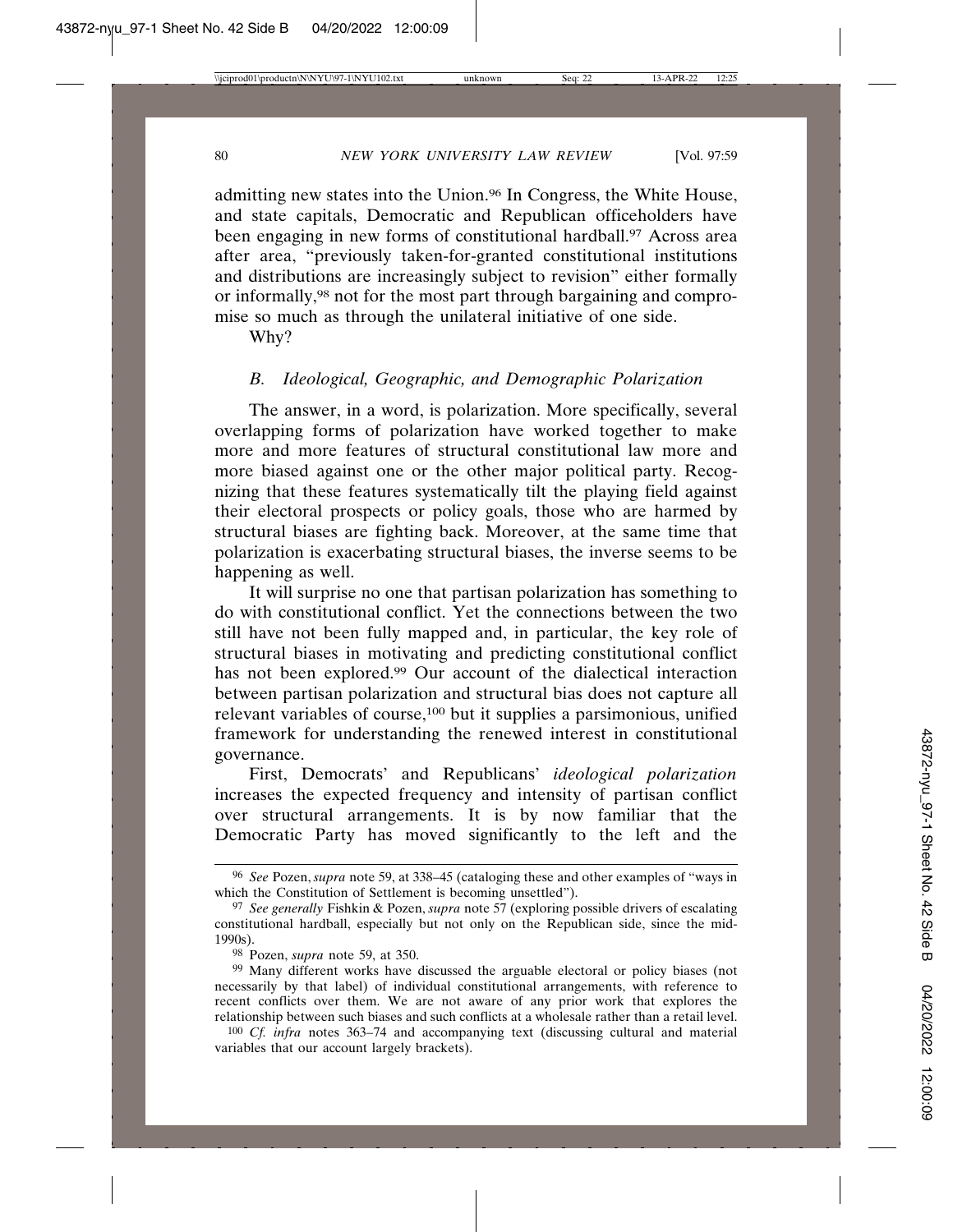Republican Party significantly to the right over the past halfcentury.101 This pattern is generally understood to be asymmetric, with Republicans having tacked further rightward than Democrats have leftward.102 Earlier in the twentieth century, the parties' platforms overlapped to a greater degree, so much so that a 1950 report by a task force of the American Political Science Association described the central problem of our party system as one of insufficient polarization.103 Political scientists debate the sources of the growing divide between the parties since the 1970s. Some emphasize ways in which mass public opinion has polarized,<sup>104</sup> while others stress the extent to which liberals have sorted into the Democratic camp and conservatives into the Republican camp.105 Whatever its ultimate causes, ideological polarization is an unmistakable feature of contemporary U.S. politics, and "the parties are now chiefly distinguished from each other by their contrasting agendas and worldviews."106

Ideological polarization shapes politics on many levels, one of which is that it makes structural biases both more likely to emerge and more potent when they exist. The basic reason is simple. Ideological polarization means that whenever a structural constitutional arrangement systematically favors one sort of policy outcome over another, it will be more likely to favor one political party over the other *for that very reason*. As the parties have developed increasingly differentiated

102 *See* Nolan McCarty, *What We Know and Do Not Know About Our Polarized Politics* (noting a "major partisan asymmetry in polarization," with "movement of the Republican Party to the right account[ing] for most of the divergence between the two parties"), *in* POLITICAL POLARIZATION IN AMERICAN POLITICS, *supra* note 101, at 1, 3.

103 *See* Comm. on Pol. Parties, *Toward a More Responsible Two-Party System: A Report of the Committee on Political Parties*, 44 AM. POL. SCI. REV. 1, 3–4 (Supp. 1950) ("Alternatives between the parties are defined so badly that it is often difficult to determine what the election has decided even in broadest terms."). Similar dynamics held in certain earlier periods. In the decades leading up to the Civil War, for instance, the major parties were not neatly polarized even on issues as fundamental as slavery. *See* DESMOND S. KING & ROGERS M. SMITH, STILL A HOUSE DIVIDED: RACE AND POLITICS IN OBAMA'S AMERICA 38–42 (2011) (describing cross-party coalitions in support of and in opposition to slavery during the antebellum period).

104 *See, e.g.*, ALAN I. ABRAMOWITZ, THE GREAT ALIGNMENT: RACE, PARTY TRANSFORMATION, AND THE RISE OF DONALD TRUMP 2 (2018).

105 *See, e.g.*, MORRIS P. FIORINA, UNSTABLE MAJORITIES: POLARIZATION, PARTY SORTING, AND POLITICAL STALEMATE, at xv (2017).

106 ROSENFELD, *supra* note 101, at 3; *see also id.* ("The parties' increasing internal cohesion makes them more disciplined and oppositional, and the forces of ideological zeal and partisan team spirit now reinforce each other.").

<sup>101</sup> Important works documenting this trend include NOLAN MCCARTY, KEITH T. POOLE & HOWARD ROSENTHAL, POLARIZED AMERICA: THE DANCE OF IDEOLOGY AND UNEQUAL RICHES (2d ed. 2016); POLITICAL POLARIZATION IN AMERICAN POLITICS (Daniel J. Hopkins & John Sides eds., 2015); SAM ROSENFELD, THE POLARIZERS: POSTWAR ARCHITECTS OF OUR PARTISAN ERA (2018); BARBARA SINCLAIR, PARTY WARS: POLARIZATION AND THE POLITICS OF NATIONAL POLICY MAKING (2006).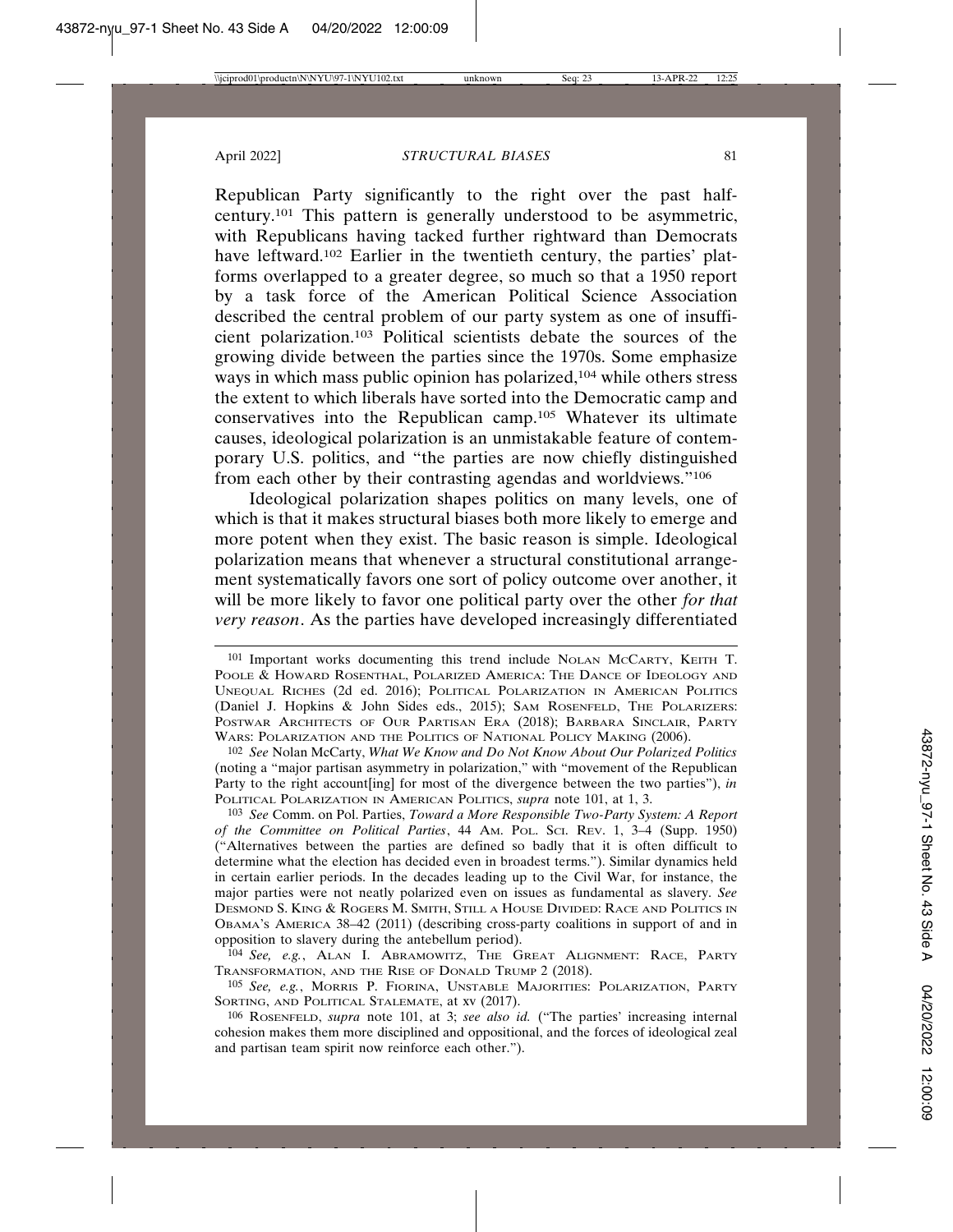policy programs, the space for "neutral" institutional design has narrowed. Rising levels of intraparty cohesion and unity, meanwhile, make it easier for partisans to organize against arrangements that thwart their goals.107

As we detail in the next Part, contemporary Democratic officeholders are more likely than their Republican counterparts to seek to enact policy changes through nontax legislation and regulation.108 Structural barriers to enacting and administering ambitious new laws have, in consequence, assumed an increasingly anti-Democratic valence. Prominent voices in the Democratic coalition have called for weakening some of these barriers, as by eliminating the Senate filibuster<sup>109</sup> or curtailing judicial review.<sup>110</sup> On the flip side, Republicans who recognize that Democrats need powerful agencies to pursue ambitious regulatory agendas with aging statutes have turned against agency power. This turn is reflected in executive branch efforts to weaken the capacity of the bureaucracy,<sup>111</sup> along with judicial efforts to revitalize the nondelegation doctrine112 and to limit or repudiate *Chevron* deference.113

These conflicts over structural constitutional law not only follow from but also help fuel polarization. The growing perception that a certain constitutional arrangement is systematically biased against one side generates new forms of argument and activism by that side's sup-

<sup>107</sup> The party coalitions are not now, nor have they ever been, ideological monoliths. But when agreement about distinct policy goals exists within each coalition at some (perhaps high) level of generality, partisans will generally be able to identify and unify in support of structural arrangements that advance their goals and against arrangements that stand in the way.

<sup>108</sup> *See infra* Sections III.A.1–2.

<sup>109</sup> *See* Ronald Brownstein, *The End of the Filibuster—No, Really*, ATLANTIC (July 30, 2020, 2:45 PM), https://theatlantic.com/politics/archive/2020/07/why-senate-filibuster-couldbe-gone-2021/614278 [https://perma.cc/5KPR-RM6F] (discussing support among many Democrats for eliminating the filibuster).

<sup>110</sup> *See, e.g.*, Ryan D. Doerfler & Samuel Moyn, *Democratizing the Supreme Court*, 109 CALIF. L. REV. 1703 (2021) (reviewing recent Court-reform proposals offered by progressives and arguing in favor of approaches that would limit the Court's power).

<sup>111</sup> For a detailed account of such efforts in recent Republican administrations, see Jody Freeman & Sharon Jacobs, *Structural Deregulation*, 135 HARV. L. REV. 585 (2021) (discussing initiatives related to agency staffing, resource allocation, expert capacity, independent oversight, workflow, and reputation).

<sup>112</sup> *See* Julian Davis Mortenson & Nicholas Bagley, *Delegation at the Founding*, 121 COLUM. L. REV. 277, 279 (2021) (explaining that "[f]or the first time in modern history, a working majority on the Supreme Court"—composed entirely of Republican appointees— "may be poised to give the nondelegation doctrine real teeth").

<sup>113</sup> *See* Gregory A. Elinson & Jonathan S. Gould, *The Politics of Deference*, 75 VAND. L. REV. (forthcoming 2022), https://ssrn.com/abstract=3889828 [https://perma.cc/2RU5- BM26] (tracing the evolution of the politics of *Chevron* deference over the past four decades).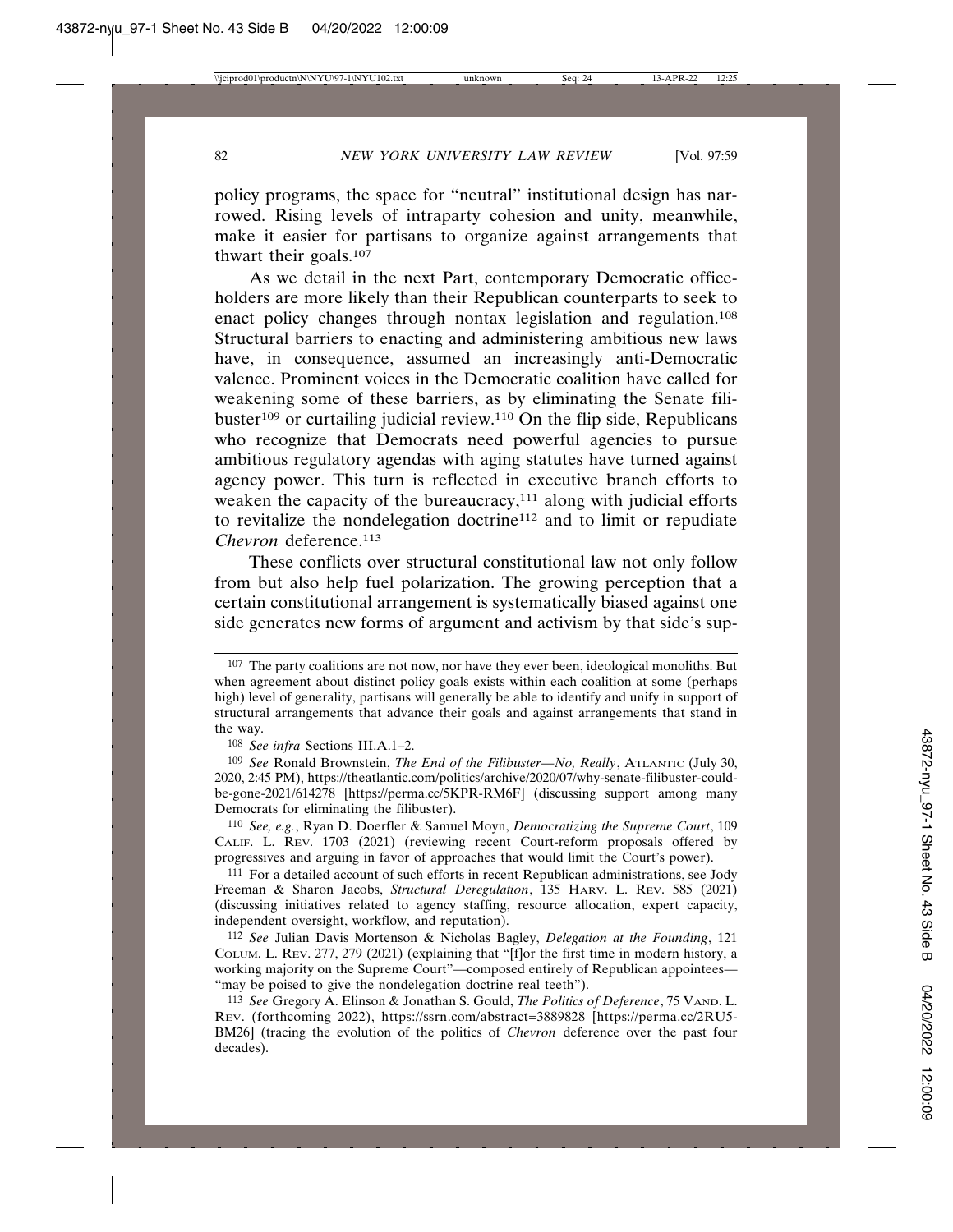porters, which in turn generates countermoves by opponents, in a manner that can exacerbate confirmation bias and deepen preexisting divides. Skepticism toward the administrative state and the constitutional norms that protect its independence, for example, has become a constitutive commitment for many Republican legal elites—one that helps define their social identity in contradistinction to the proregulatory posture of Democratic elites.<sup>114</sup> Among Democrats, calls for "structural change" have become shibboleths that help distinguish the party's left from its center.115 To some unmeasurable but potentially significant extent, structural biases and ideological polarization reinforce each other through the grievances and cleavages they engender.

Biased features of the constitutional order may contribute to ideological polarization in more discrete ways as well. Some political scientists have argued, for instance, that economic inequality and polarization are mutually reinforcing.116 As the next Part explains, a raft of veto points in the federal lawmaking process can be seen as tilting that process against redistributive agendas.117 Insofar as economic inequality tends to foster social and political division and hardwired features of the constitutional system tend to insulate such inequality from policy response, those features serve to perpetuate polarization. A structurally biased lawmaking process, economic inequality, and ideological polarization, on this account, feed one another in a vicious circle.

Second, *geographic polarization* can similarly generate and exacerbate structural biases. As with ideological polarization, it is familiar that Democrats and Republicans are now geographically polarized. "While the two major parties once fiercely battled each other for popular supremacy across wide swaths of the continent, Republicans and Democrats today both maintain sizable regional bastions" of sup-

<sup>114</sup> *See* Metzger, *supra* note 93, at 2–46 (describing the rise of conservative "antiadministrativism" in the courts, Congress, the executive branch, and the academy). In an amusing but telling episode, after Justice Neil Gorsuch embraced the "antiadministrativist" label in a Federalist Society speech, a conservative nonprofit began to manufacture and sell coffee mugs with that label. *See* Christopher J. Walker, *Sunstein & Vermeule on Administrative Law's Morality (and 2017 AdLaw Year in Review)*, YALE J. ON REG.: NOTICE & COMMENT (Dec. 29, 2017), https://yalejreg.com/nc/sunstein-vermeuleon-administrative-laws-morality-and-2017-adlaw-year-in-review [https://perma.cc/ZQE8- 58E8].

<sup>115</sup> For mainstream media discussions of this phenomenon, see Neil Gross, *Why Do the Democrats Keep Saying "Structural"?*, N.Y. TIMES (July 31, 2019), https://nytimes.com/ 2019/07/31/opinion/2020-democrats-change-structural.html [https://perma.cc/7GED-BW8Q]; Carl Hulse, *Countering G.O.P. on Courts, Democrats Will Call for "Structural" Change*, N.Y. TIMES (July 31, 2020), https://nytimes.com/2020/07/31/us/democratsjudiciary-reform.html [https://perma.cc/VJ2Y-WKTB].

<sup>116</sup> *See, e.g.*, MCCARTY ET AL., *supra* note 101, at 3–4.

<sup>117</sup> *See infra* Sections III.A.1–3.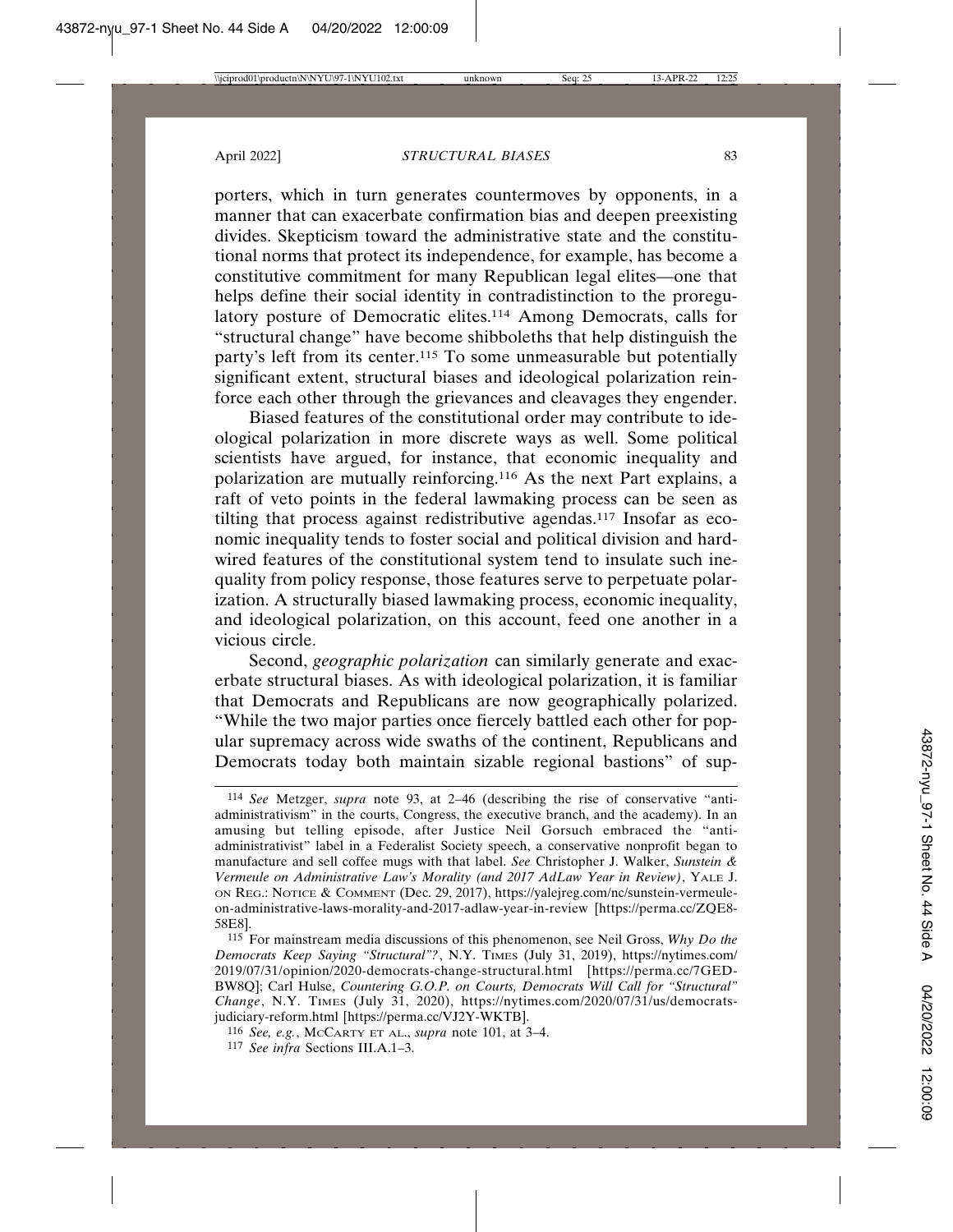port.118 Geographic polarization is evidenced across states, many of which are reliably "red" or "blue" in presidential elections. Within states, Democrats are electorally dominant in urban cores and competitive in inner-ring suburbs, while Republicans win in exurban and rural areas.119 This sort of geographic polarization was not the norm for much of the twentieth century,120 but its existence in contemporary politics is undeniable.

Geographic polarization of the electorate gives rise to structural biases throughout the constitutional order. The most obvious examples are institutions such as the Senate and the Electoral College that inflate the power of less populated states relative to a populationbased apportionment scheme. These institutions currently manifest a significant pro-Republican bias, in virtue of Republican electoral dominance in such states.121 Because of the president's and Senate's role in selecting and confirming Supreme Court Justices and other officials, this bias ramifies throughout the federal government. Justice Brett Kavanaugh, for instance, was confirmed on a nearly party-line vote of senators representing only forty-four percent of the U.S. population—a historic low.122

Less obviously, single-member, plurality-winner congressional districts also hurt contemporary Democrats. Such districts are not required by the text of the Constitution, but they have been mandated

<sup>118</sup> DAVID A. HOPKINS, RED FIGHTING BLUE: HOW GEOGRAPHY AND ELECTORAL RULES POLARIZE AMERICAN POLITICS 3 (2017).

<sup>119</sup> RODDEN, *supra* note 61, at 106; *cf.* Ganesh Sitaraman, Morgan Ricks & Christopher Serkin, *Regulation and the Geography of Inequality*, 70 DUKE L.J. 1763 (2021) (discussing the concomitant rise of geography-based economic inequality).

<sup>120</sup> *See, e.g.*, RODDEN, *supra* note 61, at 4 (noting no correlation between a county's population density and Democratic Party vote share in the 1916 presidential election, some correlation in the 1960 presidential election, and an "astounding" correlation in the 2016 presidential election).

<sup>121</sup> *See, e.g.*, ADAM JENTLESON, KILL SWITCH: THE RISE OF THE MODERN SENATE AND THE CRIPPLING OF AMERICAN DEMOCRACY 10 (2021) (noting that "Senate Democrats have represented a majority of the American population at every moment in the twentyfirst century so far, regardless of whether they controlled the majority of the seats in the Senate").

<sup>122</sup> Joshua Tauberer, *With Kavanaugh Vote, the Senate Reaches a Historic Low in Democratic Metric*, GOVTRACK.US (Oct. 7, 2018), https://govtrackinsider.com/withkavanaugh-vote-the-senate-reaches-a-historic-low-in-democratic-metric-dfb0f5fa7fa

<sup>[</sup>https://perma.cc/NSV4-VRK5]; *see also* Joshua P. Zoffer & David Singh Grewal, *The Counter-Majoritarian Difficulty of a Minoritarian Judiciary*, 11 CALIF. L. REV. ONLINE 437, 454–58 (2020) (documenting the dramatic rise in "minoritarian judges" appointed by Republican presidents who failed to win the national popular vote, confirmed by Republican Senate majorities representing less than half of the national population, or both).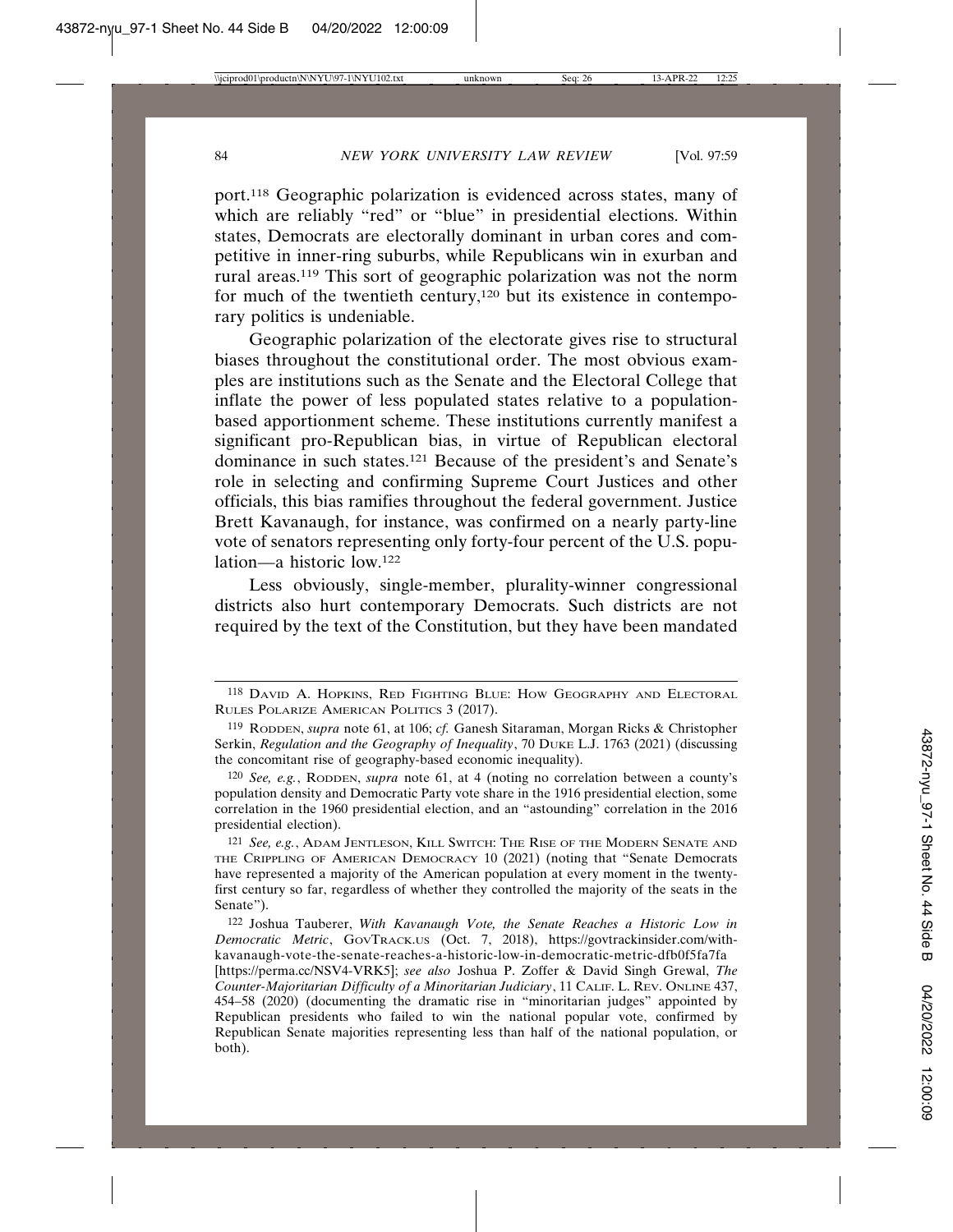by statute at the federal level since 1842.123 The overwhelming majority of state legislators are likewise elected in single-member districts.124 Jonathan Rodden has documented the ways in which this districting arrangement has come to favor Republicans over Democrats, given the latter's concentration in urban areas. He provides a wealth of empirical evidence that "when winner-take-all districts are drawn on top of this geography, Democrats end up with a distribution of support across districts that is highly inefficient" because "they win by excessive margins in the districts they win and fall short by relatively narrow margins in the districts they lose."125

The result, Rodden concludes, is that "in the early twenty-first century, the Democratic Party has a political geography problem."126 This problem is itself a function of a *political institutions* problem: The geographic distribution of partisans matters not for any a priori reason, but because of its intersection with the design of electoral structures.127 Recent political science research suggests that the current geographic distribution of partisans may, in addition, create asymmetric opportunities for Republicans to use anti-democratic tactics in the areas of gerrymandering and voter suppression.128

Beyond the electoral sphere, various legal tools and policy choices have partisan valences that they would not have had in a less geographically polarized environment. For instance, as noted above,129 a new wave of state preemption laws that "clearly, intentionally, extensively, and at times punitively bar local efforts to address a host of local problems" is closely linked to "the interacting polariza-

126 RODDEN, *supra* note 61, at 188.

<sup>123</sup> Act of June 25, 1842, ch. 47, 5 Stat. 491 (codified as amended at 2 U.S.C. § 2c); *cf.* Sanford Levinson & Jack M. Balkin, *Democracy and Dysfunction: An Exchange*, 50 IND. L. REV. 281, 304 (2016) (describing "the requirement of single-member [House] districts" as a "constitutionalized statute[]").

<sup>124</sup> *See State Legislative Chambers That Use Multi-Member Districts*, BALLOTPEDIA, https://ballotpedia.org/State\_legislative\_chambers\_that\_use\_multi-member\_districts [https://perma.cc/583X-2JVY] ("Of the 7,383 seats in the 50 state legislatures, 1,015 are elected from districts with more than one member, a total of 13.7%.").

<sup>125</sup> RODDEN, *supra* note 61, at 133; *see also* Jowei Chen & Jonathan Rodden, *Unintentional Gerrymandering: Political Geography and Electoral Bias in Legislatures*, 8 Q.J. POL. SCI. 239, 239 (2013) ("We show that in many states, Democrats are inefficiently concentrated in large cities and smaller industrial agglomerations such that they can expect to win fewer than 50% of the seats when they win 50% of the votes.").

<sup>127</sup> *Cf. id.* at 230 ("In highly proportional systems with large districts, like those in Northern Europe, the geography of a party's support is largely irrelevant for the transformation of votes into seats.").

<sup>128</sup> *See* Gretchen Helmke, Mary Kroeger & Jack Paine, *Democracy by Deterrence: Norms, Constitutions, and Electoral Tilting*, AM. J. POL. SCI. (forthcoming), https:// onlinelibrary.wiley.com/doi/10.1111/ajps.12668 [https://perma.cc/RN2B-FRUJ].

<sup>129</sup> *See supra* notes 41–43 and accompanying text.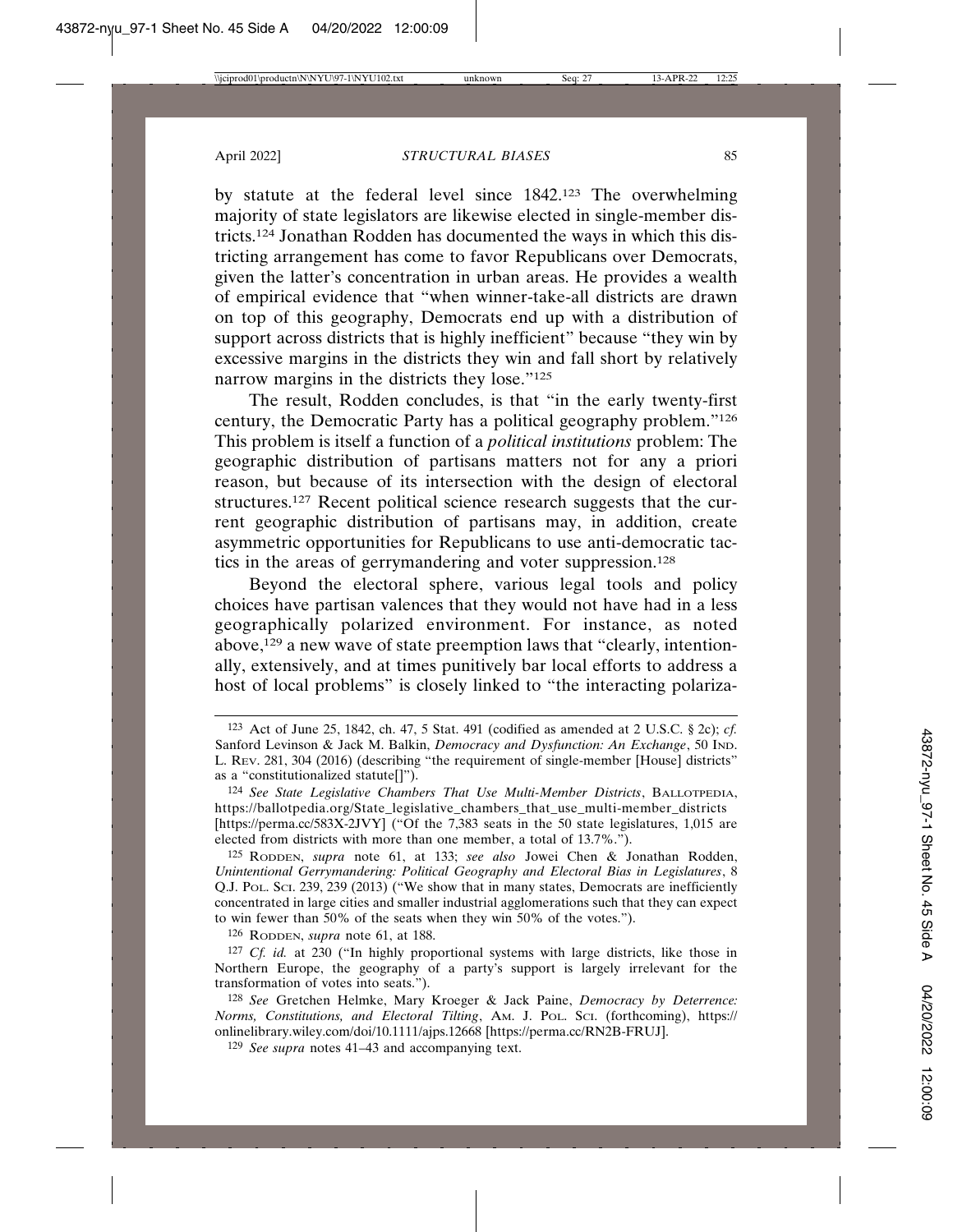tions of Republican and Democrat, conservative and liberal, and nonurban and urban."130 The widespread practice of "prison gerrymandering"—counting incarcerated individuals at their places of confinement instead of their home addresses for purposes of the census131—advantages Republicans by inflating representation of the rural conservative areas where prisons tend to be located.132 The organization of most district attorney elections at the level of counties, rather than cities, gives whiter and more conservative suburbanites a larger say in criminal justice policies that primarily affect the lives of racial minorities in urban locales.133

Third, *demographic polarization* can support structural bias as well. Throughout U.S. history, contestation over the right to vote and legal regulation of voting has been closely tied to the parties' quests for electoral supremacy.134 If voters' ascriptive characteristics make it increasingly easy to predict which party they will support, the parties will find it increasingly easy to draw ostensibly nonpartisan districts or to fashion ostensibly nonpartisan ballot-access rules in ways that afford a partisan edge. Once in place, moreover, such arrangements may strengthen partisan identities and solidarities through the voting patterns and grievances they generate—as suggested, for example, by Republican politicians' complaints about voter fraud<sup>135</sup> and Democratic politicians' calls to combat voter suppression.<sup>136</sup>

131 For overviews of prison gerrymandering and its consequences, see Dale E. Ho, *Captive Constituents: Prison-Based Gerrymandering and the Current Redistricting Cycle*, 22 STAN. L. & POL'Y REV. 355 (2011); Michael Skocpol, Note, *The Emerging Constitutional Law of Prison Gerrymandering*, 69 STAN. L. REV. 1473 (2017).

132 *See* Ho, *supra* note 131, at 360 ("[T]he distortion of the redistricting process [by prison gerrymandering] . . . has specific and identifiable effects, transferring political power from certain types of communities—namely, urban districts and communities of color—to others—generally rural and predominantly white areas.").

133 *See* WILLIAM J. STUNTZ, THE COLLAPSE OF AMERICAN CRIMINAL JUSTICE 7, 35–36, 191–95 (2011).

134 *See generally* ALEXANDER KEYSSAR, THE RIGHT TO VOTE: THE CONTESTED HISTORY OF DEMOCRACY IN THE UNITED STATES (rev. ed. 2009) (emphasizing this link with examples from the nineteenth and twentieth centuries).

135 *See, e.g.*, Kirby Goidel, Keith Gaddie & Spencer Goidel, *Rigged-Election Rhetoric: Coverage and Consequences*, 52 PS: POL. SCI. & POL. 229 (2019) (finding based on survey data that Donald Trump's "rigged-election" claims during the 2016 presidential election mobilized Republican and Independent voters).

136 *See, e.g.*, Nicholas A. Valentino & Fabian G. Neuner, *Why the Sky Didn't Fall: Mobilizing Anger in Reaction to Voter ID Laws*, 38 POL. PSYCH. 331 (2017) (providing observational and experimental evidence that "strong emotional reactions to the public

<sup>130</sup> Briffault, *supra* note 41, at 1997; *see also* Joshua S. Sellers & Erin A. Scharff, *Preempting Politics: State Power and Local Democracy*, 72 STAN. L. REV. 1361, 1364 (2020) (explaining that Republican-led "structural preemption," whereby states displace not just local governments' specific policies but their "structural authority" to design institutions, has also been on the rise).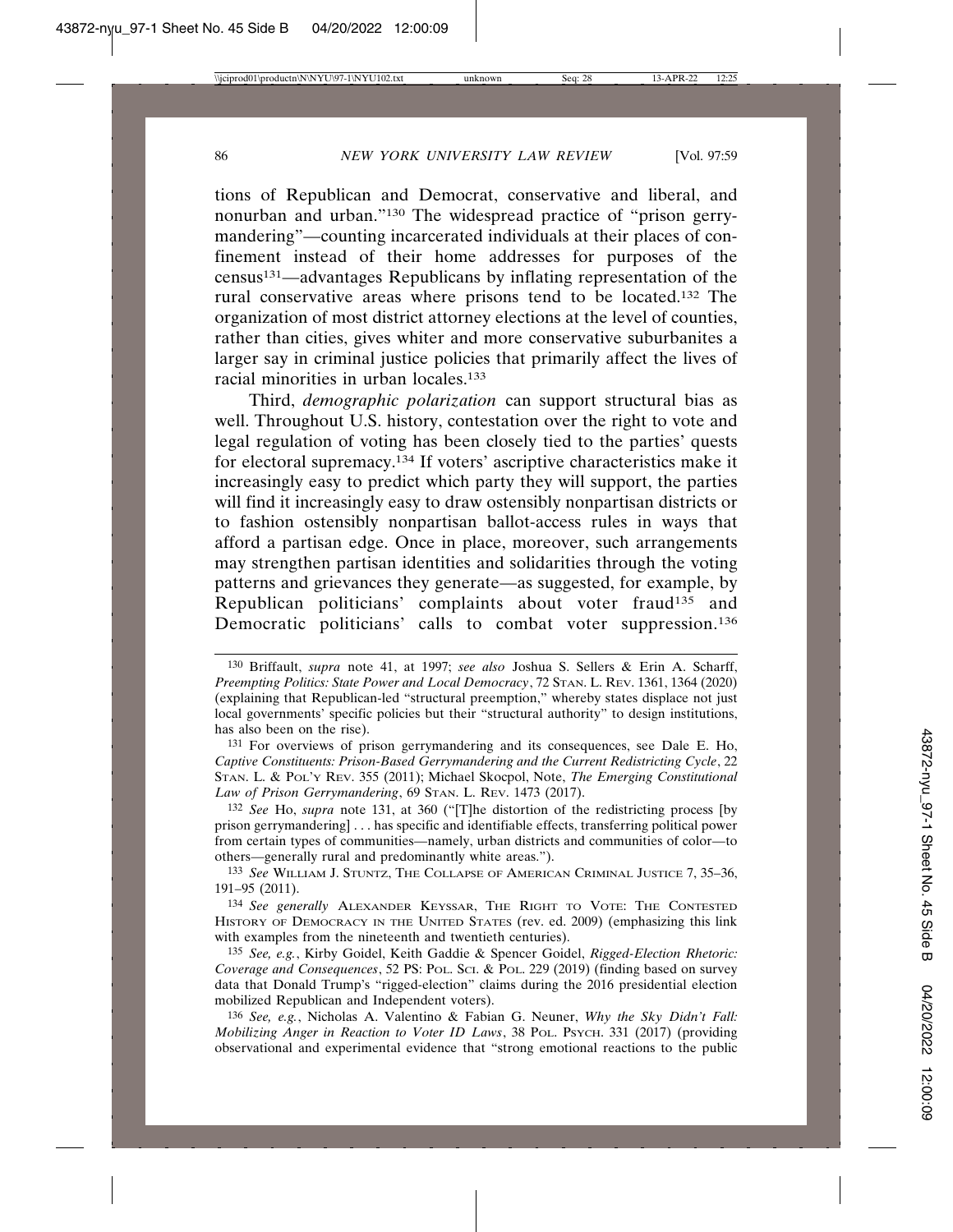Structural biases, in other words, can have not only first-order effects on electoral outcomes but also second-order effects on partisan mobilization.

The demographic divides between the parties today are stark along the lines of race, age, gender, and education. The most notable divide is racial. Simply put, white voters favor Republicans decisively, and nonwhite voters favor Democrats even more decisively. In presidential elections since 2008, Republican candidates have won white voters by margins of 12% to 20%, while Democratic candidates have won Black voters by margins of 81% to 91%, Hispanic voters by margins of 36% to 44%, and Asian American voters by margins of 27% to 47%.137 In recent decades, a parallel gap has opened up between increasingly Democratic-leaning younger voters and Republicanleaning senior citizens<sup>138</sup> and between increasingly Democraticleaning women and Republican-leaning men.139 The contemporary partisan gap with respect to education is especially striking—highly educated voters now tend to support Democrats and less educated voters to support Republicans—in that it represents an inversion of dynamics that prevailed as recently as the early 2000s.140

These demographic divides set the stage for much of what Richard Hasen has described as the "voting wars" of the early twentyfirst century.141 The key point, again, is that when many demographic groups predictably favor one party by wide margins, the parties can seek to change many electoral rules to their advantage. Of greatest consequence, Republican-controlled state governments have enacted a host of restrictions on ballot access that limit the vote of core

debate about [voter suppression] laws may mobilize Democrats," thereby partially offsetting the suppressive effects of these laws).

<sup>137</sup> WILLIAM H. FREY, DIVERSITY EXPLOSION: HOW NEW RACIAL DEMOGRAPHICS ARE REMAKING AMERICA 222 fig.11-3 (rev. & updated ed. 2018).

<sup>138</sup> *See, e.g.*, STELLA M. ROUSE & ASHLEY D. ROSS, THE POLITICS OF MILLENNIALS: POLITICAL BELIEFS AND POLICY PREFERENCES OF AMERICA'S MOST DIVERSE GENERATION 16 (2018) (explaining that Millennials voted for Democratic candidates at a higher rate than did older adults in the 2008, 2012, and 2016 elections).

<sup>139</sup> *See, e.g.*, Elizabeth U. Cascio & Na'ama Shenhav, *A Century of the American Woman Voter: Sex Gaps in Political Participation, Preferences, and Partisanship Since Women's Enfranchisement*, J. ECON. PERSP., Spring 2020, at 24, 35 ("Following the 2016 election, women were almost 12 percentage points more likely than men to consider themselves Democrats, compared to a sex gap hovering around zero in the late 1940s and 1950s.").

<sup>140</sup> *See* PEW RSCH. CTR., WIDE GENDER GAP, GROWING EDUCATIONAL DIVIDE IN VOTERS' PARTY IDENTIFICATION 26–27 (2018), https://pewresearch.org/politics/wpcontent/uploads/sites/4/2018/03/03-20-18-Party-Identification-CORRECTED.pdf [https:// perma.cc/3CXT-4DEB].

<sup>141</sup> *See* RICHARD L. HASEN, THE VOTING WARS: FROM FLORIDA 2000 TO THE NEXT ELECTION MELTDOWN (2012).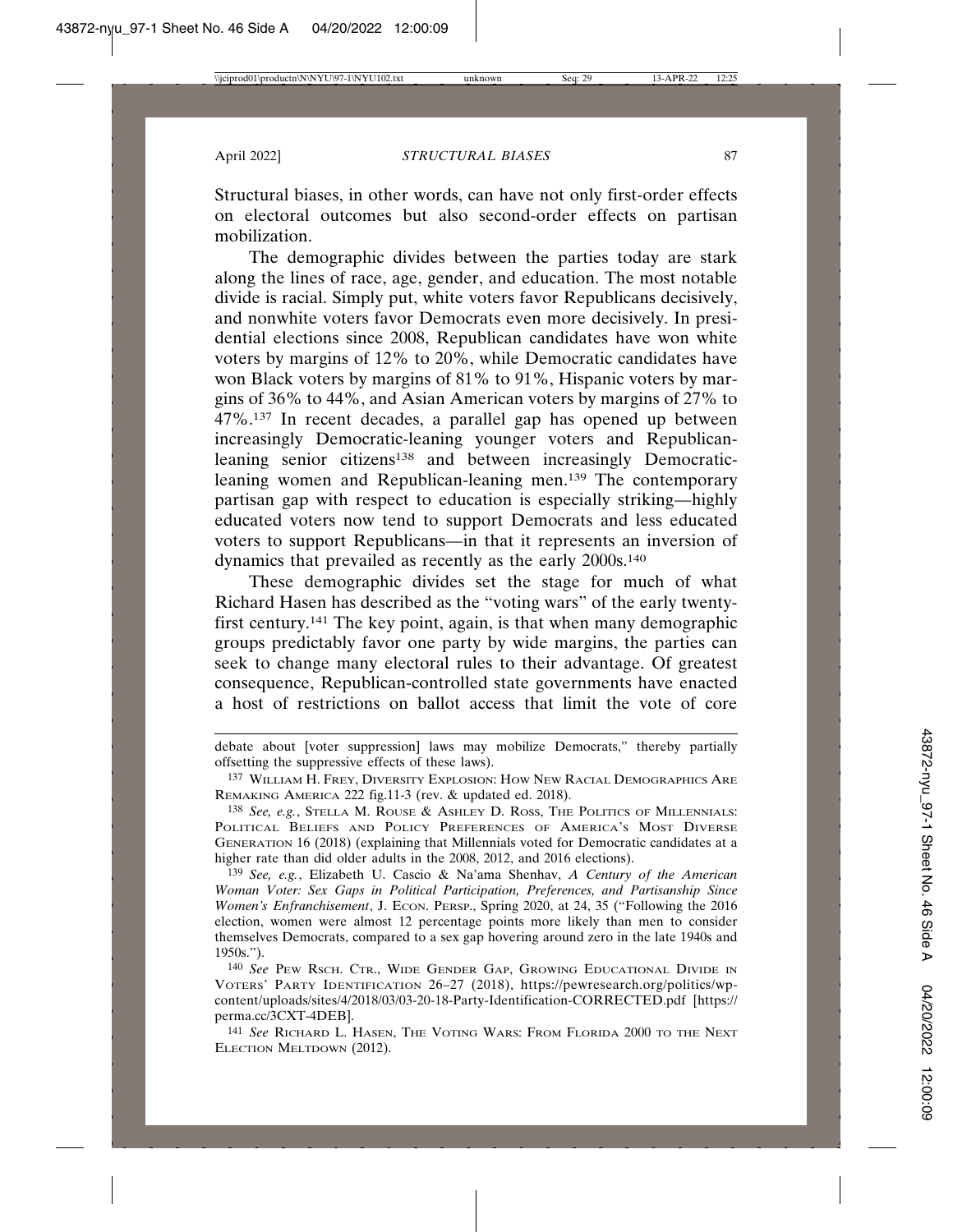Democratic constituencies, most notably people of color.142 The mirror image of these efforts are Democratic efforts to reenfranchise felons143 and provide for automatic voter registration.144 "When party and race coincide," as Hasen notes, "it is much harder to separate racial and partisan intent and effect" in evaluating electoral arrangements.145

Predictable differences in how various demographic groups vote also help explain otherwise curious features of voter-identification laws, such as a Republican-sponsored measure in Texas that did not recognize university-issued ID cards.146 While turnout-reducing tactics are manifestly more common and intensive among Republicans,<sup>147</sup> Democrats have sometimes used limited versions. State Democratic parties, for example, benefit from off-cycle school board elections that preserve the influence of teachers' unions over those elections.148

In addition, greater overlap between demography and partisanship creates greater potential for political bias in methods for conducting the census. Democrats have long advocated for use of statistical sampling in the census to remedy the undercount of poorer and minority voters, which would inflate Democratic representation,

143 *See* Daniel Nichanian, *The Voting Rights Manifesto: A State-by-State Plan to Defend Democracy*, VOX (Dec. 15, 2016, 8:50 AM), https://vox.com/the-big-idea/2016/12/15/ 13957714/voting-rights-states-ballot-franchise-civil-rights [https://perma.cc/7MWT-DYUU] (describing reenfranchisement efforts in several states with Democratic governors).

144 *See* KEVIN MORRIS & PETER DUNPHY, BRENNAN CTR. FOR JUST., AVR IMPACT ON STATE VOTER REGISTRATION (2019), https://brennancenter.org/sites/default/files/2019-08/ Report\_AVR\_Impact\_State\_Voter\_Registration.pdf [https://perma.cc/E698-7ZDX] (reviewing recent automatic-voter-registration reforms).

145 Richard L. Hasen, *Race or Party? How Courts Should Think About Republican Efforts to Make It Harder to Vote in North Carolina and Elsewhere*, 127 HARV. L. REV. F. 58, 61 (2014). By the same token, longstanding electoral arrangements designed to protect against racial discrimination may assume a new partisan valence. *See, e.g.*, *id.* ("The Voting Rights Act, when passed, was not seen as a law that helped the Democratic Party—quite the opposite. But today, many Republicans view the Voting Rights Act as a law that favors Democrats . . . .").

146 *See* Veasey v. Perry, 71 F. Supp. 3d 627, 632–33, 641 (S.D. Tex. 2014) (describing, and enjoining, this measure).

147 *See* Michael J. Klarman, *The Supreme Court, 2019 Term—Foreword: The Degradation of American Democracy—and the Court*, 134 HARV. L. REV. 1, 45–66 (2020).

148 *See* SARAH F. ANZIA, TIMING AND TURNOUT: HOW OFF-CYCLE ELECTIONS FAVOR ORGANIZED GROUPS 118–19 (2014).

<sup>142</sup> *See* TOVA ANDREA WANG, THE POLITICS OF VOTER SUPPRESSION: DEFENDING AND EXPANDING AMERICANS' RIGHT TO VOTE, at xiv (2012) ("[C]ontemporary Republicans have made it a central part of their election strategy to enact laws and call for practices that will reduce turnout among those who tend to vote Democratic . . . ."). *See generally* SPENCER OVERTON, STEALING DEMOCRACY: THE NEW POLITICS OF VOTER SUPPRESSION (2006); VOTER SUPPRESSION IN U.S. ELECTIONS (Jim Downs ed., 2020).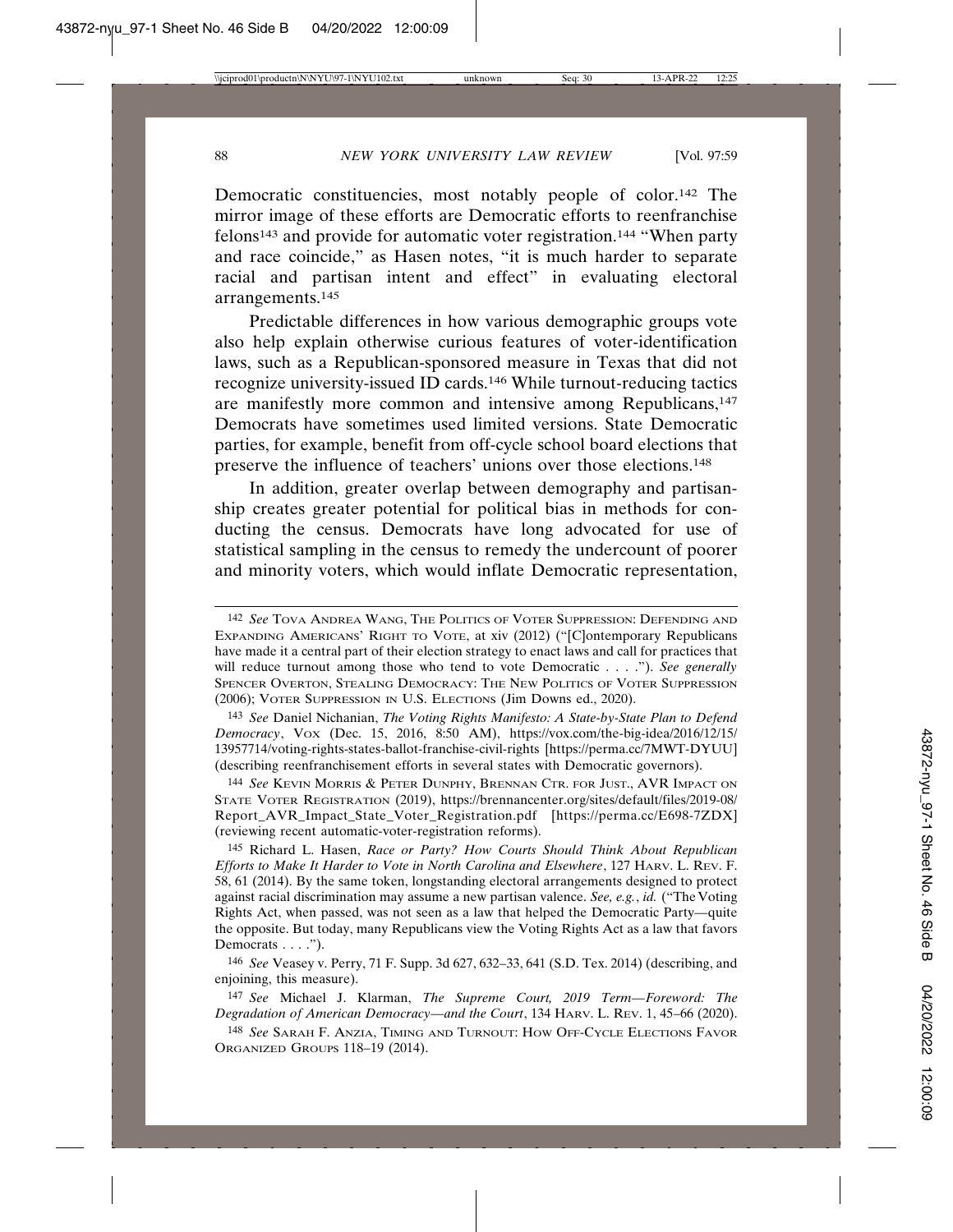while Republicans have pushed back.<sup>149</sup> More recently, Republicans sought to add a question on citizenship to the census, an effort that would have depressed Hispanic response rates<sup>150</sup> and thereby advantaged the Republican Party. Partisan contestation over the design and administration of the census makes sense when demographics and partisanship are tightly aligned.

## *C. Close Competition*

On top of all these trends, the close competition between today's parties fuels constitutional conflict. Sharply contested presidential elections have replaced the landslides of prior generations, while the contemporary House and Senate have changed hands with greater frequency than at any point since the late nineteenth century.151 As Frances Lee has detailed, this electoral instability affects the behavior of officeholders on numerous levels. "Members of insecure parties worry more about partisan advantage and work harder to win it" than members of more dominant or more hopeless parties.152 Under closely divided electoral conditions, officeholders feel a greater need to "define and dramatize party differences in order to energize their supporters and to persuade undecided voters to prefer their party to the opposition," a dynamic that "stands in tension with successful legislating" for the general good.<sup>153</sup>

This dynamic extends to structural constitutional arrangements. Intense competition between the parties encourages the seeking of any possible advantage, including the use of structural biases for purposes of entrenching one's own reforms or disrupting the other side's

<sup>149</sup> *See, e.g.*, Thomas L. Brunell, *Using Statistical Sampling to Estimate the U.S. Population: The Methodological and Political Debate over Census 2000*, 33 PS: POL. SCI. & POL. 775, 776 (2000) ("A principal concern of the Republicans is that Democrats will gain seats if statistical methods are used to adjust the census counts to include more minorities, urban residents, and poor people and justify the creation of more electoral districts with a majority of likely Democratic voters.").

<sup>150</sup> *See* MATTHEW A. BAUM, BRYCE J. DIETRICH, REBECCA GOLDSTEIN & MAYA SEN, SHORENSTEIN CTR. ON MEDIA, POL. & PUB. POL'Y, ESTIMATING THE EFFECT OF ASKING ABOUT CITIZENSHIP ON THE U.S. CENSUS: RESULTS FROM A RANDOMIZED CONTROLLED TRIAL 9 (2019), https://shorensteincenter.org/wp-content/uploads/2019/03/Census-Citizenship-March-2019.pdf [https://perma.cc/W5EZ-FX9X] (estimating based on survey data that inclusion of the citizenship question would have reduced the number of Hispanics reported in the 2020 census by over twelve percent of the Hispanic population).

<sup>151</sup> *See* FIORINA, *supra* note 105, at 10 (noting that from 1992 to 2014, "twelve elections . . . produced six different patterns of majority control of our three national elective institutions"—the highest level of "majoritarian instability" since the nineteenth century); FRANCES E. LEE, INSECURE MAJORITIES: CONGRESS AND THE PERPETUAL CAMPAIGN 1–2 (2016) (describing greater stability in past periods of U.S. history).

<sup>152</sup> LEE, *supra* note 151, at 4.

<sup>153</sup> *See id.* at 69–70.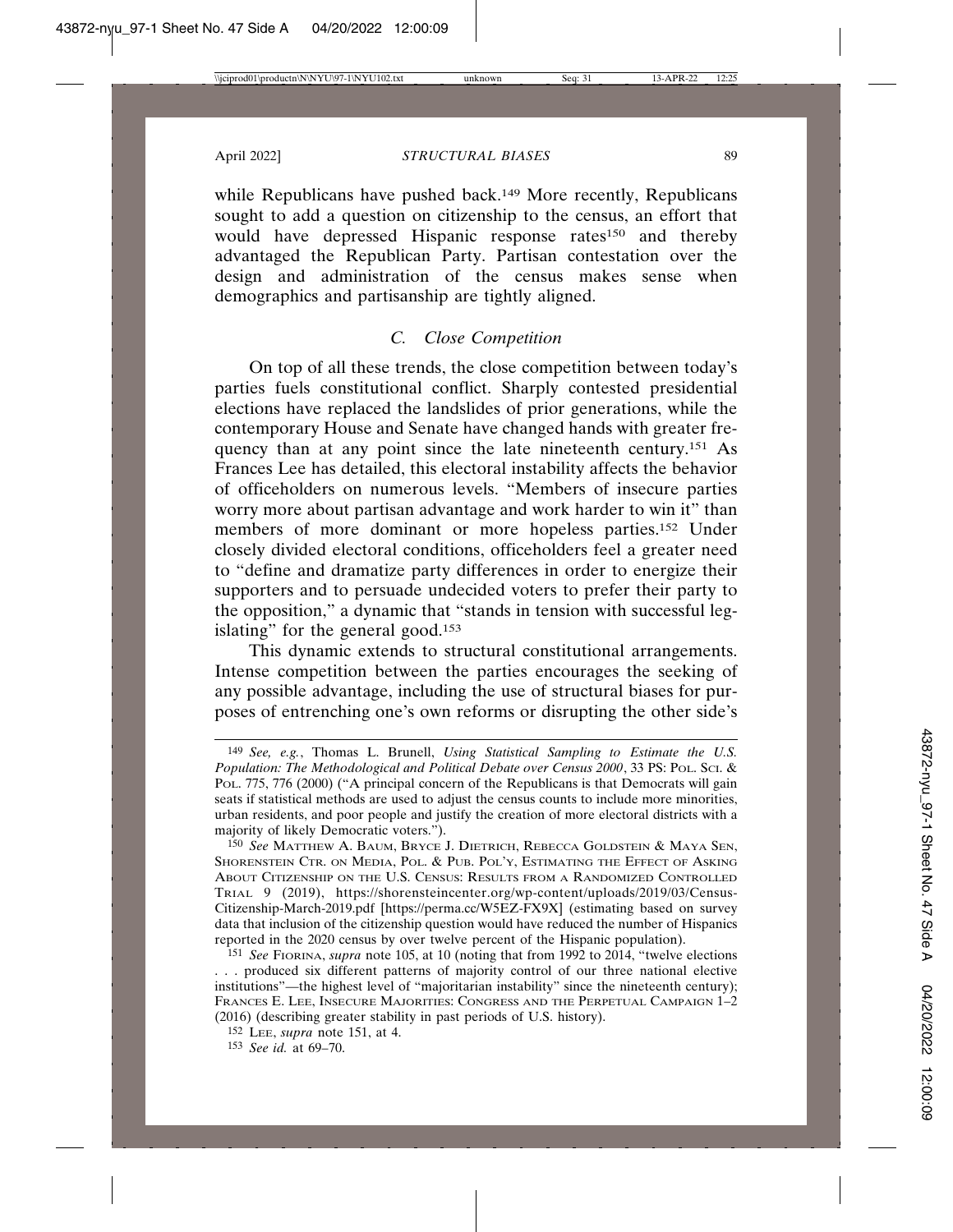agenda. Recent Republican calls to revive the nondelegation doctrine154 make more strategic sense in light of the possibility that Democrats could control the White House with considerable frequency in the coming decades. Recent Democratic calls to eliminate the legislative filibuster<sup>155</sup> stem from the recognition of rare and brief windows of unified control in a period of insecure majorities. Biases in the electoral or lawmaking process matter little, in practice, if one party can comfortably win elections and garner large governing coalitions regardless. But these same biases may matter enormously when the parties compete roughly at parity.

Certain structural biases also become more countermajoritarian in closely divided partisan environments. The small-state bias of the Electoral College and the Senate, for instance, will continue to exist and to favor Republicans as long as the political geography of the United States looks as it does now. If one party were dominant, however, this bias would be less likely to yield presidents and Justices who lack majority popular support (as measured, in the Justices' case, by the proportion of the U.S. population represented by senators voting to confirm).156

In sum, the combination of polarization and closely divided parties is a recipe for structural constitutional conflict. Ideological, geographic, and demographic polarization bolster the presence and power of numerous structural biases, while some structural biases may exacerbate polarization. Ideological polarization alone explains only part of contemporary constitutional conflict. The interaction of ideological and geographical polarization drives the new preemption, for example, while the interaction of ideological and demographic polarization drives voter-suppression efforts. And the instability of partisan control over institutions makes it more rational for politicians from both parties to exploit structural biases when feasible.

#### III

## MAPPING STRUCTURAL BIASES

Having shown how partisan polarization leads a growing number of structural constitutional arrangements to cut against one political party or the other in their electoral or policy effects, we can now build a fuller catalog of such biases. The previous Parts discussed numerous examples in passing. This Part gives more examples of structural biases, along with an analytic framework for understanding them.

<sup>154</sup> *See supra* note 112 and accompanying text.

<sup>155</sup> *See supra* note 109 and accompanying text.

<sup>156</sup> *See supra* note 122 and accompanying text.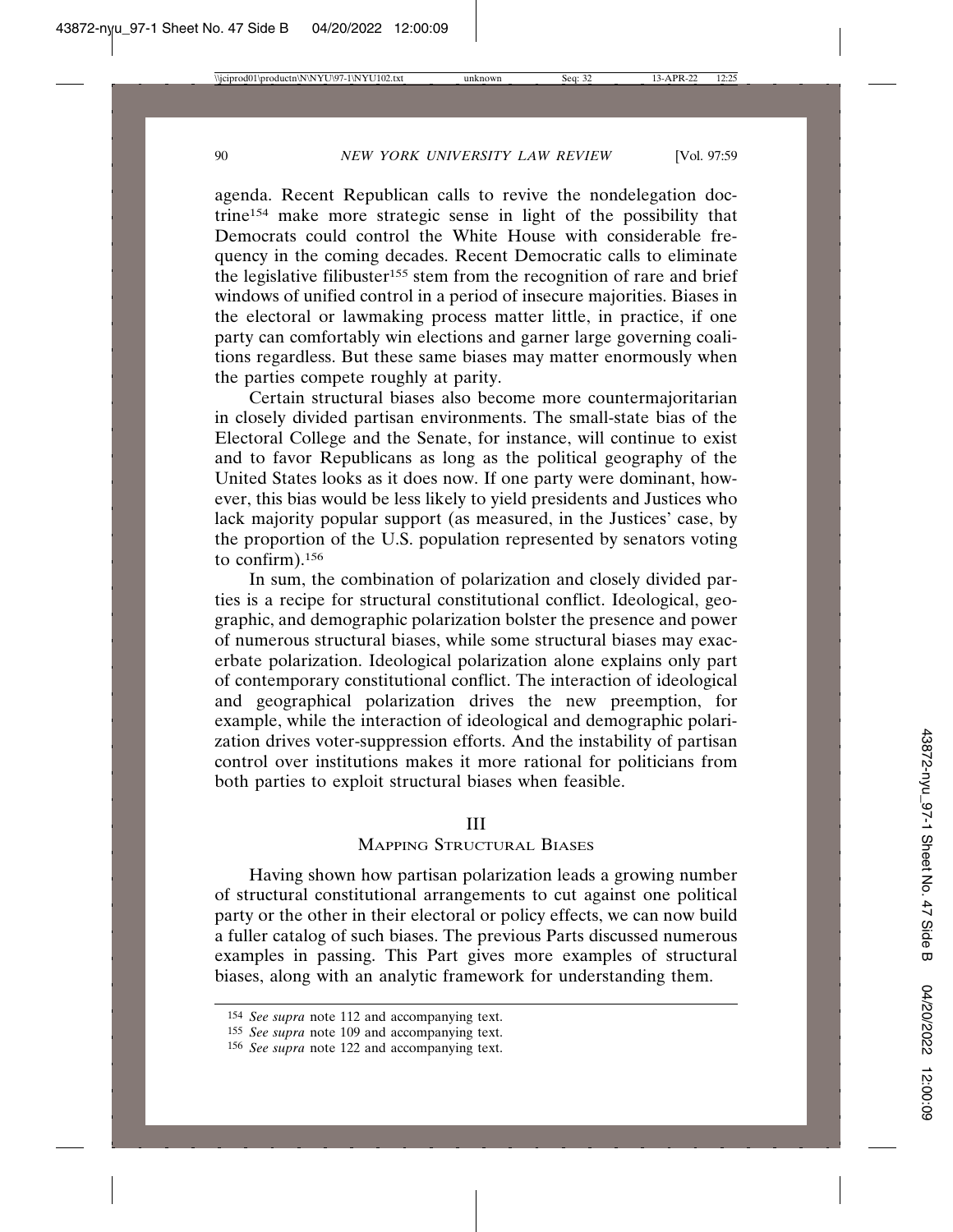We organize our typology around the constitutional order's relationship to the contemporary Democratic and Republican parties. Many different controversies in many different areas of public law, the typology helps show, share a common normative architecture. Often, when Democrats denounce an institution such as the Electoral College or Republicans denounce an institution such as the "deep state," the gravamen of the argument is that certain modes of organizing government systematically favor one political side over another, relative to an alternative arrangement that is at least as democratically defensible. Treating structural bias as a category provides a conceptual vocabulary for describing and evaluating these sorts of arguments. Disaggregating the category provides a map to some of the recurring ways in which constitutional institutions produce political winners and losers and, therefore, political conflicts.

Despite our contemporary and domestic focus, the typology has wide potential applicability. Most of the institutions discussed in this Part exist in various forms across the democratic world. The details vary greatly across time and space; the basic insights about which sorts of arrangements will be biased against which sorts of actors do not. Our analysis therefore provides a model for similar inquiry in any constitutional system with meaningful political competition.

## *A. A Typology*

## *1. Ex Ante Impediments to Lawmaking (Legislative Branch)*

All constitutional designers make choices that affect how easy or hard it will be to enact and amend statutes. These choices will not necessarily have clear partisan implications. If in a given period all political parties share similar general orientations toward statutory policymaking, then the rules governing the legislative process may not manifest any structural bias. Yet as discussed in Part I, if one party wishes to enact significantly more legislation than the other does across multiple policy domains and election cycles, then procedural barriers to lawmaking can have disparate consequences as between the two.157

Such a partisan divide has opened up in the United States, and structural bias has followed. "No other advanced industrialized country has so many institutional veto points" as does the United States.<sup>158</sup> This longstanding feature of our constitutional order now

<sup>157</sup> *See* text following *supra* note 29.

<sup>158</sup> David Karol, *American Political Parties: Exceptional No More*, *in* SOLUTIONS TO POLITICAL POLARIZATION IN AMERICA 208, 212 (Nathaniel Persily ed., 2015); *see also* William N. Eskridge, Jr., *Vetogates and American Public Law*, 31 J.L. Econ. & Org. 756,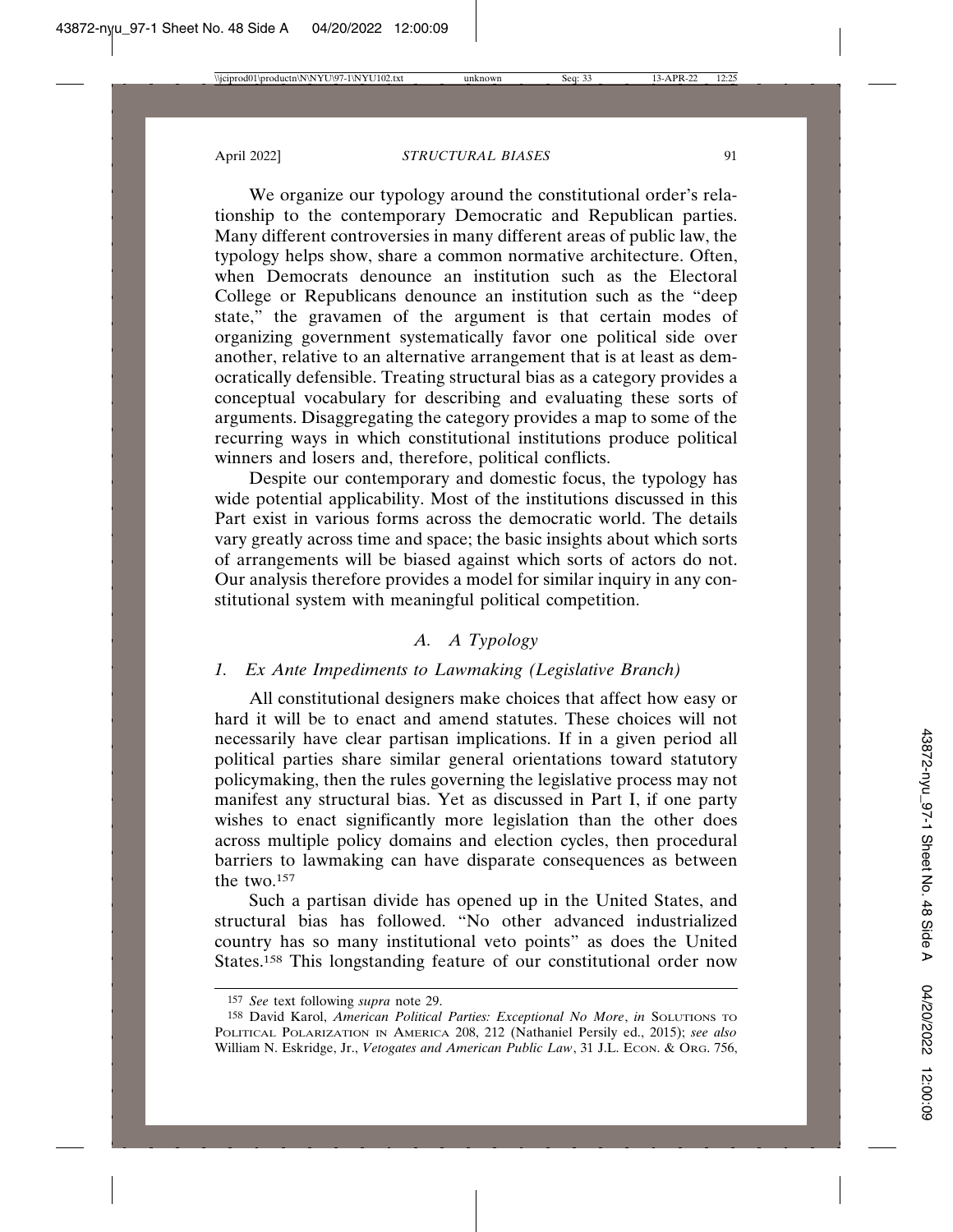impedes Democratic policy goals more than Republican policy goals because Democrats now have more ambitious legislative agendas. In the late twentieth and early twenty-first centuries, Congresses controlled by Democrats considered more bills, held more committee meetings, and passed more bills than Congresses controlled by Republicans,159 while Democratic presidents tendered significantly more policy proposals than their Republican counterparts.<sup>160</sup>

The first Congresses of recent presidencies illustrate this asymmetry. During the two years in which Democrats held unified control of the political branches under President Obama, Congress passed major economic,<sup>161</sup> health care,<sup>162</sup> financial regulatory,<sup>163</sup> and civil rights legislation<sup>164</sup> on party-line or near-party-line votes.<sup>165</sup> Democrats also mounted significant but ultimately unsuccessful legislative efforts to address climate change and immigration.166 The Biden Administration, buoyed by a Democratic Congress, has begun by proposing a similarly aggressive legislative agenda on topics including

<sup>757–60 (2012) (</sup>describing nine "vetogates" in the U.S. lawmaking process); Alfred Stepan & Juan J. Linz, *Comparative Perspectives on Inequality and the Quality of Democracy in the United States*, 9 PERSPS. ON POL. 841, 844 (2011) (reporting that among longstanding democracies with advanced economies, only the United States has more than three "electorally generated veto players . . . who potentially can block social change, by blocking key bills or amendments").

<sup>159</sup> GROSSMANN & HOPKINS, *supra* note 34, at 264–65 (data from 1961 to 2012).

<sup>160</sup> *Id.* at 267 (reporting that since 1945, "Democratic presidents made 39 percent more proposals than Republicans overall and 62 percent more domestic policy proposals"); *see also id.* at 260 (reporting that from 1945 to 2004, "policy changes" were more than three times as likely to be liberal than conservative across the federal government).

<sup>161</sup> *E.g.*, American Recovery and Reinvestment Act of 2009, Pub. L. No. 111-5, 123 Stat. 115.

<sup>162</sup> *E.g.*, Patient Protection and Affordable Care Act, Pub. L. No. 111-148, 124 Stat. 119 (2010).

<sup>163</sup> *E.g.*, Dodd-Frank Wall Street Reform and Consumer Protection Act, Pub. L. No. 111-203, 124 Stat. 1376 (2010).

<sup>164</sup> *E.g.*, Lilly Ledbetter Fair Pay Act of 2009, Pub. L. No. 111-2, 123 Stat. 5.

<sup>165</sup> *E.g.*, Don't Ask, Don't Tell Repeal Act of 2010, Pub. L. No. 111-321, 124 Stat. 3515. 166 For critical overviews of these efforts, see Meg Jacobs, *Obama's Fight Against Global*

*Warming*, *in* THE PRESIDENCY OF BARACK OBAMA: A FIRST HISTORICAL ASSESSMENT 62 (Julian E. Zelizer ed., 2018); Sarah R. Coleman, *A Promise Unfulfilled, an Imperfect Legacy: Obama and Immigration Policy*, *in id.* at 179.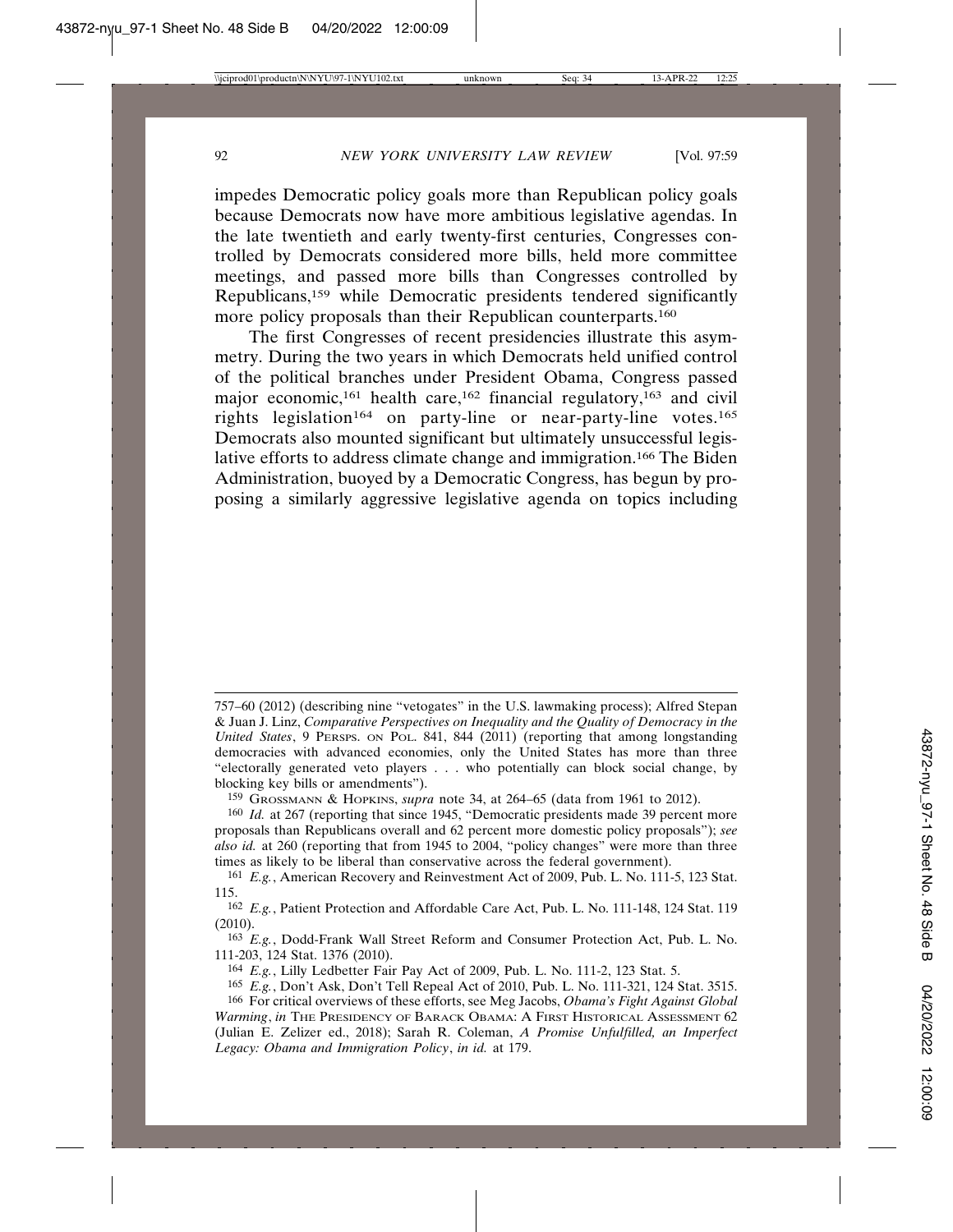immigration,<sup>167</sup> racial justice,<sup>168</sup> voting rights,<sup>169</sup> and COVID-19 relief.170

The Trump Administration also enjoyed unified control on both sides of Pennsylvania Avenue during its first two years. Yet its "sole significant legislative accomplishment" during this period was a tax bill,<sup>171</sup> and its only other high-profile legislative undertaking was its attempt to repeal the Affordable Care Act.172 Even in areas that were policy priorities for the Trump Administration, such as restricting immigration and relaxing regulation of business, it generally pursued its goals through executive action rather than legislation.<sup>173</sup>

Multiple factors likely contribute to this asymmetry in legislative ambition. Some political scientists emphasize the parties' different attitudes toward the role of government. "Elected Democrats tend to treat policymaking as an attempt to address a catalog of social problems," Matt Grossmann and David Hopkins argue, "whereas Republicans view policy disputes as battlegrounds in a broader philo-

169 *See, e.g.*, For the People Act of 2021, H.R. 1, 117th Cong.

170 *See, e.g.*, American Rescue Plan Act of 2021, Pub. L. No. 117-2, 135 Stat. 4. *See generally* Matthew Yglesias, *Joe Biden Has a Plan for That*, VOX (May 26, 2020, 8:00 AM), https://vox.com/2020/5/26/21257648/joe-biden-climate-economy-tax-plans [https://perma.cc/ WGZ8-77MH] (describing Joe Biden's "transformative" policy agenda as of May 2020 and noting that much of it would require legislative action).

171 Charlie Cook, *A White House That Can't Shoot Straight*, Cook PoL. REP. (Jan. 8, 2018), https://cookpolitical.com/index.php/analysis/national/national-politics/white-housecant-shoot-straight [https://perma.cc/PRB4-XAVP] (referring to the Tax Cuts and Jobs Act, Pub. L. No. 115-97, 131 Stat. 2054 (2017)).

172 For discussions of this effort, see generally Jonathan Cohn, *The ACA, Repeal, and the Politics of Backlash*, HEALTH AFF. BLOG (Mar. 6, 2020), https://healthaffairs.org/do/ 10.1377/hblog20200305.771008/full [https://perma.cc/F339-5MWF]; Dylan Scott & Sarah Kliff, Why Obamacare Repeal Failed, Vox (July 31, 2017, 11:40 AM), https://vox.com/ policy-and-politics/2017/7/31/16055960/why-obamacare-repeal-failed [https://perma.cc/ 39RZ-9ALT].

173 *See* Toluse Olorunnipa & Ashley Parker, *Trump's Familiar Routine After Failing to Cut Deals with Congress: Signing Legally Dubious Executive Actions*, WASH. POST (Aug. 9, 2020, 3:00 PM), https://washingtonpost.com/politics/trump-dealmaker-congresscoronavirus/2020/08/09/8a5b13c0-da52-11ea-809e-b8be57ba616e\_story.html [https:// perma.cc/9RV6-C2KT] ("It's pretty striking that other than the December 2017 tax law, basically all of the major moves by the Trump administration have been via executive action, even though he had control of Congress [for two years] . . . ." (quoting Daniel Hemel)).

<sup>167</sup> *See, e.g.*, U.S. Citizenship Act, H.R. 1177, 117th Cong. (2021).

<sup>168</sup> *See, e.g.*, Commission to Study and Develop Reparation Proposals for African-Americans Act, H.R. 40, 117th Cong. (2021); *see also* Jacob M. Schlesinger, *Biden Offers Big Government Plan to Address Racial Inequality*, WALL ST. J. (July 13, 2020, 10:00 AM), https://wsj.com/articles/biden-offers-big-government-plan-to-address-racial-inequality-11594648806 [https://perma.cc/V6W6-9B5Q] (contrasting Democratic support for "new spending and initiatives" with Republicans' "market-oriented approach" to addressing racial inequality).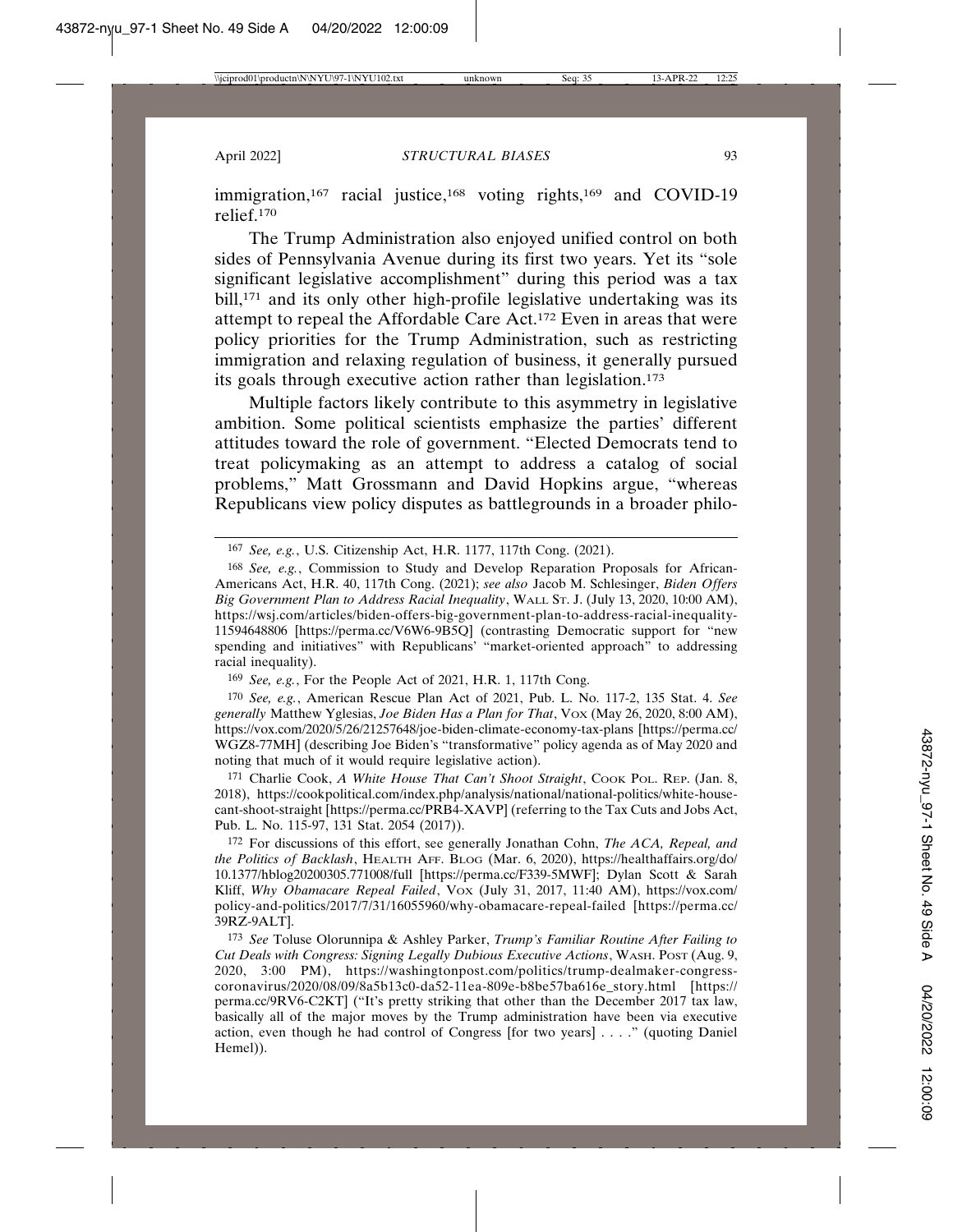sophical conflict."174 Closely related, the Democratic Party has become a coalition of "social groups making specific programmatic demands on government," whereas the Republican Party is largely "an ideological movement united by conservative values and skeptical of the assumption that government action can ameliorate social problems."175 Others contend that Democrats have been able to entrench key twentieth-century social welfare policies, such that it would be politically difficult for Republicans to pursue revisionist legislation even if they might wish to do so in principle.176 In addition, as the next Subsection explains, Republicans looking to cut back on economic regulation have a wider range of nonstatutory tools at their disposal than do Democrats looking to expand regulation.

Whatever its causes, this asymmetry means that the rules governing the legislative process cannot be neutral as between the parties' policy agendas, for today's Democratic Party has significantly more to lose from veto points that increase the difficulty of enacting legislation. And as already mentioned, the U.S. constitutional order is awash in such veto points.177 The written Constitution, of course, requires that to become law a bill must pass each house of Congress and be signed by the president,<sup>178</sup> unless supermajorities in both chambers override a presidential veto.179 Cameral rules in the House and Senate establish numerous additional procedural hurdles beyond bicameralism and presentment—including a bevy of congressional committees that most bills must clear and from which many never emerge.180 Some of these hurdles, in particular the Senate's sixty-vote cloture

177 *See supra* note 158 and accompanying text.

178 U.S. CONST. art. I, § 7, cl. 2.

<sup>174</sup> GROSSMANN & HOPKINS, *supra* note 34, at 252; *see also id.* ("Democrats propose major legislation more often and are more amenable to practical compromises . . . . Republicans, in contrast, prefer a confrontational approach that relies more on procedural brinkmanship in pursuit of total victory—which is often defined as the successful blockade of Democratic initiatives.").

<sup>175</sup> *Id.* at 255–56.

<sup>176</sup> *See, e.g.*, ANDREA LOUISE CAMPBELL, HOW POLICIES MAKE CITIZENS: SENIOR POLITICAL ACTIVISM AND THE AMERICAN WELFARE STATE 2 (2011) (explaining that Social Security and Medicare have created a powerful constituency of senior citizens who "actively defend their programs" against legislative "tamper[ing]").

<sup>179</sup> *Id.* cl. 3. Veto overrides are extremely rare. *See Vetoes, 1789 to Present*, U.S. SENATE, https://senate.gov/legislative/vetoes/vetoCounts.htm [https://perma.cc/GBE9-DF7T] (noting only 112 veto overrides since 1789).

<sup>180</sup> The standard process in both chambers requires that a bill clear one or more subcommittees and one or more committees, each with jurisdiction defined by subject matter. *See* WALTER J. OLESZEK, MARK J. OLESZEK, ELIZABETH RYBICKI & BILL HENIFF JR., CONGRESSIONAL PROCEDURES AND THE POLICY PROCESS 99–143 (10th ed. 2016). In the House, the Rules Committee serves as an additional gatekeeper. *See id.* at 159–61. If different versions of a bill pass in the House and Senate, a conference committee typically crafts a final bill, which is then sent back to each chamber for a final vote. *See id.* at 330–75.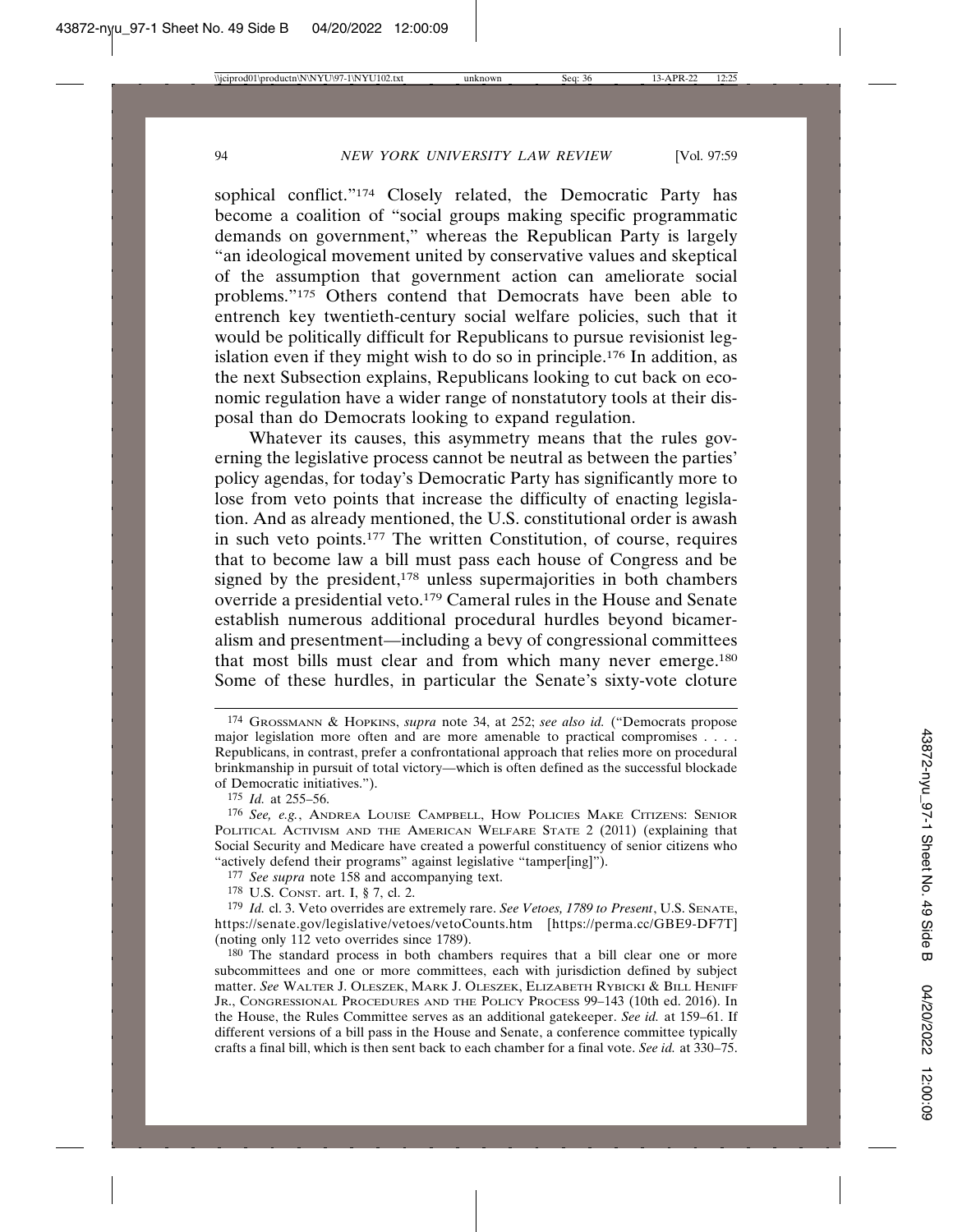requirement,181 are especially onerous in an age when neither party enjoys political dominance.182

None of these features of the U.S. constitutional order is intrinsic to any lawmaking process. Alternative arrangements are widely used both within the United States and abroad. Congress itself has deviated from its standard operating procedures for defined subject matter areas, most notably by easing the rules for passage of budget legislation and trade agreements.183 State legislative procedures differ from congressional procedures in ways that make it both easier and harder to enact legislation. Most state legislatures do not have general supermajority requirements comparable to the Senate cloture rule,<sup>184</sup> although many erect other hurdles to legislation such as requiring that each bill concern a single subject<sup>185</sup> or allowing governors to exercise a line-item veto.186 Meanwhile, every municipal legislature in the country is unicameral,187 as is one state legislature.188 Many constitutional systems around the world employ bicameralism, but without giving each chamber a "death lock over any legislation passed by the other" like the U.S. version does.<sup>189</sup>

183 *See generally* MOLLY E. REYNOLDS, EXCEPTIONS TO THE RULE: THE POLITICS OF FILIBUSTER LIMITATIONS IN THE U.S. SENATE (2017) (detailing "majoritarian exceptions" to the filibuster employed by the Senate in certain policy areas since the late 1960s).

184 MEGHAN REILLY, CONN. OFF. LEGIS. RSCH., 2009-R-0249, STATES LIMITING LEGISLATIVE DEBATE (2009), https://cga.ct.gov/2009/rpt/2009-R-0249.htm [https:// perma.cc/ED6R-4M4Z]; Niraj Chokshi, *In Many State Legislatures, It Wouldn't Take Much to Make Ted Cruz Stop Talking*, WASH. POST (Sept. 25, 2013), https://washingtonpost.com/ blogs/govbeat/wp/2013/09/25/in-many-state-legislatures-it-wouldnt-take-much-to-maketed-cruz-stop-talking [https://perma.cc/5NQ4-CADN].

185 *See generally* Richard Briffault, *The Single-Subject Rule: A State Constitutional Dilemma*, 82 ALBANY L. REV. 1629 (2019) (noting that forty-three state constitutions have some sort of single-subject rule); Michael D. Gilbert, *Single Subject Rules and the Legislative Process*, 67 U. PITT. L. REV. 803 (2006) (evaluating the effects of single-subject rules).

186 *See supra* notes 51–58 and accompanying text.

187 *See* Noah M. Kazis, *American Unicameralism: The Structure of Local Legislatures*, 69 HASTINGS L.J. 1147, 1149 (2018) ("There are more than 90,000 local governments in the United States. Each and every one has a single legislative chamber." (footnote omitted)).

188 *See* CHARLYNE BERENS, ONE HOUSE: THE UNICAMERAL'S PROGRESSIVE VISION FOR NEBRASKA 1 (2d ed. 2013) ("[Nebraska] is the only state in the nation with a onehouse, nonpartisan legislature."). For making treaties, the federal Constitution requires Senate supermajorities rather than bicameralism. U.S. CONST. art. II, § 2, cl. 2.

189 LEVINSON, *supra* note 6, at 47. In most of these other systems, the "lower" house is given the power to break deadlocks. *Id.* at 134.

<sup>181</sup> STANDING RULES OF THE SENATE R. XXII(2), S. DOC. NO. 113-18 (2013), https:// rules.senate.gov/imo/media/doc/CDOC-113sdoc18.pdf [https://perma.cc/3YKC-FF89].

<sup>182</sup> *See* JENTLESON, *supra* note 121, at 9 (arguing that the filibuster has made the Senate "a kill switch that cuts off broad-based solutions and shuts down our democratic process"); *id.* at 5 (explaining that "the filibuster has mainly served to empower a minority of predominately white conservatives").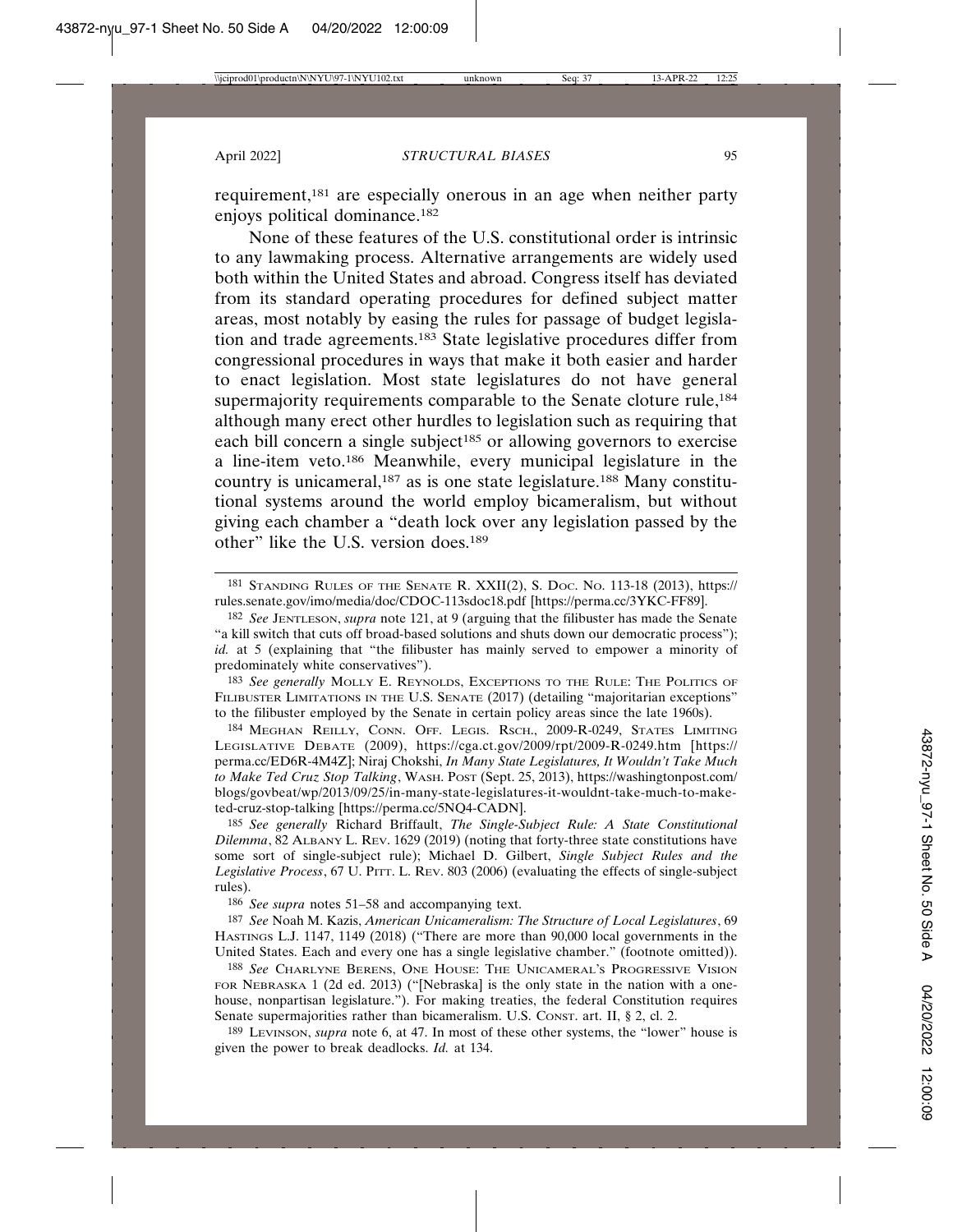A number of other procedural rules also manifest bias by making lawmaking more difficult, either as a general matter or on particular topics with an ideological valence. Consider special procedural rules governing tax legislation. Because the parties are polarized on tax policy, rules that make it harder to raise taxes or easier to cut them favor Republican agendas, while rules with the opposite effects favor Democrats. The Constitution's Origination Clause creates a special hurdle to imposing taxes,<sup>190</sup> although in practice it is easily circumvented.191 The budget reconciliation process once incorporated a bias in the opposite direction (allowing tax increases but not tax cuts to circumvent Senate cloture rules), but Congress has treated reconciliation as neutral as between tax cuts and tax increases since the 1990s.192 More generally, even relatively obscure rules that do not put a thumb on the scale in favor of a specific outcome, such as rules restricting earmarks and mandating public access to deliberations, have created conditions in Congress increasingly inhospitable to legislative dealmaking.193

Some state-level legislative procedural rules are even more overt in the asymmetries they create between the two parties. Roughly a third of the states, for instance, impose special supermajority requirements on proposed tax increases,<sup>194</sup> which predictably aid smallgovernment Republicans. David Super has detailed how many features of states' "fiscal constitutions," from balanced budget requirements to accounting methods that encourage borrowing for large

194 *See Supermajority Vote Requirements to Pass the Budget*, NAT'L CONF. OF STATE LEGISLATURES (Nov. 9, 2018), https://ncsl.org/research/fiscal-policy/supermajority-voterequirements-to-pass-the-budget635542510.aspx [https://perma.cc/TA2S-VU2D].

<sup>190</sup> U.S. CONST. art. I, § 7, cl. 1 ("All Bills for raising revenue shall originate in the House of Representatives; but the Senate may propose or concur with Amendments as on other Bills.").

<sup>191</sup> *See* Aziz Z. Huq, *The Constitutional Law of Agenda Control*, 104 CALIF. L. REV. 1401, 1448–49 (2016).

<sup>192</sup> *See* Gould, *supra* note 18, at 1996–97.

<sup>193</sup> On earmarks, see DIANA EVANS, GREASING THE WHEELS: USING PORK BARREL PROJECTS TO BUILD MAJORITY COALITIONS 223 (2004) (arguing that "vote buying with pork barrel projects is useful, even essential, . . . for passing general interest legislation" in a body like the U.S. Congress whose majority leaders have limited ability to enforce party discipline); John Hudak, *Congress in 2019: Why the First Branch Should Bring Back Earmarks*, BROOKINGS (Dec. 27, 2018), https://brookings.edu/blog/fixgov/2018/12/27/ congress-in-2019-why-the-first-branch-should-bring-back-earmarks [https://perma.cc/ K6ZU-ZP7J] (explaining that congressional Republicans "effectively banned" earmarks— "individual provisions inserted into legislation . . . to direct benefits for specific projects in specific places"—in 2011, with deleterious effects on legislative capacity). On transparency, see David E. Pozen, *Transparency's Ideological Drift*, 128 YALE L.J. 100, 130–33 (2018) (reviewing an extensive body of evidence indicating that 1970s reforms opening up committee meetings and the House floor "made it more difficult for members of Congress to negotiate with each other in candid, creative, and productive ways").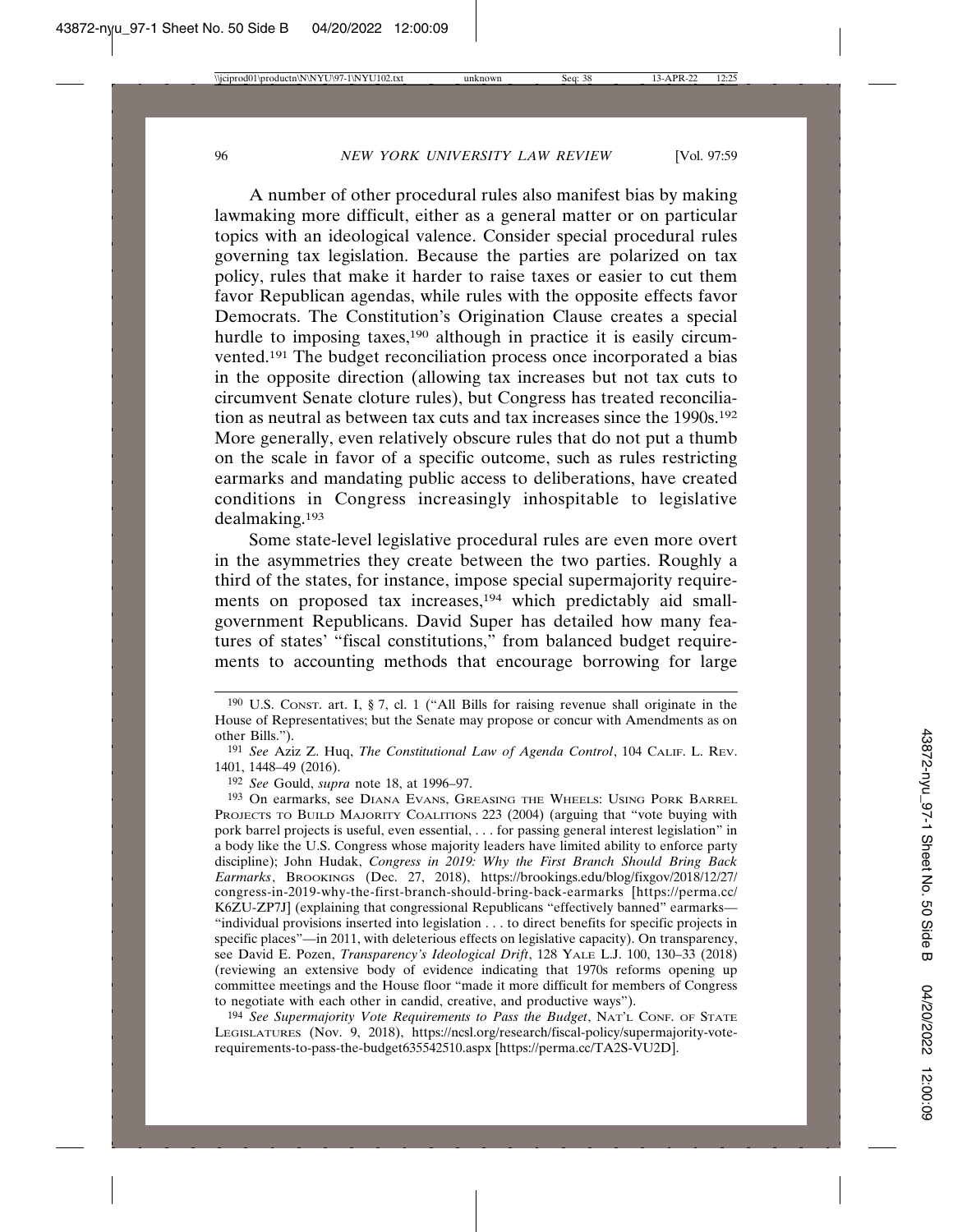capital projects, work against programs serving low- and moderateincome people—and, by extension, against the Democratic lawmakers who seek to enact such programs and the communities who benefit from them.<sup>195</sup>

In sum, taking account of the parties' mismatched legislative ambitions casts congressional procedure in a new light. The many institutional features that make lawmaking difficult at the federal level have come to impede the policy aspirations of Democrats more than those of Republicans—again, not just cyclically or episodically but systematically. When similar features exist in state or foreign legislative bodies, those features can be understood as structurally biased against legislatively ambitious parties in much the same way. Procedural rules that treat certain types of legislation differently can create additional asymmetric partisan effects. Biases in the legislative process are critically important in themselves, but they also put pressure on other institutions. Rules that hamstring Congress will tend to channel policymaking elsewhere, including the administrative state, the courts, and subnational governments. We turn next to structural biases in these venues.

## *2. Ex Post Checks on Implementing or Enforcing Law (Executive Branch)*

Structural constitutional arrangements shape the implementation and enforcement as well as the creation of statutory law. In a system that makes legislating difficult, the rules governing executive branch decisionmaking become all the more important. These rules, too, may be structurally biased in situations where the political parties have sharply divergent policy agendas.

Biases arising from veto points in the regulatory process parallel those arising from veto points in the legislative process. The two parties have different general orientations toward implementing and enforcing federal law. Crudely put, executive branch agencies that administer programs and regulate industries are often viewed by Democrats as critical to promoting the public interest, while many Republicans would prefer to constrain or outright abolish these agencies. In recent years, Republican elected officials and opinion leaders have called for eliminating the Environmental Protection Agency (EPA), the Internal Revenue Service, and the Departments of Agriculture, Commerce, Education, Energy, Housing and Urban Development, the Interior, and Transportation, as well as a host of

<sup>195</sup> *See* David A. Super, *Rethinking Fiscal Federalism*, 118 HARV. L. REV. 2544, 2605–40 (2005).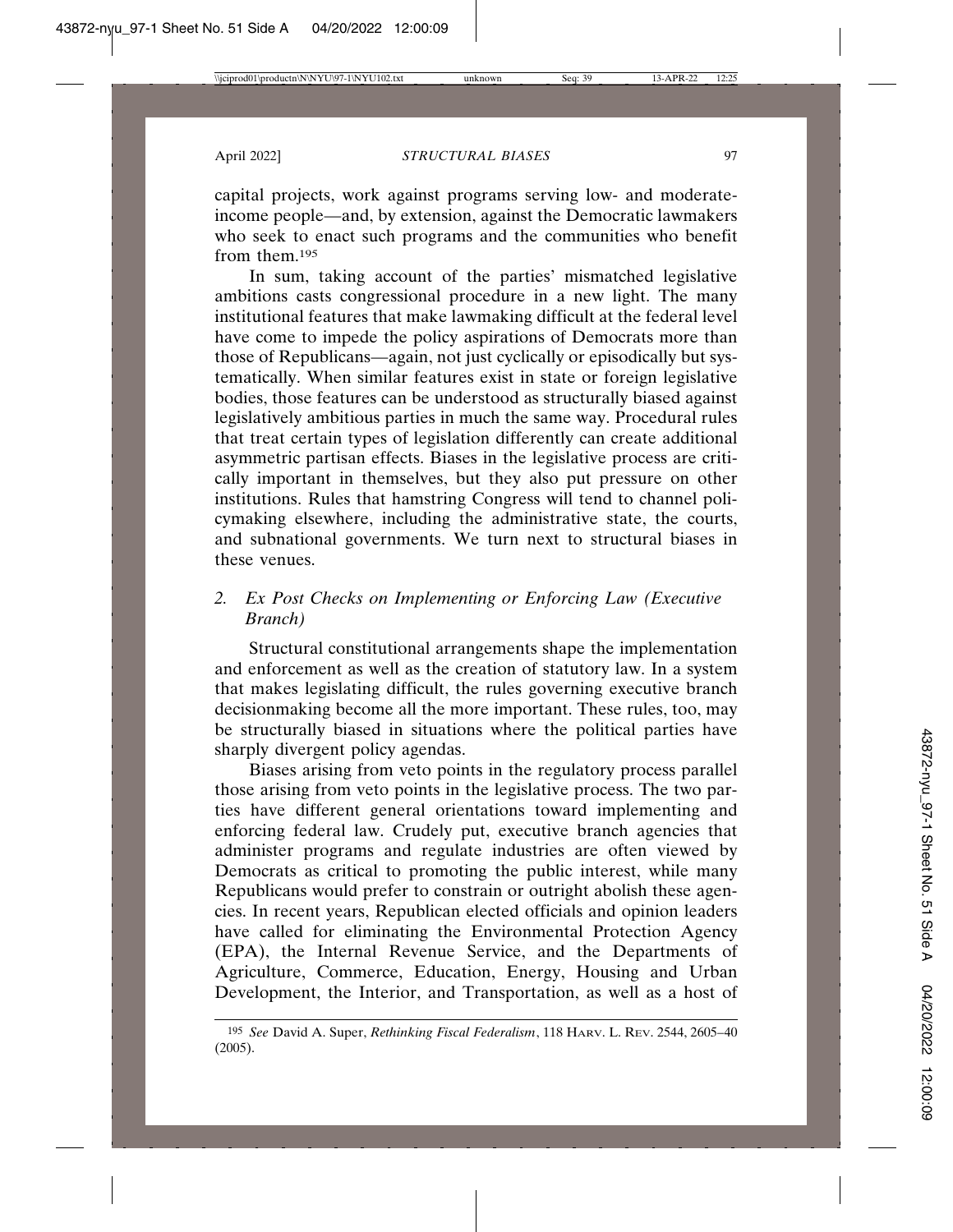smaller boards and programs.<sup>196</sup> Even if some of these calls are more rhetorical than substantive, they demonstrate the extent of Republican hostility to the regulatory state. The political dynamics are reversed for a small number of agencies, with Republicans rather than Democrats favoring greater agency authority.197 But the overall asymmetry is plain. Democrats for the most part want more active and empowered agencies. Republicans want the opposite.

This asymmetry means that structural arrangements that make it harder for agencies to take initiative, relative to alternative arrangements employed in prior periods or endorsed by reformers, may be biased against the contemporary Democratic Party. Nicholas Bagley has documented how the "proceduralism" of administrative law—the proliferation since the 1960s of procedural hurdles that agencies must clear before acting—has had just this effect.198 Agencies seeking to regulate in new or intensified ways face constraints of limited policy windows and overstretched senior personnel, along with wellresourced and mobilized opponents in the private sector.199 More procedural requirements make it more likely that any of these forces will thwart agency action. Using the notice-and-comment process to issue a rule, as critics of administrative-law "ossification" have emphasized, takes "a long time and an extensive commitment of agency resources."200 A growing set of transparency requirements, meanwhile, impose relatively modest obligations on the national security agencies preferred by Republicans "while hobbling relatively visible efforts to regulate health, safety, the economy, the environment, and

198 *See* Bagley, *supra* note 59, at 358–69.

<sup>196</sup> *See, e.g.*, Ted Cruz, *Five for Freedom*, NAT'L REV. (Nov. 11, 2015, 1:30 AM), https:// nationalreview.com/2015/11/ted-cruz-five-freedom [https://perma.cc/88Z6-G96D]; Jason Plautz, *How to Eliminate Almost Every Federal Agency*, ATLANTIC (Aug. 13, 2014), https:// theatlantic.com/politics/archive/2014/08/how-to-eliminate-almost-every-federal-agency/ 452961 [https://perma.cc/UU9K-FFGM]; Brett Samuels, *The 22 Agencies and Programs Trump's Budget Would Eliminate*, THE HILL (Feb. 12, 2018, 1:28 PM), https://thehill.com/ homenews/administration/373441-the-federal-programs-trump-proposes-cutting-in-2019 budget [https://perma.cc/8XU7-RZFD].

<sup>197</sup> *See, e.g.*, Rachel Levinson-Waldman & Haley Hinkle, *The Abolish ICE Movement Explained*, BRENNAN CTR. FOR JUST. (July 30, 2018), https://brennancenter.org/our-work/ analysis-opinion/abolish-ice-movement-explained [https://perma.cc/KGL5-4ZAU].

<sup>&</sup>lt;sup>199</sup> See id. at 361. On business power and regulation, see generally DAVID VOGEL, FLUCTUATING FORTUNES: THE POLITICAL POWER OF BUSINESS IN AMERICA (1989); BENJAMIN C. WATERHOUSE, LOBBYING AMERICA: THE POLITICS OF BUSINESS FROM NIXON TO NAFTA (2015); WHAT'S GOOD FOR BUSINESS: BUSINESS AND AMERICAN POLITICS SINCE WORLD WAR II (Kim Phillips-Fein & Julian E. Zelizer eds., 2012).

<sup>200</sup> Richard J. Pierce, Jr., *Rulemaking Ossification Is Real: A Response to Testing the Ossification Thesis*, 80 GEO. WASH. L. REV. 1493, 1493 (2012).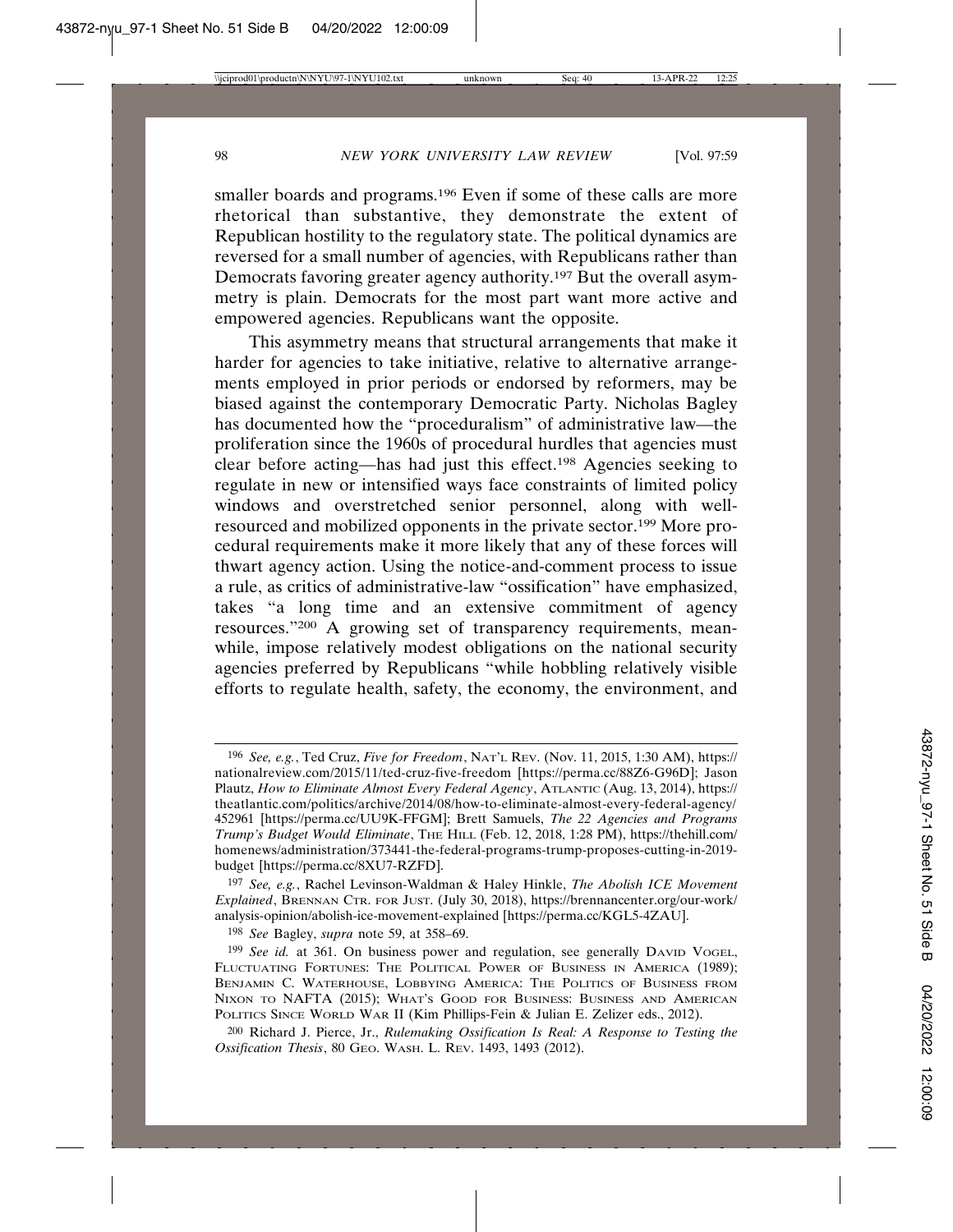civil rights."201 The current structure of administrative procedure, Bagley concludes, favors "inaction over action, deregulation over regulation, and nonenforcement over enforcement."202

Executive branch regulatory review embodies a similar deregulatory bias. Since the 1980s, the Office of Information and Regulatory Affairs (OIRA), which sits within the Office of Management and Budget (OMB), has reviewed proposed regulations prior to their taking effect.203 In theory, such an arrangement need not be biased for or against regulation. But in practice, it has typically served to impede or dilute rather than to generate or strengthen regulatory initiatives. As Bagley and Richard Revesz have noted, "many of the features of OMB review create a profound institutional bias against regulation a bias which is inexplicable except with reference to the implicit Reagan-era belief that agencies will systematically overregulate."204 This holds true even in "pro-regulatory presidential administrations."205 Despite a fleeting experiment with "prompt letters" as a tool to encourage agencies to act,206 OMB review has consistently favored the Republican Party's deregulatory agenda.

Beyond veto points, more specific rules governing executive branch policymaking can be structurally biased. For instance, a fierce controversy from a prior generation suggests at least one respect in which today's budget rules are structurally biased in favor of higher

202 Bagley, *supra* note 59, at 368–69.

203 *See* Cass R. Sunstein, *The Office of Information and Regulatory Affairs: Myths and Realities*, 126 HARV. L. REV. 1838, 1845–63 (2013).

204 Nicholas Bagley & Richard L. Revesz, *Centralized Oversight of the Regulatory State*, 106 COLUM. L. REV. 1260, 1262 (2006); *see also* David J. Barron, *From Takeover to Merger: Reforming Administrative Law in an Age of Agency Politicization*, 76 GEO. WASH. L. REV. 1095, 1112 (2008) (observing that "OIRA review . . . is much more deregulatory in orientation because of the substantive inquiry that it requires OIRA analysts to undertake"); Lisa Schultz Bressman & Michael P. Vandenbergh, *Inside the Administrative State: A Critical Look at the Practice of Presidential Control*, 105 MICH. L. REV. 47, 72–73 (2006) (reporting interview results in which former EPA officials of both parties who served from 1989 to 2001 overwhelmingly characterize OIRA as a deregulatory force).

205 Barron, *supra* note 204, at 1114 ("OIRA review has a consistent deregulatory influence even in pro-regulatory presidential administrations.").

206 *See* Curtis W. Copeland, *The Role of the Office of Information and Regulatory Affairs in Federal Rulemaking*, 33 FORDHAM URB. L.J. 1257, 1289–90 (2006) (noting a small number of prompt letters during President George W. Bush's first term); Michael A. Livermore & Richard L. Revesz, *Regulatory Review, Capture, and Agency Inaction*, 101 GEO. L.J. 1337, 1381 (2013) (observing that "the practice of prompt letters was always ad hoc" and was not "continued by the Obama Administration").

<sup>201</sup> David E. Pozen, *Freedom of Information Beyond the Freedom of Information Act*, 165 U. PA. L. REV. 1097, 1111 (2017); *see also* Pozen, *supra* note 193, at 156 (explaining that U.S. transparency laws have evolved since the 1960s in ways that make them "harder to square with the progressive commitment to energetic, egalitarian government than with a libertarian vision of a minimalist state authorized primarily to protect citizens against violent threats").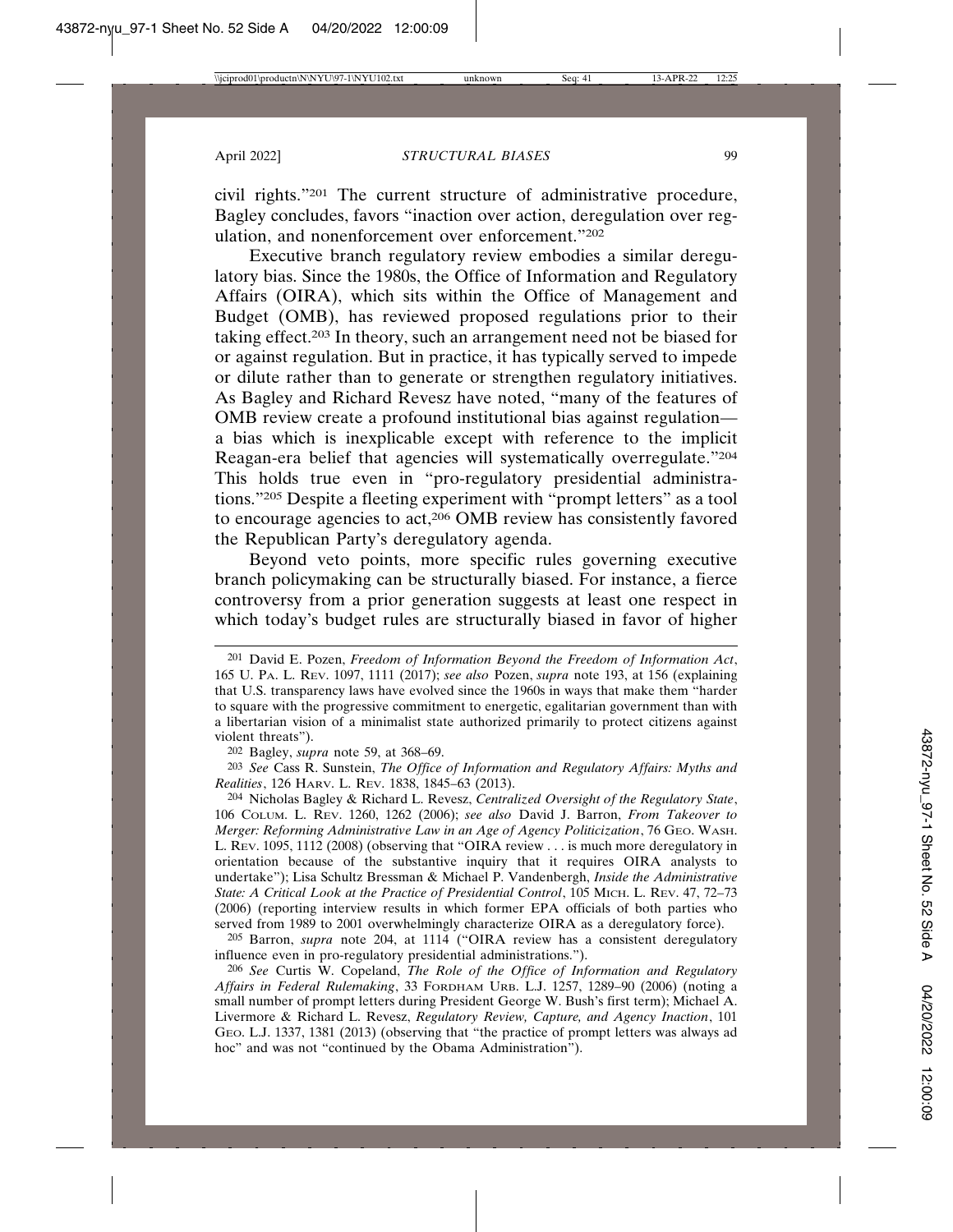spending and thus the contemporary Democratic Party. For nearly two centuries, presidents held the power of impoundment, which allowed them to decline to spend funds appropriated by Congress.207 Impoundment was used by presidents of both parties.208 But like the line-item veto, impoundment is a one-way ratchet, in that it allows a president unilaterally to reduce federal spending but not to increase it. The different attitudes of the two parties toward federal spending<sup>209</sup> came to lend that feature a partisan cast. A Republican president could use impoundment authority to target various social welfare programs, especially less popular programs benefiting the poor, while a Democratic president with this authority would find fewer politically plausible uses for it. A prohibition on impoundment is accordingly biased toward Democrats, relative to rules that allow the practice. Consistent with this analysis, when Congress ultimately banned impoundment in 1974, the ban was passed by Democratic congressional majorities reacting to aggressive use of impoundment authority by a Republican chief executive.<sup>210</sup>

## *3. Ex Post Checks on Implementing or Enforcing Law (Judicial Branch)*

Turning from the second branch to the third, the organization of judicial power can also be structurally biased in multiple respects. Here, we consider possible biases arising from the two central ways in which federal courts interact with Congress and the executive: strongform constitutional review of laws and regulations, and judicial review of agency decisionmaking.211

<sup>207</sup> *See* Ralph S. Abascal & John R. Kramer, *Presidential Impoundment Part I: Historical Genesis and Constitutional Framework*, 62 GEO. L.J. 1549, 1577–618 (1974) (documenting the history of impoundment); Christopher Wlezien, *The Politics of Impoundments*, 47 POL. RSCH. Q. 59, 60 (1994) (noting that "the bulk of the impoundments [prior to the 1970s] tended to be noncontroversial").

<sup>208</sup> *See* Gerald A. Figurski, *Presidential Impoundment of Funds: A Constitutional Crisis*, 7 AKRON L. REV. 107, 111 (1973) (describing how "Presidents from FDR on impounded various programs and irritated Congress in the process").

<sup>209</sup> *See supra* note 57 and accompanying text.

<sup>210</sup> Congressional Budget and Impoundment Control Act of 1974, Pub. L. No. 93-344, 88 Stat. 297; see CHAFETZ, *supra* note 18, at 64–66 (discussing this episode).

<sup>211</sup> Many other ostensibly neutral features of judicial practice might be considered part of structural constitutional law, at least on some accounts, and give rise to structural bias from substantive rules governing judicial review of actions taken by state and local officials, to procedural rules governing access to court, to remedial rules governing plaintiffs' ability to obtain monetary or injunctive relief from different sorts of defendants. Investigation of possible structural biases caused by these features is an important and complex task that we reserve for future work. Restrictive standing rules, for instance, could cut in a liberal direction insofar as they insulate social welfare and regulatory policies from industry challenges, while at the same time cutting in a conservative direction insofar as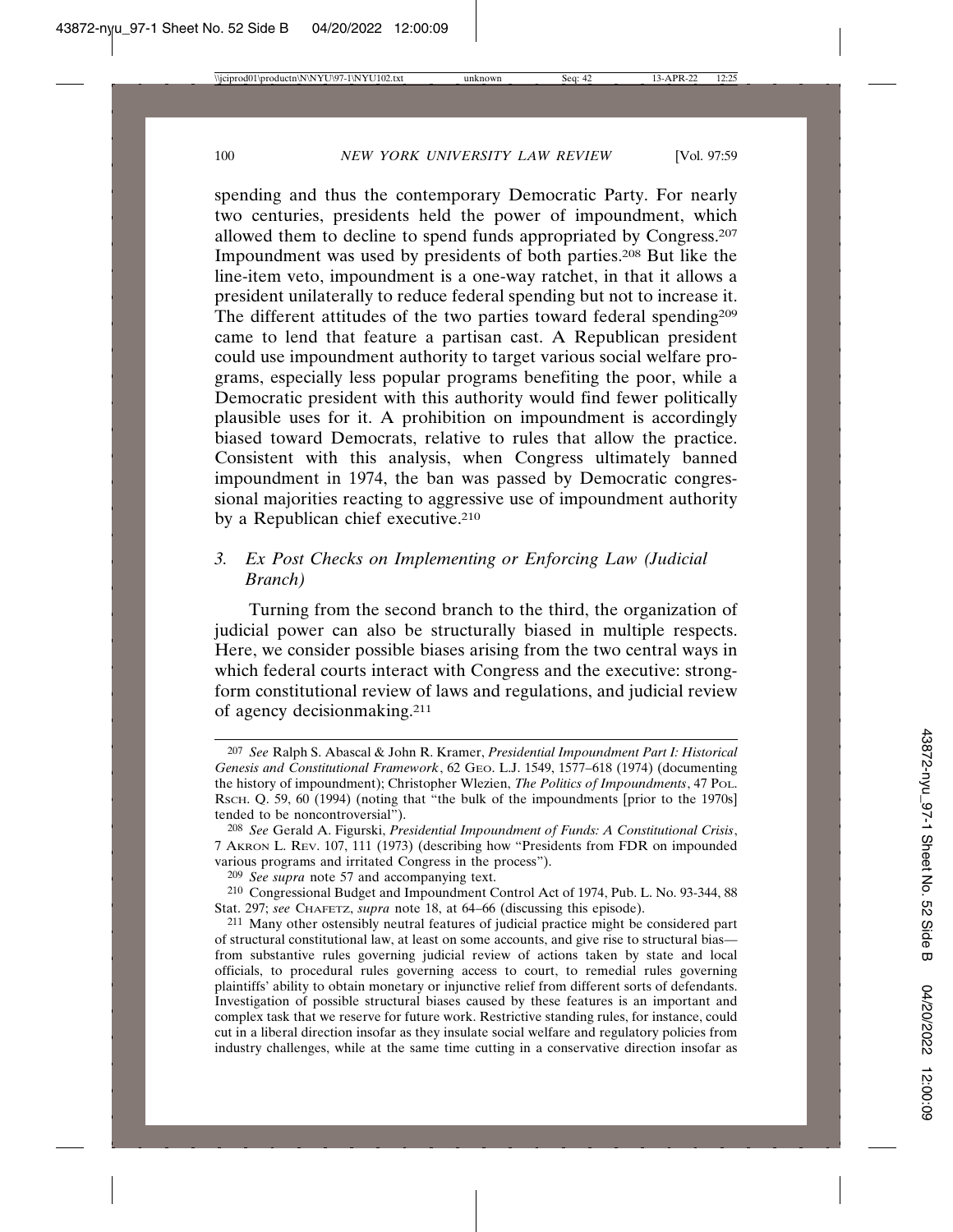The U.S. federal judiciary exercises a paradigmatic version of "strong-form" judicial review, in which "the courts have general authority to determine what the Constitution means" and "the courts' constitutional interpretations are authoritative and binding on the other branches," including Congress.212 While the legal literature on judicial review often focuses on its complex relationship to democracy,213 judicial review can also be understood more simply as an additional veto point in the legislative process.214 Even if a statute manages to satisfy bicameralism and presentment, courts can still prevent it from taking effect by deeming it incompatible with the Constitution. A veto-point perspective becomes all the more resonant at a time when the federal courts are increasingly polarized along the same left-right axis as the rest of government.<sup>215</sup>

Understanding constitutional judicial review as a veto point raises the possibility that, like other veto points, it might be structurally biased. Given the asymmetry in the legislative agendas of the two parties, contemporary Democrats have more to lose from strong-form judicial review of federal statutes than do contemporary Republicans, just as they have more to lose from analogous veto points in Congress and the executive branch. It is easy to imagine a conservative Supreme Court overturning future progressive legislation on constitutional grounds.216 By contrast, if a liberal Supreme Court were to exist

212 Mark Tushnet, *Alternative Forms of Judicial Review*, 101 MICH. L. REV. 2781, 2784 (2003); *see also* Walter Sinnott-Armstrong, *Weak and Strong Judicial Review*, 22 LAW & PHIL. 381, 381 (2003) ("Strong judicial review finds its paradigm in the Unites States . . . .").

213 *See, e.g.*, ALEXANDER BICKEL, THE LEAST DANGEROUS BRANCH: THE SUPREME COURT AT THE BAR OF POLITICS (1962); JOHN HART ELY, DEMOCRACY AND DISTRUST (1980); Eugene V. Rostow, *The Democratic Character of Judicial Review*, 66 HARV. L. REV. 193 (1952).

214 *See, e.g.*, Frank B. Cross, *Institutions and Enforcement of the Bill of Rights*, 85 CORNELL L. REV. 1529, 1535 (2000) ("[C]ourts can add an additional veto to rightsrestricting government action . . . ."); David Watkins & Scott Lemieux, *Compared to What? Judicial Review and Other Veto Points in Contemporary Democratic Theory*, 13 PERSP. ON POL. 312, 312 (2015) ("In modern democratic political systems, judicial review is one of many potential veto points.").

215 *See, e.g.*, Christopher Sundby & Suzanna Sherry, *Term Limits and Turmoil:* Roe v. Wade*'s Whiplash*, 98 TEX. L. REV. 121, 133–34 & nn.55–60 (2019) (summarizing evidence that "the Court increasingly votes along ideological lines that are predictable and closely aligned with the views and preferences of political parties").

216 *See* Doerfler & Moyn, *supra* note 110, at 1719 (noting that "the single most important driver of Supreme Court reform debate" in recent years has been Democrats' fear that the judiciary will become "a stronghold of resistance against progressive legislative ambition"); *see also* Robin West, *The Aspirational Constitution*, 88 NW. U. L. REV. 241, 251 (1993) (arguing that judicial review has a conservative slant because

they stymie challenges to race discrimination, environmental misconduct, or the like. Which effect dominates, and with what consequences for the policy goals of the two major political parties, is an empirical question not well illuminated by the formal content of the rules themselves.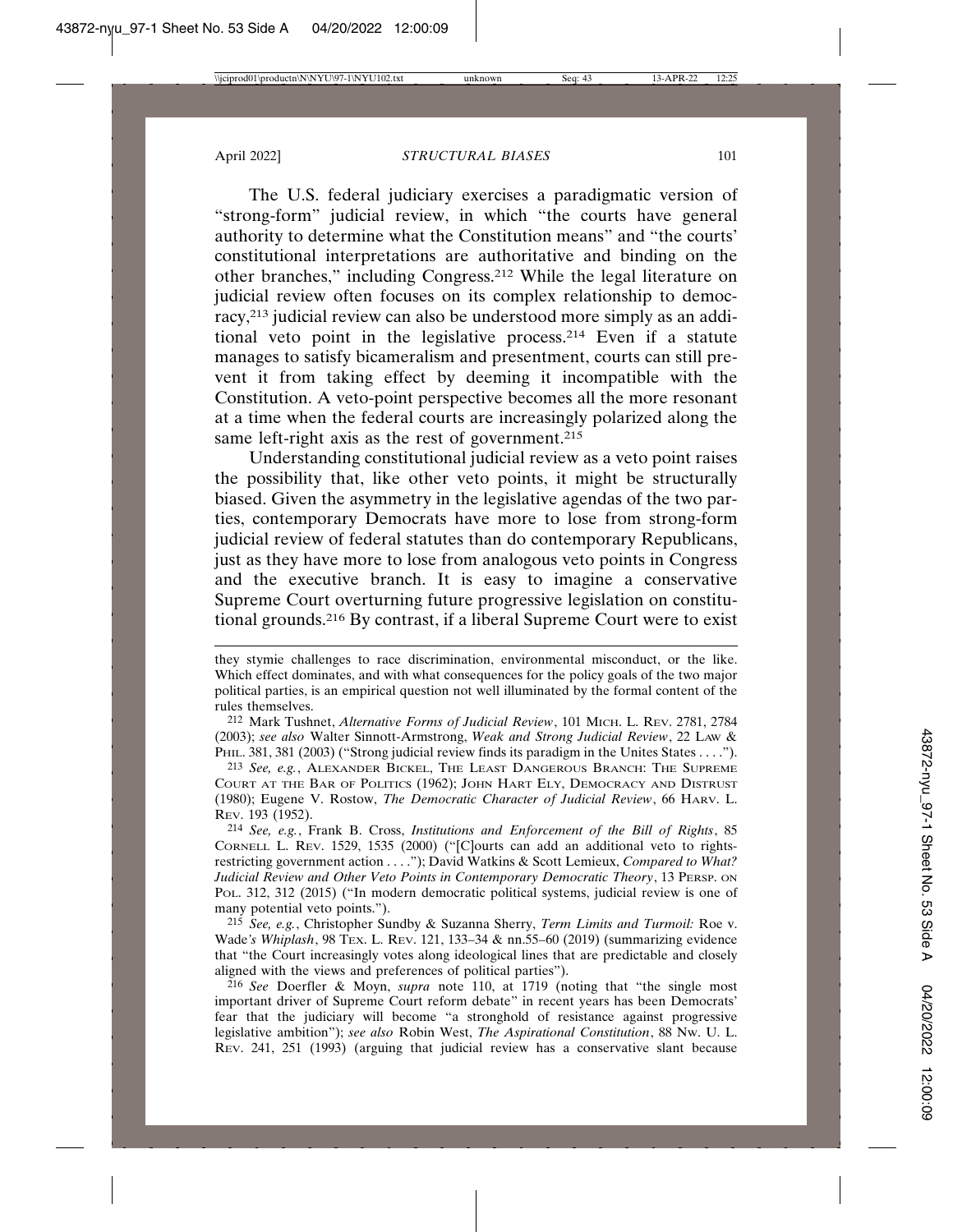during a future period of Republican control of the political branches, those branches may not produce as much ambitious domestic legislation that could be challenged in court.<sup>217</sup>

A cursory glance at U.S. history provides support for the proposition that judicial review of federal statutes tends to be biased against left-leaning political programs—a proposition that early twentiethcentury progressives took as given.218 The Supreme Court has struck down or severely narrowed significant parts of Reconstruction Era, <sup>219</sup> Progressive Era,<sup>220</sup> and New Deal statutes.<sup>221</sup> In recent decades, the Court has struck down progressive legislative achievements including the Affordable Care Act's Medicaid expansion,222 the Voting Rights Act's coverage formula,<sup>223</sup> the Brady Handgun Violence Prevention Act's background-check provision,<sup>224</sup> and the Violence Against Women Act's civil remedy.225 To be sure, counterexamples exist; the Democratic coalition includes civil libertarians who are more skeptical of state power than those on its left flank; collecting prominent cases cannot in itself prove a conservative bias; and this bias has waned if not disappeared in certain eras, in particular the Warren Court years of 1953 to 1969. Yet all that said, any number of more systematic studies support the conclusion that judicial review of federal legislation "has been overwhelmingly conservative through the history of the Court."226

221 *E.g.*, Carter v. Carter Coal Co., 298 U.S. 238 (1936); United States v. Butler, 297 U.S. 1 (1936); A.L.A. Schechter Poultry Corp. v. United States, 295 U.S. 495 (1935); Panama Refining Co. v. Ryan, 293 U.S. 388 (1935).

- 224 Printz v. United States, 521 U.S. 898 (1997).
- 225 United States v. Morrison, 529 U.S. 598 (2000).

<sup>&</sup>quot;progressive gains require a degree of legislative experimentalism that judicially imposed constitutional constraints inhibit").

<sup>217</sup> *See supra* notes 165–76 and accompanying text.

<sup>218</sup> *See, e.g.*, Jeremy K. Kessler & David E. Pozen, *The Search for an Egalitarian First Amendment*, 118 COLUM. L. REV. 1953, 1965 (2018) (explaining that these progressives saw federal courts as "the inveterate guardians of private property and persecutors of organized labor"); Laura M. Weinrib, *Civil Liberties Outside the Courts*, 2014 SUP. CT. REV. 297, 304 (explaining that New Deal reformers generally sought to implement their economic-reform "vision in spite of, rather than through, the courts").

<sup>219</sup> *E.g.*, The Civil Rights Cases, 109 U.S. 3 (1883); United States v. Reese, 92 U.S. 214 (1876).

<sup>220</sup> *E.g.*, Hammer v. Dagenhart, 247 U.S. 251 (1918); United States v. E.C. Knight, 156 U.S. 1 (1895).

<sup>222</sup> Nat'l Fed'n of Indep. Bus. v. Sebelius, 567 U.S. 519 (2012).

<sup>223</sup> Shelby Cnty v. Holder, 570 U.S. 529 (2013).

<sup>226</sup> Jed Handelsman Shugerman, *A Six-Three Rule: Reviving Consensus and Deference on the Supreme Court*, 37 GA. L. REV. 893, 896 n.19 (2003); *see also* ERWIN CHEMERINSKY, THE CASE AGAINST THE SUPREME COURT 6 (2015) (arguing that throughout U.S. history, the Supreme Court "often has upheld discrimination and even egregious violations of basic liberties," "has been far more likely to rule in favor of corporations than workers or consumers," and "has been far more likely to uphold government abuses of power than to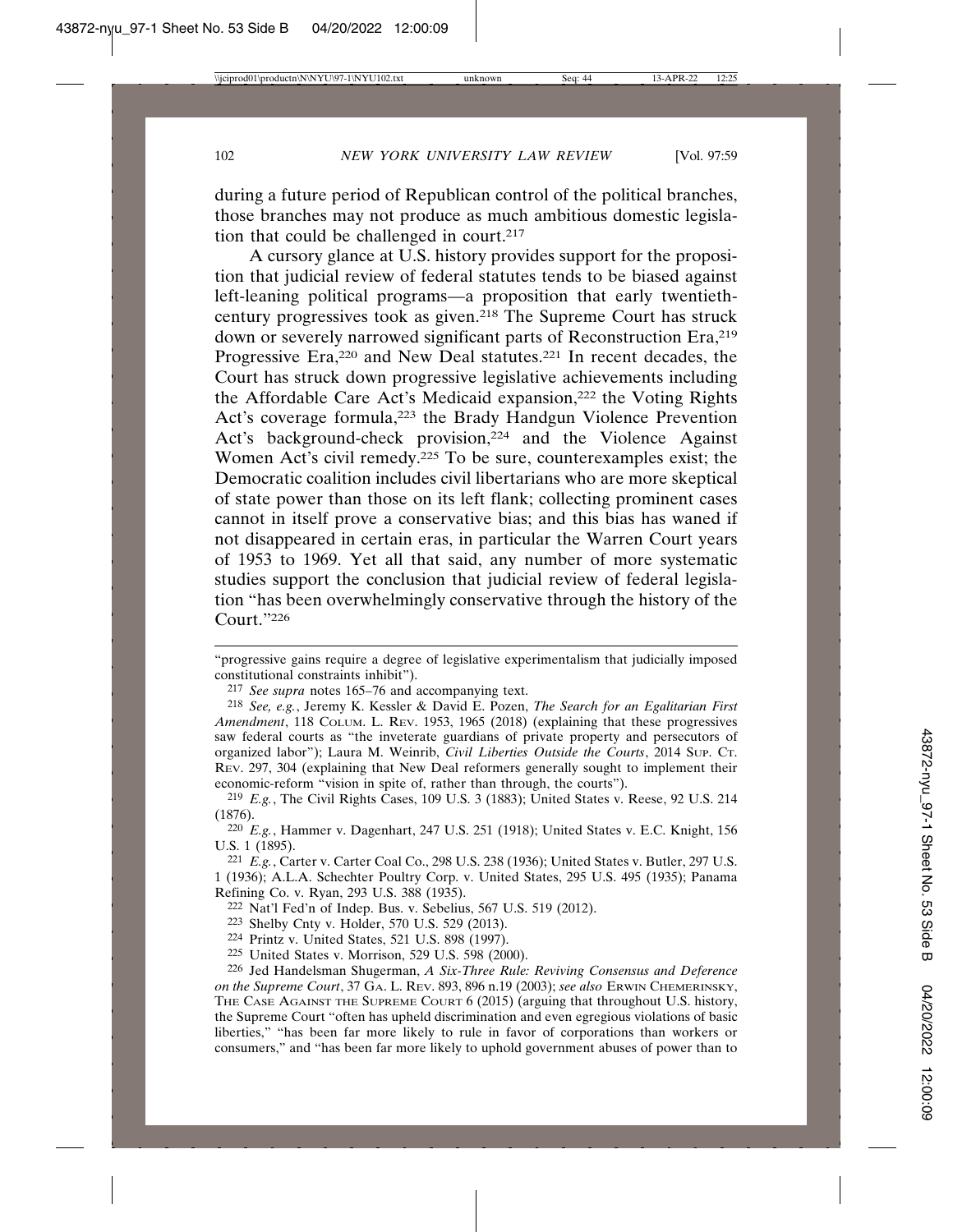The argument that strong-form judicial review is biased toward small-government conservativism might lose much of its force in a system where the constitutional courts were inclined and able to spur the legislature into taking action to promote social rights or social welfare. This is not our system, at least at the federal level. Unlike most written constitutions in effect today, the U.S. Constitution is generally viewed as "a charter of negative rather than positive liberties."227 Other constitutional courts recognize doctrines such as "legislative omission" that they can employ to force legislatures to regulate in the service of social and economic entitlements.228 No such doctrine exists in the United States, and "even at the high tide of their political ascendancy, liberals couldn't get the Supreme Court to commit to distributive entitlements of any kind."229 While the libertarian tilt of constitutional judicial review may be especially acute in this country,

227 Jackson v. City of Joliet, 715 F.2d 1200, 1203 (7th Cir. 1983) (Posner, J.); *see also, e.g.*, DeShaney v. Winnebago Cnty. Dep't of Soc. Servs., 489 U.S. 189, 196 (1989) ("[O]ur cases have recognized that the Due Process Clauses generally confer no affirmative right to governmental aid, even where such aid may be necessary to secure life, liberty, or property interests of which the government itself may not deprive the individual."); Youngberg v. Romeo, 457 U.S. 307, 317 (1982) ("As a general matter, a State is under no constitutional duty to provide substantive services for those within its border."); David S. Law & Mila Versteeg, *The Declining Influence of the United States Constitution*, 87 N.Y.U. L. REV. 762, 806–07 (2012) (describing the U.S. Constitution as "rooted in a libertarian constitutional tradition that is inherently antithetical to the notion of positive rights" and demonstrating that it is increasingly a global outlier in not expressly providing for such rights). Within the United States, judicial enforcement of positive constitutional rights is far more prevalent at the state level. *See* EMILY ZACKIN, LOOKING FOR RIGHTS IN ALL THE WRONG PLACES: WHY STATE CONSTITUTIONS CONTAIN AMERICA'S POSITIVE RIGHTS (2013).

228 *See generally* VENICE COMM'N, GENERAL REPORT OF THE XIVTH CONGRESS OF THE CONFERENCE OF EUROPEAN CONSTITUTIONAL COURTS ON PROBLEMS OF LEGISLATIVE OMISSION IN CONSTITUTIONAL JURISPRUDENCE (Sc. R. Dürr, T. Gerwien, D. Jones, A. Gorey & M.-L. Wigishoff eds., 2008), https://www.venice.coe.int/files/Bulletin/SpecBulllegislative-omission-e.pdf [https://perma.cc/6AXE-7ZX5] (reviewing this doctrine in European constitutional jurisprudence); David Landau & Rosalind Dixon, *Abusive Judicial Review: Courts Against Democracy*, 53 U.C. DAVIS L. REV. 1313, 1368–70 (2020) (reviewing this doctrine in Latin American constitutional jurisprudence).

229 Samuel Moyn, *The Court Is Not Your Friend*, DISSENT (Winter 2020), https:// www.dissentmagazine.org/article/the-court-is-not-your-friend [https://perma.cc/6ZK3- SSXR]; *see also* David E. Pozen & Kim Lane Scheppele, *Executive Underreach, in Pandemics and Otherwise*, 114 AM. J. INT'L L. 608, 615–16 (2020) (reviewing ways in which

stop them"). On the historical aberrance of the Warren Court's liberalism relative to the generally conservative character of U.S. judicial review, see MORTON J. HORWITZ, THE WARREN COURT AND THE PURSUIT OF JUSTICE 3 (1998) (describing the Warren Court as being "increasingly recognized as having initiated a unique and revolutionary chapter in American constitutional history"); David Luban, *The Warren Court and the Concept of a Right*, 34 HARV. C.R.-C.L. L. REV. 7, 7 (1999) ("The Warren Court, after all, was not just the most liberal Supreme Court in American history, but arguably the *only* liberal Supreme Court in American history."). For a comprehensive history of judicial review of federal legislation, see KEITH E. WHITTINGTON, REPUGNANT LAWS: JUDICIAL REVIEW OF ACTS OF CONGRESS FROM THE FOUNDING TO THE PRESENT (2019).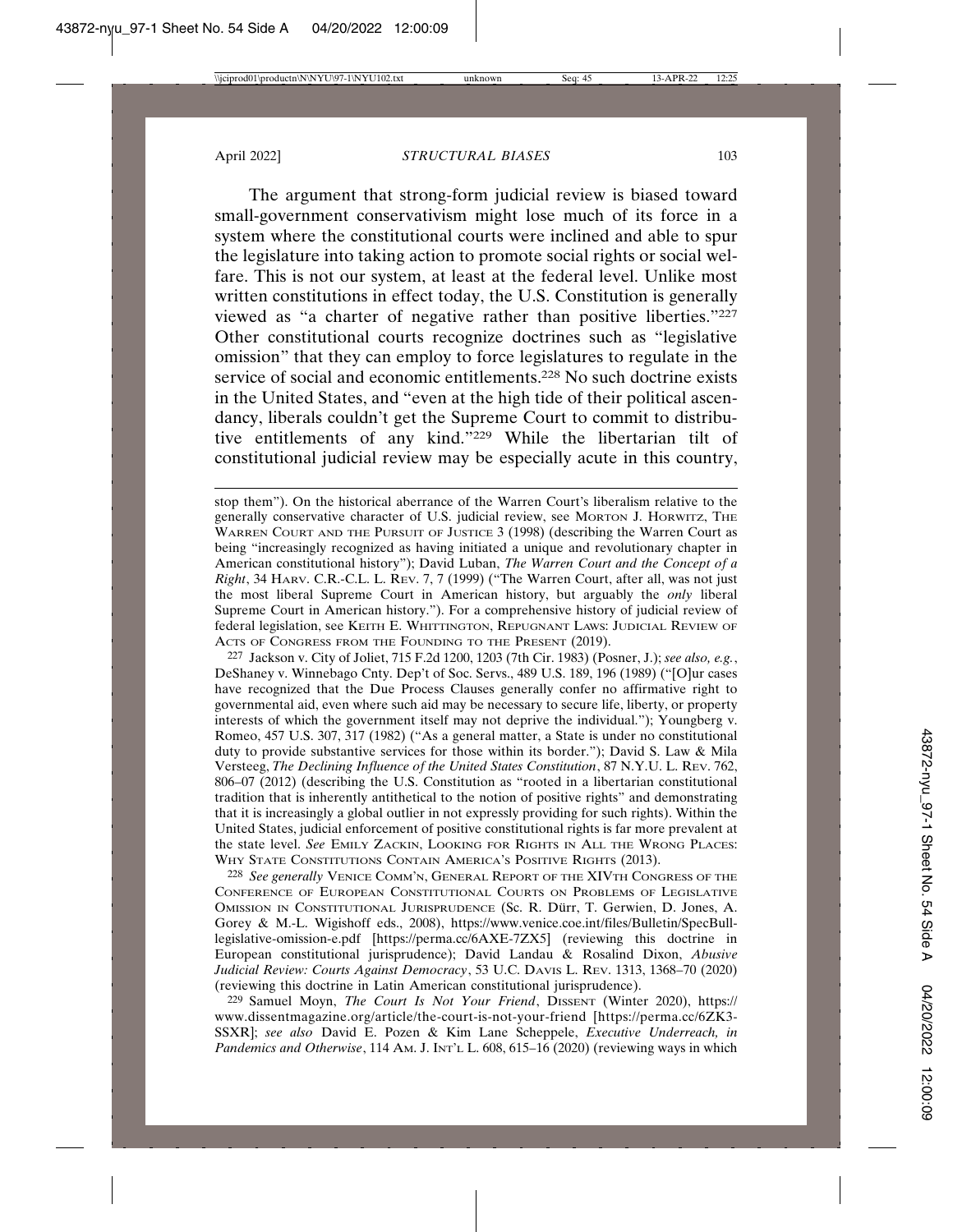given our negative-rights-oriented text and tradition, there is some evidence that it generalizes broadly. One leading comparative study, for instance, provides a political and cultural account of why judicial enforcement of constitutional rights has been less effective at fostering egalitarianism than at "shielding the economic sphere from attempts to reduce socioeconomic disparity through regulatory and redistributive means."230

Judicial review of agency action can be structurally biased in much the same way as strong-form constitutional judicial review of statutes. A critical threshold issue is which sorts of agency behaviors will be subject to judicial scrutiny in the first instance. Whereas U.S. agencies seeking to initiate enforcement proceedings must be prepared to defend their actions in court, under *Heckler v. Chaney*231 and associated cases no such burden attends most decisions to decline to enforce. "Agencies can thus gut existing rules by enforcing them less vigorously—without observing any procedural niceties at all."232 Whichever party does not hold the presidency is apt to decry nonenforcement decisions.233 But this sort of flip-flopping should not obscure the deeper dynamic. Subjecting agency enforcement action to regular judicial review, while sparing agency nonenforcement, results in a structural bias toward nonenforcement of regulatory statutes and

231 470 U.S. 821 (1985) (holding that executive nonenforcement decisions are presumptively unreviewable).

232 Bagley, *supra* note 59, at 365; *see also id.* at 366 ("On occasion, the courts will rebuke agencies for adopting categorical nonenforcement policies, but agencies face virtually no litigation risk if they don't publicly codify those policies (and little risk even if they do)." (footnotes omitted)). While *Heckler* sets out the contemporary administrative law framework, nonenforcement has long been a means for opponents of a federal statute's goals to blunt its impact without judicial remedy. *See, e.g.*, PAMELA BRANDWEIN, RETHINKING THE JUDICIAL SETTLEMENT OF RECONSTRUCTION 28 (2011) ("[A] pattern materialized and spread in the wake of the [civil rights] acts of 1866 and 1867: the local and systematic refusal to punish Klan violence and intimation aimed at blacks, white Republicans, and Freedmen's Bureau agents.").

the U.S. constitutional system "is especially inhospitable to legal challenges" to government "underreach").

<sup>230</sup> RAN HIRSCHL, TOWARDS JURISTOCRACY: THE ORIGINS AND CONSEQUENCES OF THE NEW CONSTITUTIONALISM 218 (2004); *see also* JUDICIAL POWER AND THE LEFT: NOTES ON A SKEPTICAL TRADITION (Richard Ekins & Graham Gee eds., 2017) (collecting essays from European and American authors emphasizing the longstanding tension between judicial review and progressive politics). Specifying the conditions under which constitutional judicial review of statutes will not have a rightward tilt is well beyond the scope of this Article; the claim here is that the traditional U.S. model has such a tilt.

<sup>233</sup> *See* Zachary S. Price, *Politics of Nonenforcement*, 65 CASE W. RSRV. L. REV. 1119, 1123–36 (2015) (describing criticisms leveled against Presidents Reagan, Bush II, and Obama).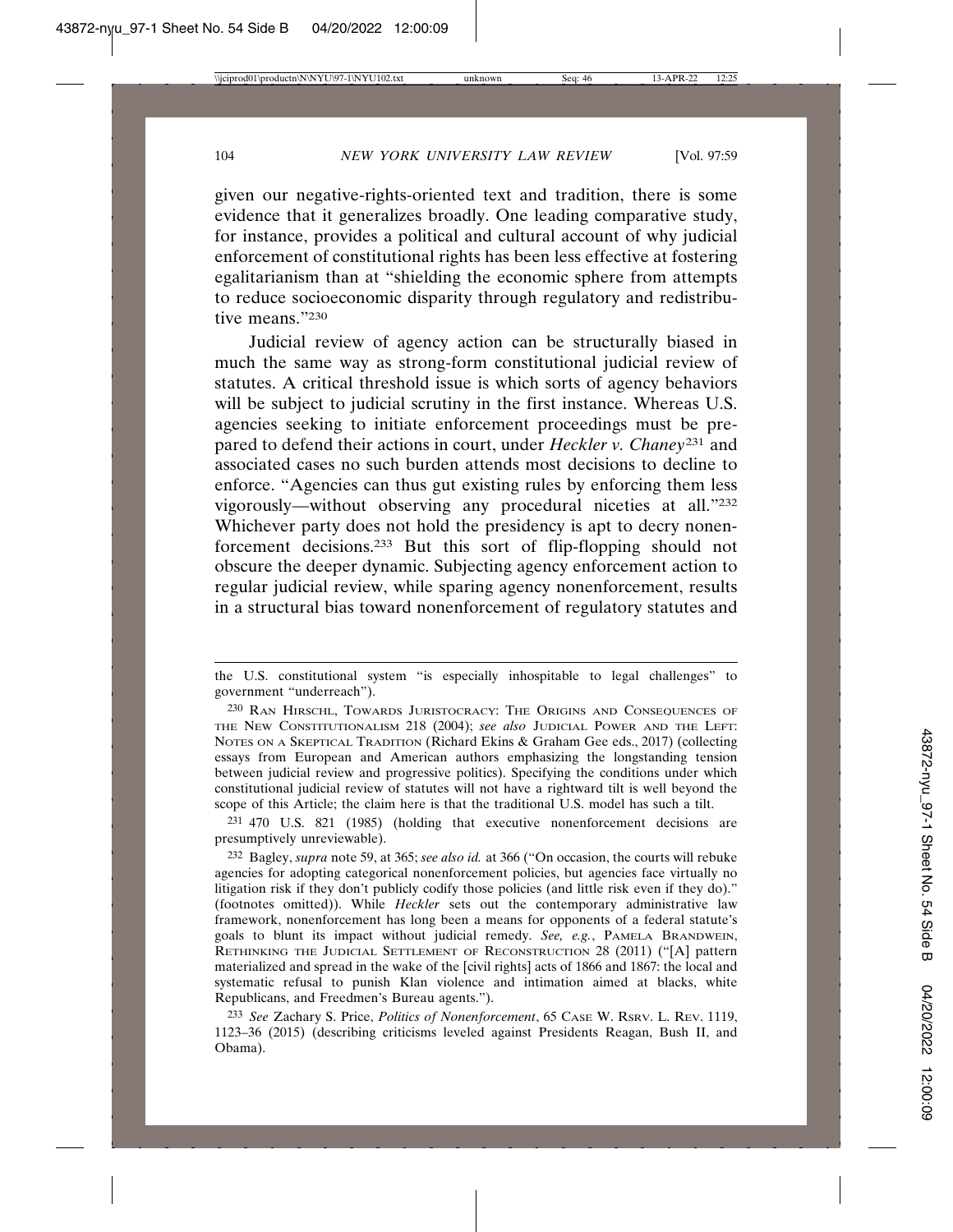toward parties that have a consistently stronger interest in such nonenforcement.234

A similar, if slightly milder, asymmetry exists with respect to judicial review of agency rulemakings. Plaintiffs routinely bring lawsuits alleging that rulemakings exceeded an agency's statutory authority or were arbitrary and capricious. Courts will sometimes review decisions not to engage in rulemaking, as exemplified by *Massachusetts v. EPA*. 235 But in the main, courts have invoked "agency resource allocation and the limits of judicial capacity to carve out a thoroughly deferential approach to review of agency denials of rulemaking petitions."236 Whereas regulated entities can almost always challenge agency rulemakings, those who might benefit from new, never-issued rules have fewer opportunities to seek judicial relief.

Limits on more searching judicial review can serve as a partial counterweight to this bias. Consider the practice of courts deferring to reasonable agency interpretations of ambiguous or silent statutes under *Chevron*, rather than reviewing those interpretations de novo.237 Whichever party controls the White House can benefit from *Chevron* deference, but again there is an asymmetric effect that transcends the rotation of power. Recent Democratic administrations have relied heavily on agency rulemaking to implement new statutes238 and to help adapt old statutes to new policy challenges in the

<sup>234</sup> While a number of Trump Administration deregulatory actions were enjoined by the courts, *see Roundup: Trump-Era Agency Policy in the Courts*, INST. FOR POL'Y INTEGRITY (Apr. 1, 2021), https://policyintegrity.org/trump-court-roundup [https://perma.cc/N3FF-E8WV] (collecting cases), most of those decisions rested on agency failures to follow the procedural requirements of the Administrative Procedure Act or to provide a reasoned explanation for policy changes—leaving intact the underlying asymmetry created by *Heckler*. *But cf.* Benjamin Eidelson, *Reasoned Explanation and Political Accountability in the Roberts Court*, 130 YALE L.J. 1748, 1795–98 (2021) (suggesting that a nascent "accountability-forcing" approach to rationality review could lead to expanded judicial review of nonenforcement policies in the future).

<sup>235</sup> 549 U.S. 497 (2007); *see id.* at 532–34 (finding that the EPA had denied a rulemaking petition based on impermissible considerations and failed to provide a "reasoned explanation for its refusal to decide whether greenhouse gases cause or contribute to climate change").

<sup>236</sup> Daniel E. Walters, *Symmetry's Mandate: Constraining the Politicization of American Administrative Law*, 119 MICH. L. REV. 455, 495 (2020).

<sup>237</sup> Chevron U.S.A. Inc. v. Nat. Res. Def. Council, Inc., 467 U.S. 837 (1984).

<sup>238</sup> Implementing the Dodd–Frank Act, for instance, "require[d] the development of some 250 new regulatory rules and various mandated studies." Douglas D. Evanoff & William F. Moeller, *Dodd–Frank: Content, Purpose, Implementation Status, and Issues*, 36 ECON. PERSPS. 75, 75 (2012); *see also Implementing the Dodd-Frank Wall Street Reform and Consumer Protection Act*, U.S. SEC. & EXCHANGE COMM'N (last modified Dec. 23, 2020), https://sec.gov/spotlight/dodd-frank.shtml [https://perma.cc/KK7P-WD6D] (compiling rules, reports, and studies issued by the Securities and Exchange Commission under Dodd–Frank).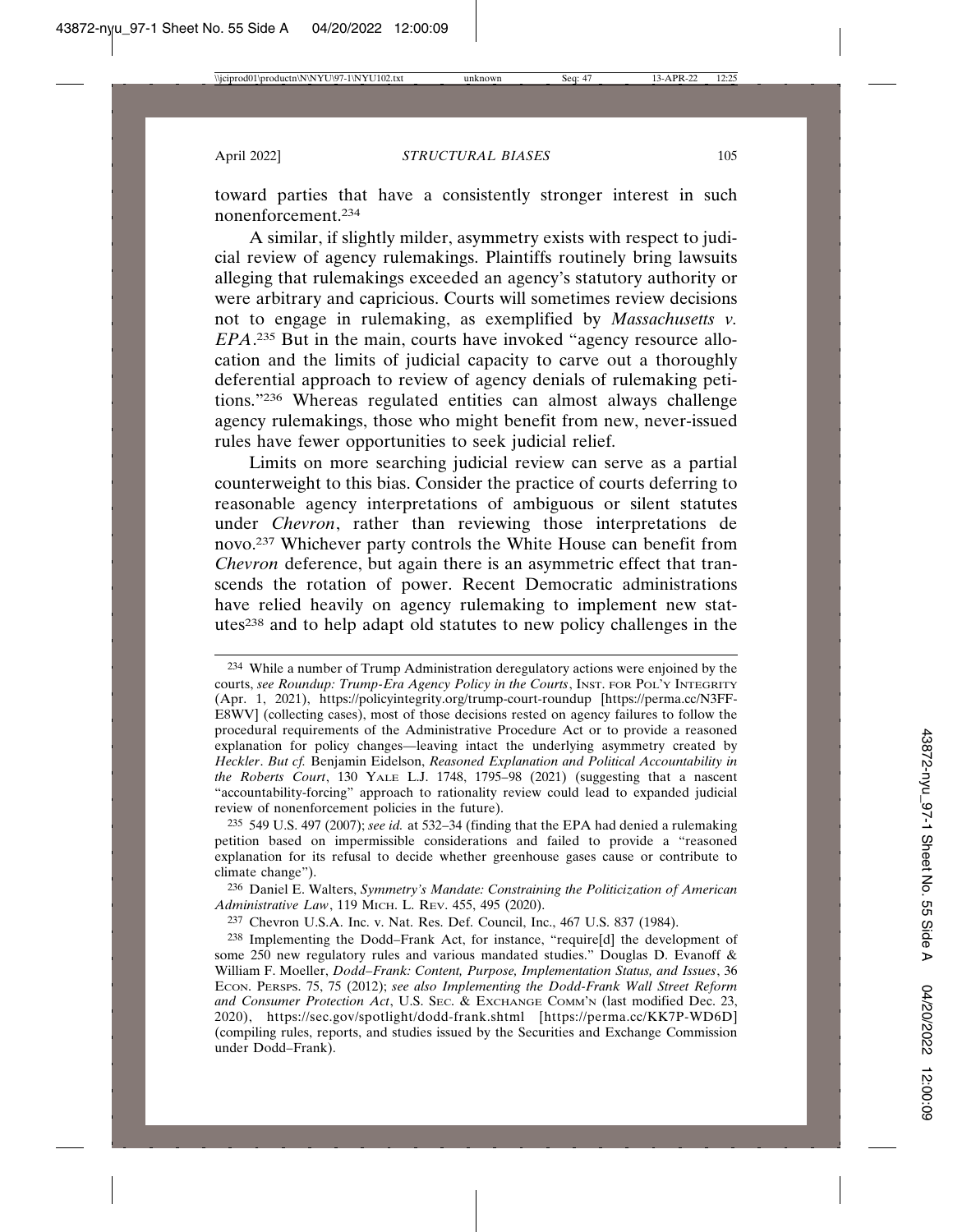face of congressional gridlock, perhaps most notably in the environmental context.239 *Chevron* plays a crucial role in safeguarding these efforts from industry attack.240 While Republican administrations sometimes rely on *Chevron* in pursuit of deregulatory aims, they have many other deregulatory tools at their disposal: They can decline to enforce regulatory statutes, grant waivers to regulated entities, refuse to appoint or confirm regulators, or seek to limit agencies' resources.241 Once the full panoply of pro- and anti-regulatory tools available to the parties is taken into account, it becomes apparent that *Chevron* deference is more valuable to contemporary Democrats than to contemporary Republicans.242

## *4. Executive Branch Organization and Personnel*

We have focused thus far on the policymaking process, where a plethora of veto points in all three branches broadly favor those who would prefer to see government do less. Conservatives, however, have recently argued that a different set of structural biases, arising from the composition of the federal bureaucracy and from legal limits on the president's control of it, prevent them from accomplishing their policy goals.

These arguments have some force, but the overall story of structural bias in this area is mixed. The U.S. federal bureaucracy is staffed predominantly by civil servants, who are protected by law from politically motivated coercion<sup>243</sup> and retaliation for whistleblowing.<sup>244</sup> These sorts of protections can have a partisan or ideological bias, rela-

240 *Cf.* Freeman & Spence, *supra* note 239, at 69 n.299 (noting that judicial review of every agency decision discussed in their article would "invoke the *Chevron* doctrine").

241 *See* Elinson & Gould, *supra* note 113 (manuscript at 7, 53–55).

243 *See, e.g.*, Civil Service Reform Act of 1978, Pub. L. No. 95-454, 92 Stat. 1111 (codified as amended throughout 5 U.S.C.) (establishing various legal protections and remedies for federal civil servants).

244 *See* JON O. SHIMABUKURO, L. PAIGE WHITAKER & EMILY E. ROBERTS, CONG. RSCH. SERV., R43045, SURVEY OF FEDERAL WHISTLEBLOWER AND ANTI-RETALIATION LAWS (2013) (summarizing federal whistleblower statutes); *see also* Shawn Marie Boyne, *Whistleblowing*, 62 AM. J. COMPAR. L. 425, 428 (2014) ("Outside the national security

<sup>239</sup> *See* JAMES E. MCCARTHY & CLAUDIA COPELAND, CONG. RSCH. SERV., R41561, EPA REGULATIONS: TOO MUCH, TOO LITTLE, OR ON TRACK? (2016) (providing a detailed overview of EPA rulemaking during the Obama Administration); Jody Freeman & David B. Spence, *Old Statutes, New Problems*, 163 U. PA. L. REV. 1, 17–63 (2014) (describing EPA and Federal Energy Regulatory Commission efforts to adapt old statutes to modern challenges, primarily under the Obama Administration).

<sup>242</sup> *See id.* at 46–52 (explicating this bias and the various reasons for it); *see also* MARK TUSHNET, TAKING BACK THE CONSTITUTION: ACTIVIST JUDGES AND THE NEXT AGE OF AMERICAN LAW 162 (2020) (arguing that *Chevron* is "a major benefit" to agencies seeking to regulate (or "re-regulate") under conditions of congressional gridlock and only "a small benefit" to agencies seeking to deregulate, such that abandoning the doctrine would on balance serve the cause of "deconstruct[ing] the administrative state").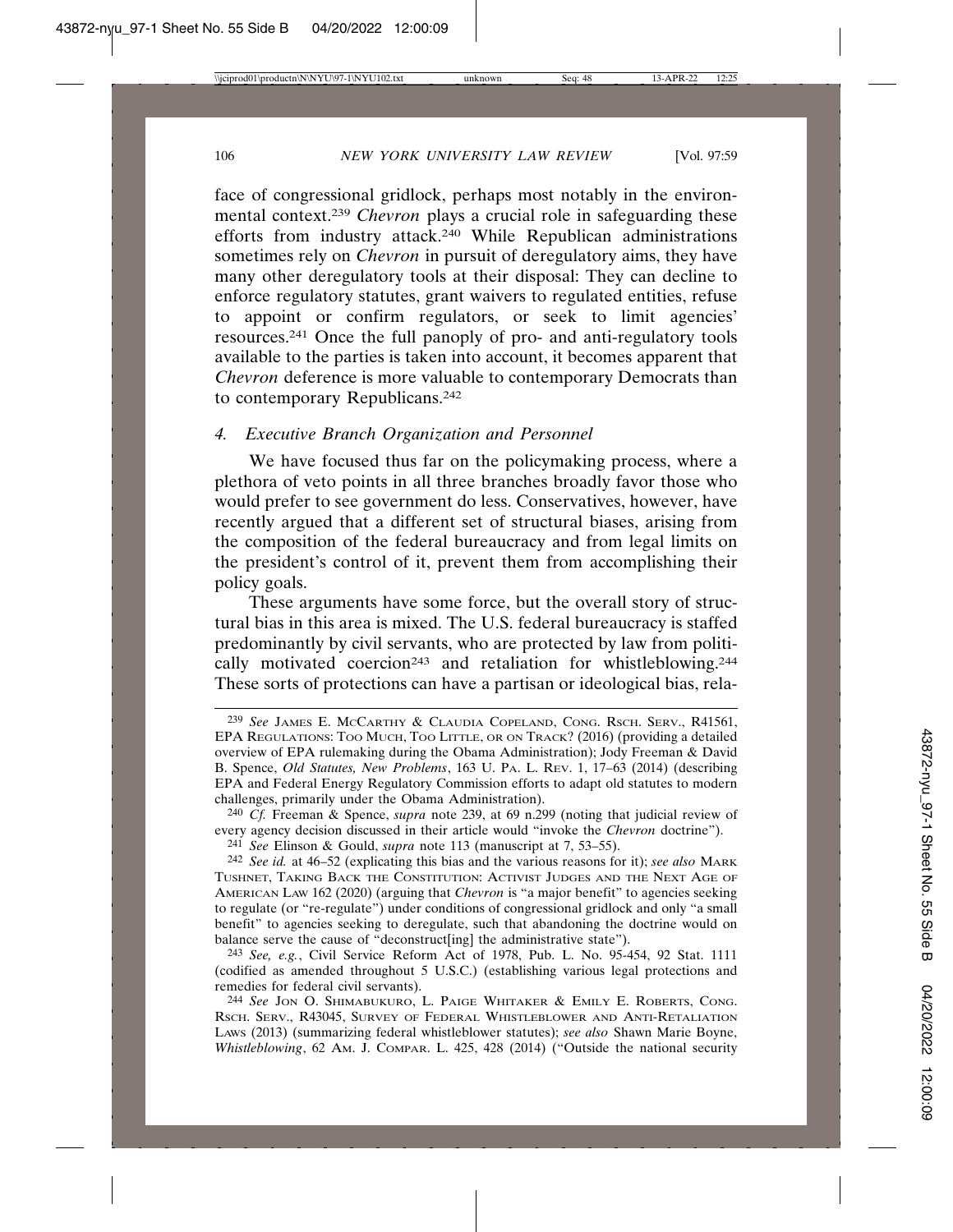tive to at-will employment or other less politically insulated arrangements, if bureaucrats tend to hold either left- or right-of-center views.245 Federal employees in the aggregate lean Democratic,246 although their politics vary considerably across agencies. One prominent study found strong liberal leanings among employees at some agencies (most notably the EPA, Federal Trade Commission, and National Labor Relations Board) and strong conservative leanings among employees at others (most notably the Department of Defense and Department of Homeland Security).247 Republicans are therefore correct that rules insulating the bureaucracy from political control or otherwise empowering civil servants may be biased toward Democrats in the case of contemporary regulatory and social welfare agencies.<sup>248</sup>

246 Federal employees have preferred Democratic candidates by significant margins in recent presidential elections. *See* Eric Katz, *Clinton Significantly Widens Lead over Trump Among Federal Employees, Poll Shows*, GOV'T EXEC. (Oct. 28, 2016), https://govexec.com/ management/2016/10/clinton-drastically-grows-lead-over-trump-among-federal-employeespoll-shows/132742 [https://perma.cc/YUS9-4K6Y]; Eric Katz, *Poll: Biden Leads Trump Among Federal Workforce by 28%*, GOV'T EXEC. (Sept. 18, 2020), https://govexec.com/ workforce/2020/09/poll-biden-leads-trump-among-federal-workforce-28/168581 [https:// perma.cc/TMN7-7XA8]; Kellie Lunney, *Poll: Obama Leads Romney Among Government Workers*, GOV'T EXEC. (Aug. 21, 2012), [https://perma.cc/ZHC6-EVRU]. One recent empirical study found, based on several decades of campaign contribution data, that "civil servants cluster left-of-center." Brian D. Feinstein & Abby K. Wood, *Divided Agencies*, 95 S. CAL. L. REV. (forthcoming 2022) (manuscript at 24), https://ssrn.com/abstract=3925861 [https://perma.cc/TMP3-H98H].

247 Joshua D. Clinton, Anthony Bertelli, Christian R. Grose, David E. Lewis & David C. Nixon, *Separated Powers in the United States: The Ideology of Agencies, Presidents, and Congress*, 56 AM. J. POL. SCI. 341, 348–49 (2011) (reporting results of a large-scale survey of federal executive branch employees); *see also* Mark D. Richardson, Joshua D. Clinton & David E. Lewis, *Elite Perceptions of Agency Ideology and Workforce Skill*, 80 J. Pol. 303, 306–08 (2017) (summarizing results from several prior studies). During the Trump Administration, science-focused entities within federal agencies were seen by many as especially liberal outposts. *See, e.g.*, Sean Reilly, Kelsey Brugger, Maxine Joselow & Ariel Wittenberg, *EPA Science Advisers Slammed the Agency for Ignoring Science. Here Is What They Said*, SCIENCE (Jan. 2, 2020), https://www.science.org/content/article/epa-scienceadvisers-slammed-agency-ignoring-science-here-what-they-said [perma.cc/56FL-GQ9S] (describing efforts by the EPA's Science Advisory Board to push back against actions taken by Trump political appointees).

248 Like most of the structural biases discussed in the Article, this bias is historically contingent. Any number of federal agencies now seen as liberal were, in prior periods, racially segregated in their composition and racially reactionary in their policymaking. On composition, see generally DESMOND KING, SEPARATE AND UNEQUAL: BLACK AMERICANS AND THE U.S. FEDERAL GOVERNMENT (1997); ERIC S. YELLIN, RACISM IN THE NATION'S SERVICE: GOVERNMENT WORKERS AND THE COLOR LINE IN WOODROW WILSON'S AMERICA (2013). On policymaking, see, for example, RICHARD ROTHSTEIN,

employment sector, the breadth and depth of whistleblower protections in the United States has grown exponentially since the Watergate era.").

<sup>245</sup> *Cf.* Jon D. Michaels, *An Enduring, Evolving Separation of Powers*, 115 COLUM. L. REV. 515, 540–47 (2015) (characterizing the federal civil service as a potential "administrative counterweight" and "institutional rival" to "domineering" presidents and political appointees).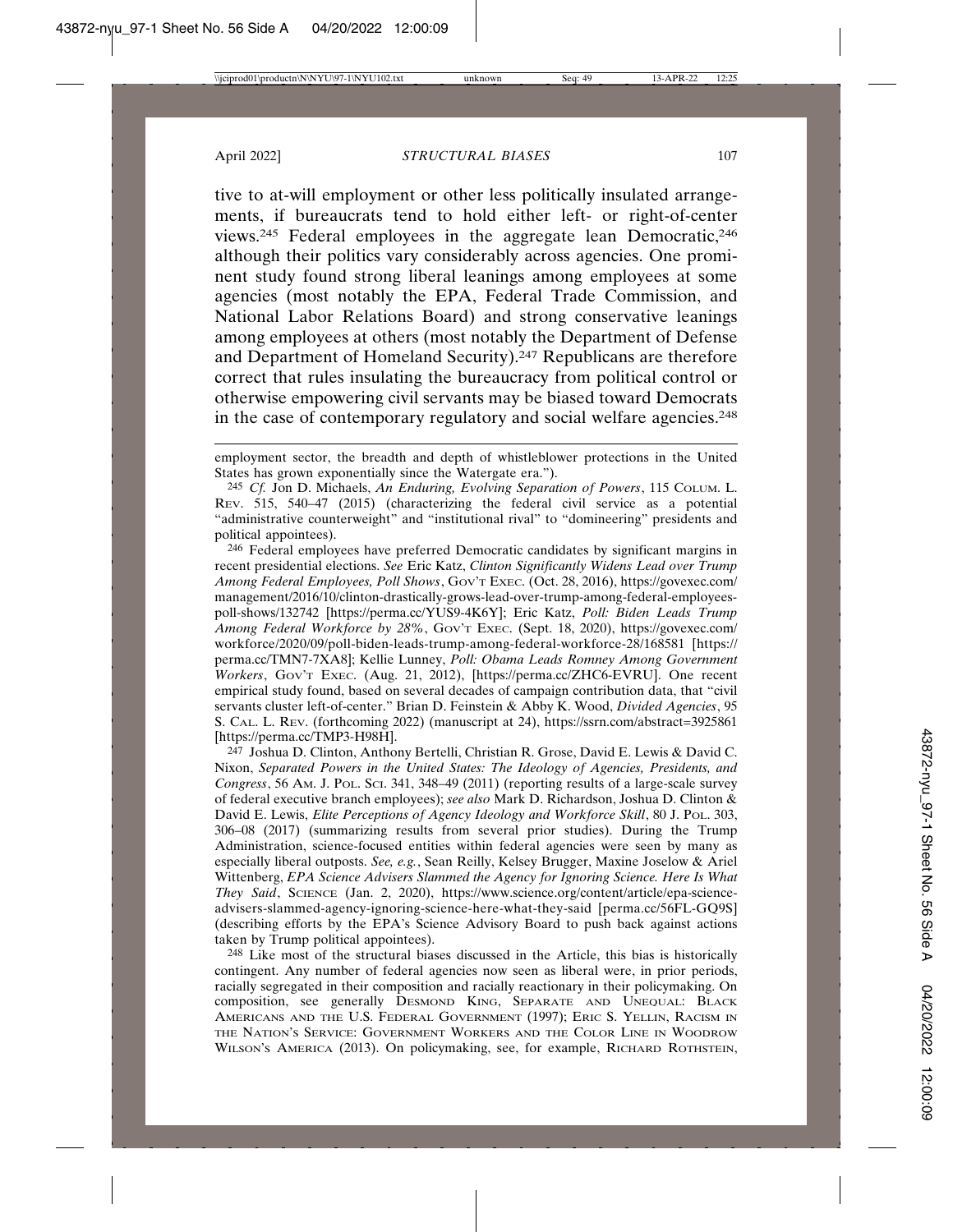The upshot has been Republican efforts at the federal and state levels to limit civil service protections.249

Given the civil service's ideological profile, legal arrangements that allow for so-called independent agencies can likewise give rise to structural bias. Such arrangements have a long constitutional pedigree250 and are typically justified as necessary to shield "expert decisionmakers from the shifting winds of politics."251 The past several decades, however, have witnessed the rise of a "unitary executive" theory that would give the president exclusive authority to "direct, control, and supervise inferior officers or agencies."252 Consistent with the view that there is a liberal bias to the status quo of agency independence,253 these ideas have been developed and promoted almost entirely by conservative judges and scholars.254 While there is no clear empirical evidence that bureaucratic insulation has enabled Democratic civil servants to subvert Republican policy programs,<sup>255</sup> there is also no evidence about the counterfactual: Who would benefit from greater presidential control over the administrative state?

250 *See, e.g.*, Humphrey's Ex'r v. United States, 295 U.S. 602, 629 (1935) ("The authority of Congress, in creating quasi-legislative or quasi-judicial agencies, to require them to act in discharge of their duties independently of executive control cannot well be doubted."); *see also* 44 U.S.C. § 3502(5) (2018) (listing independent agencies).

251 Emily H. Meazell, *Presidential Control, Expertise, and the Deference Dilemma*, 61 DUKE L.J. 1763, 1778 (2012); *see also id.* at 1779 ("Other reasons for creating independent agencies involve maintaining stability, providing insulation from interest-group capture, and protecting against bureaucratic drift.").

252 Steven G. Calabresi & Kevin H. Rhodes, *The Structural Constitution: Unitary Executive, Plural Judiciary*, 105 HARV. L. REV. 1153, 1165 (1992).

253 *See, e.g.*, Mark Seidenfeld, *A Big Picture Approach to Presidential Influence on Agency Policy-Making*, 80 IOWA L. REV. 1, 25 n.137 (1994) (citing sources on such views during the Nixon and Reagan Administrations); *see also* JASON CHAFFETZ, THE DEEP STATE: HOW AN ARMY OF BUREAUCRATS PROTECTED BARACK OBAMA AND IS WORKING TO DESTROY THE TRUMP AGENDA (2018).

254 *See* Amanda Hollis-Brusky, *Helping Ideas Have Consequences: Political and Intellectual Investment in the Unitary Executive Theory, 1981–2000*, 89 DENV. U. L. REV. 197 (2011) (tracing the post-1970s rise of the unitary executive theory as a central project of the conservative legal movement); Ganesh Sitaraman, *The Political Economy of the Removal Power*, 134 HARV. L. REV. 352, 375–89 (2020) (same).

255 Bagley & Revesz, *supra* note 204, at 1300.

THE COLOR OF LAW: A FORGOTTEN HISTORY OF HOW OUR GOVERNMENT SEGREGATED AMERICA (2017).

<sup>249</sup> *See, e.g.*, Erich Wagner, *'Stunning' Executive Order Would Politicize Civil Service*, GOV'T EXEC. (Oct. 22, 2020), https://www.govexec.com/management/2020/10/stunningexecutive-order-would-politicize-civil-service/169479 [https://perma.cc/K92Y-H3SQ] (discussing an executive order signed by President Trump in late 2020 that would effectively convert thousands of federal civil servants into at-will employees); Jonathan Walters, *Life After Civil Service Reform: The Texas, Georgia, and Florida Experiences*, GOVERNING MAG., Oct. 2002, at 1, https://sites.duke.edu/niou/files/2011/05/Walters-Lifeafter-Civil-Service-Reform-The-Texas-George-and-Florida-Experiences.pdf [https:// perma.cc/Q4FW-GN37] (providing case studies of civil service reform in three states).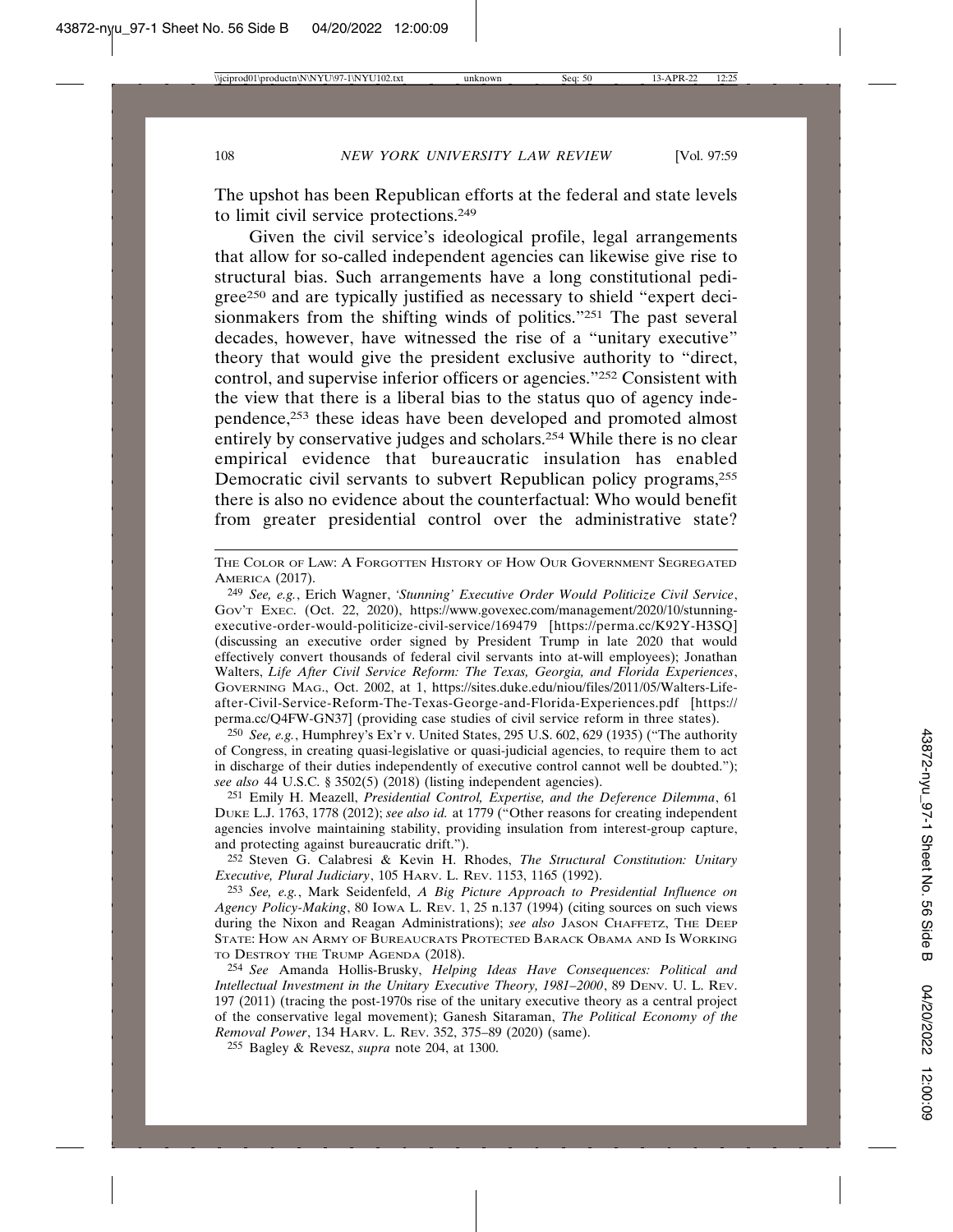Republican proponents of unitary executive theories may well be correct that they would profit from such a change.

A structural bias in the other direction may exist in rules governing appointments of agency leaders. Federal law requires presidential nomination and Senate confirmation for over a thousand executive branch officials.256 The rules are formally neutral as between the parties, but they have disparate impacts on the two. When Republicans control the White House, they can drag their feet on making appointments that would enable disfavored agencies to carry out their missions. "[I]n many cases," as President Trump acknowledged in 2017, "we don't want to fill [executive branch] jobs . . . because they're unnecessary to have."257

The dynamic is different when Democrats control the White House. During the Obama Administration, Senate Republicans attempted, often successfully, to block appointments as a means of undermining various agencies.258 Perhaps the most pointed example involved the Consumer Financial Protection Bureau (CFPB). After failing to prevent the creation of the CFPB in 2010, Republicans refused to hold an up-or-down vote on President Obama's nominee to run the bureau in order to leverage changes in the bureau's structure and disable it from bringing enforcement actions that required a confirmed director.<sup>259</sup> Agencies that lack Senate-confirmed leadership have been found to be less productive and to have lower employee morale.260 Moreover, the confirmation process itself consumes valuable Senate floor time that could otherwise be devoted to legislative efforts. Democrats are more dependent on confirmed nominees for their policy agendas, and they incur greater opportunity costs for time spent on the confirmation process. The rules governing appointments

258 *See* Pozen, *supra* note 21, at 4–6; Jonathan Cohn, *The New Nullification: GOP v. Obama Nominees*, NEW REPUBLIC (July 19, 2011), https://newrepublic.com/article/92167/ cordray-warren-cfpb-obama-republicans-nomination [https://perma.cc/G4FA-252F].

260 *See* Anne Joseph O'Connell, *Actings*, 120 COLUM. L. REV. 613, 694–99 (2020).

<sup>256</sup> *See* MAEVE P. CAREY, CONG. RSCH. SERV., R41872, PRESIDENTIAL APPOINTMENTS, THE SENATE'S CONFIRMATION PROCESS, AND CHANGES MADE IN THE 112TH CONGRESS 7 (2012); Brad Plumer, *Does the Senate Really Need to Confirm 1,200 Executive Branch Jobs?*, WASH. POST (July 16, 2013), https://washingtonpost.com/blogs/wonkblog/wp/2013/ 07/16/does-the-senate-really-need-to-confirm-1200-executive-branch-jobs [https://perma.cc/ BK2V-Q5RA].

<sup>257</sup> Cody Derespina, *Trump: No Plans to Fill "Unnecessary" Appointed Positions*, FOX NEWS (Feb. 28, 2017), https://foxnews.com/politics/trump-no-plans-to-fill-unnecessaryappointed-positions [https://perma.cc/X8YC-EEER].

<sup>259</sup> *See* Dave Clarke, *Republicans Block Obama's Consumer Nominee*, REUTERS (Dec. 8, 2011, 12:26 AM), https://reuters.com/article/us-financial-regulation-cordray/republicansblock-obamas-consumer-nominee-idUSTRE7B709R20111208 [https://perma.cc/F5AD-9S4N]. For a broad overview of Republican efforts to thwart the CFPB both before and after its creation, see Sitaraman, *supra* note 254, at 356–75.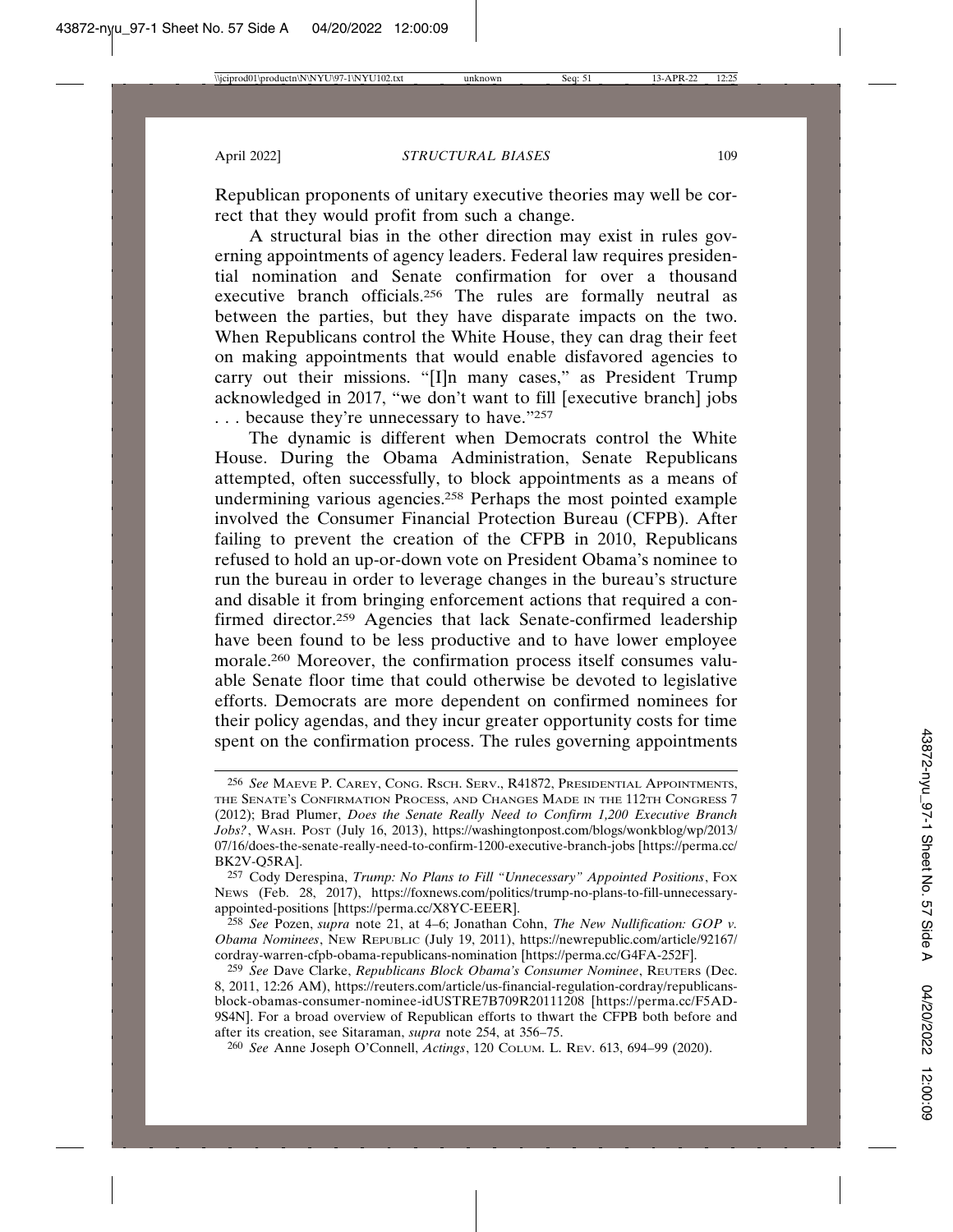of agency leaders can therefore be seen as biased toward Republicans relative to alternative arrangements, including those employed in virtually every other democracy, that subject fewer executive branch positions to any sort of legislative vote.261

#### *5. Federalism*

The organization of the U.S. government into multiple layers federal, state, and local—can also give rise to structural biases. This overarching organization has complex and cross-cutting effects, and many people's views on federalism vary depending on which parties currently hold power at the state and national levels.262 But certain features of U.S. federalism seem to have more persistent biases, and there are reasons to believe that federalism on the whole benefits the contemporary Republican Party.

As is well known, federalism can at times lead to a "race to the bottom," wherein state officials compete against each other to attract business by lowering taxes, limiting liability, or reducing regulation. In Justice Louis Brandeis's words, interstate regulatory competition can be "one not of diligence but of laxity."263 South Dakota, for example, became a center of the national credit card industry in the early 1980s by eliminating its usury cap.264 Year in and year out, state and local

262 *See* Bulman-Pozen, *supra* note 32, at 1078–122 (arguing that partisanship shapes Americans' identification with states and state challenges to federal policy); Posner & Sunstein, *supra* note 3, at 488 (discussing federalism flip-flops, in which people alternately "promote or deride federalism based on their views of the substantive political outcomes at stake"); Louis Michael Seidman, *Substitute Arguments in Constitutional Law*, 31 J.L. & POL. 237, 285 (2016) ("Even a casual observer of American constitutional culture knows that federalism provides fertile turf for hypocritical [arguments].").

<sup>261</sup> *See* Anne Joseph O'Connell, *Vacant Offices: Delays in Staffing Top Agency Positions*, 82 S. CAL. L. REV. 913, 935 (2009) (explaining that there are "far more political jobs in the American administrative state than in other developed countries"). Congress has taken modest steps in recent years to lower the number of appointees requiring Senate confirmation. *See, e.g.*, Presidential Appointment Efficiency and Streamlining Act of 2011, Pub. L. No. 112-166, 126 Stat. 1283 (2012) (exempting certain presidential appointments from Senate approval). Separate from these steps, any pro-Republican structural bias arising from the difficulty of the confirmation process is smaller today than it was a decade ago, on account of the elimination in 2013 of the filibuster for executive branch nominees. *See* William G. Dauster, *The Senate in Transition or How I Learned to Stop Worrying and Love the Nuclear Option*, 19 N.Y.U. J. LEGIS. & PUB. POL'Y 631, 645–48 (2016). Prior to this rule change, nominees could be blocked by the minority party in the Senate even when the other party controlled both the White House and the Senate.

<sup>263</sup> Louis K. Liggett Co. v. Lee, 288 U.S. 517, 559 (1933) (Brandeis, J., dissenting in part).

<sup>264</sup> *See* Abbye Atkinson, *Rethinking Credit as Social Provision*, 71 STAN. L. REV. 1093, 1139–40 (2019).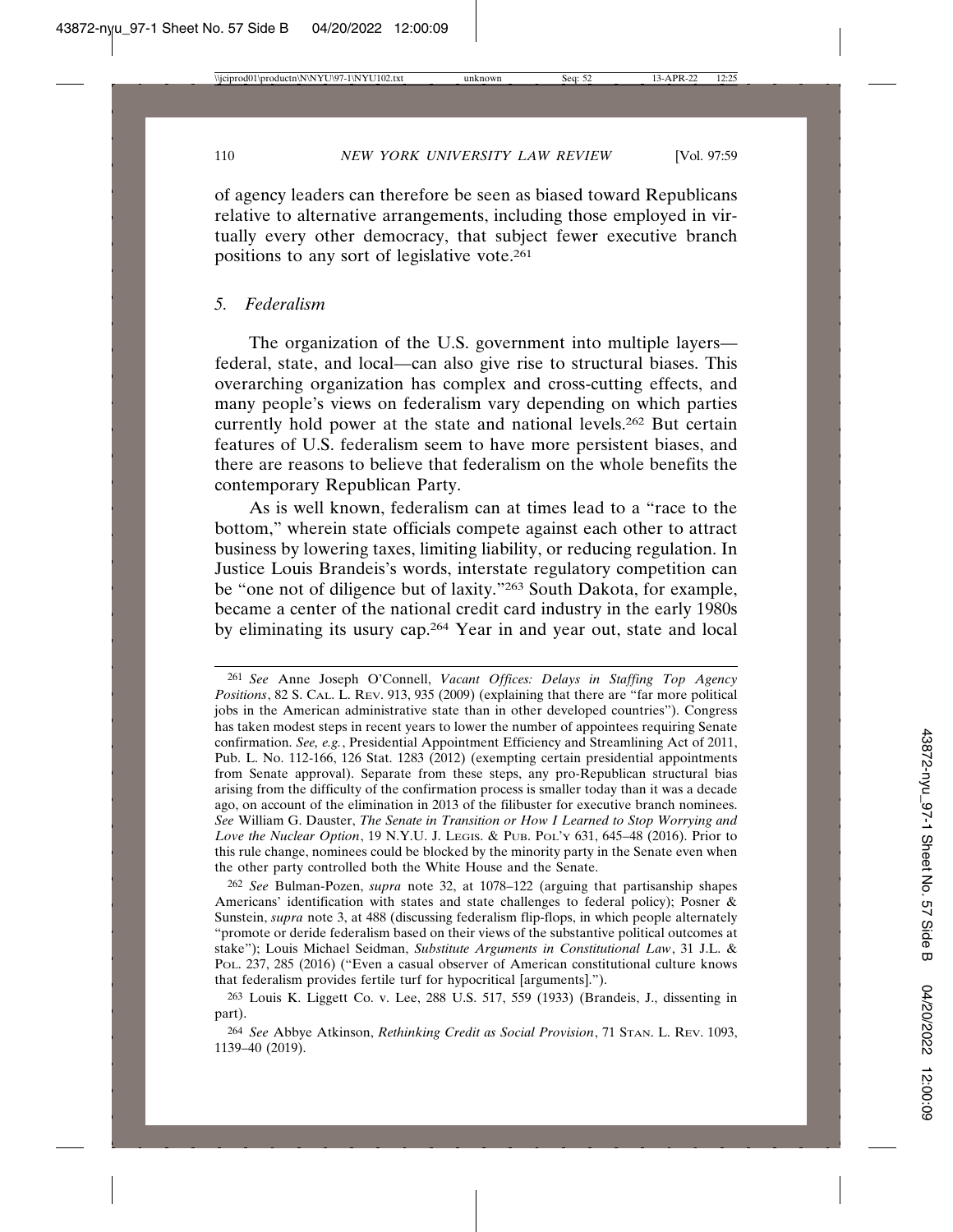governments offer businesses tens of billions of dollars in special tax incentives to relocate to or remain within their jurisdiction.<sup>265</sup>

Beyond the race-to-the-bottom risks that are endemic to federalist systems, specific doctrines associated with U.S. federalism can create more specific forms of deregulatory bias. Consider the Supreme Court's decision in *National Federation of Independent Businesses v. Sebelius*<sup>266</sup> (*NFIB*), which struck down as impermissibly coercive the Affordable Care Act's use of funding conditions to induce states to expand Medicaid.267 Roughly half of the states declined to expand Medicaid in the aftermath of the Court's ruling, denying health insurance to millions of Americans,<sup>268</sup> and at this writing a dozen states still have not expanded Medicaid.<sup>269</sup> The Court's anti-coercion logic could in theory apply to a Republicansponsored law just as to a Democratic-sponsored law. But the absence of any plausible real-world examples of the former points toward a structural bias. Because Democrats are more reliant on cooperative federalism programs in carrying out their policy agendas and strengthening social welfare regimes, judge-made limits on how the federal government may spur states to partner in administering such regimes have a conservative slant.

Judicial doctrine on federal preemption of state law manifests a similar bias.<sup>270</sup> The basic principle of preemption seems politically neutral: "[A]ny state law, however clearly within a State's acknowledged power, which interferes with or is contrary to federal law, must yield."271 As a practical matter, however, most preemption cases

269 *See Status of State Medicaid Expansion Decisions: Interactive Map*, KAISER FAM. FOUND. (Nov. 2, 2020), https://kff.org/medicaid/issue-brief/status-of-state-medicaidexpansion-decisions-interactive-map [https://perma.cc/P34X-B8HH].

270 We focus here on federal-state preemption, but state preemption of municipal law can also be structurally biased in favor of conservative outcomes. *See supra* notes 41–43 and accompanying text.

271 Felder v. Casey, 487 U.S. 131, 138 (1988) (quoting Free v. Bland, 369 U.S. 663, 666 (1962)).

<sup>265</sup> *See, e.g.*, Evan Mast, *Race to the Bottom? Local Tax Break Competition and Business* Location, 12 AM. ECON. J. APPLIED ECON. 288, 288 (2020) ("State and local governments in the United States spend approximately \$45 billion each year on tax incentives that aim to attract businesses or encourage the growth of existing businesses.").

<sup>266</sup> 567 U.S. 519 (2012).

<sup>267</sup> *Id.* at 575–88. For an illuminating analysis of this portion of the Court's ruling, see Samuel R. Bagenstos, *The Anti-Leveraging Principle and the Spending Clause after* NFIB, 101 GEO. L.J. 861 (2013).

<sup>268</sup> *See* Samuel L. Dickman, David U. Himmelstein, Danny McCormick & Steffie Woolhandler, *Health and Financial Consequences of 24 States' Decision to Opt Out of Medicaid Expansion*, 45 INT'L J. HEALTH SERVS. 133, 136–37 (2015) (describing post-ACA uninsured populations and estimating loss of insurance and excess deaths from state optouts).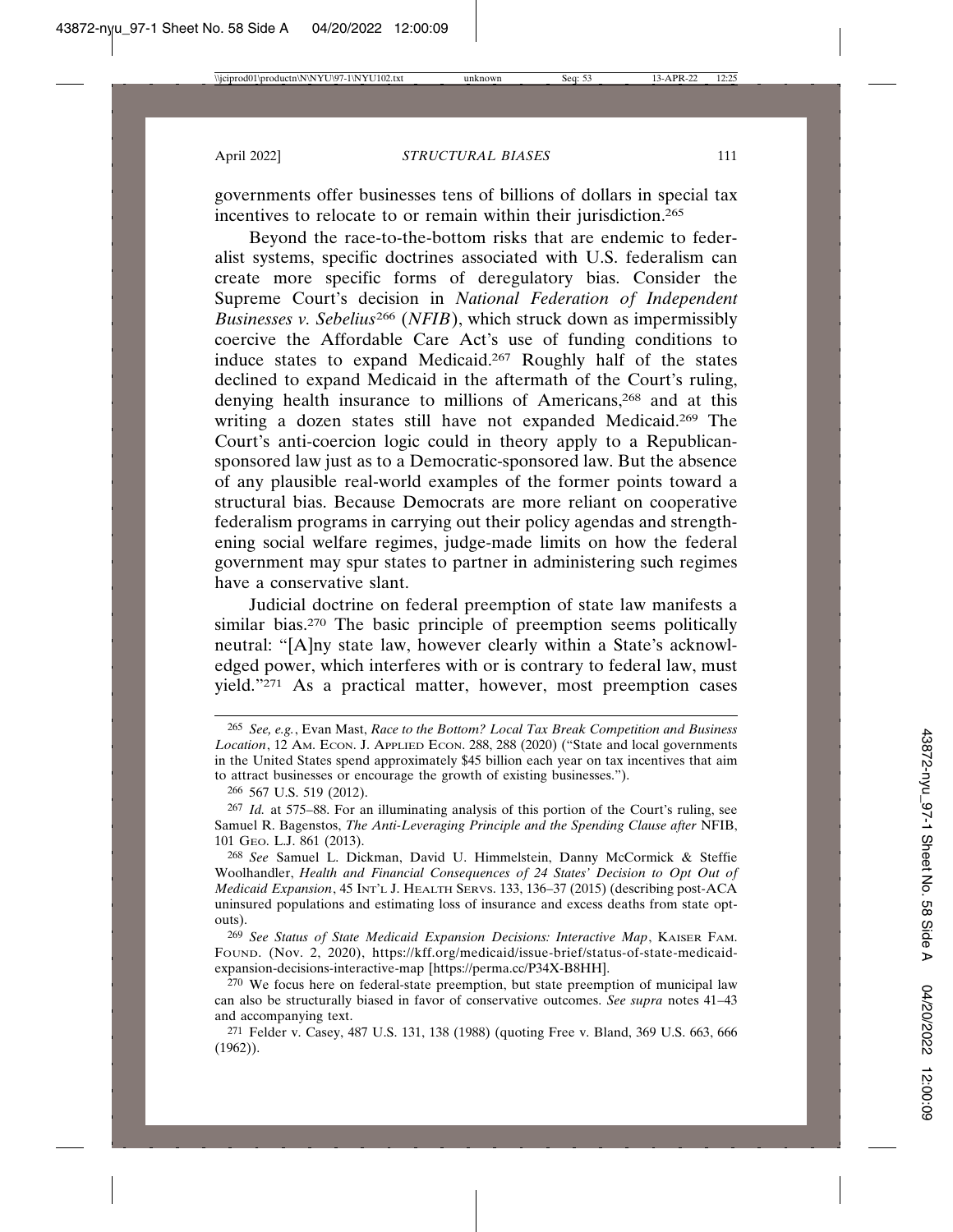involve "claims by business entities that rigorous regulation at the state level must give way to *. . . less* rigorous regulation at the national level," "ranging from oil tanker safety rules in Washington and air pollution standards in California, to tort standards in Tennessee and restrictions on tobacco ads in Massachusetts."272 The reason for this is an asymmetry between regulation and deregulation. If federal regulations are more demanding than state regulations on the same topic, regulated parties will have to comply with the stricter federal rules; preemption does not enter the conversation. But if federal regulations are less demanding, preemption can serve to sweep aside stricter state alternatives. The especially "expansive" approach to preemption taken by the Rehnquist and Roberts Courts, accordingly, has had a deregulatory effect.273

More familiar is federalism's troubled relationship with issues of race and civil rights. As discussed in Part II,<sup>274</sup> American progressives have long been "deeply skeptical of federalism"275 on account of its historical use by defenders of slavery<sup>276</sup> and, later, Jim Crow<sup>277</sup> to promote white supremacy in the name of constitutional structure. The racialized character of constitutional federalism doctrine persists to

273 Diego A. Zambrano, *Federal Expansion and the Decay of State Courts*, 86 U. CHI. L. REV. 2101, 2127–28 (2019) (citing empirical research on the Rehnquist Court's embrace of preemption and noting that "[t]he Roberts Court has cheerfully continued this trend with expansive preemption rulings and even attempts to neuter abstention doctrines developed in the 1970s").

274 *See supra* notes 77–83 and accompanying text.

275 Heather K. Gerken, *A New Progressive Federalism*, 24 DEMOCRACY J., Spring 2012, https://democracyjournal.org/magazine/24/a-new-progressive-federalism [https://perma.cc/ LJ47-QCJL] [hereinafter Gerken, *Progressive Federalism*]. Gerken has been a leading proponent of the view that such skepticism is no longer warranted or productive*. See, e.g.*, Heather K. Gerken, *Distinguished Scholar in Residence Lecture: A User's Guide to Progressive Federalism*, 45 HOFSTRA L. REV. 1087 (2017).

276 *See, e.g.*, *supra* note 77 (discussing the nullification crisis); PAMELA BRANDWEIN, RECONSTRUCTING RECONSTRUCTION: THE SUPREME COURT AND THE PRODUCTION OF HISTORICAL TRUTH 36 (1999) (noting that an antebellum "consensus recognized that 'state sovereignty' protected Southern slavery from federal reach").

277 *See, e.g.*, MICHAEL J. KLARMAN, FROM JIM CROW TO CIVIL RIGHTS: THE SUPREME COURT AND THE STRUGGLE FOR RACIAL EQUALITY 184 (2004) (describing Southern politicians' appeals to state autonomy in resisting civil rights reforms); Harry N. Scheiber, *Redesigning the Architecture of Federalism—An American Tradition: Modern Devolution Policies in Perspective*, 14 YALE L. & POL'Y REV. 227, 234 (1996) (explaining that "for nearly another century" after slavery's abolition, federalism "served as a reliable fortress for the perpetuation of systematic racial segregation and discrimination").

<sup>272</sup> Ernest A. Young, *The Rehnquist Court's Two Federalisms*, 83 TEX. L. REV. 1, 133–34 (2004) (footnotes omitted); *see also* Ernest A. Young, *"The Ordinary Diet of the Law": The Presumption Against Preemption in the Roberts Court*, 2011 SUP. CT. REV. 253, 342 ("Federal preemption is generally deregulatory—that is, preemption cases typically arise only where a state government has regulated more strictly than has the national government.").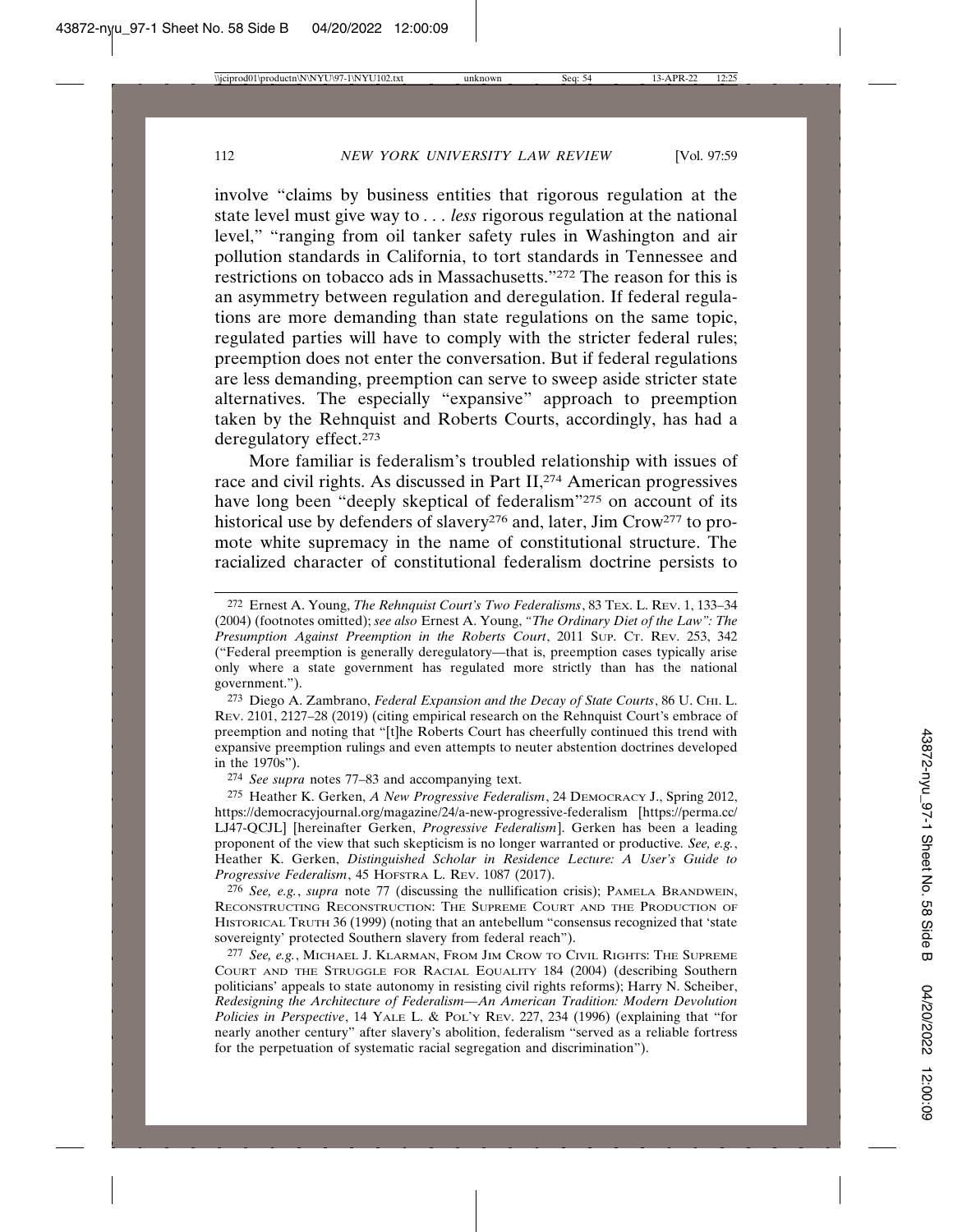some extent into the present. The Roberts Court in *Shelby County v. Holder*278 struck down the Voting Rights Act's coverage formula as inconsistent with "the fundamental principle of equal sovereignty" among states.279 This ruling "nullified the most important provision ever passed to combat racial vote denial (and racial vote dilution)"280 and predictably led to new restrictions on the franchise and reduced minority political participation in many of the same jurisdictions that once invoked states' rights to defend American apartheid.281

These examples do not imply that federalism always leads to deregulatory spirals or diminishment of civil rights. On the contrary, large progressive states may set pro-regulatory baselines that end up being followed by smaller states<sup>282</sup> or federal regulators<sup>283</sup> when Congress and the courts permit. Even when no such race to the top occurs, stringent state laws can have spillover effects across jurisdictional lines.284 So, too, can federalism doctrines that allocate valuable entitlements to the states have progressive distributional conse-

280 Nicholas O. Stephanopoulos, *The Anti-*Carolene *Court*, 2019 SUP. CT. REV. 111, 168. 281 *See* Desmond Ang, *Do 40-Year-Old Facts Still Matter? Long-Run Effects of Federal Oversight Under the Voting Rights Act*, 11 AM. ECON. J.: APPLIED ECON. 1, 35 (2019) (finding that after *Shelby County*, "while white turnout remained unchanged, minority participation dropped by 2.1 percentage points" in previously covered jurisdictions); *New Voting Restrictions in America*, BRENNAN CTR. FOR JUST. (Nov. 19, 2019), https:// brennancenter.org/our-work/research-reports/new-voting-restrictions-america [https:// perma.cc/BQV3-LSFP] (collecting "hundreds of harsh measures making it harder to vote" enacted by states in recent years).

282 *See* DAVID VOGEL, TRADING UP: CONSUMER AND ENVIRONMENTAL REGULATION IN A GLOBAL ECONOMY 6 (1995) (describing a "California effect," whereby "powerful and wealthy 'green' political jurisdictions [promote] a regulatory 'race to the top' among their trading partners"); *see also* Richard L. Revesz, *Rehabilitating Interstate Competition: Rethinking the "Race-to-the-Bottom" Rationale for Federal Environmental Regulation*, 67 N.Y.U. L. REV. 1210 (1992) (challenging the validity of race-to-the-bottom arguments in the environmental context).

283 In perhaps the most famous modern example of this dynamic, federal law specifically permits California to set stricter motor-vehicle emissions standards, and both other states and the EPA have at times followed its lead. *See* VOGEL, *supra* note 282, at 259; Jessica Bulman-Pozen & Heather K. Gerken, *Uncooperative Federalism*, 118 YALE L.J. 1256, 1277 (2009).

284 These spillovers interact with dormant commerce clause doctrine, under which, in the absence of congressional consent, any state "statute that directly controls commerce occurring wholly outside the boundaries of a State exceeds the inherent limits of the enacting State's authority and is invalid." Healy v. Beer Inst., 491 U.S. 324, 336 (1989). The ability of states to regulate in ways that may have spillover effects thus turns in part on if, when, and how courts deploy this extraterritoriality doctrine.

<sup>278</sup> 570 U.S. 529 (2013).

<sup>279</sup> *Id.* at 544 (quoting Nw. Austin Mun. Util. Dist. No. One v. Holder, 557 U.S. 193, 203 (2009)); Ilya Somin, *Federalism and the Roberts Court*, 46 PUBLIUS 441, 447 (2016) (observing that "*NFIB* and *Shelby County* were easily the most consequential Supreme Court federalism decisions of the post-New Deal era").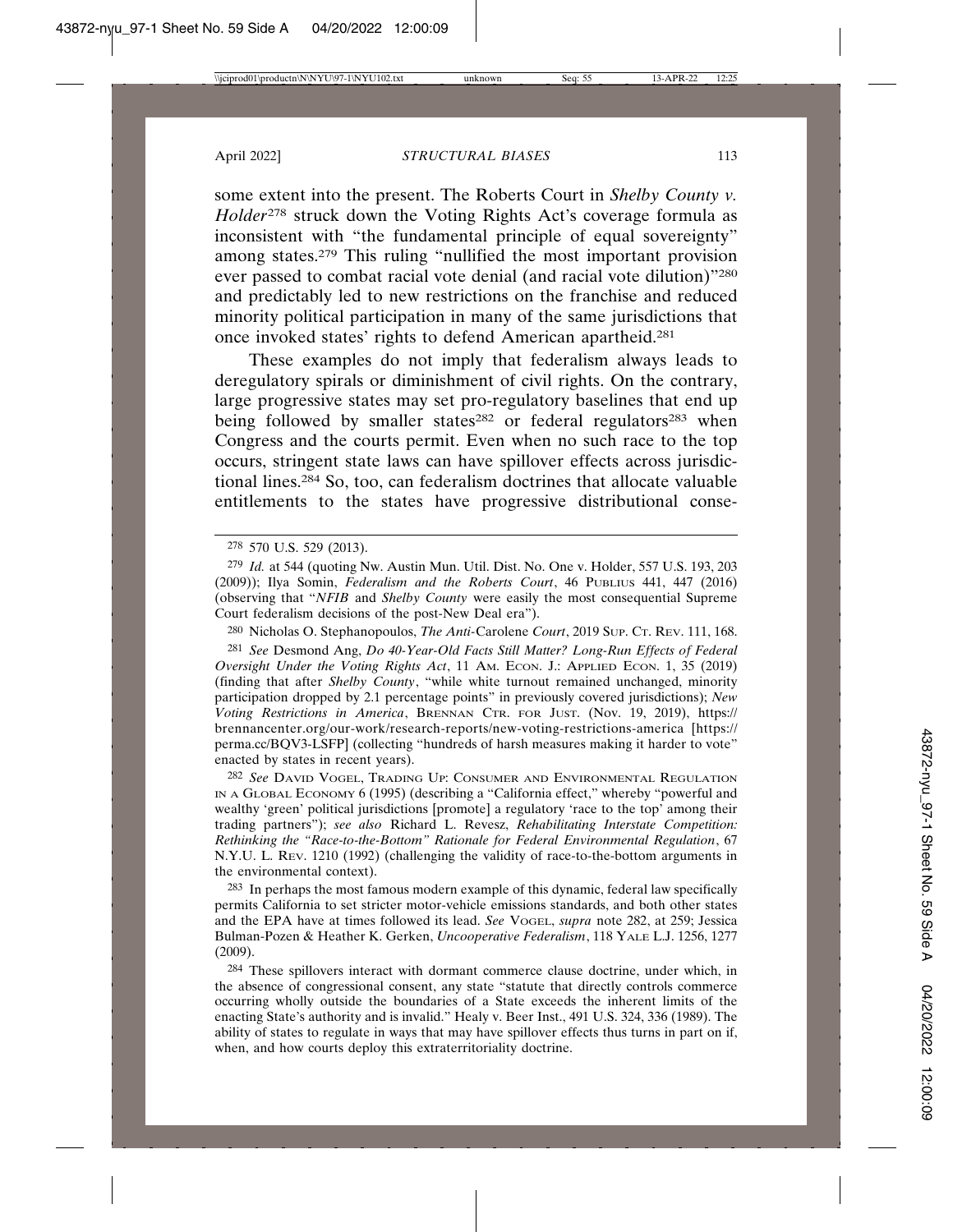quences under certain conditions.285 And many state and local governments provide protections for civil rights well above the floors established by the federal Constitution and federal statutes.286

Yet even if "progressive federalism" is not an oxymoron and indeed was particularly vibrant during the Trump Administration, it remains fair to conclude that U.S. federalism is biased *on net* against the contemporary Democratic agenda, especially in the areas of economic regulation and social welfare policy. Interjurisdictional competition and a host of structural constitutional law doctrines exemplified by preemption, anti-coercion, and equal sovereignty have all significantly set back this agenda. Political scientists have explained, more broadly, how "federalism's many venues generally disadvantage groups with comprehensive, progressive policy aims."287 And a large body of work by political economists, referenced above, demonstrates that greater decentralization tends to lead to smaller welfare states and lower public spending.<sup>288</sup> Because federalism can sometimes facilitate progressive electoral gains and policy outcomes, understanding the structural biases associated with it requires close examination of the details of particular arrangements.289 But it is equally important not to miss the forest for the trees. Relative to more centralized systems, the constitutional design of U.S. federalism has helped conservatives and harmed progressives in ways that modern developments have only partly unraveled.

## *6. Geography, Demography, and the Electoral System*

The intersection of constitutional design and political geography can give rise to numerous structural biases. The prevailing political geography of the United States—in which Democrats predominate in urban areas and inner-ring suburbs while Republicans predominate in exurban and rural areas—tilts a host of longstanding structural

<sup>285</sup> *See* Daniel J. Hemel, *Federalism as a Safeguard of Progressive Taxation*, 93 N.Y.U. L. REV. 1 (2018) (making this argument with regard to taxation).

<sup>286</sup> *See, e.g.*, Gerken, *Progressive Federalism*, *supra* note 275 (outlining ways in which federalism can promote racial equality and minority rights). Liberals have long recognized the rights-protecting potential of state constitutional law. *See, e.g.*, William J. Brennan, Jr., *State Constitutions and the Protection of Individual Rights*, 90 HARV. L. REV. 489 (1977).

<sup>287</sup> Lisa L. Miller, *Federalism Is Unlikely to Save Progressive Politics*, LAW & POL. ECON. (July 11, 2019), https://lpeblog.org/2019/07/11/federalism-is-unlikely-to-saveprogressive-politics [https://perma.cc/XME3-YXJM].

<sup>288</sup> *See supra* note 64 and accompanying text.

<sup>289</sup> *See, e.g.*, Scott L. Greer, *Introduction* to FEDERALISM AND SOCIAL POLICY: PATTERNS OF REDISTRIBUTION IN 11 DEMOCRACIES 1, 1 (Scott L. Greer & Heather Elliott eds., 2019) (arguing that the "relationship between social democracy and federalism is all in the rules").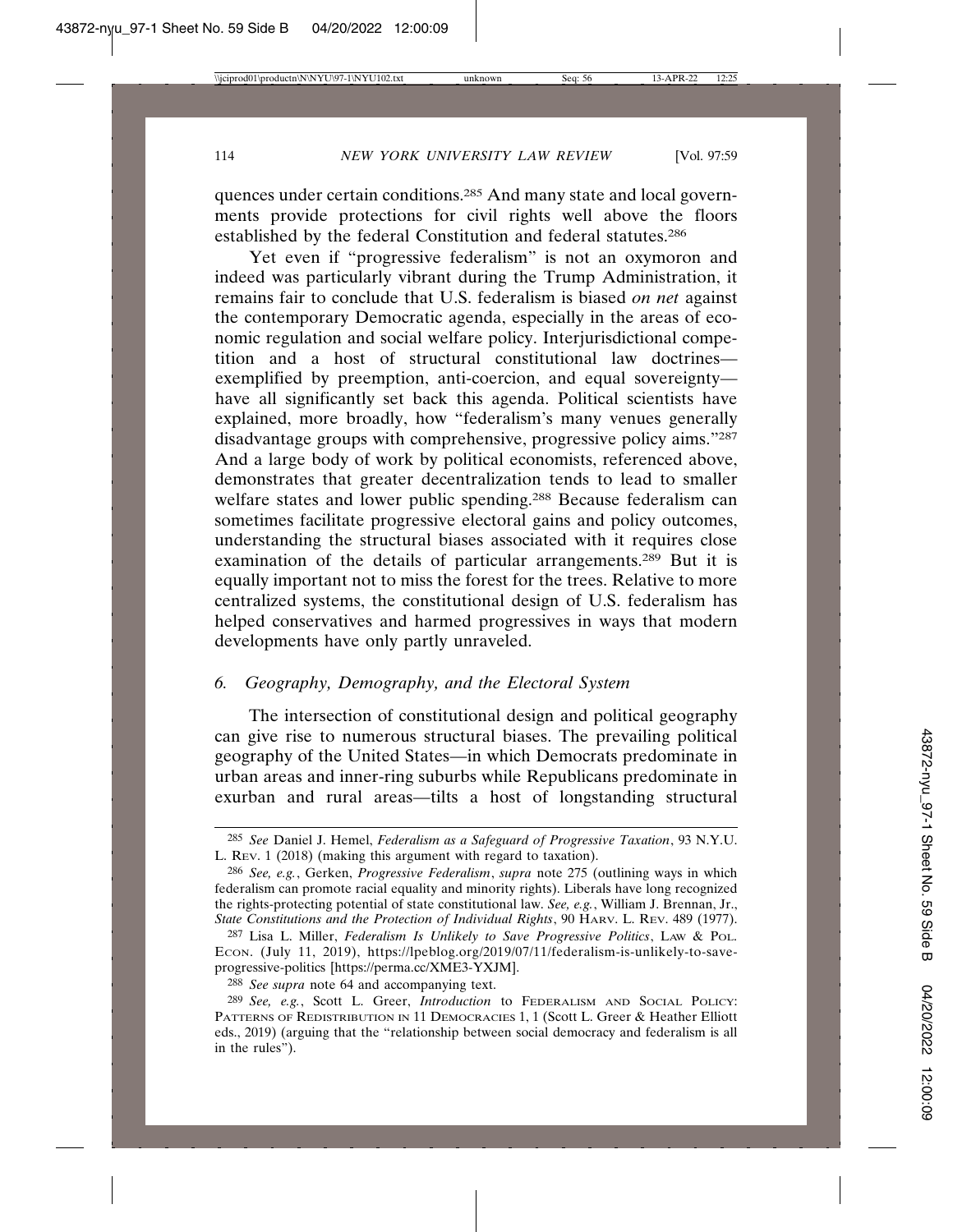arrangements in Republicans' favor.290 We will be especially brief in reviewing examples here, both because Part II already discussed this intersection at length and because the examples are especially familiar.291

Most obviously, constitutional rules that treat all states on equal terms regardless of population will be biased toward parties that are strongest in small states relative to rules that comply with some version of the one-person-one-vote principle. Today, the most sparsely populated states tend to have Republican majorities, and Republicans are far more likely than Democrats to be in the majority of more than half the states even if they are in the minority nationwide.292 The structure of the Senate rewards this geographic distribution by allocating to each state two senators and to each senator one vote.293 Because of the concentration of Democrats in large and medium-sized states, Republicans can control the Senate even when Democrats win a majority of all Senate votes cast in a given cycle.294 The Electoral

<sup>290</sup> *See supra* notes 118–33 and accompanying text.

 $291$  Our examples of biases in election law are illustrative rather than exhaustive. One significant swath that we bracket for present purposes is campaign finance law, which, "like other electoral laws, can obviously be a vehicle for . . . partisan advantage-seeking." Richard H. Pildes, *The Supreme Court, 2003 Term—Foreword: The Constitutionalization of Democratic Politics*, 118 HARV. L. REV. 29, 130 (2004). We assume that certain rules governing campaign finance are biased toward one party or the other, and some empirical literature suggests as much. *See, e.g.*, Nour Abdul-Razzak, Carlo Prato & Stephane Wolton, *After* Citizens United*: How Outside Spending Shapes American Democracy*, 67 ELECTORAL STUD. 1, 18–19 (2020) (finding, based on an analysis of state legislative races, that "*Citizens United* yielded an increase of approximately 11.5% in Republican seat shares"); Andrew B. Hall, *Systemic Effects of Campaign Spending: Evidence from Corporate Contribution Bans in US State Legislatures*, 4 POL. SCI. RSCH. & METHODS 343, 348 (2016) (showing a correlation between corporate campaign contribution bans and Democratic state legislative seats). But more generally, the empirical evidence on the relationship between campaign fundraising and electoral outcomes is mixed, *see* Yasmin Dawood, *Campaign Finance and American Democracy*, 18 ANN. REV. POL. SCI. 329, 340–42 (2015), and as far as we are aware, scholars have not demonstrated systematic partisan bias in the contemporary U.S. campaign finance regime relative to plausible alternative modes of financing campaigns in a two-party context.

<sup>292</sup> *See supra* notes 118–22 and accompanying text.

<sup>293</sup> U.S. CONST. art. I, § 3, cl. 1.

<sup>294</sup> *See, e.g.*, John D. Griffin, *Senate Apportionment as a Source of Political Inequality*, 31 LEGIS. STUD. Q. 405, 420 (2006) ("[T]he residents of states with less-than-average voting weight [in the Senate] also tend to be more liberal and to identify with and vote for the candidates of the Democratic Party."); Ben Highton, *How the Senate Is Biased Toward Republicans*, WASH. POST (Jan. 31, 2014, 2:44 PM), https://washingtonpost.com/news/ monkey-cage/wp/2014/01/31/how-the-senate-is-biased-toward-republicans [https:// perma.cc/V77L-R8D5] (documenting bias against Democrats in the Senate); Colin McAuliffe, *The Senate Is an Irredeemable Institution*, DATA FOR PROGRESS (Dec. 17, 2019), https://dataforprogress.org/memos/the-senate-is-an-irredeemable-institution [https:// perma.cc/6T5P-623R] (documenting biases against Democrats and nonwhite Americans in the Senate).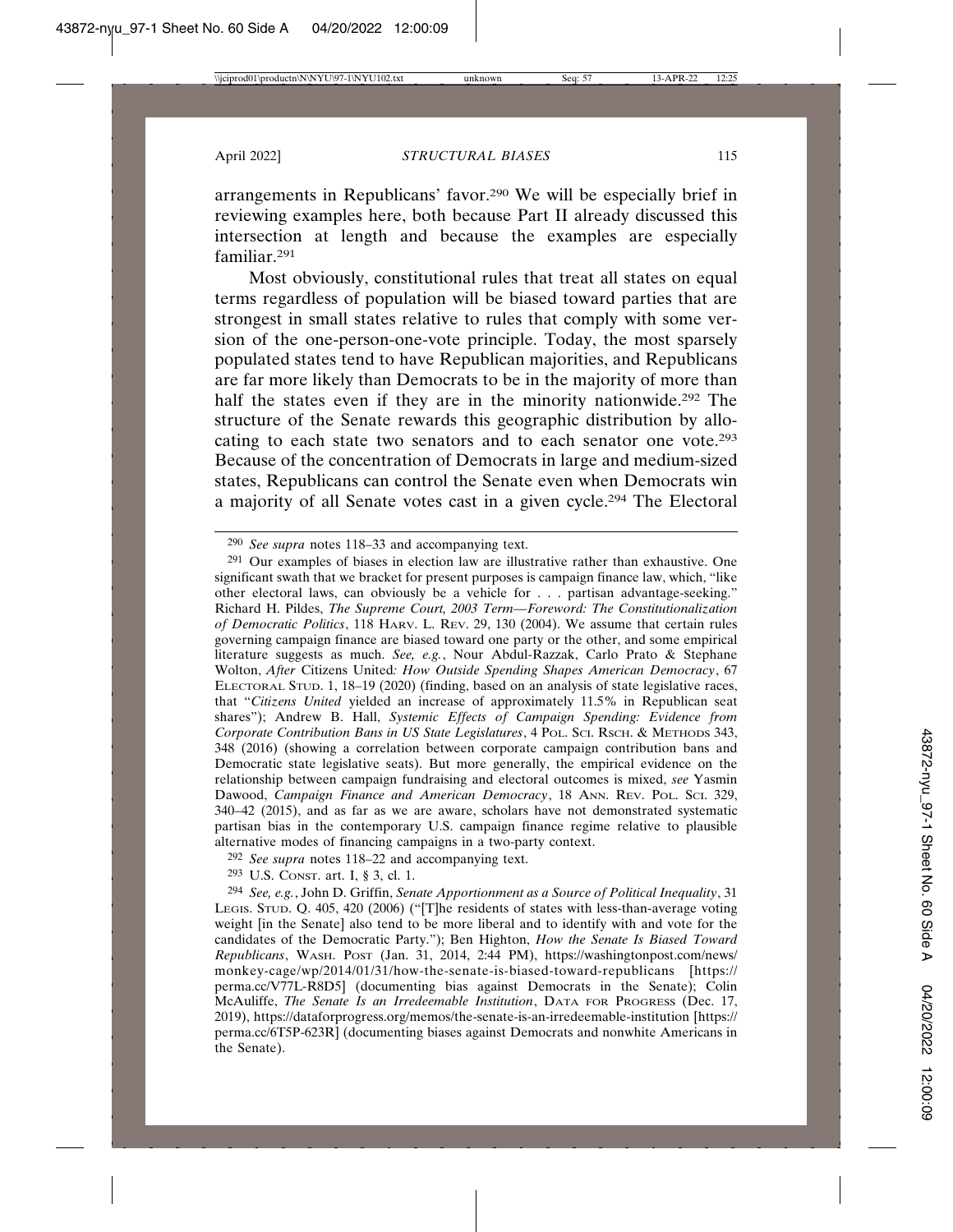College is not as biased as the Senate, given that it also takes into account the size of each state's House delegation, which is apportioned based on population.<sup>295</sup> But by including each state's two senators in its calculation of electors, the Electoral College puts a thumb on the scale in favor of small states—which, again, in the contemporary United States are disproportionately conservative.296

While the Electoral College and the Senate are perennially relevant, more obscure features of our constitutional order are biased in related ways. Ratifying a constitutional amendment proposed by Congress requires the support of three-fourths of the states.297 The Twelfth Amendment provides that if no candidate wins an Electoral College majority, the election is settled in the House, with each state's House delegation casting one vote.298 Both of these provisions treat large states and small states on equal terms and, as a result, generate a conceptually similar (if less politically consequential) bias against contemporary Democrats.

The process for electing House members is also biased against contemporary Democrats, though to a lesser degree. As explained in Part II, the combination of single-member districts and the concentration of Democratic voters in urban areas means that Republicans consistently win an outsized percentage of House seats relative to the percentage of votes received.299 So long as House elections use singlemember districts and partisans are geographically distributed as they are, these elections will continue to be biased toward the Republican Party relative to a system of proportional representation.<sup>300</sup>

- 297 U.S. CONST. art. V.
- 298 *Id.* amend. XII, cl. 3.
- 299 *See supra* notes 123–28 and accompanying text.

<sup>295</sup> *See* U.S. CONST. art. II, § 1, cl. 2 (allocating to each state "a Number of Electors, equal to the whole Number of Senators and Representatives to which the State may be entitled in the Congress").

<sup>296</sup> *See, e.g.*, Michael Geruso, Dean Spears & Ishaana Talesara, *Inversions in US Presidential Elections: 1836–2016*, 14 AM. ECON. J.: APPLIED ECON. 327, 329–30 (2022) (showing that the probability of an "inversion," or an Electoral College victory for a national-popular-vote loser, has been highly asymmetric across the parties in the past thirty to sixty years: "conditional on an inversion occurring, the ex ante probability that it would have been won by a Republican ranges from 62 percent to 93 percent across models we analyze (in contrast to the ex post realization of 100 percent)"); *see also* Ian Millhiser, *The Astounding Advantage the Electoral College Gives to Republicans, in One Chart*, VOX (Sept. 17, 2019, 7:50 AM), https://www.vox.com/policy-and-politics/2019/9/17/20868790/ republicans-lose-popular-vote-win-electoral-college [https://perma.cc/LZ8K-9J73].

<sup>300</sup> In part to counteract this bias, congressional Democrats have recently introduced legislation that would eliminate single-member districts for House seats. *See, e.g.*, Fair Representation Act, H.R. 3863, 117th Cong. §§ 201–202 (2021) (requiring the use of multimember districts in states with six or more House members and requiring smaller states to elect all representatives on an at-large basis).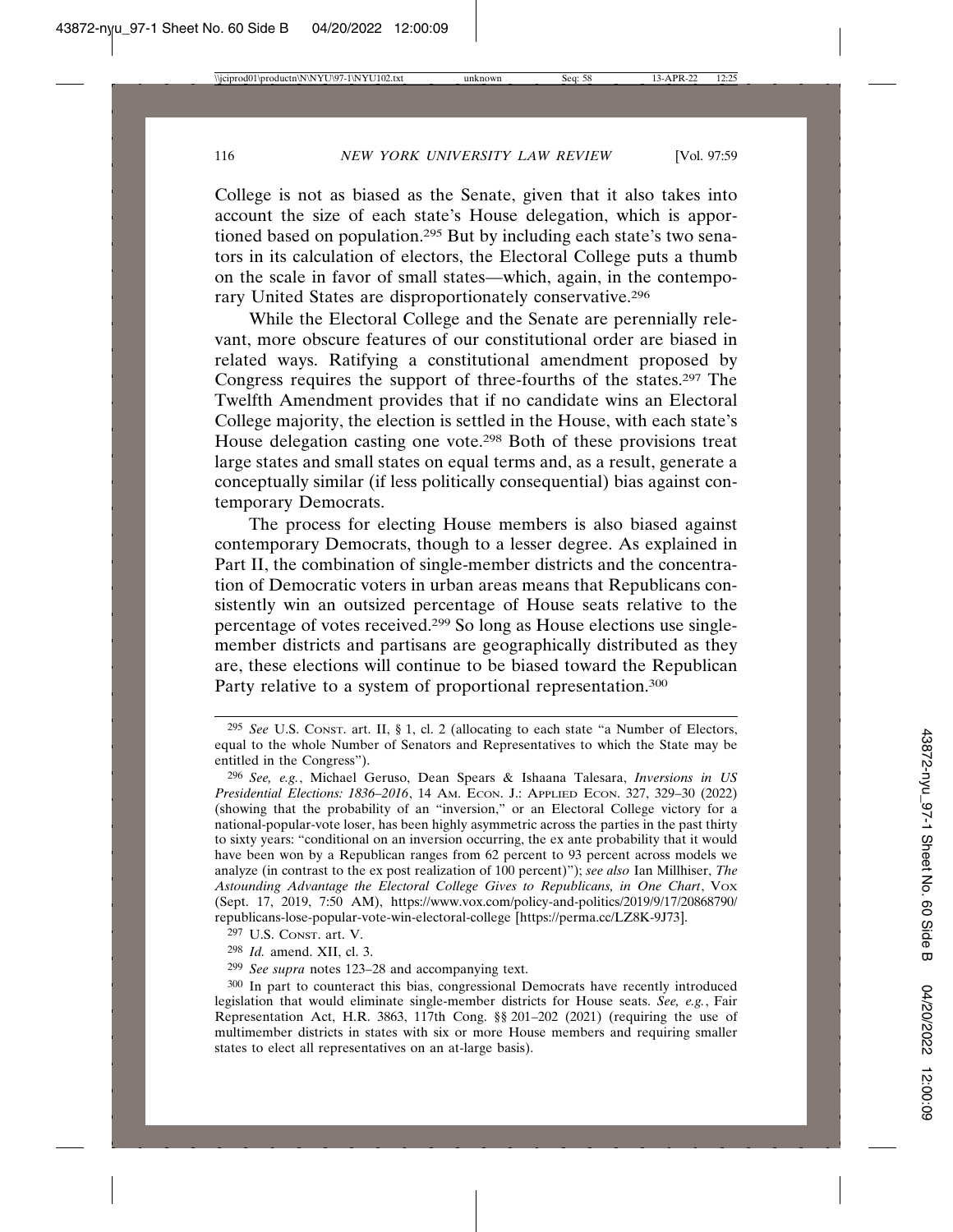The intersection of demographic voting patterns and ballot access rules also gives rise to structural bias. As explained in Part II, Democrats today dominate among young and Black voters, while older and white voters are core to the Republican base.301 These electoral features tee up attempts to grow or shrink the electorate along demographic lines for partisan gain. Thus, Democrats rightly criticize voter ID laws as being anti-Democratic as well as anti-democratic, while Republicans plausibly fear that, for the foreseeable future, felon reenfranchisement and automatic voter registration could harm their electoral prospects relative to current voting rules.<sup>302</sup>

Finally, recent debates over ranked-choice voting (RCV) show how structural biases can manifest differently depending on contingent facts on the ground. Under prevailing election rules in nearly every U.S. jurisdiction, voters select one candidate and the winner is the candidate who receives the most votes. Under RCV, voters rank candidates from favorite to least favorite, the least popular candidates are sequentially eliminated, and votes for candidates who have been eliminated are reallocated based on voters' preference ordering.303 RCV proponents argue that, among other benefits, it prevents "spoiling," in which "a minor-party candidate siphons enough votes away from a major-party candidate to throw the race to the other major-party candidate."304 RCV could help Democrats in some races by preventing spoiling by Green Party or other left-wing candidates. In other races, where the would-be spoiler is instead a Libertarian or other right-wing candidate, RCV could help Republicans. It is not clear that either sort of race predominates today. But in the pre–New Deal era, spoilers were significantly more common on the political left,305 which meant that the prevailing first-past-the-post voting rules were structurally biased against Democrats relative to RCV. Partly because of this very phenomenon, the Democratic Party moved left to

<sup>301</sup> *See supra* notes 134–40 and accompanying text.

<sup>302</sup> *Cf.* Pozen, *supra* note 72, at 953 (noting that "at this moment in political time most proposals to make it easier to vote would advance not only 'small-d' democratic values but also 'big-D' Democratic interests").

<sup>303</sup> *See* Richard H. Pildes & G. Michael Parsons, *The Legality of Ranked-Choice Voting*, 109 CALIF. L. REV. 1773, 1775 (2021).

<sup>304</sup> *Id.* at 1781; *see also* Rob Richie, *Ranked Choice Voting May Affect Partisan Outcomes, but It Always Helps Voters*, FAIRVOTE (Nov. 9, 2018), https://fairvote.org/ ranked\_choice\_voting\_may\_affect\_partisan\_outcomes\_but\_it\_always\_helps\_voters [https:// perma.cc/5364-SQD3] (providing examples of spoilers in U.S. Senate races from 1998 to 2016).

<sup>305</sup> *See* Shigeo Hirano & James M. Snyder, Jr., *The Decline of Third-Party Voting in the United States*, 69 J. POL. 1, 2 (2007).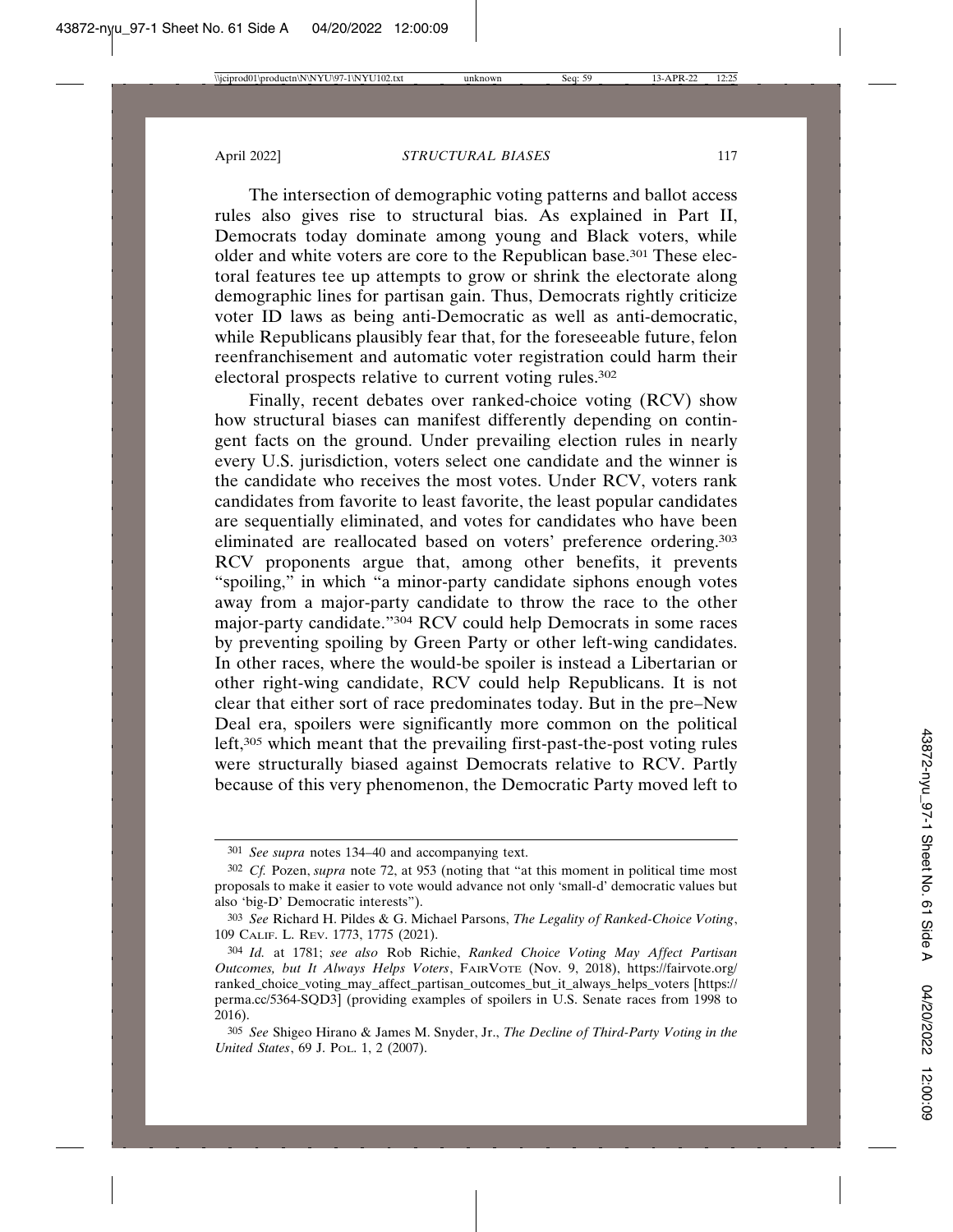coopt support for such spoilers<sup>306</sup>—an excellent example of how structural biases can not only help or harm parties in specific periods but also dynamically reshape party platforms and coalitions over time.

## *7. Constitutional Amendment Rules*

The U.S. Constitution is "unusually, and probably excessively, difficult to amend."307 The rarity of amendment makes it hard to directly observe any bias associated with this feature: Neither party has made formal constitutional change central to its agenda in recent decades, and partisan-identified amendment proposals have been largely symbolic in nature.<sup>308</sup> But at a minimum, even if the parties are not divided in their general approach to revising the constitutional text, the extraordinary difficulty of amending the U.S. Constitution serves to reinforce those structural biases that are created by the Constitution and that could be remedied only through amendment. To the extent that such biases favor one political party overall, Article V's double-supermajoritarian process favors that party by functionally entrenching them. Given the advantages afforded to contemporary Republicans by the Senate, the Electoral College, and bicameralism, among other hard-wired features of the Constitution, the analysis here suggests that Article V can consequently be seen as biased toward Republicans as well.

#### *B. Unbiased Arrangements?*

It may be tempting to conclude from the breadth of this Part's discussion that structural biases pervade every aspect of the constitutional order. Under certain circumstances and in certain eras, however, structural arrangements may not yield any discernible bias with regard to the parties—even if they do make certain sorts of outcomes more likely than others. Partisan structural biases generally do not exist or do not become politically salient when any of several conditions holds.

<sup>306</sup> *See id.* at 7–12. "The New Deal Democrats not only co-opted the progressive agenda," Hirano and Snyder contend, but also the Socialist Party's agenda as well. *Id.* at 7 n.33.

<sup>307</sup> Donald S. Lutz, *Toward a Theory of Constitutional Amendment*, *in* RESPONDING TO IMPERFECTION: THE THEORY AND PRACTICE OF CONSTITUTIONAL AMENDMENT 237, 265 (Sanford Levinson ed., 1995); *see id.* at 261 tbl.11 (finding that the U.S. Constitution has the world's second most difficult amendment process behind only the now-defunct Yugoslav Constitution).

<sup>308</sup> *See, e.g.*, H.R.J. Res. 65, 116th Cong. (2019) (Republican-sponsored amendment to allow Congress to ban desecration of the American flag); H.R.J. Res. 90, 112th Cong. (2011) (Democratic-sponsored amendment in response to the Supreme Court's *Citizens United* decision).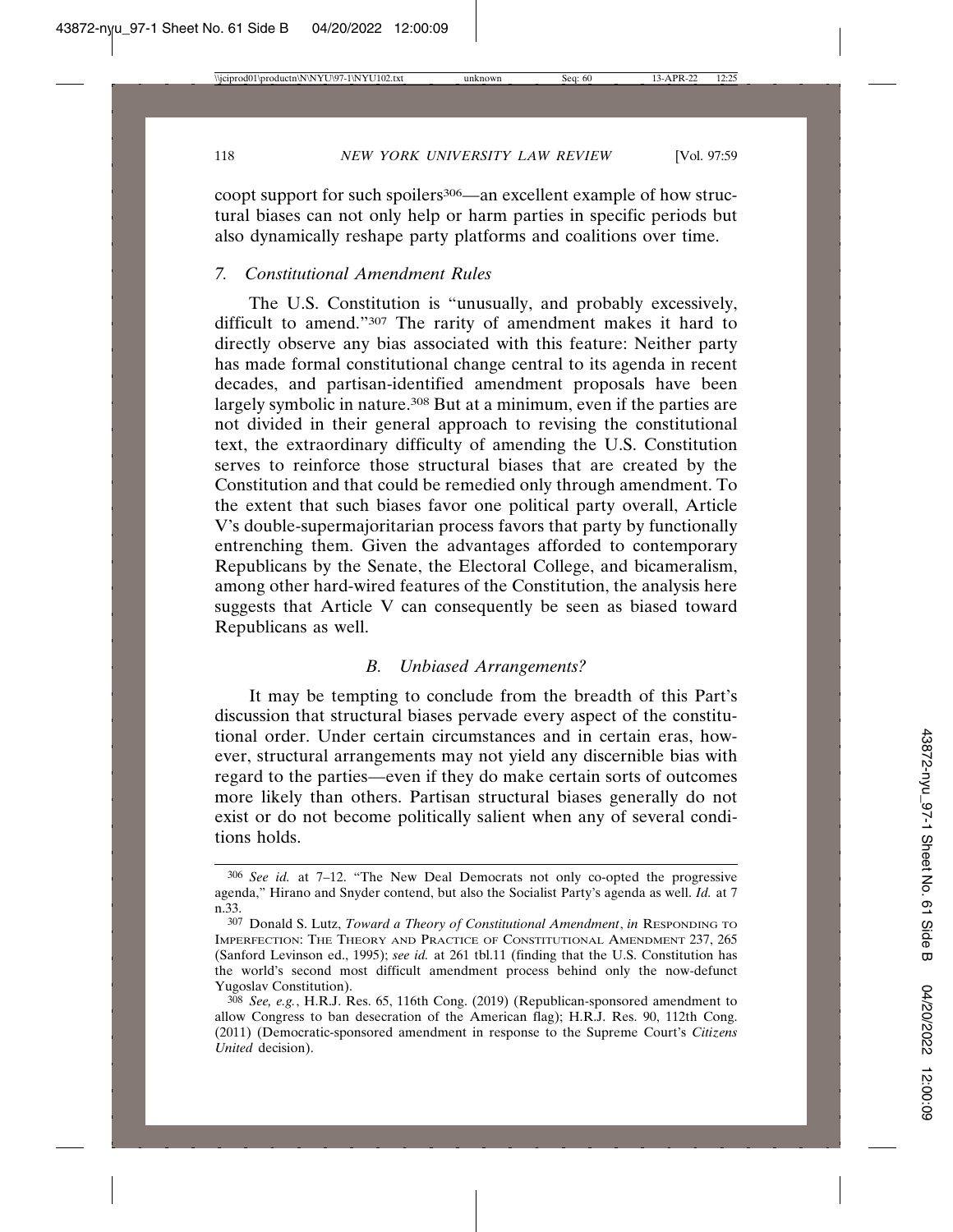First, a structural arrangement will not be structurally biased for or against one of the parties when it concerns an issue on which the parties are each internally riven or otherwise not straightforwardly polarized on ideological, geographic, or demographic grounds. Part I offered, in stylized form, the example of the special legislative rules governing trade agreements.309 Consider also the September 2001 Authorization for the Use of Military Force (AUMF).310 Over the past two decades, presidents have broadly read this AUMF to justify use of military force in the Middle East and North Africa, including against groups that did not exist when the AUMF was passed.311 Relative to a more conflict-specific authorization model, such an expansive and unchecked arrangement is biased in favor of presidential power and military interventionism. But it is not biased for or against either Democrats or Republicans, given that each partisan camp contains substantial hawkish and dovish elements. Just as presidents from both parties have invoked the AUMF, skepticism of the AUMF has been bipartisan as well, with legislators from both parties supporting efforts to repeal<sup>312</sup> or replace it.<sup>313</sup> The 2001 AUMF shows how when an issue crosscuts existing party coalitions, structural arrangements bearing on the issue will be unlikely to generate persistent partisan biases even if the arrangements do generate discernible policy biases.

Second, institutional arrangements typically will not generate structural biases with respect to the parties when the arrangements do not directly concern either policymaking or elections. As discussed in Part I, the U.S. Constitution's lack of a no-confidence mechanism may create short-term winners and losers, but it does not seem to have a

312 *See, e.g.*, Andrew Desiderio, *House Committee Approves Repeal of 2001 Military Authorization*, DAILY BEAST (June 29, 2017, 4:55 PM), https://thedailybeast.com/housecommittee-approves-repeal-of-2001-military-authorization [https://perma.cc/W57T-H2JU] (noting the near-unanimous vote of the House Appropriations Committee to repeal the AUMF in 2017).

<sup>309</sup> *See supra* note 37 and accompanying text.

<sup>310</sup> Pub. L. No. 107-40, § 2(a), 115 Stat. 224, 224 (2001) (codified at 50 U.S.C. § 1541 note) (authorizing the President "to use all necessary and appropriate force against those nations, organizations, or persons he determines planned, authorized, committed, or aided the terrorist attacks that occurred on September 11, 2001, or harbored such organizations or persons").

<sup>311</sup> *See* MATTHEW WEED, CONG. RSCH. SERV., PRESIDENTIAL REFERENCES TO THE 2001 AUTHORIZATION FOR USE OF MILITARY FORCE IN PUBLICLY AVAILABLE EXECUTIVE ACTIONS AND REPORTS TO CONGRESS (2018).

<sup>313</sup> *See, e.g.*, Press Release, Sen. Tim Kaine, Senators Propose Legislation to Update Authorities Used to Fight Terror Abroad (Apr. 16, 2018), https://kaine.senate.gov/pressreleases/senators-propose-legislation-to-update-authorities-used-to-fight-terror-abroad [https://perma.cc/XB5N-NRLU] (noting bipartisan sponsorship of legislation to update the AUMF in 2018).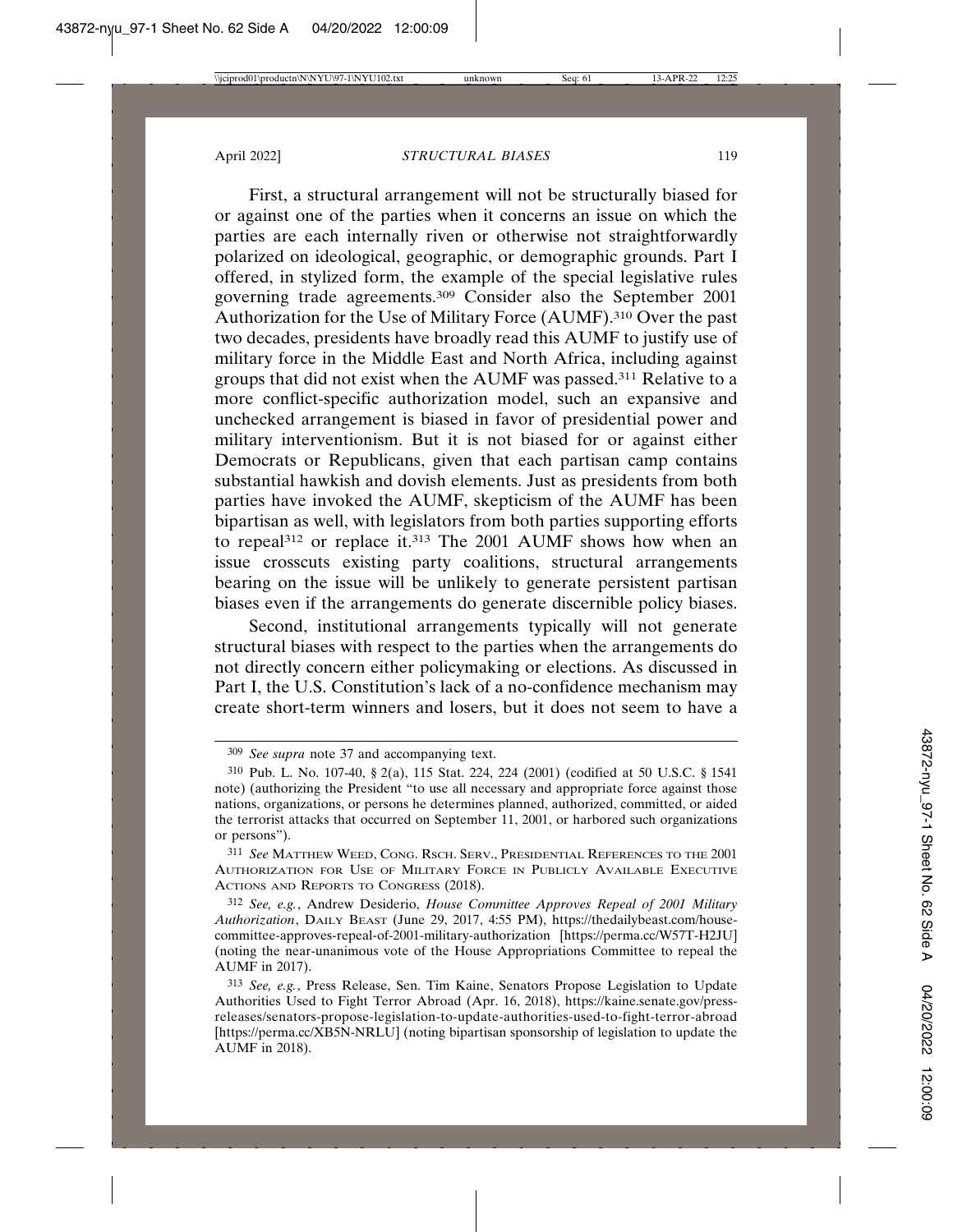more persistent partisan valence.<sup>314</sup> Issues of executive privilege vis- $\hat{a}$ vis Congress provide another example. The executive branch's ability to withhold information from Congress can benefit either party in particular conflicts, depending on who controls which institutions. Presidents of both parties want to conceal some matters,<sup>315</sup> and their political opponents want to expose damaging details. It is hard to see, however, why the degree of constitutional protection for such executive branch secret-keeping would have a systematic skew toward either liberal or conservative policy outcomes or toward either Democratic or Republican electoral victories.

Third, lack of sufficient information can cloud whether a bias exists and in which direction it points. Consider the controversial practice of federal district court judges issuing nationwide injunctions.316 Nationwide injunctions can stymie policy objectives of both Democratic and Republican presidents, as is evident from high-profile injunctions issued during the Obama and Trump Administrations.317 A self-described bipartisan pair of legal scholars has characterized nationwide injunctions as "equal-opportunity" threats to the parties.318 This seems to be the case at present. But one could imagine more durable partisan patterns emerging in the years ahead if the trend toward greater use of this tool continues or accelerates. This would be especially true if judicial doctrine were to limit nationwide injunctions to certain types of plaintiffs or cases that themselves have a partisan cast. Even in the absence of such a doctrinal development, a partisan split might emerge simply as a result of growing experience with the practice and better evidence of its effects on Democratic and Republican policy agendas. At least for now, though, nationwide injunctions seem more or less neutral as between the two parties, and

<sup>314</sup> *See supra* notes 48–50 and accompanying text.

<sup>315</sup> *See* Mark J. Rozell, *Executive Privilege Revived? Secrecy and Conflict During the Bush Presidency*, 52 DUKE L.J. 403, 404 (2002) (explaining that "every president since George Washington has exercised some form of what is today called executive privilege"); Kimberly Breedon & A. Christopher Bryant, *Executive Privilege in a Hyper-Partisan Era*, 64 WAYNE L. REV. 63, 64 (2018) (recounting instances from the Nixon to Obama Administrations in which presidents have invoked executive privilege to justify withholding information from Congress).

<sup>316</sup> *See generally* Samuel L. Bray, *Multiple Chancellors: Reforming the National Injunction Article*, 131 HARV. L. REV. 417 (2017); Mila Sohoni, *The Lost History of the "Universal" Injunction*, 133 HARV. L. REV. 920 (2020).

<sup>317</sup> *See* Bray, *supra* note 316, at 458–59; Sohoni, *supra* note 316, at 922–23; Nicholas Bagley & Samuel Bray, *Judges Shouldn't Have the Power to Halt Laws Nationwide*, ATLANTIC (Oct. 31, 2018), https://theatlantic.com/ideas/archive/2018/10/end-nationwideinjunctions/574471 [https://perma.cc/7BMA-9XTG].

<sup>318</sup> Bagley & Bray, *supra* note 317*.*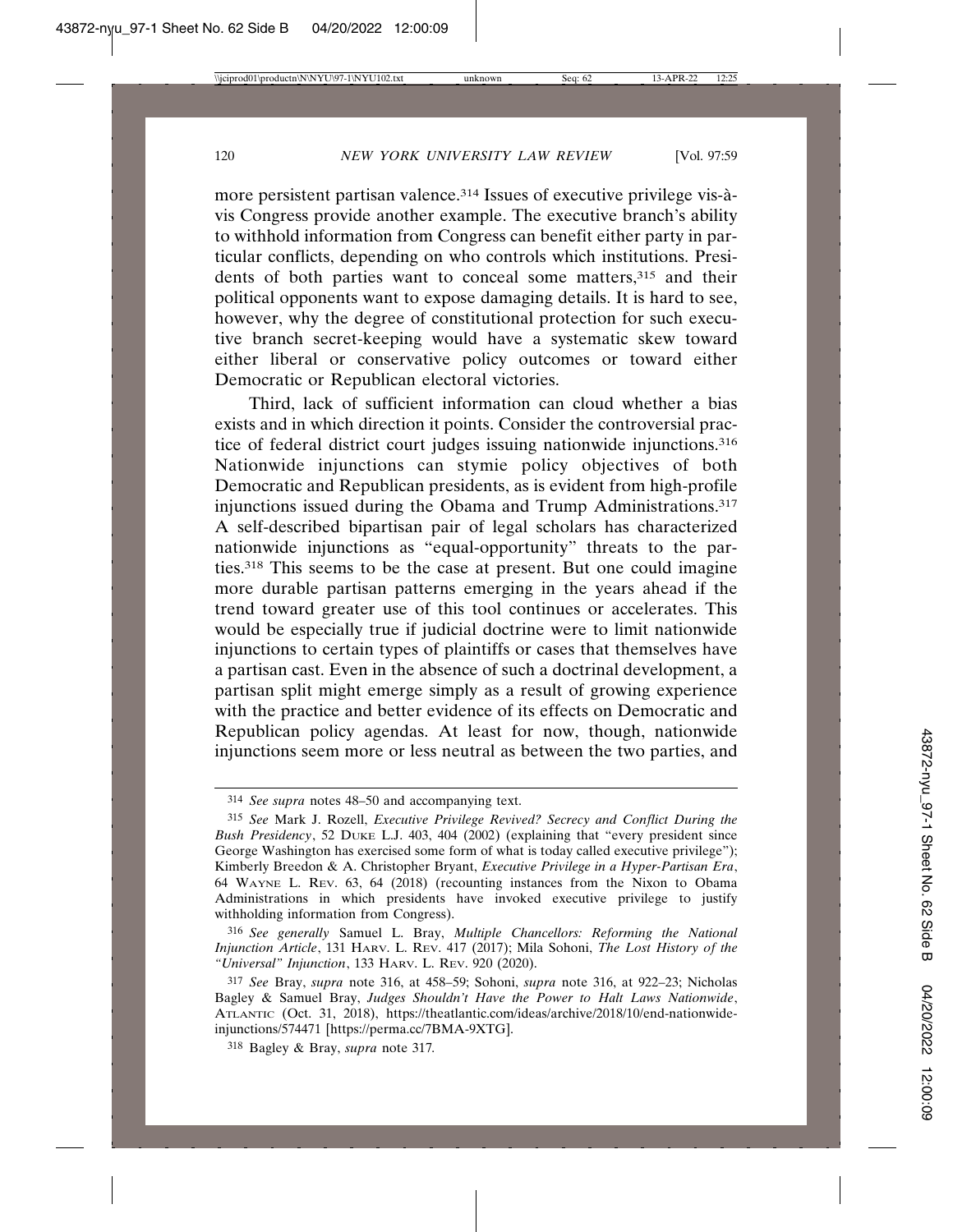the parties' positions on them can be expected to alternate based on which controls the executive branch.<sup>319</sup>

#### IV

### STRUCTURAL BIASES AND CONSTITUTIONAL ANALYSIS

A fundamental force shaping American constitutional politics today, we have argued, is the proliferation and intensification of structural biases against one party or the other throughout all three branches of government. Many seemingly disparate debates in public law come into clearer view—and reveal themselves to be variations on the *same* debate—once one grasps this point. In this final Part, we pan out to consider some broader implications of our analysis for constitutional conflict, constitutional reform, and constitutional scholarship, both here and abroad.

# *A. Aggregate and Cumulative Structural Biases—and Pathways for Debiasing*

Our focus thus far has been on specific constitutional arrangements and their partisan dimensions. But the typology in Part III also enables a more comprehensive assessment. If one political party is disadvantaged by significantly more structural biases or by significantly stronger biases than its rival in a given period, we might say that the rival occupies a preferred constitutional position. This is especially true if multiple structural biases are linked, such that a partisan advantage in one domain generates or exacerbates partisan advantage in others. Is the U.S. constitutional order structurally biased at this macro level?

The conclusion is debatable, but we read the evidence we have assembled to suggest that the Republican Party currently enjoys such an aggregate edge. As Parts II and III explained, Democrats are at a structural disadvantage in winning control of the White House (owing to the Electoral College), the Senate (owing to its apportionment formula), and the House (owing to single-member districts, among other factors).320 When they do manage to control these institutions, Democrats face an extraordinary number of veto points across the legislative, executive, and judicial branches—more than exist in any other industrialized democracy—along with a suite of anti-secrecy and

<sup>319</sup> During the Trump Administration, proposed bills to prevent district courts from issuing nationwide injunctions were sponsored exclusively by Republicans. *See* Injunctive Authority Clarification Act, H.R. 77, 116th Cong. (2019); Injunctive Authority Clarification Act, H.R. 6730, 115th Cong. (2018).

<sup>320</sup> *See supra* notes 69–71, 121–25 and accompanying text; *supra* Section III.A.6.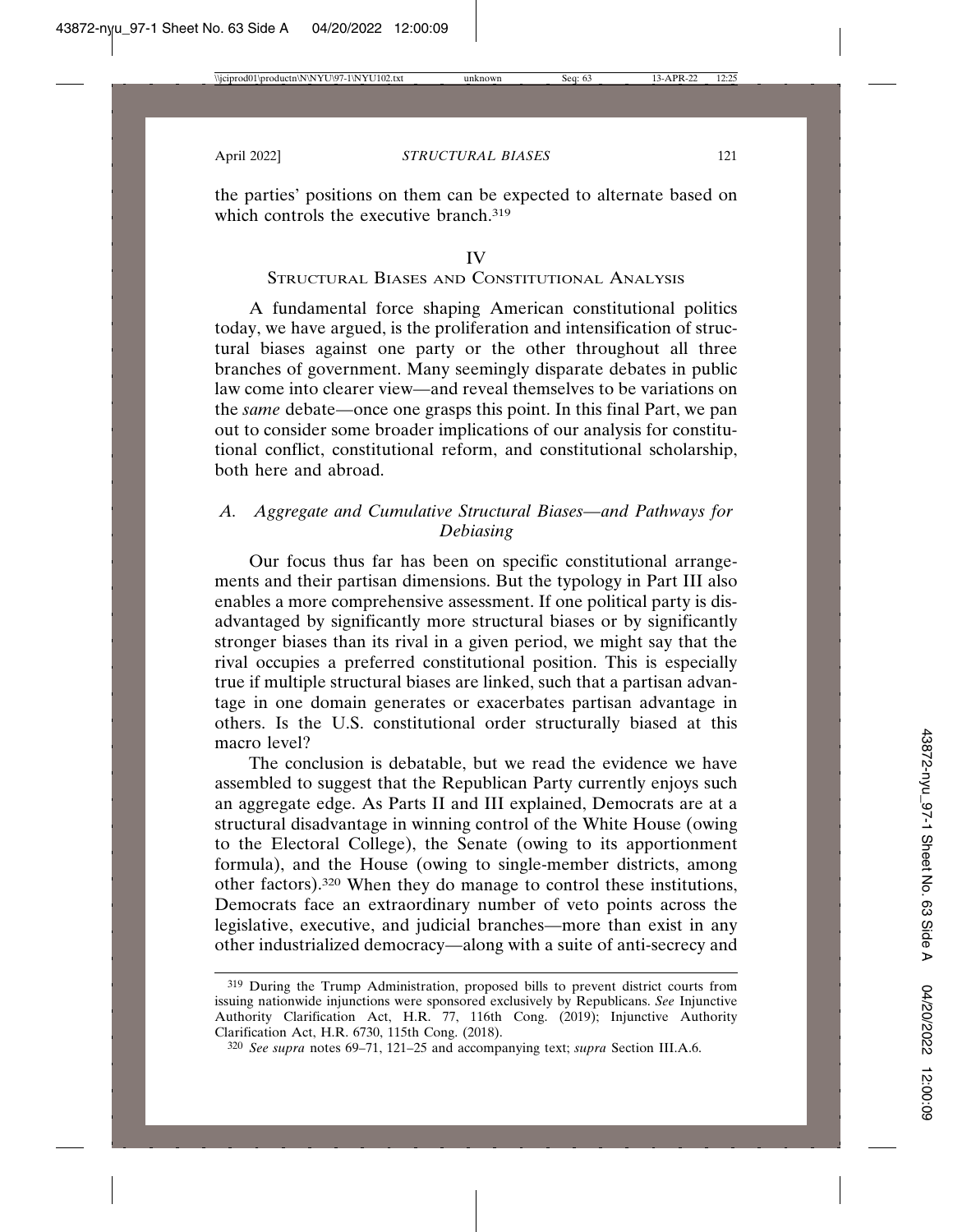anti-earmark rules that inhibit dealmaking and impede their relatively ambitious policy agendas.321

Moreover, many of these biases reinforce one another. Consider a stylized account of the interlinkages among some of the best-known structural biases we have discussed. The biases in the Electoral College and Senate apportionment give Republicans an edge in appointing and confirming Supreme Court Justices;<sup>322</sup> which leads to a more conservative Court; which is more likely to uphold Republican state legislatures' redistricting plans and voting restrictions while striking down or narrowing federal voting rights and campaign finance laws;323 which provides Republicans with further electoral advantages beyond those already provided by the Electoral College and Senate; and the cycle continues. While Part III presented each structural bias individually for ease of exposition, the interactions across such arrangements can help to shape, stabilize, and strengthen their asymmetric effects. Put simply, bias often builds upon bias.

A powerful underlying logic, then, helps explain why influential voices within the Democratic coalition have increasingly turned against longstanding features of the constitutional order and begun to emphasize the need for "structural" reform.324 If there is anything surprising in this turn, it is that it took so long to come about.325

A party disadvantaged by a particular structural bias or set of biases has two basic options. The party can either seek (1) to undo the bias through legal revision, reinterpretation, or both; or (2) to adapt to the bias by altering its agenda, its coalition, or both. The exceptional procedural difficulty of amending the U.S. Constitution through

324 *See supra* notes 96–98, 115 and accompanying text.

325 Although many of the specific critiques and reform proposals are different, this Democratic turn marks a return to the Progressive Era in its willingness to rethink constitutional structures that limit state capacity and popular self-rule. *See* William E. Forbath, *The Will of the People? Pollsters, Elites, and Other Difficulties*, 78 GEO. WASH. L. REV. 1191, 1197 & n.32 (2010) (collecting sources on how "Progressives set out to remake the constitutional order, root and branch").

<sup>321</sup> *See supra* Sections III.A.1–.3.

<sup>322</sup> *See* Zoffer & Grewal, *supra* note 122, at 454–58.

<sup>323</sup> *See, e.g.*, Brnovich v. Democratic Nat'l Comm., 141 S. Ct. 2321 (2021) (narrowly interpreting section 2 of the Voting Rights Act); Husted v. A. Philip Randolph Inst., 138 S. Ct. 1833 (2018) (upholding a state law allowing individuals to be removed from the rolls for failing to vote); Shelby Cnty. v. Holder, 570 U.S. 529 (2013) (striking down the preclearance provision of the Voting Rights Act); Citizens United v. FEC, 558 U.S. 310 (2010) (striking down a federal limit on corporations' electioneering expenditures); Crawford v. Marion Cnty. Election Bd., 553 U.S. 181 (2008) (upholding a state voter identification law); *see also* TUSHNET, *supra* note 242, at 110 (suggesting that the first principle of the Roberts Court's constitutional jurisprudence is that "[s]tatutes, policies, and practices . . . that strengthen the Republican Party and weaken the Democratic Party are constitutionally permissible").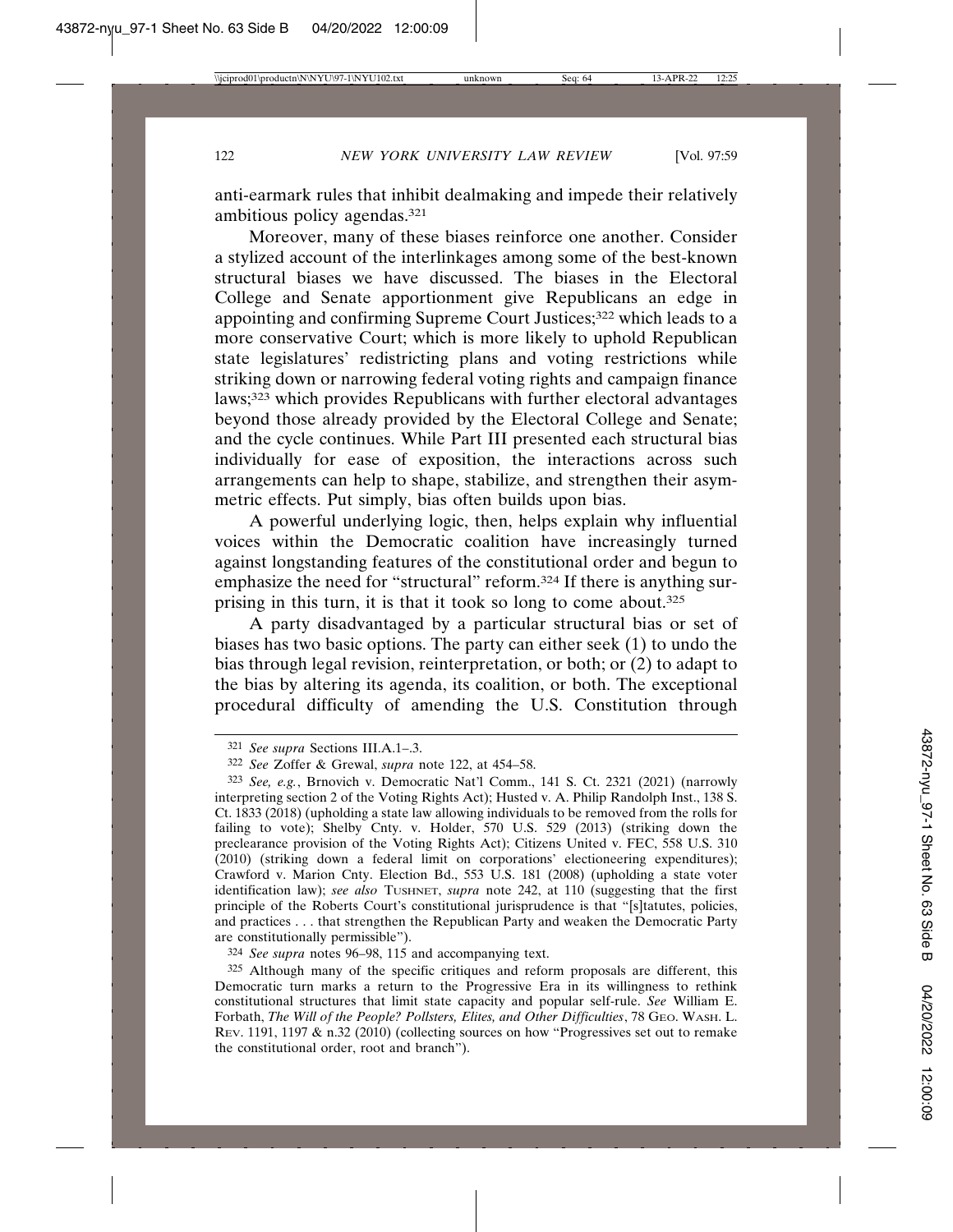Article V,<sup>326</sup> together with cultural factors that make many Americans hesitant to pursue revisions to the constitutional text, $327$  means that option (1) will not be a realistic near-term possibility for certain arrangements specified in the text, such as the Senate's apportionment formula. For all but the most rigidly entrenched arrangements, however, Democratic Party leaders have already started to explore reforms that would reduce the Party's disadvantage—both on their own and through their dynamic feedback effects on associated biases—such as by eliminating the legislative filibuster or establishing an interstate compact that would award the presidency to the candidate who receives the most votes nationwide.<sup>328</sup>

We have no special insight into whether Democrats will succeed in these institutional reform efforts. Many face steep odds. Yet even if these efforts do not succeed, or succeed only in part, option (2) remains available. Structural biases for or against the political parties, as we have shown, are contingent on what the parties look like, both in terms of their policy programs and their constituencies. And parties are not constants. The history of parties in the United States has been one of periodic realignments, in which various social groups decisively switch allegiance from one party to the other.<sup>329</sup>

328 *See* Pozen, *supra* note 59, at 338–45. Another variant of option (1) is to create a countervailing institution with the goal of elevating the values or constituencies that are marginalized by an existing arrangement. Within the executive branch, what Margo Schlanger has called "Offices of Goodness" can be understood in this light. *See generally* Margo Schlanger, *Offices of Goodness: Influence Without Authority in Federal Agencies*, 36 CARDOZO L. REV. 53 (2014) (providing an extended case study of the Department of Homeland Security's Office for Civil Rights and Civil Liberties). More ambitiously, Roberto Unger has proposed that countries create a "reconstructive branch," a "branch of government responsible for localized intervention in organizations or practices corrupted by entrenched forms of social exclusion or subjugation." ROBERTO MANGABEIRA UNGER, DEMOCRACY REALIZED: THE PROGRESSIVE ALTERNATIVE 269 (1998). Although these sorts of reforms have evident debiasing potential, any new countervailing institutions established through the ordinary political process may lack the power to offset the most significant structural biases, *see, e.g.*, Schlanger, *supra*, at 112 ("Offices of Goodness are inherently under siege; efforts to push them aside and render them irrelevant are part and parcel of their agency's mission focus."), and may even end up reinforcing such biases unless designed and managed with care, *see generally, e.g.*, PREVENTING REGULATORY CAPTURE: SPECIAL INTEREST INFLUENCE AND HOW TO LIMIT IT (Daniel Carpenter & David A. Moss eds., 2014) (discussing theories of regulatory capture, wherein government agencies come to serve the interests of the actors they were designed to regulate).

329 *See generally* JAMES L. SUNDQUIST, DYNAMICS OF THE PARTY SYSTEM: ALIGNMENT AND REALIGNMENT OF POLITICAL PARTIES IN THE UNITED STATES (1983).

<sup>326</sup> *See supra* Section III.A.7.

<sup>327</sup> *See* Vicki C. Jackson, *The (Myth of Un)amendability of the US Constitution and the Democratic Component of Constitutionalism*, 13 INT'L J. CONST. L. 575, 577–90 (2015) (arguing that the formal difficulty of amending the U.S. Constitution is often overstated and that cultural and ideological variables explain much of the United States' comparatively low amendment rate).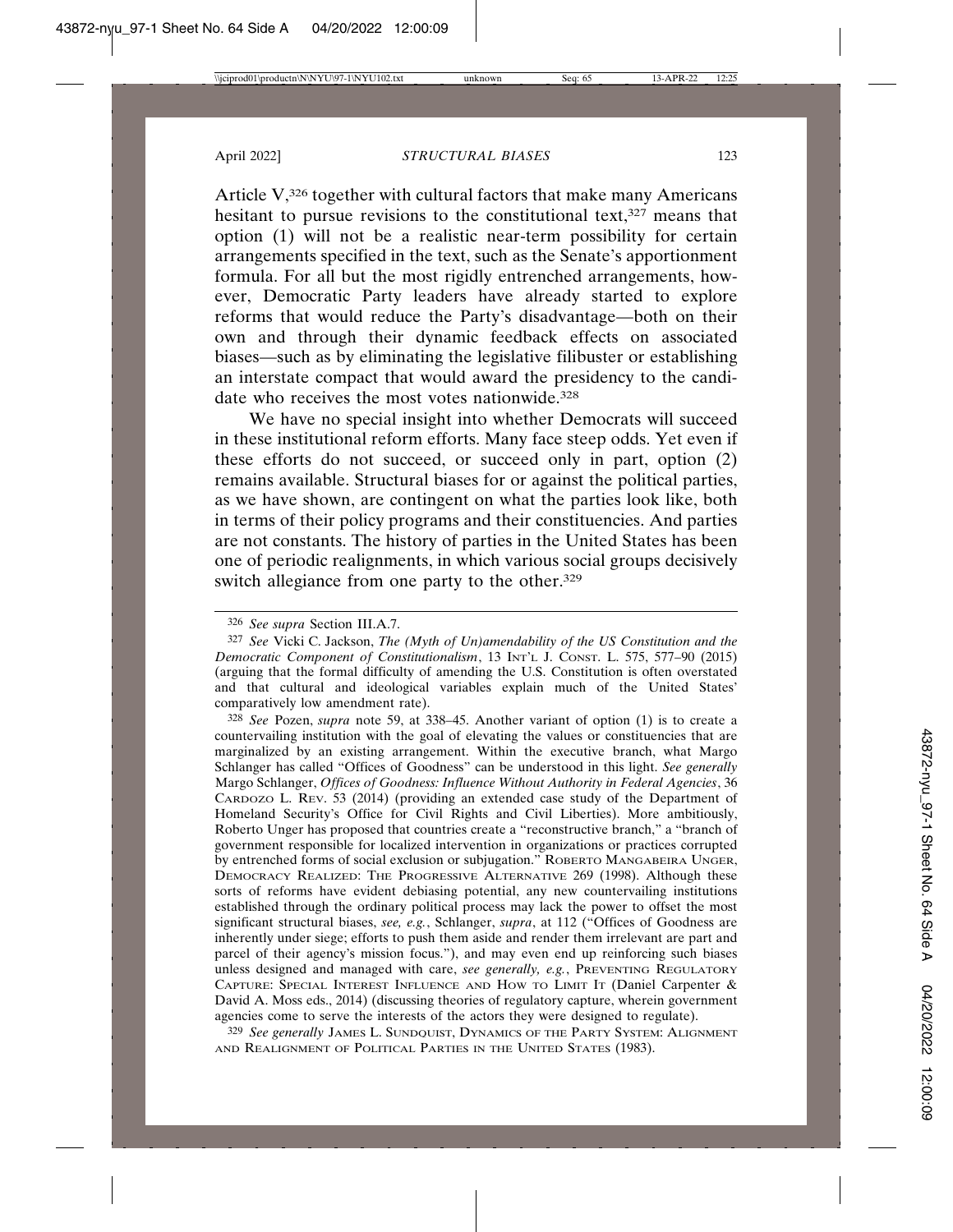When today's party dynamics change, the salience and severity of today's structural biases may recede, and new biases may emerge, even if institutional structures remain constant. Changes along any of the axes of polarization that we discuss could mitigate or even reverse existing biases. If, for instance, Democrats were to develop a significant base of rural support,330 the Senate and the Electoral College would become less tilted in Republicans' favor. The Electoral College's current bias is especially unstable: The "bluing" of Texas alone has the potential to negate it.331 Likewise, if Republicans were to make headway with voters of color, rules making it easier or harder to cast a ballot would have less of a partisan valence. If the Republican Party platform were to call for more active government intervention in economic affairs, a trend that some commentators believe is already underway,<sup>332</sup> the myriad veto points in the policy process would no longer differentially disadvantage Democratic agendas to the same degree.

As these examples suggest, the dismantling of structural bias can be the product of top-down reform and highly coordinated mobilization. But it can also arise from unplanned and highly diffuse developments, such as migratory movements across regions, evolving political views within demographic groups, or generational shifts in ideological orientation. Broad changes in the character of the parties or their constituencies would not change evaluations of structural arrangements from the standpoint of values like equality or democracy. They could, however, go a long way toward minimizing the disparate partisan impacts that institutional arrangements presently produce and the constitutional conflict that can follow.

In short, because structural biases are co-produced by institutions and politics, changes to either could unsettle the biases. Most critical commentary in this area has focused on the institutional side of the ledger, and the ways in which certain constitutional features distribute power unevenly among various social blocs. But a more dialectical

<sup>330</sup> For one of numerous emerging plans to do so, see JANE KLEEB, HARVEST THE VOTE: HOW DEMOCRATS CAN WIN AGAIN IN RURAL AMERICA (2020).

<sup>331</sup> *Cf.* Jonathan Bernstein, *Republicans Can't Count on Electoral College Edge in 2024*, BLOOMBERG (Nov. 22, 2020, 8:00 AM), https://www.bloomberg.com/opinion/articles/2020- 11-22/republican-electoral-college-edge-isn-t-built-in-to-the-u-s-voting-system [https:// perma.cc/M625-BPZ6] (outlining multiple scenarios that could yield "an electoral college with smaller biases that fluctuate between (slightly) helping Democrats and Republicans" as soon as 2024).

<sup>332</sup> *See, e.g.*, Stephanie Slade, *Republicans Are Ripping Out "the Very Heart and Soul" of Their Party*, N.Y. TIMES (Aug. 25, 2020), https://nytimes.com/2020/08/25/opinion/ republicans-libertarians-economics.html [https://perma.cc/GJZ7-BB4V] (contending that the "Republican Party seems to become more comfortable with top-down economic interventionism by the day").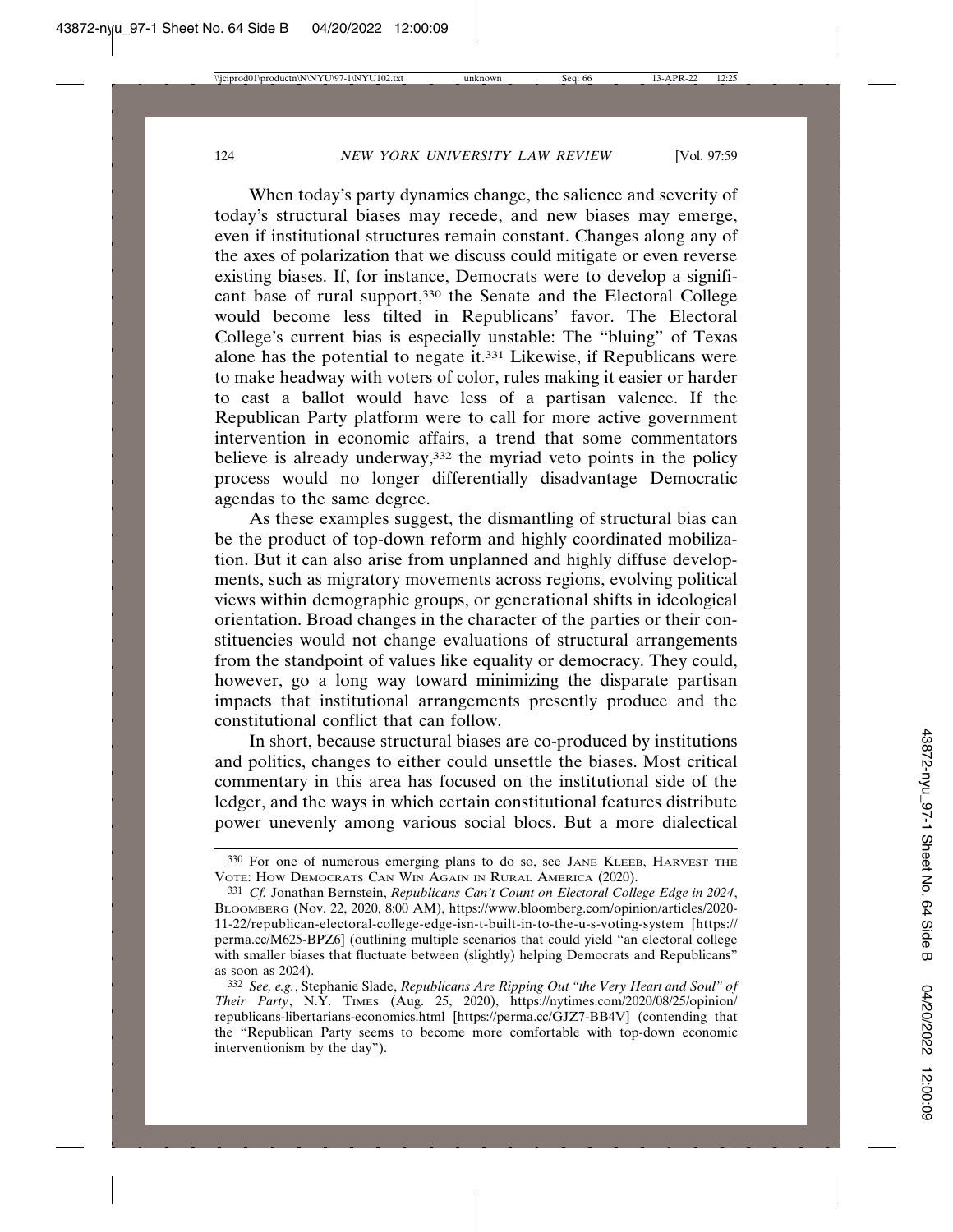understanding of structural bias casts these maldistributions in a somewhat different light. Descriptively speaking, if any given feature becomes biased against a political party, the reason lies as much with the party—and its ideological, geographic, and demographic composition—as with the Constitution.

## *B. Constitutional Polarization and Contestation*

The previous Parts provided an account of how multiple overlapping forms of polarization have created or exacerbated structural biases throughout the U.S. constitutional order, which in turn has reinforced polarization and created or exacerbated conflict over a growing list of institutions. The details of this account are specific to this period in U.S. constitutional history. But we can also draw some more general lessons.

First, the account suggests a key mechanism by which partisan polarization translates into polarization over constitutional matters. Even though partisan polarization is a well-known and much-studied phenomenon, its constitutional analog remains a relatively obscure subject. The constitutional theory literature furnishes contradictory hypotheses as to whether constitutional polarization ought to be more extreme, less extreme, or essentially coterminous with partisan polarization.333 The empirical literature on this relationship is thin.334 Our account explains why it is rational for highly polarized, closely divided parties to develop divergent views on a growing list of constitutional arrangements: because under such conditions, more and more of these arrangements will have become more and more tilted against one party and in favor of the other. The concept of structural bias supplies the link between "low" partisan politicking and "high" constitutional contestation.335 If Americans increasingly have come to see the Constitution less "as a symbol of unity and common purpose" than as a source of "partisan strife,"336 this is in no small part because the

<sup>333</sup> *See* David E. Pozen, Eric L. Talley & Julian Nyarko, *A Computational Analysis of Constitutional Polarization*, 105 CORNELL L. REV. 1, 8–9 (2019) (outlining the theoretical basis for these alternative hypotheses).

<sup>334</sup> *See id.* at 12 (noting that "the nature, degree, and determinants of constitutional polarization [and] the relationship of constitutional polarization to nonconstitutional polarization" remain "untested in mainstream constitutional law scholarship" (punctuation omitted)).

<sup>335</sup> *Cf.* Jack M. Balkin & Sanford V. Levinson, *Understanding the Constitutional Revolution*, 87 VA. L. REV. 1045, 1062 (2001) (distinguishing between "low politics," involving struggles over who will hold power, and "high politics," involving struggles over "larger political principles and ideological goals").

<sup>336</sup> David E. Pozen, Eric L. Talley & Julian Nyarko, *Republicans and Democrats Are Describing Two Different Constitutions*, ATLANTIC (June 2, 2019), https://theatlantic.com/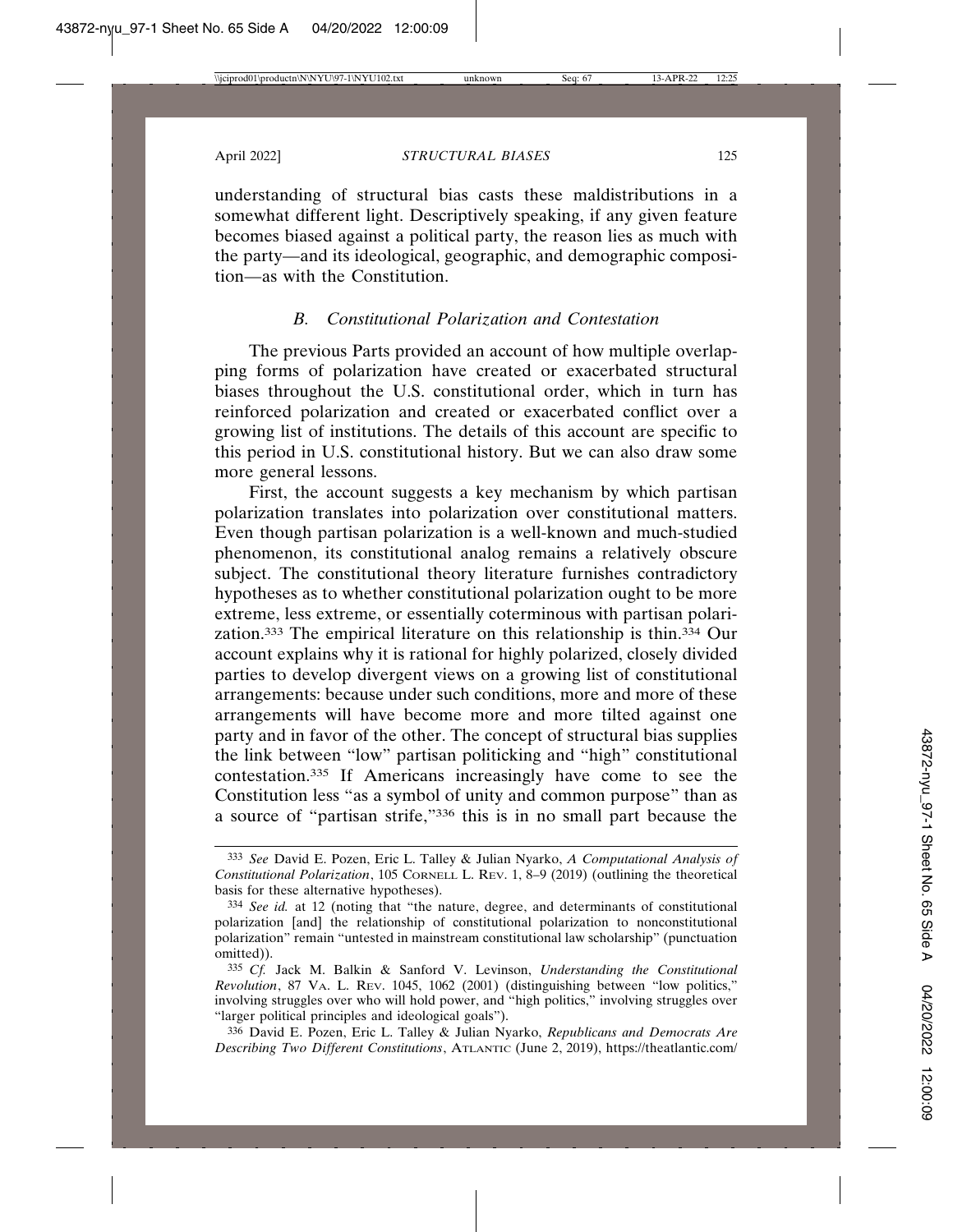Constitution increasingly *invites* partisan strife through institutions that systematically undermine the electoral and policy goals of one or the other major party.

Second, and relatedly, our account suggests that partisan critiques of a constitutional order are likely to be lagging rather than leading indicators of polarization. Among other functions, structural constitutional arrangements serve as "'focal point[s]' for social coordination."337 Political insiders will typically have strong incentives to leave such coordination devices intact. Only once a party has been persistently thwarted in achieving its goals will it be likely to turn against a structural arrangement in any concerted fashion. Consistent with this claim, the contemporary Democratic turn against the filibuster followed directly from the obstructionism of Senate Republicans during the Obama Administration,<sup>338</sup> while contemporary Republican antipathy to *Chevron* grew out of the ways in which the Obama Administration used agency initiatives to accomplish progressive policy ends.339 Growing polarization about policy has been a feature of U.S. politics for decades, but it takes time for that polarization to catalyze structural constitutional conflict.

Third, if it is correct that structural constitutional biases motivate disadvantaged political actors to challenge the relevant arrangements, then cataloging the structural biases in any given system—as Part III does for the United States—may not only illuminate its current constitutional politics but also help forecast future constitutional conflicts. Some of the arrangements we have discussed are already the subject of legal and political contestation. But other structurally biased arrangements, from bicameralism to single-member legislative districting to various veto points in the administrative process, have not yet elicited any significant political opposition. A number of factors

338 *See* Pozen, *supra* note 21, at 39–47; Brownstein, *supra* note 109; *cf.* Josh Chafetz, *Unprecedented? Judicial Confirmation Battles and the Search for a Usable Past*, 131 HARV. L. REV. 96, 111–19 (2017) (tracing earlier cycles of rising legislative obstructionism leading to institutional reform). Over two-thirds of the 2020 Democratic presidential candidates either supported ending the legislative filibuster or expressed openness to the idea. *See* Kevin Uhrmacher, Kevin Schaul & Jeff Stein, *Where 2020 Democrats Stand on Democratic Changes*, WASH. POST (Apr. 8, 2020), https://washingtonpost.com/graphics/politics/policy-2020/voting-changes [https://perma.cc/HW2Z-RNTJ].

339 *See* Elinson & Gould, *supra* note 113 (manuscript at 45–52).

ideas/archive/2019/06/democrats-and-republicans-have-different-constitutions/590005 [https://perma.cc/MXP8-8BES] (internal quotation marks omitted).

<sup>337</sup> Akhil Reed Amar, *American Constitutionalism—Written, Unwritten, and Living*, 126 HARV. L. REV. F. 195, 197 (2013). For prominent accounts of constitutions as coordination devices, see RUSSELL HARDIN, LIBERALISM, CONSTITUTIONALISM, AND DEMOCRACY 16, 26–28, 87–88 (1999); RICHARD H. MCADAMS, THE EXPRESSIVE POWERS OF LAW: THEORIES AND LIMITS 71–76 (2015); David A. Strauss, *Common Law Constitutional Interpretation*, 63 U. CHI. L. REV. 877, 910-19 (1996).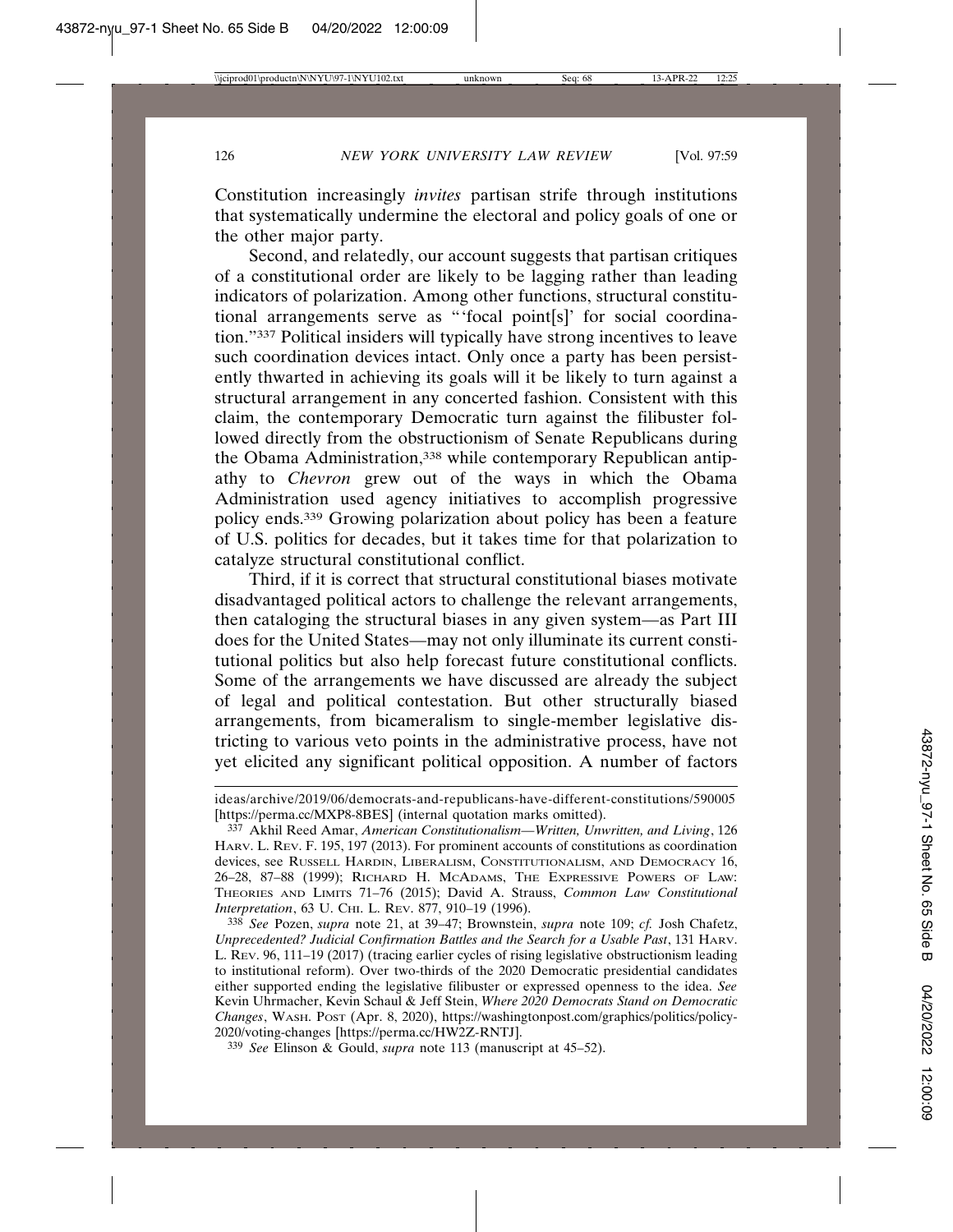may explain why such arrangements go unchallenged. Disadvantaged actors may conclude that the benefits from reform are not worth the cost of its pursuit, adjusted for the (potentially very low) probability of success. Party leaders might be unable to rein in members who oppose reform for idiosyncratic philosophical or electoral reasons.340 In some instances, prevailing legal or political ideologies may make it difficult for partisans to imagine alternatives to institutions that are biased against them, or even to recognize that the bias exists.341 All that said, the more biased any given constitutional arrangement becomes, the more rational it becomes for negatively affected parties to fight back. Part III's conceptual map of contemporary biases, accordingly, might also be seen as a kind of heatmap—both to existing sites of structural struggle and to possible constitutional conflicts in waiting.

Fourth, our account suggests that conflict over structural bias holds promise as well as peril for a mature democracy. The downside risks are straightforward and significant. Political fights over structural constitutional arrangements open the door to escalating forms of constitutional hardball, countermajoritarian practices, and institutional instability that together make effective governance increasingly difficult if not impossible.342 When structural biases become so severe that they cause party leaders from one side or the other to despair of advancing their agenda through ordinary legal and political channels—when these elites no longer "believe they are better off within the current constitutional bargain than in taking a chance on, and expending resources in, negotiating a new one"<sup>343</sup>—they can undermine the functioning of a constitutional order writ large. In extremis, perceptions of structural bias can lead to political revolt and constitutional breakdown.

<sup>340</sup> *See, e.g.*, EVANS, *supra* note 193, at 223 (noting that majority party leaders in the U.S. Congress "lack powerful sanctions for enforcing party discipline"). Such intraparty divisions have impeded Democratic efforts to eliminate or modify the legislative filibuster during the current Congress. *See, e.g.*, Jason Lemon, *Schumer Calls Out Manchin, Sinema over Filibuster, Voting Rights: 'Get This Done*,*'* NEWSWEEK (July 22, 2021, 12:52 PM), https://www.newsweek.com/schumer-calls-out-manchin-sinema-over-filibuster-votingrights-get-this-done-1612278 [https://perma.cc/Q3FR-93ZU].

<sup>341</sup> *Cf.* Bagley, *supra* note 59, at 369–400 (suggesting that tropes of legitimacy and accountability have prevented the political left from turning against administrative procedure, despite its systematically anti-progressive effects).

<sup>342</sup> On the risks posed by such fights themselves, separate from the issues being fought over, see, for example, STEVEN LEVITSKY & DANIEL ZIBLATT, HOW DEMOCRACIES DIE 215–17 (2018); Fishkin & Pozen, *supra* note 57, at 964–65.

<sup>343</sup> ZACHARY ELKINS, TOM GINSBURG & JAMES MELTON, THE ENDURANCE OF NATIONAL CONSTITUTIONS 7 (2009) (identifying such a belief as the basic condition of constitutional endurance).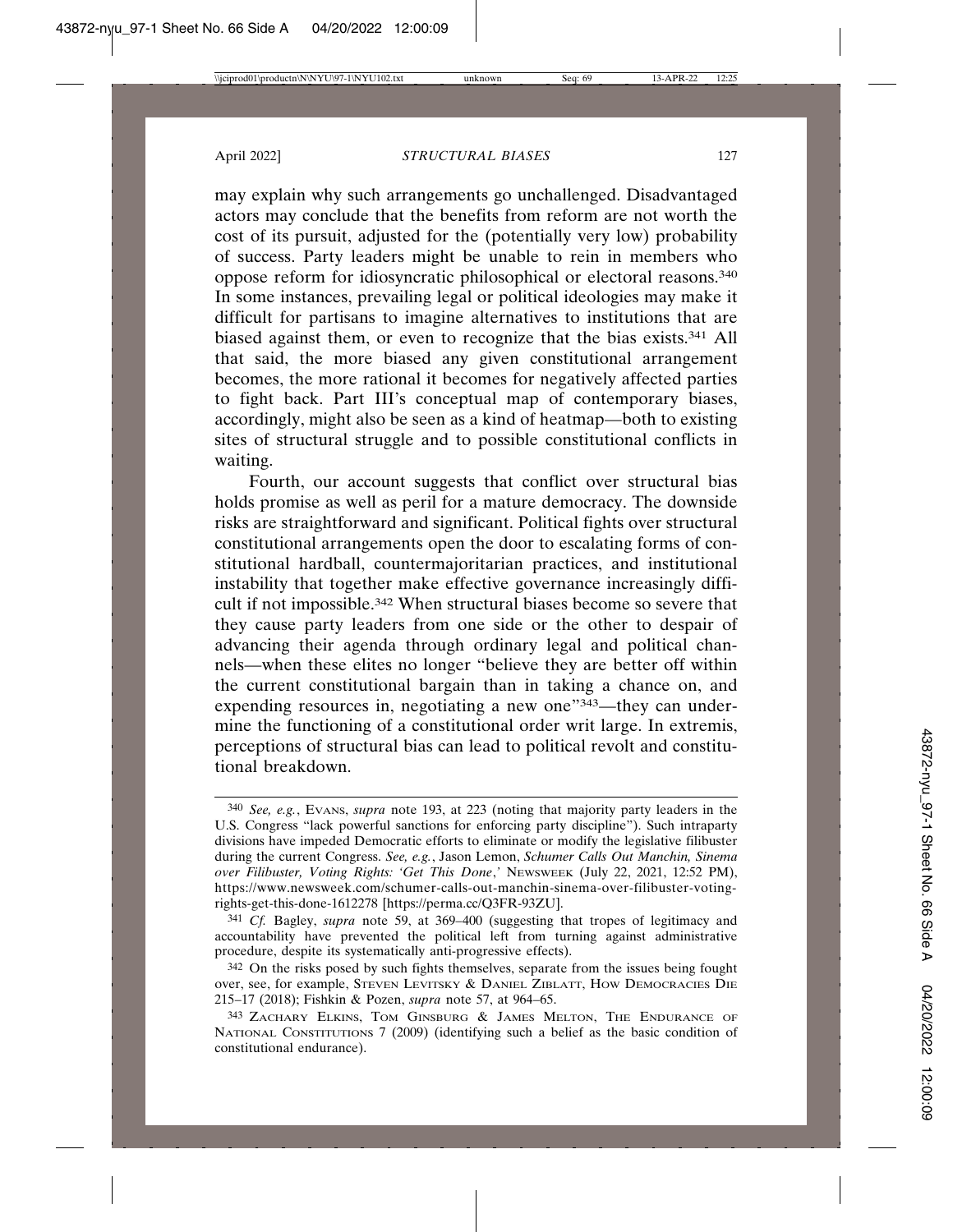Yet at the same time, mounting conflict over structural bias of the sort that the United States has been experiencing is by no means a clear sign of constitutional retrogression or democratic decay. Such fights represent a maturation of our politics insofar as both parties have gained—or regained<sup>344</sup>—recognition of their fundamental interests in constitutional design and are arguing for change or stasis accordingly. Such fights also represent a revolt against dead-hand control insofar as participants seek to revise outworn terms of the constitutional order rather than maneuver within them. And any number of specific structural reforms, including removal of the Senate filibuster, may well create stable new equilibria in our political institutions rather than escalating cycles of partisan retribution.<sup>345</sup>

Constitutional changes motivated by structural bias could also have salutary effects from the standpoint of more general values. A tension between the value of democratic equality and, say, the constitutional status of the District of Columbia or the design of the Electoral College has existed since the Founding. But this tension alone has not been sufficient to prompt political reform.346 Now that the partisan tilt of these institutions has become clear, reform proposals have gained momentum.347 In this way, structural bias can lead partisans to identify and invest in structural constitutional reforms that are normatively desirable on principled grounds, independent of

346 *But cf.* JESSE WEGMAN, LET THE PEOPLE PICK THE PRESIDENT: THE CASE FOR ABOLISHING THE ELECTORAL COLLEGE 126–62 (2020) (explaining that Supreme Court decisions ratifying the ideal of "one person, one vote" helped catalyze the last major push to overhaul the Electoral College, in the late 1960s).

<sup>344</sup> *See supra* Section II.A (describing cycles of conflict over structural constitutional biases throughout U.S. history).

<sup>345</sup> The Senate has been on a gradual slide toward majority rule since the 1970s. It has lowered the cloture threshold, created and then expanded exceptions to the cloture requirement (most notably the budget reconciliation process), and eliminated the filibuster for judicial and executive branch nominations. *See* GREGORY J. WAWRO & ERIC SCHICKLER, FILIBUSTER: OBSTRUCTION AND LAWMAKING IN THE U.S. SENATE 89 (2006) (discussing the move to a three-fifths cloture requirement); Dauster, *supra* note 261, at 645–56 (discussing nominations); *supra* note 192 and accompanying text (discussing reconciliation). Fully eliminating the legislative filibuster would result in the Senate operating as a majority-rule body, like most other U.S. legislative chambers, without creating obvious opportunities for additional strategic manipulation of voting rules. *Cf.* Doerfler & Moyn, *supra* note 110, at 1768–71 (comparing "spiraling" risks posed by Courtpacking schemes with "the non-spiraling virtue" of other structural reforms).

<sup>347</sup> *See* Pozen, *supra* note 59, at 339 ("Proposals to grant statehood to the District of Columbia and Puerto Rico through federal legislation have moved from the margins to the mainstream of the Democratic Party."); Edward B. Foley, *Want to Fix Presidential Elections? Here's the Quickest Way.*, POLITICO MAG. (May 4, 2019), https://politico.com/ magazine/story/2019/05/04/electoral-college-reform-2020-226792 [https://perma.cc/N66C-AJVZ] (reviewing Electoral College reform proposals and workarounds currently "on the table").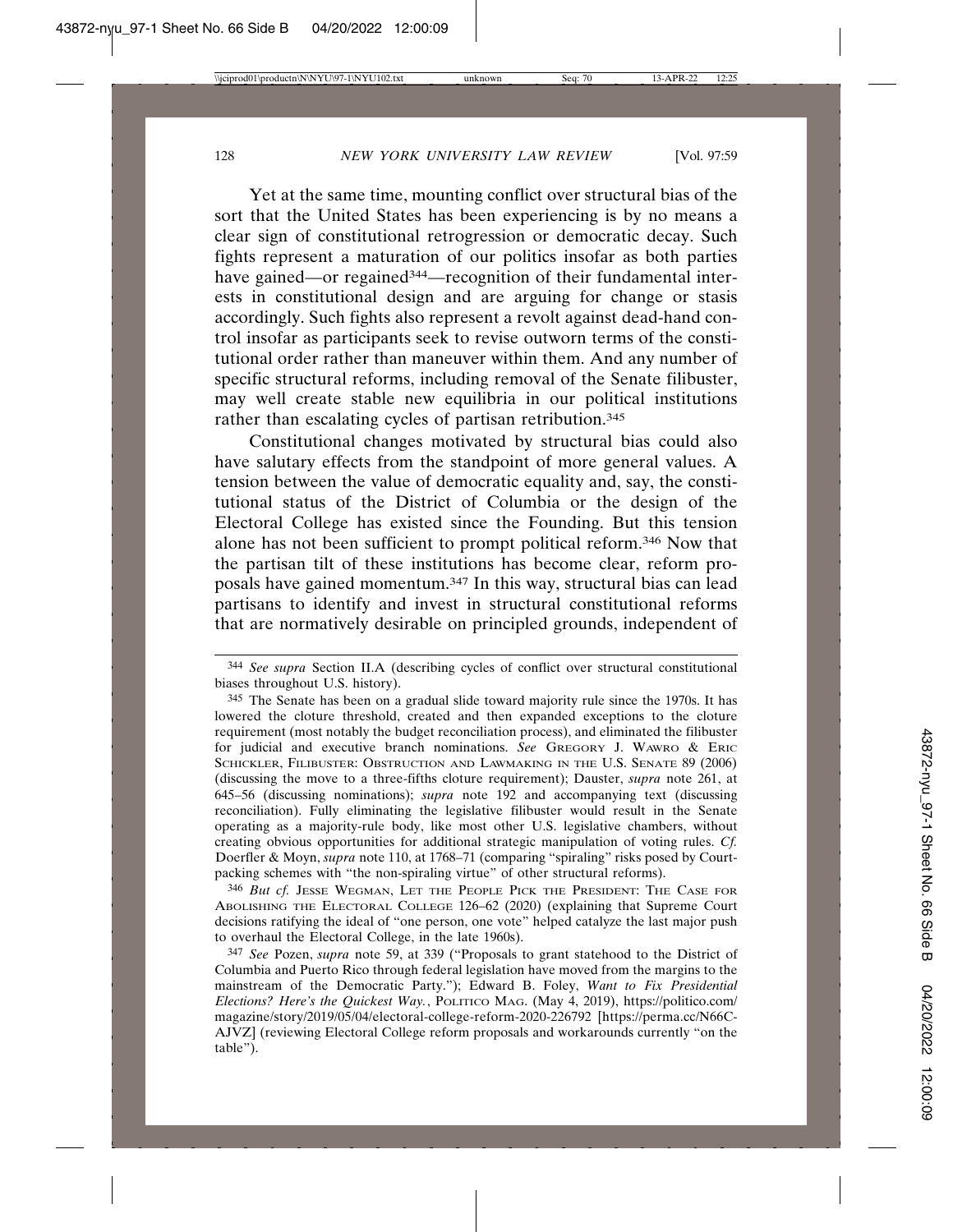which party would benefit for the foreseeable future. The norms of constitutional argument, moreover, require advocates to defend most proposals in nonpartisan terms,<sup>348</sup> thus ensuring that considerations of political morality animate the reform conversation regardless of what brings participants into it.

# *C. Broader Lessons for Constitutional Designers, Empiricists, and Theorists*

Other potential lessons are still broader. While we have focused on U.S. constitutionalism, the concept of structural bias is itself a tool for constitutional analysis in any time or place. For politicians and practitioners, attention to structural bias can inform constitutional drafting and reform efforts. For scholars, including both constitutional lawyers and social scientists, attention to structural bias can inform a variety of positive and normative projects.

Constitutional designers are not benevolent social planners operating under a veil of ignorance but embedded political actors seeking to promote substantive ends. By making some electoral or policy outcomes more likely than others, the strategic creation of structural biases may serve these ends—all the more so if the strategy is made less salient by being located in a "relatively dry" structural arrangement rather than a rights guarantee.349 Constitutional designers might, for example, intentionally create institutions that over- or underrepresent certain groups in the political process, relative to their numbers. As discussed briefly above, the framers of the U.S. Constitution were highly attentive to which sorts of Americans would be empowered and disempowered by various institutional arrangements, sometimes in subtle ways.<sup>350</sup> Other nations' constitutions have more explicitly augmented the voting rights of specified subpopulations sometimes as a means of entrenching the clout of currently privileged groups,351 sometimes as a means of empowering women or racial,

350 *See supra* notes 73–76 and accompanying text.

351 Nineteenth-century Belgium, for example, gave multiple votes to citizens with more property and education as a means of limiting the number of seats won by radical or

<sup>348</sup> *See* Reva B. Siegel, *Constitutional Culture, Social Movement Conflict and Constitutional Change: The Case of the De Facto ERA*, 94 CALIF. L. REV. 1323, 1350 (2006) ("American constitutional culture supplies practices of argument that channel the expression of disagreement into claims about the meaning of a shared tradition, teaching advocates to express claims of partisan conviction in the language of public value."); *see also* Pozen & Samaha, *supra* note 5, at 753–56 (explaining that "partisan arguments" are seen as illegitimate in debates over constitutional meaning).

<sup>349</sup> Stephen L. Carter, *The Independent Counsel Mess*, 102 HARV. L. REV. 105, 118 (1988) (describing the Constitution's structural provisions as "relatively dry" compared to its rights provisions).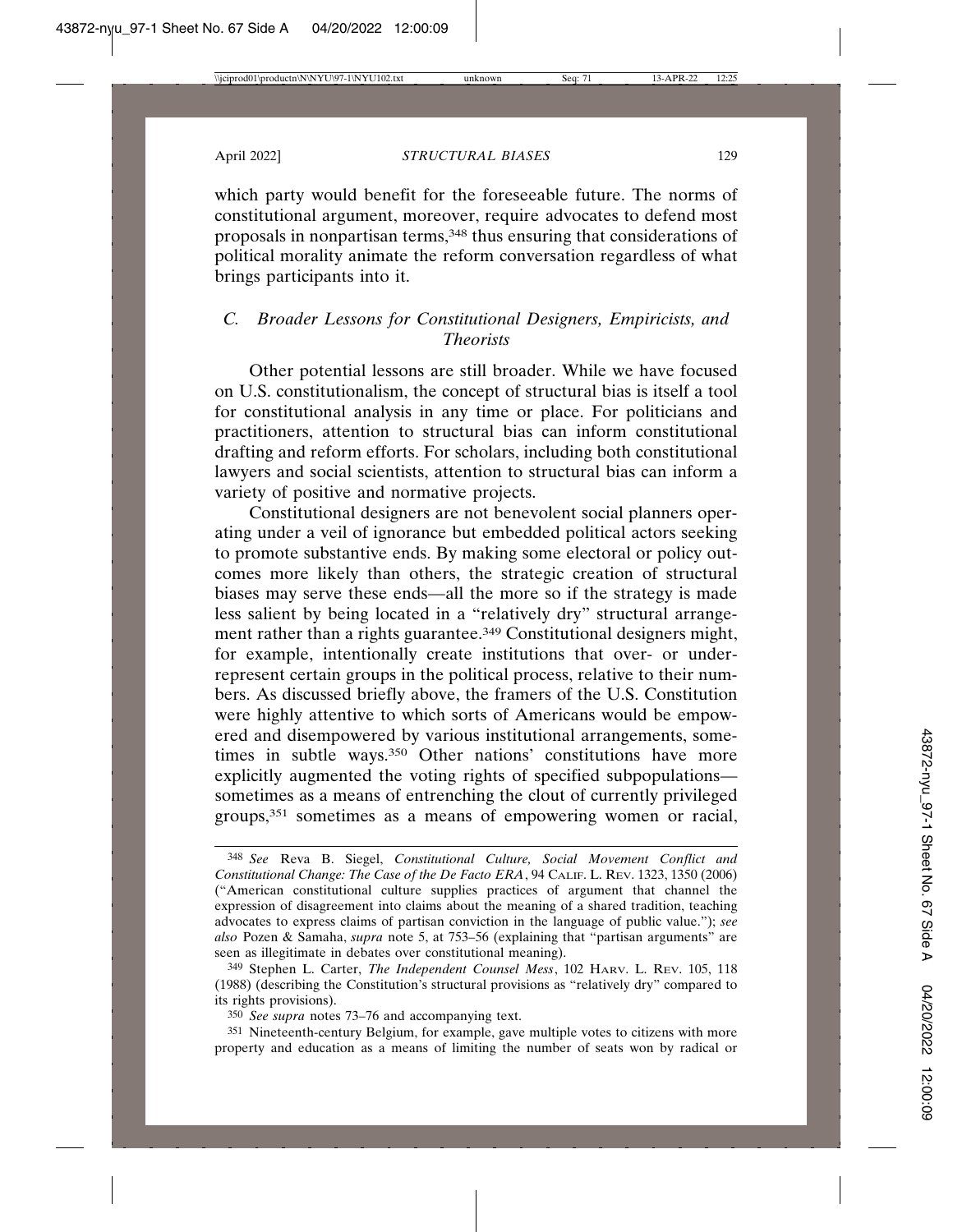ethnic, or religious minorities.352 Constitutional designers may also make certain sorts of policy change easier or harder to achieve, as by calibrating rules regarding voting thresholds or agenda-setting procedures.353 In other instances, constitutional designers may seek more directly to aid allies or undermine opponents. Chile's 1980 constitution, for instance, created "authoritarian enclaves" that allowed Pinochet regime loyalists in the armed forces to intervene in the political process, locking in a rightward bias that was only slowly chipped away by constitutional reformers in subsequent years.354

There is a limit to how effectively constitutional designers can engineer structural biases, however. As we have discussed throughout, these biases ebb and flow over time, and sometimes reverse directionality altogether. Institutional arrangements are created in the context of the politics of their era. Decades or centuries later, they may have very different welfare and distributional implications than they had at the outset. The contemporary partisan bias associated with the District of Columbia's lack of statehood, for example, arises from the fact that its residents overwhelmingly support Democrats.355 This particular bias could hardly have been anticipated at the Founding, long before anything like today's party system had emerged and Black Americans (the largest demographic group in the District) had been guaranteed the right to vote.356

For constitutional designers, this dynamic calls for a dose of humility. All constitutional drafters and reformers work from an

353 *See generally* Huq, *supra* note 191, at 1418–43 (cataloging "agenda-control instruments" in U.S. constitutional law).

354 *See* Claudio A. Fuentes, *Shifting the Status Quo: Constitutional Reforms in Chile*, 57 LATIN AM. POL. & SOC'Y 99, 105-10 (2015).

355 *See* John J. Hudak, *The Politics and History of the D.C. Statehood Vote*, BROOKINGS (June 25, 2020), https://www.brookings.edu/blog/fixgov/2020/06/25/the-politics-and-historyof-the-d-c-statehood-vote [https://perma.cc/8BXU-2QPB] (highlighting that since the 2000 presidential election, the Democratic presidential nominee has captured eighty-nine percent of the vote in the District on average).

356 One might argue that the Founders could have predicted that residents of the federal district would tend to support the party that favors greater federal government expenditures and greater centralization of power in the capital. Even if this is indeed the case, many of the leading reasons why the District of Columbia consistently votes in favor of Democrats—namely, high support for today's Democratic Party among city dwellers, Black Americans, and persons of all races with high educational attainment—are not ones that could have been anticipated at the Founding.

socialist parties. *See* PAUL E. STARR, ENTRENCHMENT: WEALTH, POWER, AND THE CONSTITUTION OF DEMOCRATIC SOCIETIES 112 (2019).

<sup>352</sup> Official quotas for women and minority groups, for instance, exist in dozens of national parliaments, sometimes by explicit constitutional guarantee. *See* Mona L. Krook & Diana Z. O'Brien, *The Politics of Group Representation: Quotas for Women and Minorities Worldwide*, 42 COMPAR. POL. 253, 256–58 (2010) (conducting a transnational survey of such quotas).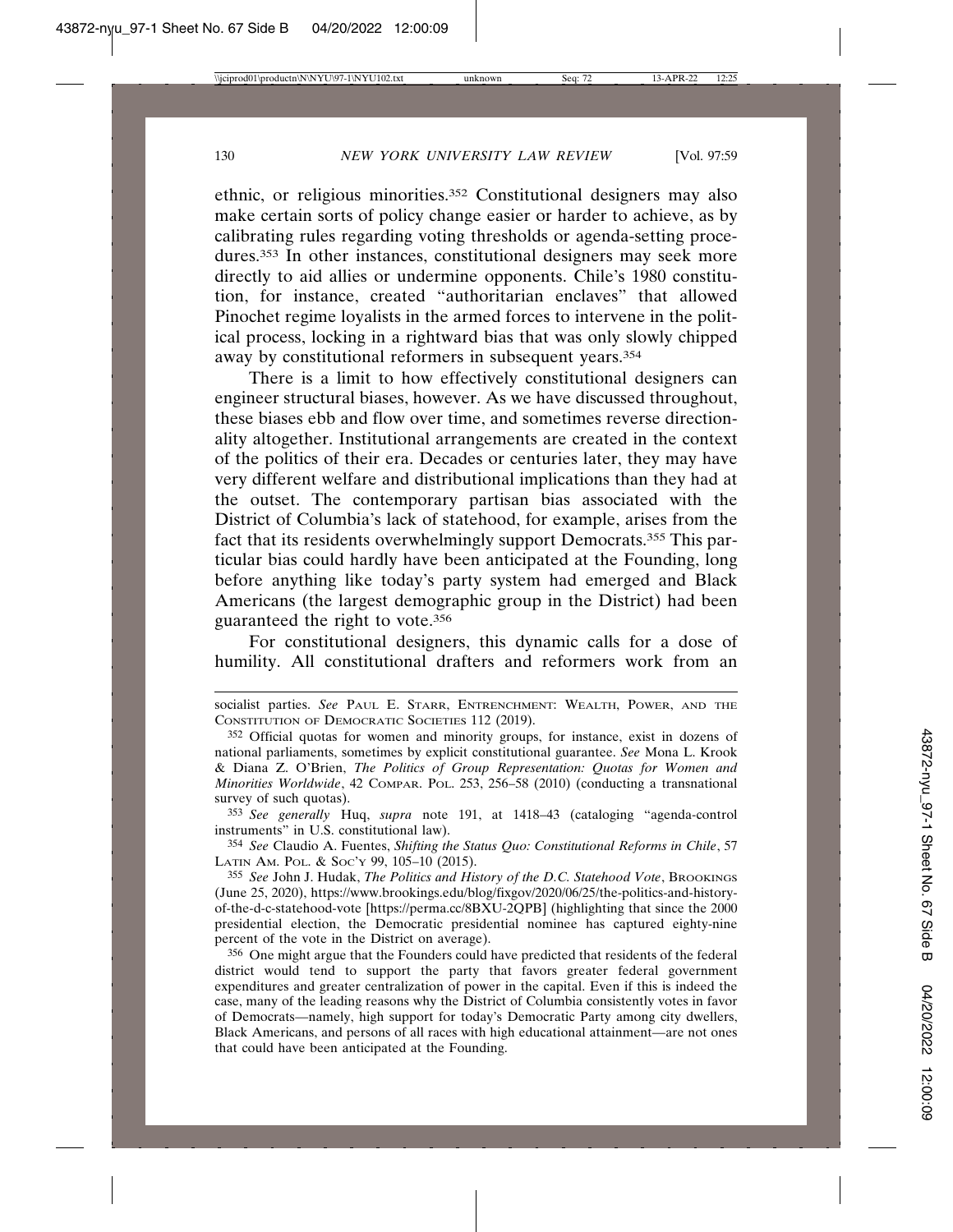understanding of society that is necessarily time-bounded to some degree. As a result, attempts to create structural biases are almost sure to have unintended consequences if a constitution endures. Still more humbling, attempts to avoid structural bias in pursuit of designs that will be neutral among political factions are likewise apt to prove quixotic. Older constitutions, such as those in the United States (1787), Belgium (1831), Argentina (1853), and Canada (1867), are especially susceptible to these shifts. But structural biases can come and go even in a short space of time. To take just one recent example, Armenia switched in 2015 to a parliamentary system in a manner that was intended to entrench that country's Republican Party but that, by 2018, had produced the opposite effect.357 Structural biases for or against a given party emerge on account of certain contingent social facts, and they last only as long as the relevant facts last.

If constitutional designers have much to lose from the dynamic character of structural biases, constitutional scholars have much to learn from the ways in which such change occurs. This Article has tried to provide a framework for understanding which sorts of political actors will be advantaged or disadvantaged by sometimes technical-seeming design choices. In so doing, it has offered a broad, and necessarily incomplete, portrait of the structural constitutional biases that currently affect the two major political parties in the United States. In addition to filling in more details of this portrait and developing similar inventories for other constitutional systems, scholars could extend the inquiry backward in time—analyzing the historical development of specific constitutional institutions through the lens of the electoral and policy biases that they have generated in different eras.

Scholars could also extend the inquiry outward from the parties—investigating structural biases with regard to additional groups, such as political blocs that operate on the periphery of the party system and demographic groups of various kinds. Parts II and III consider disparate effects of structural arrangements on racial and other demographic groups indirectly, through the lens of partisan bias,<sup>358</sup> but direct treatments could allow for significantly more nuance. Another extension of the project might look to how political actors

<sup>357</sup> *See* Laurence Broers, *In Armenia, a Constitutional Power Grab Backfires*, CHATHAM HOUSE (Apr. 24, 2018), https://chathamhouse.org/expert/comment/armenia-constitutionalpower-grab-backfires [https://perma.cc/3PLA-XCN3] (describing how the move to parliamentary elections, though intended to fracture opponents of the ruling Republican Party, precipitated mass nonviolent protests that led to the resignation of the Republican Party's leader).

<sup>358</sup> *See, e.g.*, *supra* notes 134–50 and accompanying text.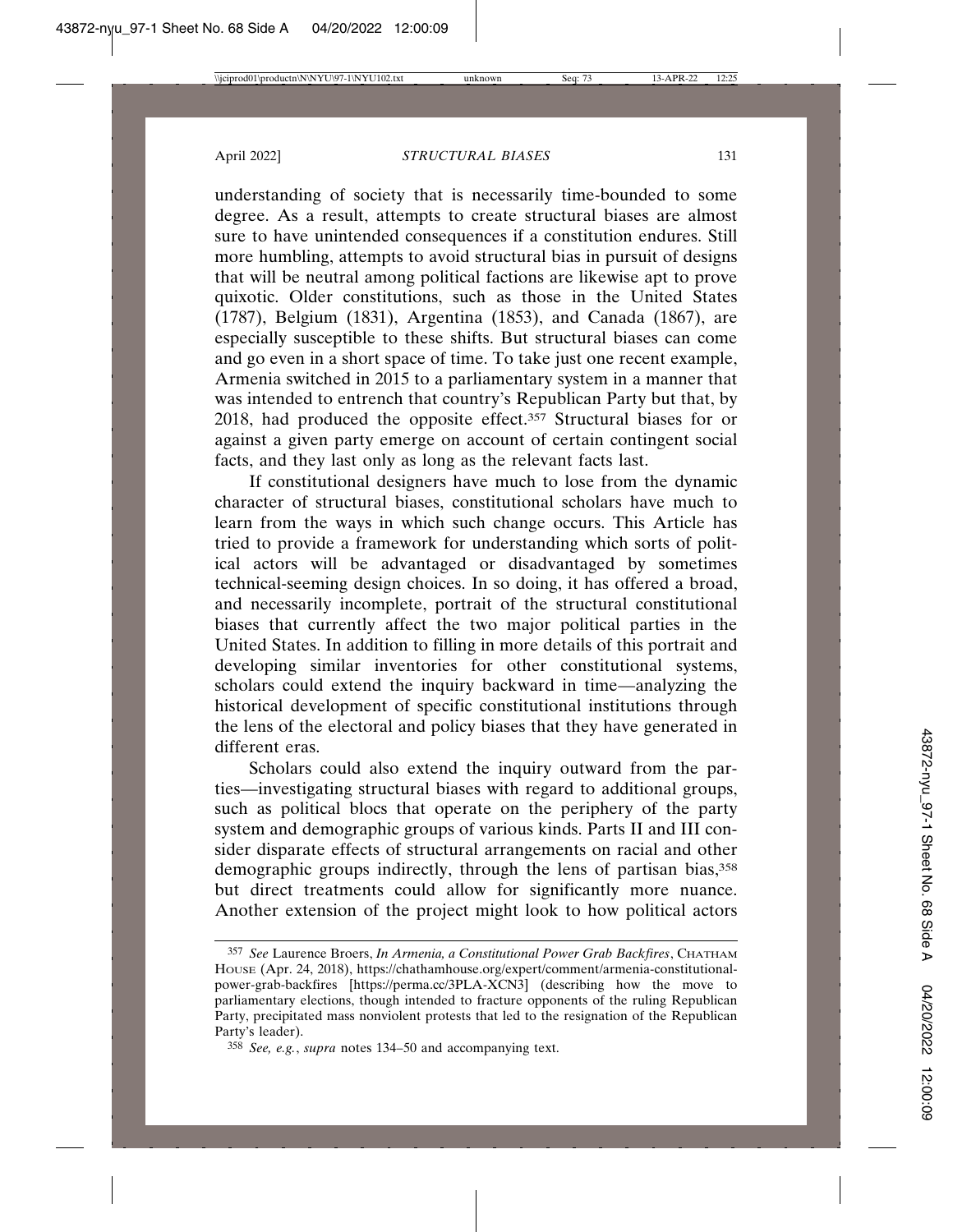seek to use nonstructural legal rules to debilitate the opposition. Observers have noted, for example, that contemporary conservative initiatives to weaken private-sector unions<sup>359</sup> and limit punitive damage awards and class action lawsuits<sup>360</sup> may double as efforts to undermine the financial base of the Democratic Party. Moreover, while we have focused on biases that benefit one political party over the other, legal structures empower or disempower factions within the parties. Different modes of conducting primary elections or financing electoral campaigns, for instance, may favor either more moderate or more extreme party members.<sup>361</sup> And as with interparty biases, intraparty biases may lead disadvantaged factions to seek to change the rules of the larger political game; successful efforts in the 1970s by liberal congressional Democrats to reform the seniority system and other procedures that were benefiting more conservative Democratic committee chairs can be understood in precisely this light.362

Because structural biases arise not from constitutional design alone but from its interaction with broader political forces, questions of structural bias will often lie at the intersection of constitutional law and other fields, including history, political science, and sociology. Legal scholars are accustomed to thinking about the ideological drift of constitutional ideas, such as the notion of "colorblindness" in equal protection doctrine.363 The evolution of structural biases underscores the need to think about the ideological drift of constitutional institutions as well. Tracing the rise and fall of structural biases can be a useful metric both for measuring political change and for demarcating constitutional epochs.

As some of our earlier observations suggest,<sup>364</sup> one particularly promising line of interdisciplinary inquiry concerns the influence of

<sup>359</sup> *See, e.g.*, Levinson & Sachs, *supra* note 27, at 402–03 (discussing political implications of Republican anti-union efforts).

<sup>360</sup> *See, e.g.*, TUSHNET, *supra* note 242, at 63 (explaining that plaintiff-side trial lawyers have historically been strong supporters of the Democratic Party and describing recent Supreme Court decisions on these subjects as amounting to a "program of defunding the left through constitutional interpretation").

<sup>361</sup> *See* Jonathan S. Gould, *The Law of Legislative Representation*, 107 VA. L. REV. 765, 805–11 (2021); Richard H. Pildes, *Romanticizing Democracy*, *Political Fragmentation, and the Decline of American Government*, 124 YALE L.J. 804, 828–45 (2014).

<sup>362</sup> *See* Kenneth A. Shepsle, *The Changing Textbook Congress*, *in* CAN THE GOVERNMENT GOVERN? 238, 248–56 (John E. Chubb & Paul E. Peterson eds., 1989) (describing reforms during this period).

<sup>363</sup> *See, e.g.*, J.M. Balkin, *Ideological Drift and the Struggle over Meaning*, 25 CONN. L. REV. 869, 870–73 (1993) (discussing this example and defining ideological drift as change over time in the normative or political valence of "[s]tyles of legal argument, theories of jurisprudence, and theories of constitutional interpretation"); Pozen, *supra* note 193, at 106–07 (discussing this example and defining ideological drift with reference to "ideas").

<sup>364</sup> *See, e.g.*, *supra* Section I.A, notes 114–17 and accompanying text.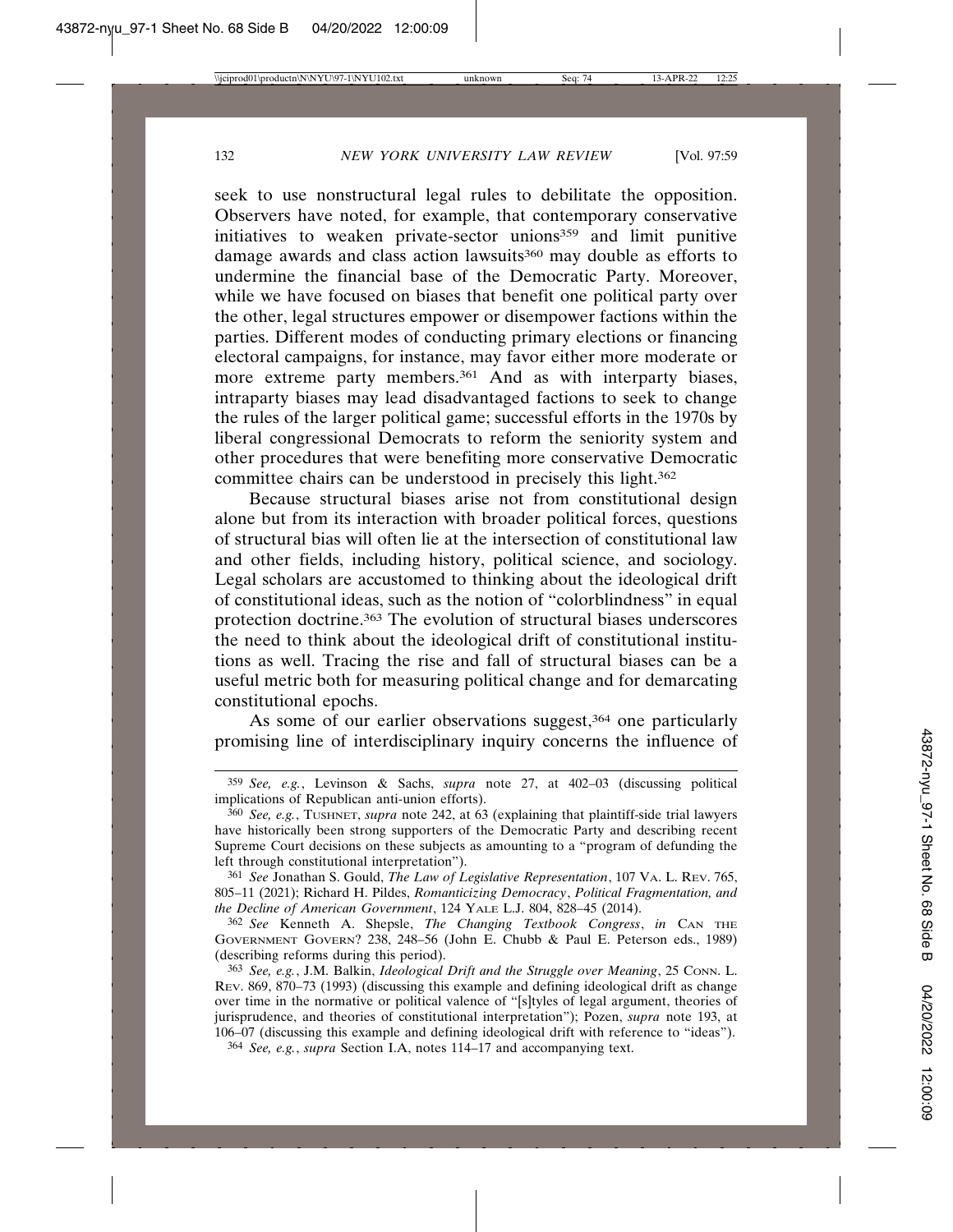structural biases on longer-term political development. Much of our descriptive analysis of contemporary U.S. constitutionalism has treated the parties and their coalitions as fixed, or as exogenous to constitutional design. But structure can shape the development of the parties and their coalitions over time. Without the potential for thirdparty "spoilers" created by first-past-the-post voting, the Democratic Party would not have felt so much pressure to move left during the New Deal Era.365 Conversely, without the advent of the "superdelegate" system, Democratic presidential candidates might have felt greater pressure to move left in recent decades.366 Meanwhile, without the advantages that come from the design of the Electoral College and the Senate, the Republican Party would have had no choice but to pursue policies and messages aimed at attracting more voters of color.367 Structural constitutional rules can affect what positions parties take, how they build their coalitions, and how political preferences are constructed in the first place. Extralegal forces matter too, of course; an individualistic culture is sometimes said to explain much of the path of American political development.368 Yet however important cultural variables might be, "the interaction of culture and institutions is to some extent self-reinforcing."369 The idea that party evolution and competition could be understood without reference to structural constitutional law, and the biases this law produces, turns out to be every bit as fanciful as the idea that a commercial marketplace could be understood as "free" of the background legal rules that allow it to function.370

367 *See supra* notes 118–50 and accompanying text.

<sup>365</sup> *See supra* notes 303–06 and accompanying text.

<sup>366</sup> Supporters of socialist candidate Bernie Sanders advanced a particularly forceful version of this argument during the 2016 presidential primary. *See* Heather Gautney, *Dear Democratic Party: It's Time to Stop Rigging the Primaries*, GUARDIAN (June 11, 2018, 6:00 AM), https://www.theguardian.com/commentisfree/2018/jun/11/democrat-primaryelections-need-reform [https://perma.cc/RTJ2-LAVN] ("In 2016, the progressive grassroots wing of the Democratic party, which strongly supported Sanders, raised persistent alarms about the blatant structural bias of the primary system."). We have not been able to find any systematic academic research on the ideological or factional biases that Democrats' superdelegate rules, first adopted in the early 1980s, may have generated within the party.

<sup>368</sup> *See, e.g.*, LOUIS HARTZ, THE LIBERAL TRADITION IN AMERICA: AN INTERPRETATION OF AMERICAN POLITICAL THOUGHT SINCE THE REVOLUTION 9 (1955) (describing "dogmatic liberalism" as "the secret root from which have sprung many of the most puzzling of American cultural phenomena"); SEYMOUR M. LIPSET & GARY MARKS, IT DIDN'T HAPPEN HERE: WHY SOCIALISM FAILED IN THE UNITED STATES 97–98, 265–66 (2000) (discussing political culture as a reason for the failure of European-style socialism in the United States).

<sup>369</sup> LIPSET & MARKS, *supra* note 368, at 265.

<sup>370</sup> On the fancifulness of the latter idea, see generally BERNARD E. HARCOURT, THE ILLUSION OF FREE MARKETS: PUNISHMENT AND THE MYTH OF NATURAL ORDER (2011).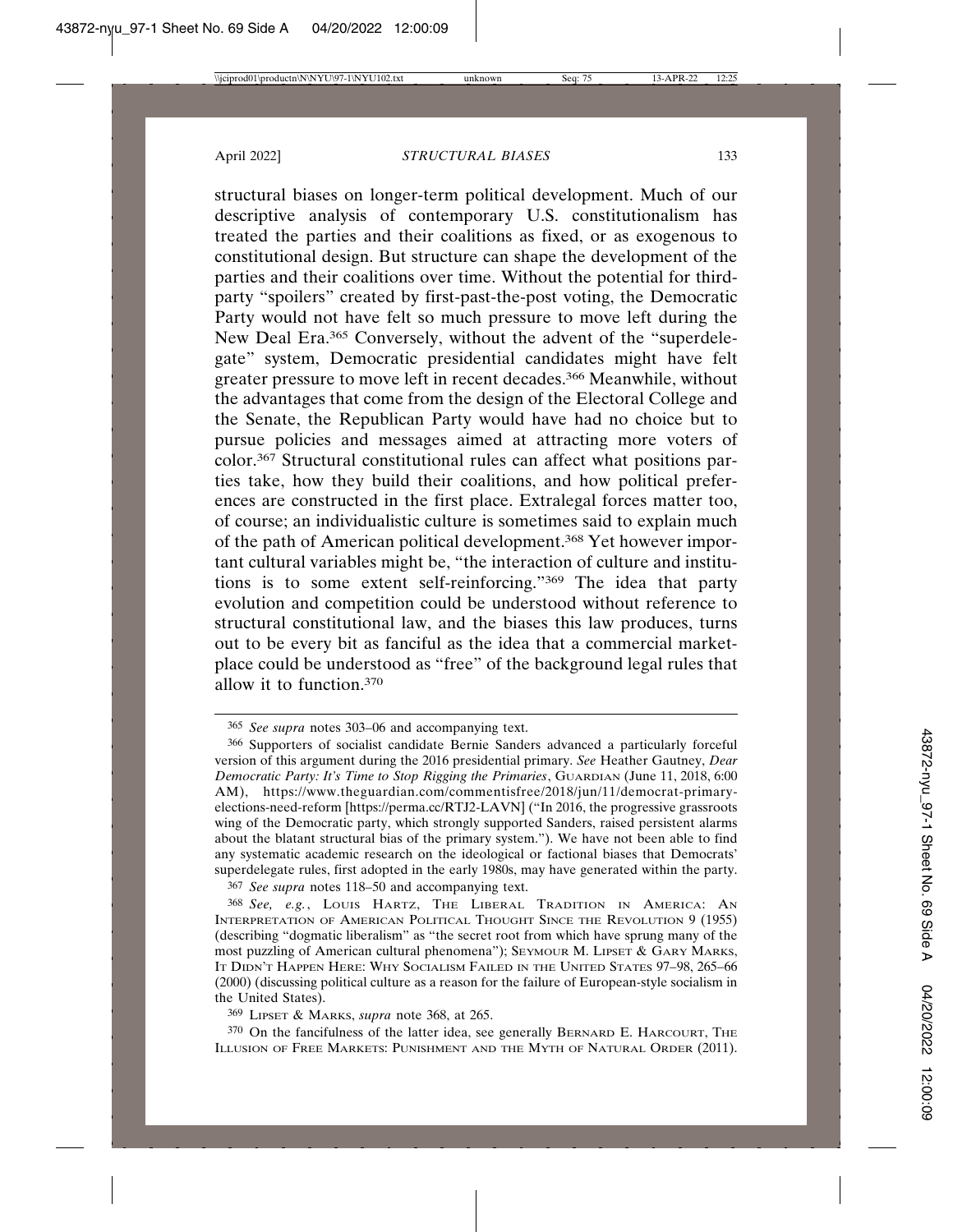Indeed, the most profound structural biases may be the least visible. Entrenched constitutional structures may be so deeply biased against certain political or policy positions that those positions essentially disappear from mainstream debate, with the result that few see the bias anymore. Many have suggested, for example, that the U.S. constitutional framework led more or less inexorably to a two-party system.371 To the extent this is true, the central players in both the Democratic and Republican coalitions can be seen as beneficiaries of our constitutional design, while those at the fringes of the party system are harmed by existing constitutional structures relative to alternative arrangements such as proportional representation. Some of the same institutional features of U.S. constitutionalism may have likewise prevented socialism from gaining strength here as compared to in other nations.372 Whether or not these features are themselves manifestations or epiphenomena of even deeper antisocialist biases in the very idea of constitutionalism or rule of law,<sup>373</sup> structural constitutional rules have plainly played a role in channeling and constraining political-ideological formation. Furthermore, a two-party system in a large and diverse country tends to stimulate ongoing ideological conflict inside the necessarily heterogenous major parties.374 Fights over structural biases, as we have emphasized throughout, take place within a politics that is partially constructed by those biases.

Structural biases are also fertile ground for empirical scholars. As discussed in Part I, this Article is a close cousin of scholarship in comparative political science and political economy exploring the impacts of various governance arrangements.375 Most of that scholarship has been quantitative in approach, focused on national constitutions, and limited to macro-level design questions such as presidential versus parliamentary systems. Relaxing any of those constraints could yield fruitful research agendas oriented around qualitative methods, subna-

<sup>371</sup> *See* Samuel Issacharoff, *Fragile Democracies*, 120 HARV. L. REV. 1405, 1419 (2007) (describing "a well-trodden path in political theory . . . explaining the propensity of singleseat, single-winner elections to produce two and only two relatively stable, relatively centrist parties").

<sup>372</sup> *See, e.g.*, LIPSET & MARKS, *supra* note 368, at 43–84 (providing a skeptical reconstruction of standard arguments about how the United States' two-party system and federalist structure prevented the emergence of socialism).

<sup>&</sup>lt;sup>373</sup> See generally, e.g., GEORG LUKÁCS, HISTORY AND CLASS CONSCIOUSNESS (Rodney Livingstone trans., Merlin Press 1971) (1923); EVGENY B. PASHUKANIS, LAW AND MARXISM: A GENERAL THEORY (Barbara Einhorn trans., Pluto Publishing Ltd., 1989) (1924).

<sup>374</sup> *Cf.* Gregory A. Elinson, Divided Parties, Separated Powers 16–30 (Feb. 15, 2021) (unpublished manuscript), https://ssrn.com/abstract\_id=3751638 [https://perma.cc/R94D-UDLY] (reviewing literature on intraparty fragmentation).

<sup>375</sup> *See supra* Section I.C.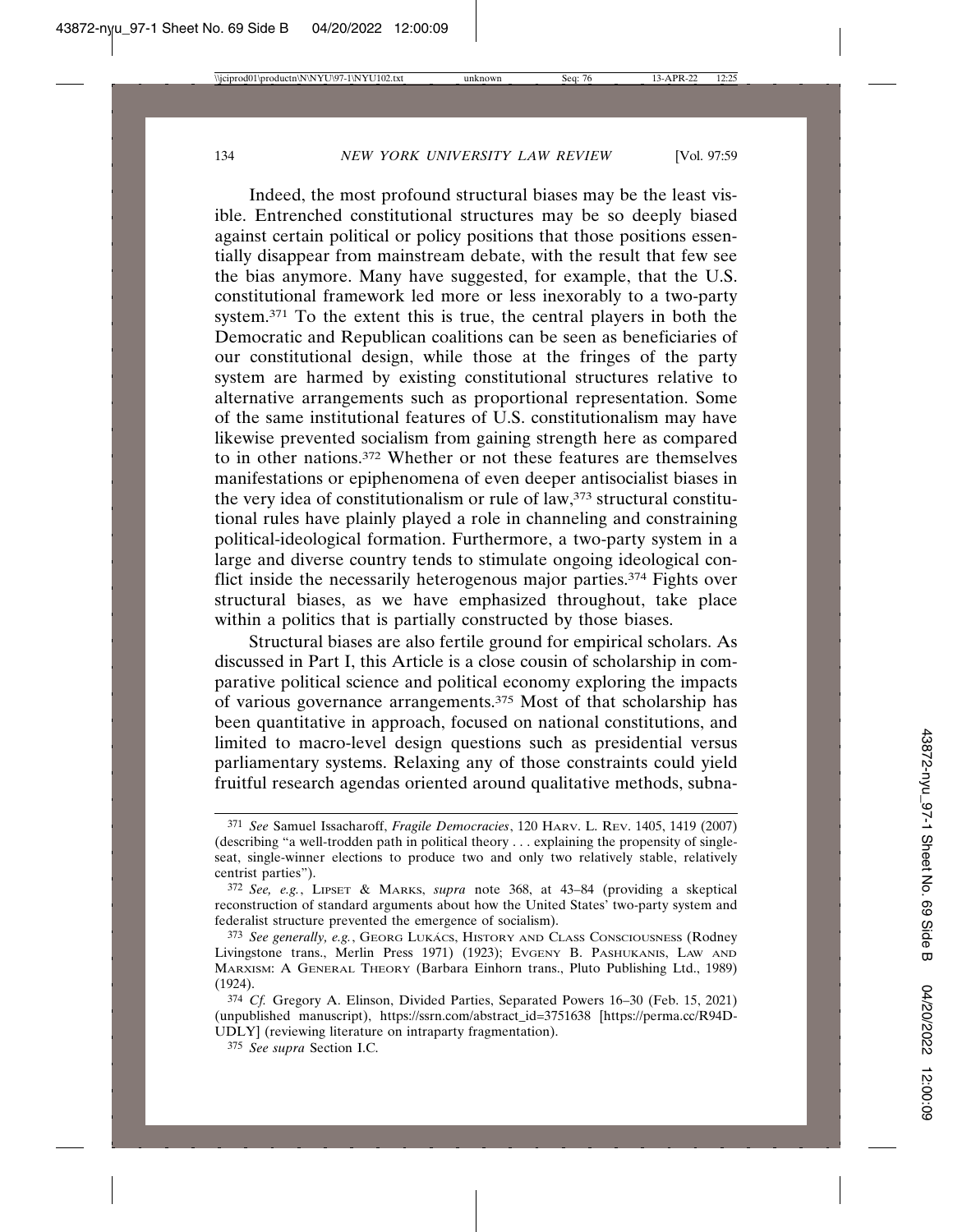tional constitutions, or meso-level arrangements, including arrangements governing the internal operation of institutions. To date, broad questions concerning the electoral and policy effects of constitutional design choices have largely been the domain of quantitative social scientists. This disciplinary division of labor has left legal scholars on the sidelines of some of the most important debates about how structural constitutional law affects their societies. Yet as this Article has demonstrated, no econometric pyrotechnics are needed. A lawyerly concern for institutional detail and careful counterfactual reasoning can identify structural biases arising from any number of complex constitutional rules.

Attention to structural bias can enrich normative analysis as well. In circumstances where a structural arrangement is strongly biased against one political party or against a desirable policy outcome, that bias may be reason alone to condemn the arrangement. More generally, in circumstances where every plausible specification of a constitutional institution is likely to be biased relative to competitors, the ideal of "neutrality" loses purchase. Some political bloc is going to be made better or worse off by any set of rules, relative to realistic alternatives. This observation counsels that we look beyond political neutrality and procedural fairness to more substantive normative criteria—whether keyed to democracy, equality, social welfare, or other values—for evaluating "the rules of the game by which politicians gain and use power."376 Meanwhile, the observation that many structural biases are the product not just of strategic behavior but of unanticipated social and political developments should prompt us to interrogate how all such biases operate and whether they are justifiable. "Reflecting on the accidental quality of our institutions and practices," Michael Dorf has noted, "can be a first step toward examining their efficacy relative to other possible arrangements."377

In sum, a focus on structural bias facilitates politically grounded, mid-level work on the practical and distributional implications of constitutional institutions. Such work has been in short supply in the legal academy. A number of prominent U.S. constitutional scholars have called in recent years for a reorientation of the field toward "constitutional political economy,"378 or toward "law and political economy"

<sup>376</sup> Myerson, *supra* note 22, at 927.

<sup>377</sup> Michael C. Dorf, *Spandrel or Frankenstein's Monster? The Vices and Virtues of Retrofitting in American Law*, 54 WM. & MARY L. REV. 339, 342 (2012).

<sup>378</sup> *See, e.g.*, Joseph Fishkin & William Forbath, *Reclaiming Constitutional Political Economy: An Introduction to the Symposium on the Constitution and Economic Inequality*, 94 TEX. L. REV. 1287 (2016); Jeremy K. Kessler, *The Political Economy of "Constitutional Political Economy*,*"* 94 TEX. L. REV. 1527 (2016).